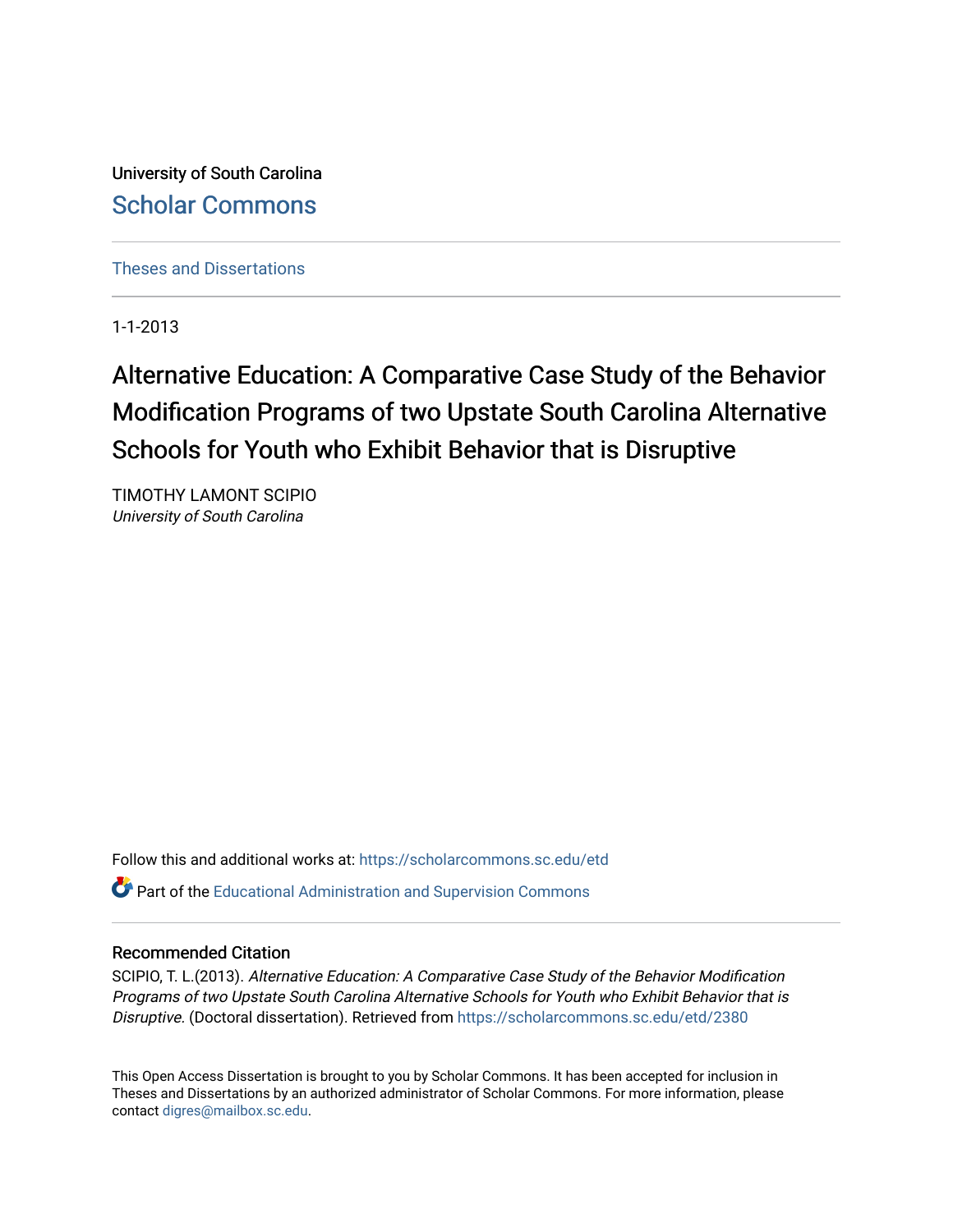# Alternative Education: A Comparative Case Study of the Behavior Modification Programs of two Upstate South Carolina Alternative Schools for Youth who Exhibit Behavior that is Disruptive

By

Timothy Lamont Scipio

Bachelor of Science Clemson University, 1998

Master of Educational Administration Converse College, 2004

Educational Specialist Degree in Educational Administration University of South Carolina, 2010

Submitted in Partial Fulfillment of the Requirements

For the Degree of Doctor of Philosophy in

Educational Administration

College of Education

University of South Carolina

2013

Accepted by:

Lynn Harrill, Major Professor

Michelle Bryan, Committee Member

Rhonda Jeffries, Committee Member

Zachary Kelehear, Committee Member

Lacy Ford, Vice Provost and Dean of Graduate Studies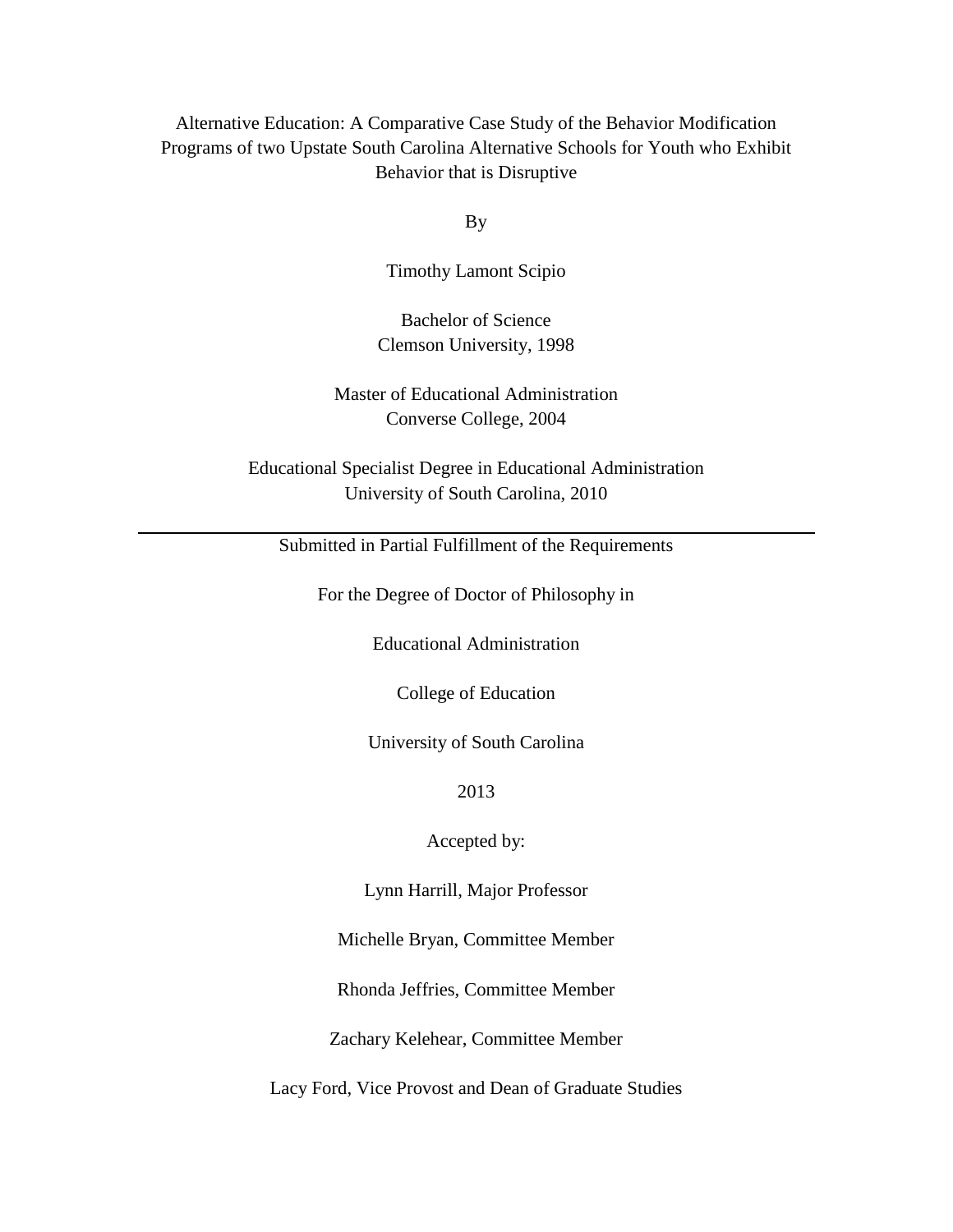© Copyright by Timothy Lamont Scipio, 2013 All Rights Reserved.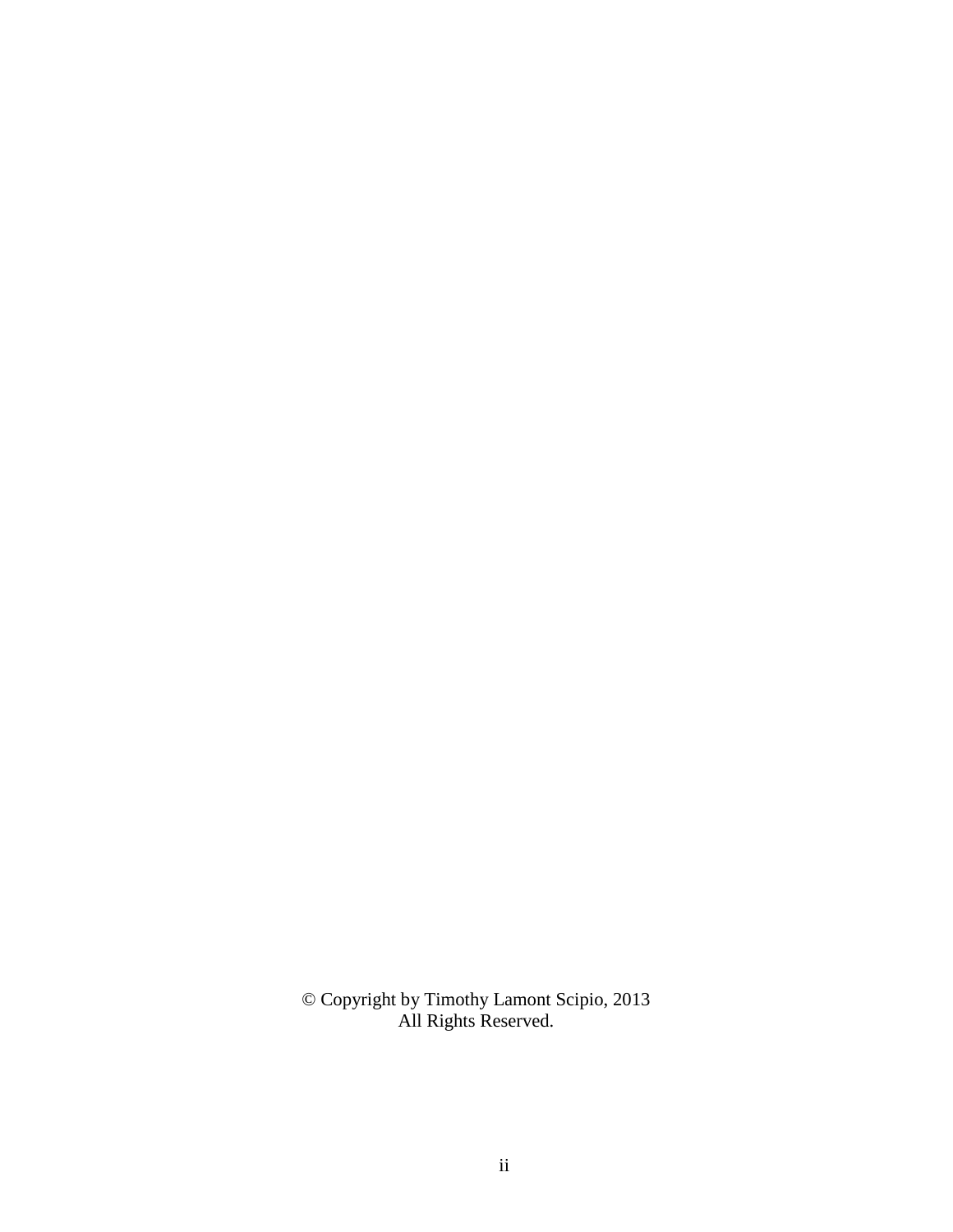# **DEDICATION**

This dissertation is dedicated to my wonderful wife, Oti. I am so glad that this journey was taken with you on my side. Truly, I could not have completed this great accomplishment without your love, patience and support. I am overwhelmed with emotion as I think of the countless hours you sacrificed to allow me to study to show myself approved. Thanks for your constructive feedback about my work and thanks for helping me balance my life in the midst of great pressure. You are the best wife in the whole world. I am so appreciative to the Lord for joining us together. The last four years of our marriage has been consumed by classes, papers, and discussion sessions about education administration topics. I look forward to future years with you that are more centered on us discovering the Father's dream for our lives together. You are my dream come true!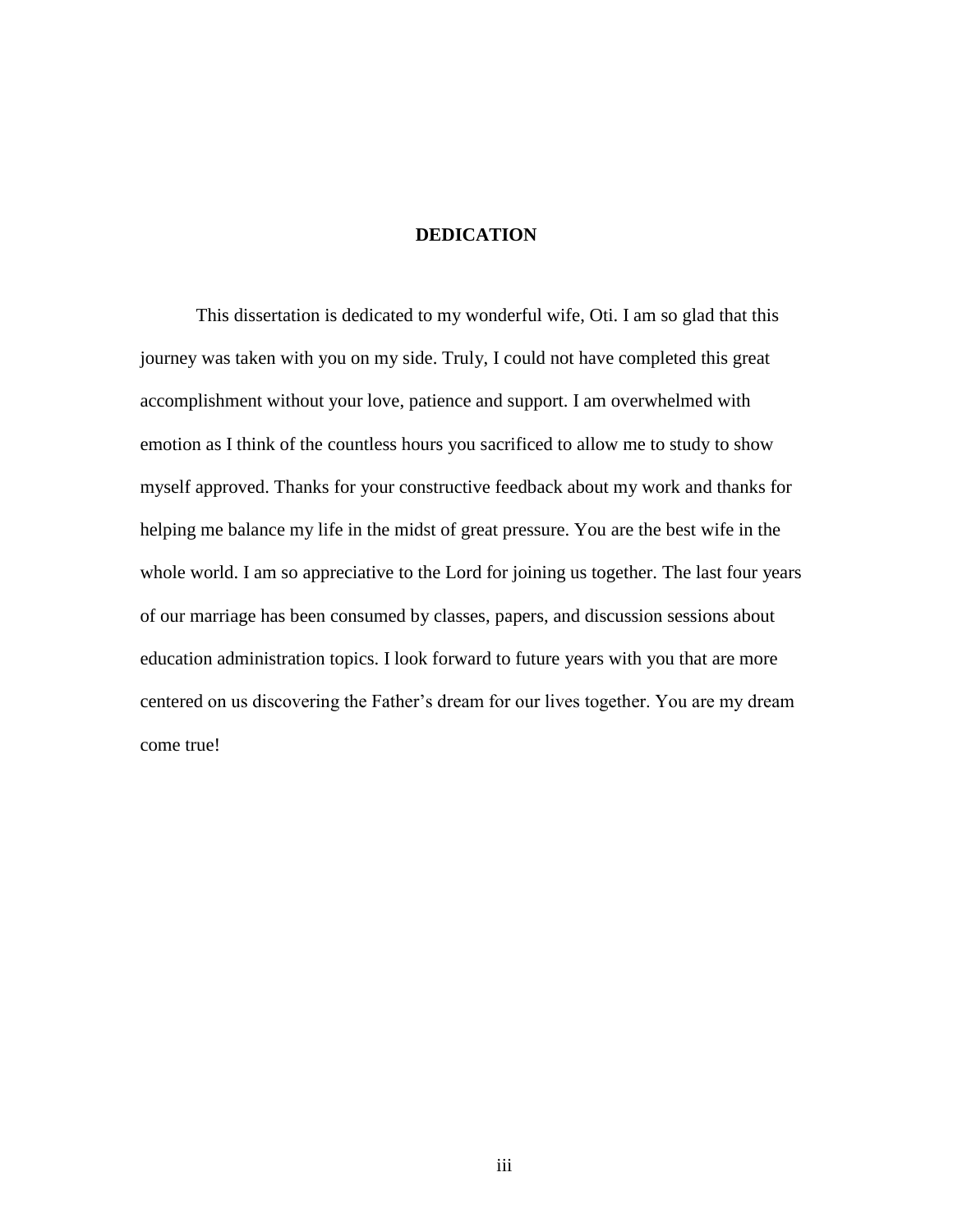#### **ACKNOWLEDGEMENTS**

There are always many words of gratitude to be shared when someone accomplishes something great. Because every great accomplishment is made possible by a litany of supports and services freely given by others to aid the one who is attempting to achieve something remarkable. I was no different in my need of support, guidance, expert advice, and other types of support to accomplish the writing of this dissertation. I would like to thank some special people who made it possible for me to complete this manuscript. To Dr. Lynn Harrill, my advisor and chair of my committee, your enduring confidence in me and your willingness to walk me through this dissertation process was greatly appreciated. I also had a wonderful doctoral committee that supported me through this process. To Dr. Zach Kelehear and Dr. Rhonda Jeffries, thank you for always being positive and for demonstrating confidence in my ability to complete this manuscript. To Dr. Michelle Bryan, thank you for mentoring me in qualitative research and for asking the hard questions in order to help me make this study better. To Laura Lawton, your willingness to aid with formatting my manuscript has been greatly appreciated. To the administrators and the faculty of both alternative schools in this study, I am so thankful for your full cooperation during this research project. And the last person I must thank is my good friend Mark Adams who also completed his doctorate degree along with me. I am forever thankful that the Lord had us connect as friends during this process. Your enduring friendship and your timely and encouraging words were always a source of strength to me. I will never forget our motto, "To stay close and finish strong."

iv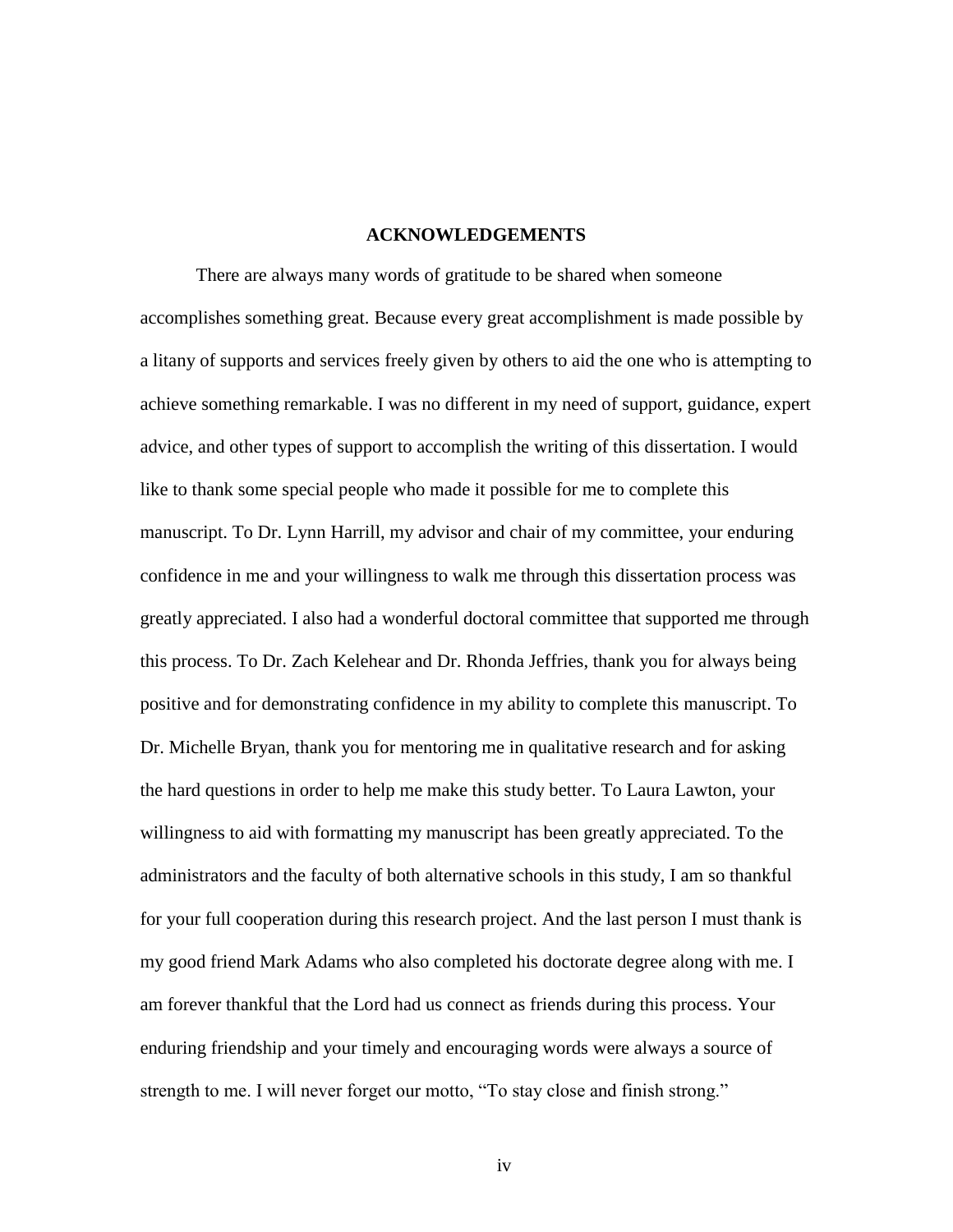#### **ABSTRACT**

This study examined behavior modification programs in schools designed to focus on discipline and that aim to reform disruptive behavior in students, usually over a limited period of time. This was a comparative case study of two type II alternative schools in the Upstate of South Carolina. The findings contributed to the research base regarding the practical implementation of the essential components for an effective behavior modification program in type II alternative schools. The primary research question was used to guide the study to discover the most effective components within the behavior modification program used by two leaders of Type II alternative schools. The question explored the perspectives of two Upstate of South Carolina Type II alternative school principals and their staffs regarding the behavior modification program implemented in their schools and its effectiveness.

Furthermore, this study explored the various ways the behavior modification strategies used by these principals and their staffs were based on, or reflected, the current indicators of success identified by Reimer  $\&$  Cash (2003). The ten elements that have been identified included: 1) student accountability measures, 2) administrative structure & policies, 3) curriculum & instruction, 4) faculty & staff, 5) facilities & grounds, 6) school leadership, 7) student support services, 8) learning community(staff, students, parents, & community), 9) program funding, and 10) school climate. The result of the comparative case study revealed that each school, in fact, expressed or utilized each of the ten essential components, but in varying degrees. The most significant themes that

v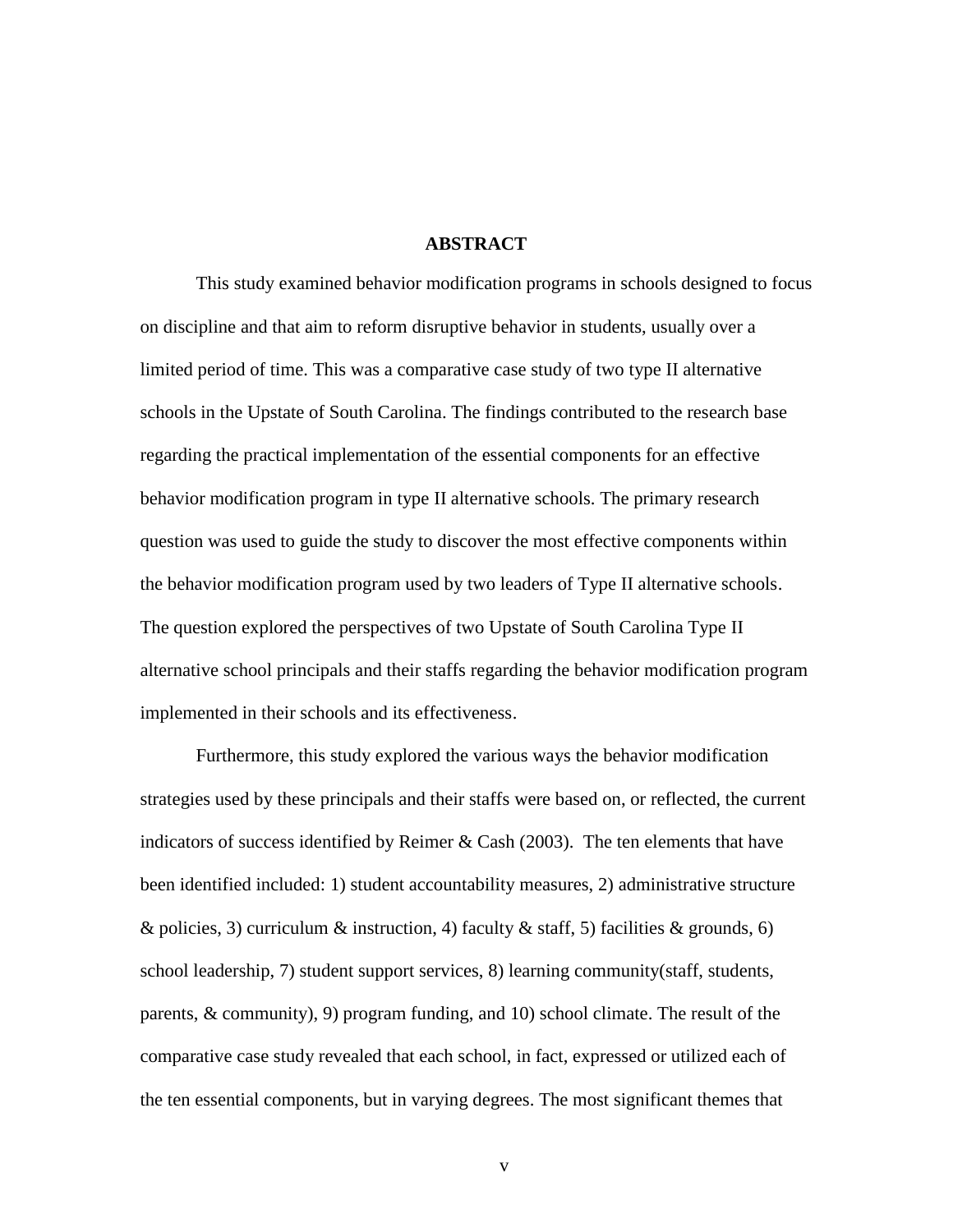emerged as determinants of effectiveness of the behavior modification programs in the type II alternative schools studied were: 1) Positive behavior supports, 2) Teacher capacity building, 3) Progress assessment, 4) Student empowerment, 5) Transition, and 6) Core values.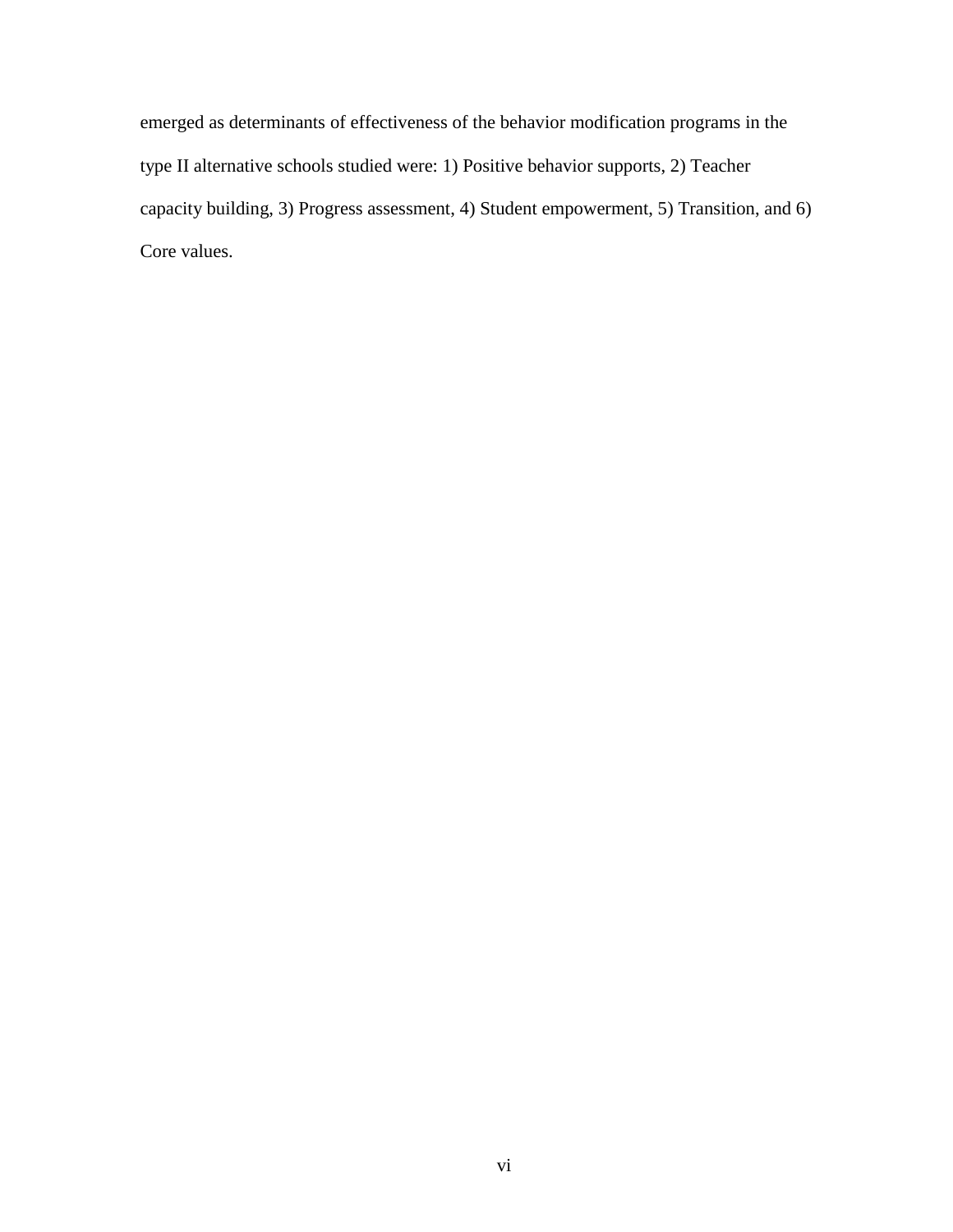# TABLE OF CONTENTS

|                                           | $\overline{\text{iii}}$ |
|-------------------------------------------|-------------------------|
|                                           | iv                      |
|                                           |                         |
|                                           | $\mathbf{1}$            |
|                                           | 17                      |
|                                           | 54                      |
|                                           | 76                      |
|                                           | 105                     |
|                                           | 127                     |
|                                           | 134                     |
|                                           | 138                     |
|                                           | 142                     |
| APPENDIX D: RESEARCH QUESTION DATA SOURCE |                         |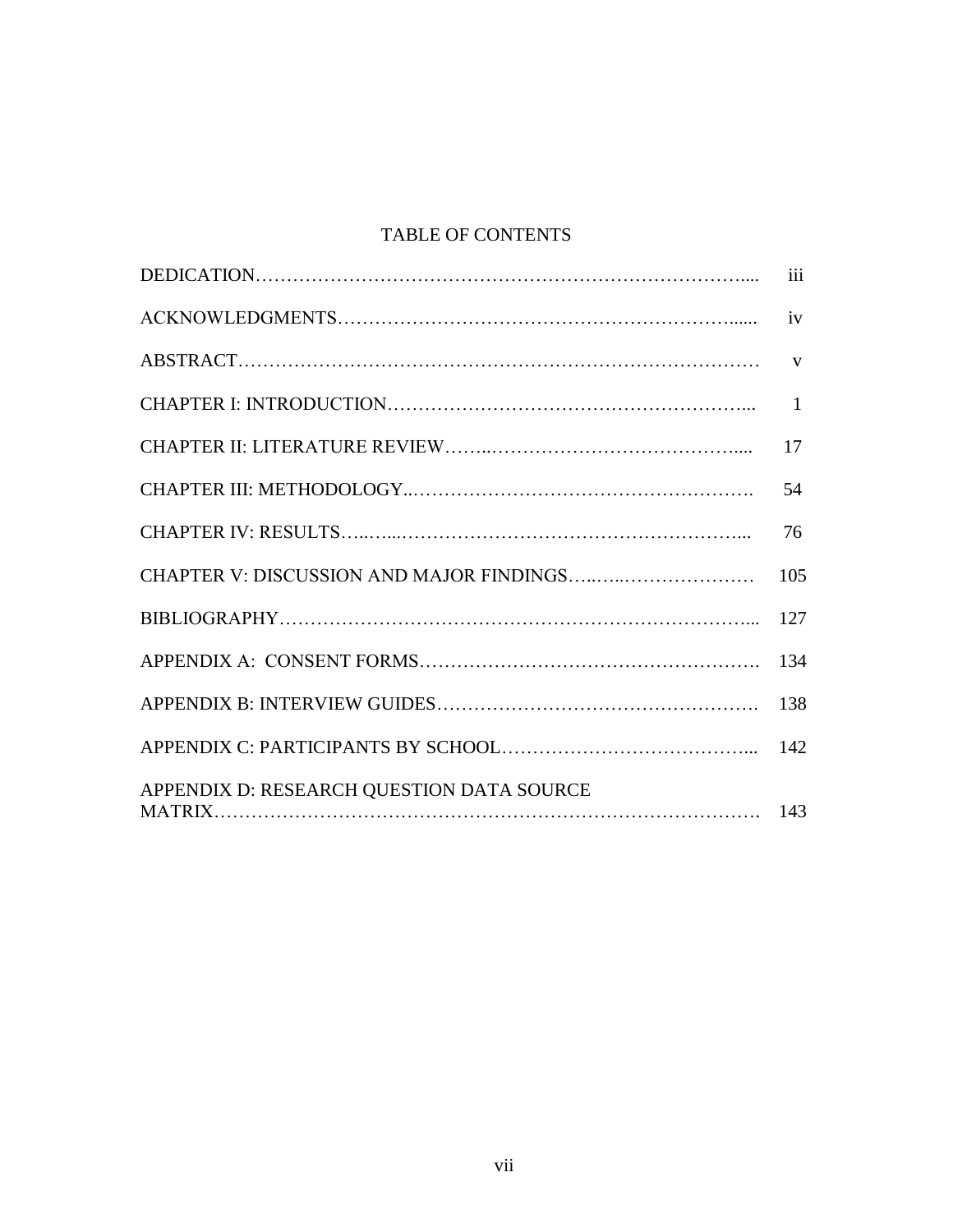#### **Chapter I**

# **Introduction**

Jim Collins in *Good to Great* challenged organizations to embrace the first difficult step toward improvement which is to "confront the brutal facts" about themselves (Collins, 2001). American education has been facing the brutal facts about education reform for many years; the public school environment has had to contend with various forms of inequality and inadequacy that were the impetus for alternative educational modes of providing instruction for the populace. Educational options have been a part of the American education system since its origin. Moreover, the purpose of the various options has varied throughout several generations. For example, during the time of slavery, slaves were legally not allowed to learn to read, write or learn arithmetic, but they found ways to educate themselves in spite of the laws established that prohibited the education of slaves (Anderson, 1988). Furthermore, after the emancipation of the slaves, many freed slaves began to start their own schools for the purpose of helping other freed slaves better their lives through education (Anderson, 1988). During the heated years of the Civil Rights Movement, separate but equal schools were legally considered unconstitutional, but the status of many minority state-run schools did not change. In response, minority community leaders decided to create an alternate school system outside of the public school realm. They called these schools Freedom Schools. This was a direct revolt against the traditional educational system of that day. These schools were developed as a community-school model and were run outside of the public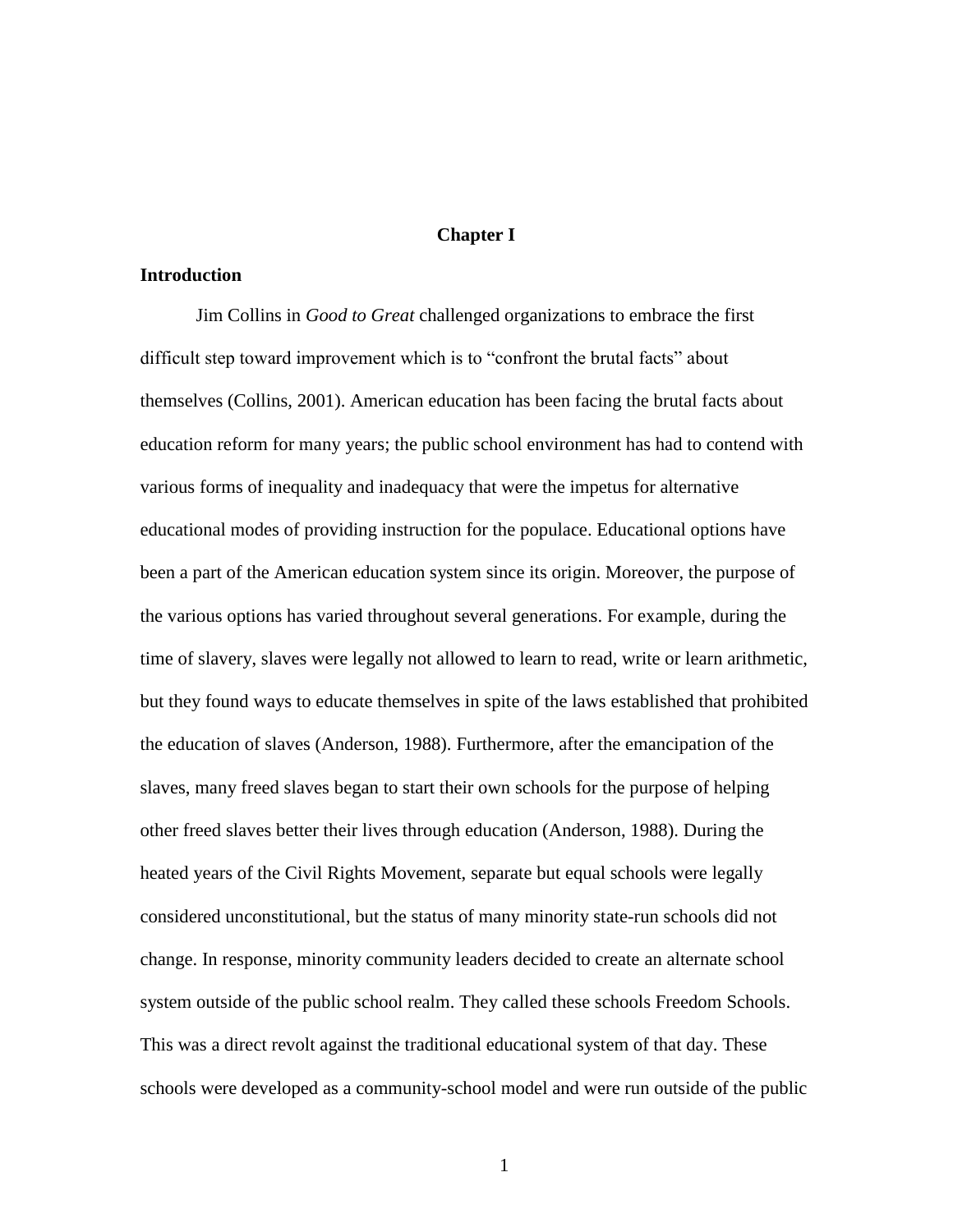education system in settings ranging from church basements to store fronts (Lange  $\&$ Sletten, 2002). The Freedom School movement was comprised of groups of people who sought control of oppressive educational processes that they and their children had been subject to (Lange & Sletten, 2002). This movement was a catalyst that mobilized the practice of community control of education.

Another non-public school system emerged during this same period. Its founders identified themselves as opponents to the public educational system. The Free School Movement, as it was called, was based on individual achievement and fulfillment, instead of emphasizing community (Lange & Sletten, 2002). Proponents established these schools because they felt "mainstream public education was inhibiting and alienating too many students" and thought schools should be structured to allow students to freely explore their natural intellect and curiosity. These schools were intended to give children the freedom to learn and the freedom from restrictions (Lange & Sletten, 2002). Several characteristics fundamentally distinguished them from other schools.

- There was no required learning and no set discipline or controls imposed on students (natural consequences were assumed to prevail).
- The only moral value taught was that 'everyone has an equal right to self-determined fulfillment.'
- Evaluation did not consist of assessing progress toward learning goals, but of the 'learning environment in its ability to facilitate the investigations the students' desire and find rewarding' (Lange & Sletten, 2002).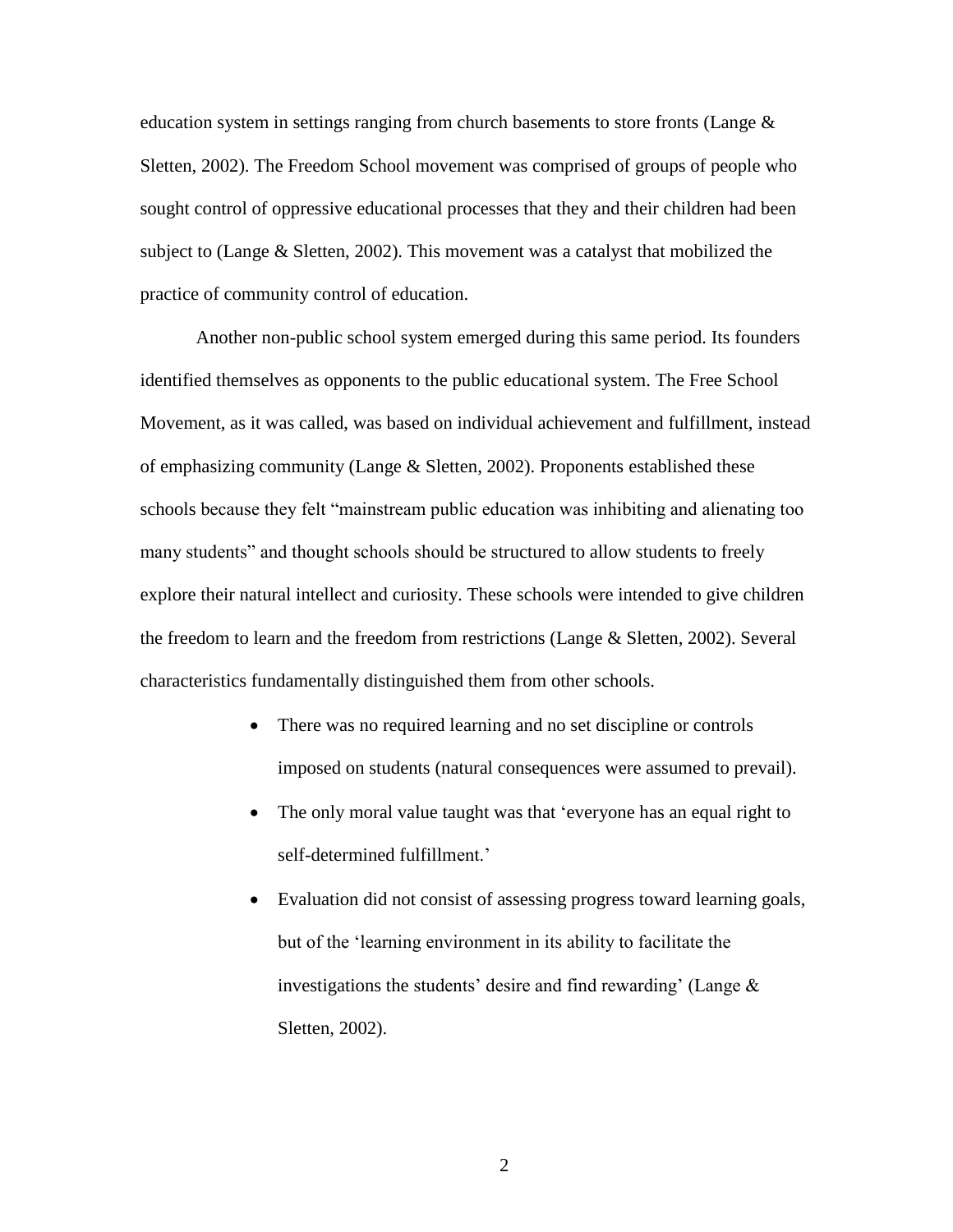Self-fulfillment was the primary goal of these schools. Academic achievement was important, but secondary to individual happiness and valuable only insofar as it helped one achieve the primary goal (Lange & Sletten, 2002).

Although these systems did not last long, they had a great impact on the public education system in particular. The initial transformation of the traditional educational setting started outside of the public education system, but the ideas proved to inspire public educators to develop alternatives within their school buildings. The alternatives of the 1960's were the foundation for the present-day forms of alternative education. Alternatives of that era were clear in promoting the paradigm that "a singular, inflexible system of education that alienated or excluded major sectors of the population would no longer be tolerated" (Lange & Sletten, 2002).

Alternative education within the public school arena was initially inspired by private school efforts to establish improved educational systems. As a result, public school educators created *Open Schools*. Characteristics of these schools included: choice for parents, students, and teachers; autonomy in learning and pace; non-competitive evaluation; and a child-centered approach. Open Schools inspired a myriad of other options such as *Schools without Walls, Schools within Schools, Multicultural Schools, Continuation Schools, Learning Centers, Fundamental Schools, and Magnet Schools* (Lange & Sletten, 2002; Wikipedia, 2010).

The move for alternative education was birthed in the late 1960's and was initially a reaction to the perceived injustice and inequality within the traditional public school setting. As a result, these various alternatives were developed "to respond to a group that appeared not to be optimally served by the regular program, and, consequently have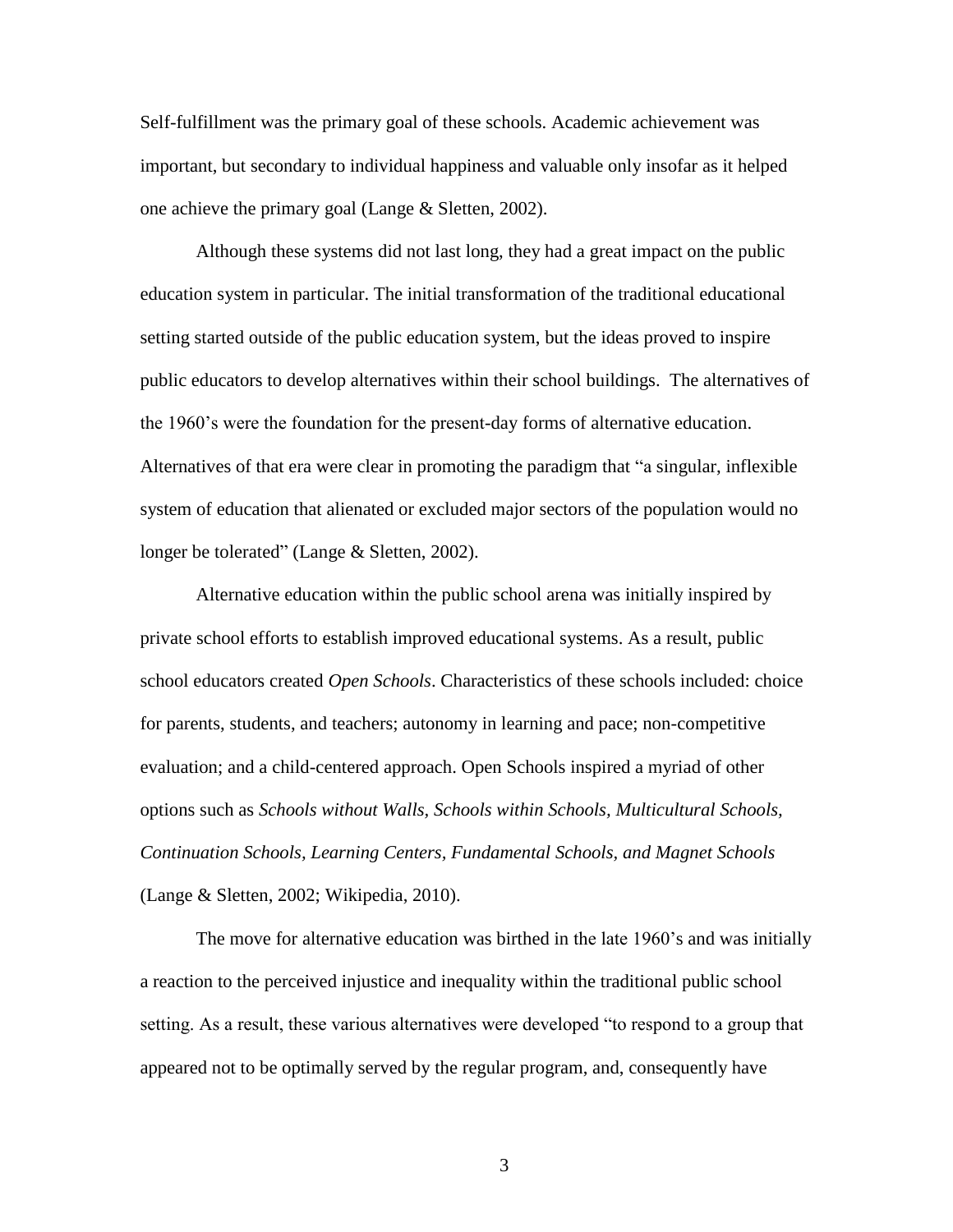represented varying degrees of departure from standard school organization, programs and environments (Lange & Sletten, 2002). These early schools were fundamentally based on choice and students had the option to attend or not.

Alternative education is a term that has a broader meaning in our nation today. It covers all educational activities outside of the traditional k-12 school system. This includes home schools, special programs for gifted students, charter schools, etc. One form of alternative schools is designed for servicing disengaged students who cannot function in the traditional setting. Students are usually placed in these schools by public school administration to avoid suspensions and expulsions. There are many versions of alternative schools in our nation. As a result, it has been difficult to classify the various types.

Mary Anne Raywid developed a three part typology that is based on a program's goals. According to Raywid, "Type I schools offer full-time, multiyear, education options for students of all kinds, including students needing individualization, those seeking an innovative or challenging curriculum, or dropouts wishing to earn their diploma… Students choose to attend (Aron, 2006, p.4)." Type II schools focus on discipline and aim to segregate, contain, and reform disruptive students. Students do not typically choose to attend these schools, but are sent for specified periods of time or until behavior and academic requirements are met. Finally, Type III programs provide short-term but therapeutic settings for students with social and emotional problems that create barriers to learning.

The main purpose of type II alternative schools is to reform the behavior of youth who exhibit behavior that is disruptive. When they have met behavior and academic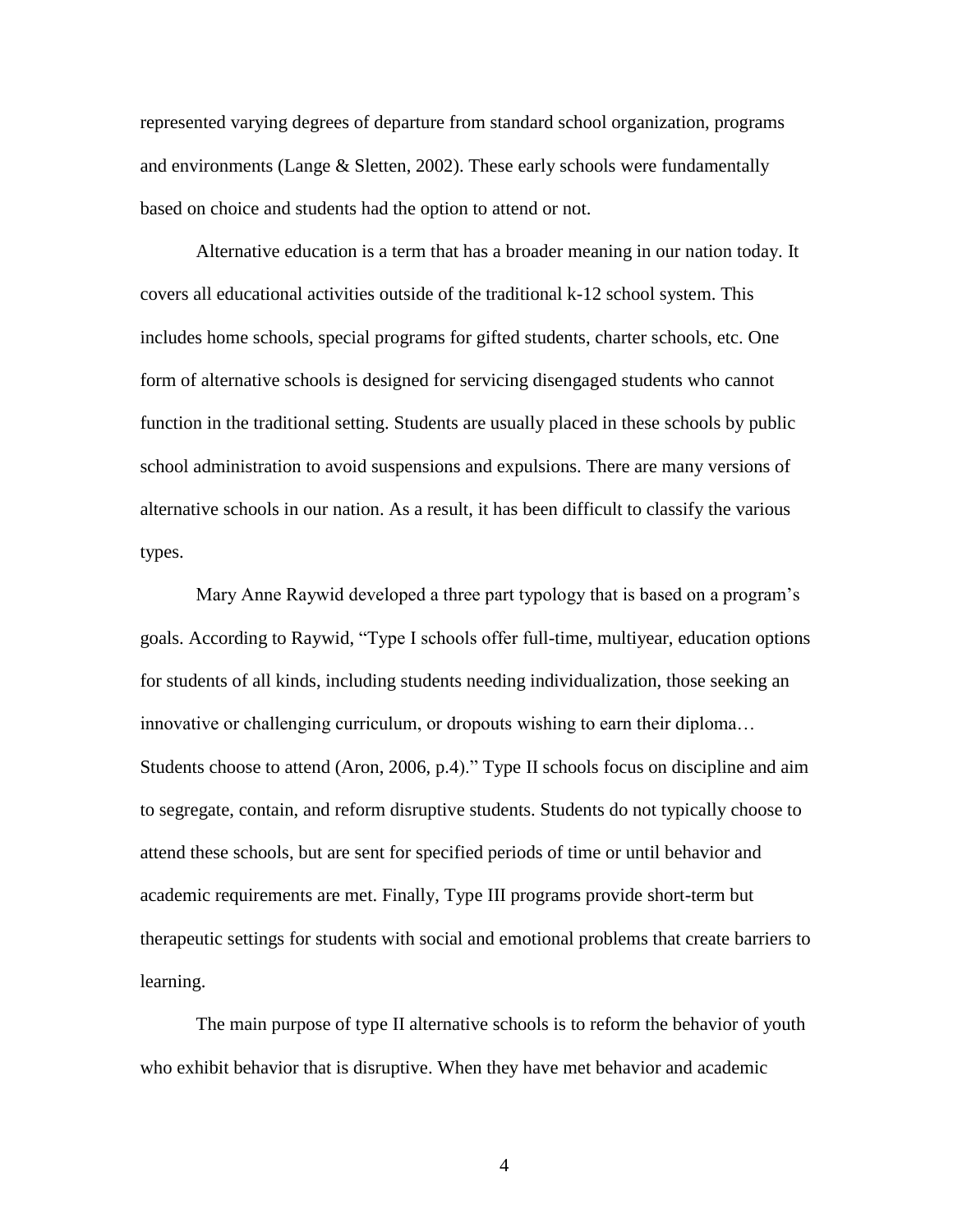requirements, they are to return to their schools of origin. Regretfully, many of the students who attend type II alternative schools either do not get the opportunity to return to their school of origin, or they do return but their behavior becomes disruptive again. This is a problem because many of these students are at risk of dropping out of school. Type II alternative schools were created to modify disruptive behavior, and help students recover and gain academic credit so that they have an opportunity to graduate with a high school diploma.

Researchers have discovered ten main elements that will promote the work of effective alternative schools. However, there is limited research that reveals best practices for implementing a behavior modification program within a type II alternative school for youth who exhibit behavior that is disruptive. Research does not disclose the best way to build and increase teacher capacity for such an environment. Furthermore, it does not disclose how type II alternative school principals should implement their behavior modification programs. There is a need to discover how type II alternative schools implement their behavior modification programs in order to help their students transform in such a way that they are able to ultimately earn their high school diplomas.

#### **Significance of Study**

Research currently available would indicate that Type I schools seem to be the most successful of the three (Reimer & Cash, 2003; Aron, 2003). However, limited research has been done to effectively evaluate the success of Type II alternative schools. Researchers have identified several characteristics that should be in the framework of all alternative schools, but there is little empirical evidence to prove that those predictors have a strong relationship to student success within Type II alternative schools (personal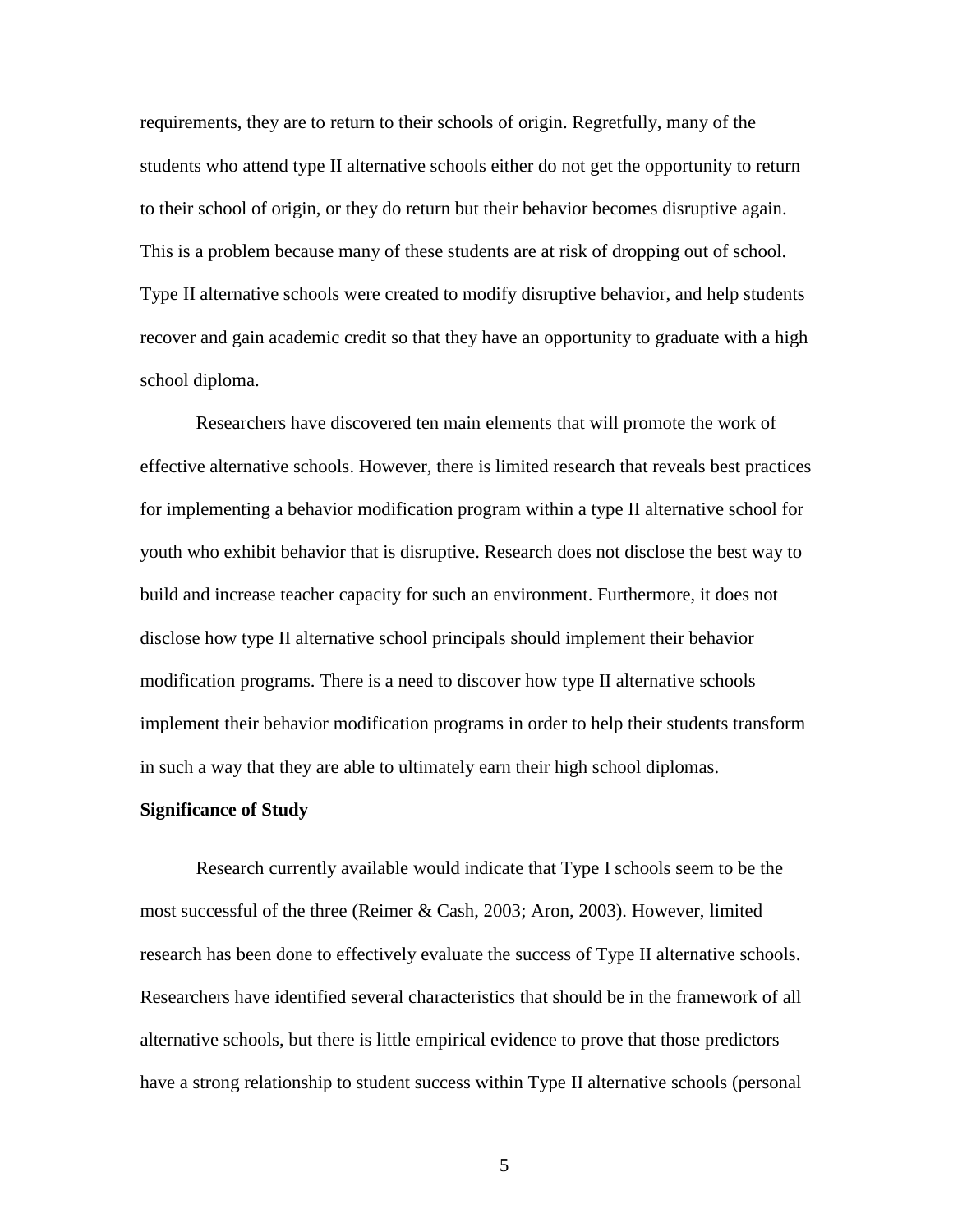communication, Cash, 2010). Some of the characteristics are common in traditional school settings while others are specific to alternative schools. The National Dropout Prevention Center at Clemson University developed an evaluation tool that helps administrators of Type I alternative schools evaluate their programs. This tool is significant because the effectiveness of alternative programs is directly related to funding of the programs. It has not been easy to empirically assess the positive impact these schools have had on students and communities. Mixed reports have been written about community support of alternative schools. Some communities embrace the concept and welcome the alternative option for youth who exhibit behavior that is disruptive; while others reject the presence of such a school because of their lack of knowledge about the program.

Community support is one challenge for alternative school administrators, but an even greater challenge is meeting the new accountability measures being demanded of them. It has been difficult to measure student outcomes based on traditional indicators of success in Type II alternative schools, such as, graduation rates, high stakes end of course tests, and High School Assessment Program (HSAP) exam passing rate. The pressure to demonstrate some type of success that is measurable by state standards is a new weight on the shoulders of alternative school administrators. During the 1960's and 1970's, there was a strong push against those types of accountability measures by administrators and teachers because they felt true success was measured by the very act of offering educational options to students who would otherwise be in the streets or committing illegal acts in the community (Reimer &Cash, 2003).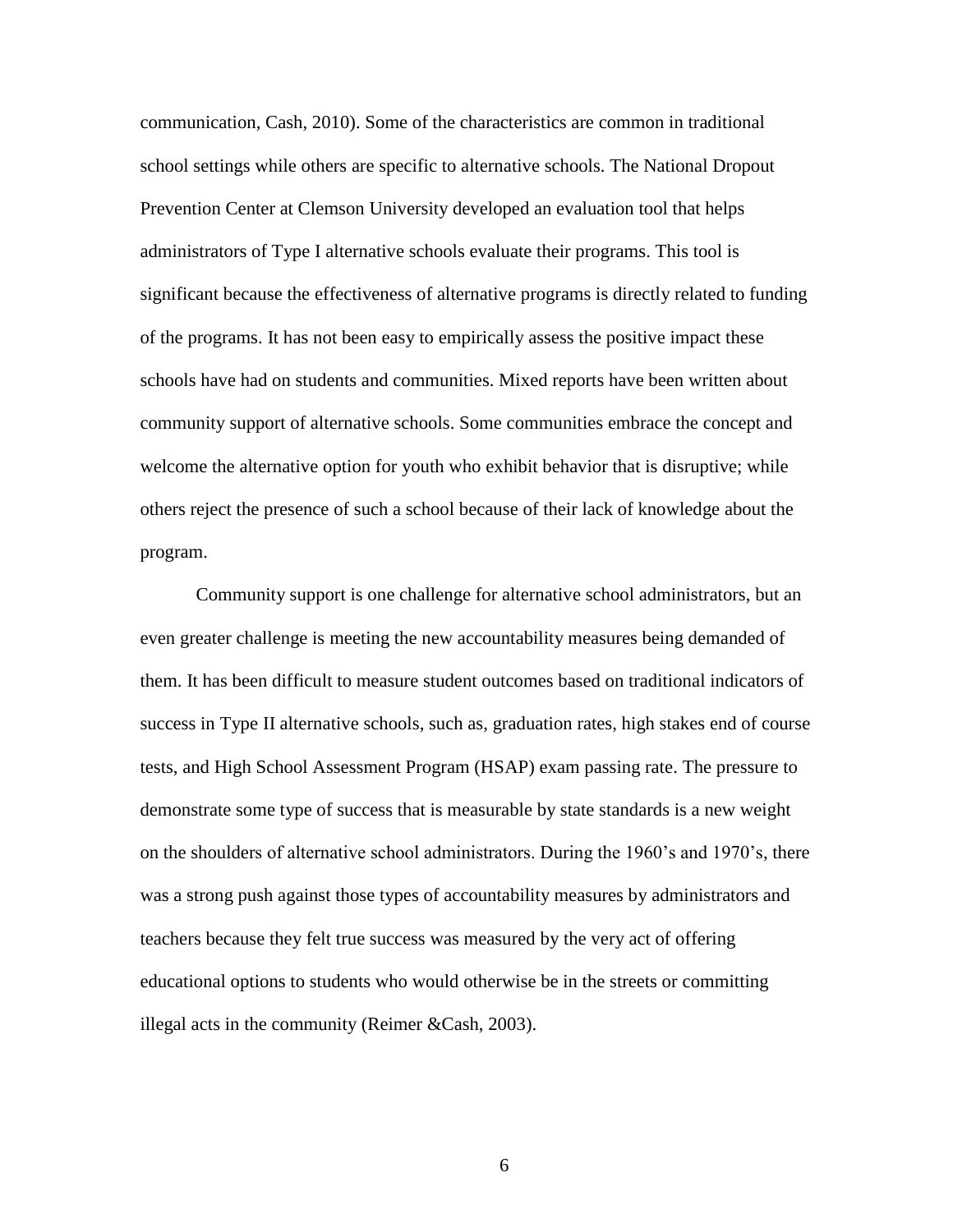Measuring true success of alternative programs is important because every state legislature has established policies that form the basis to provide funding for the development of alternative schools. The exponential increase of these schools is directly related to the increase of school related offenses that require students to be removed from the traditional educational setting; resulting in an increase in dropout risk factors (Lehr, C.A., Lanners, E.J., Lange, C.M., 2003). States have recognized this need for decades and have made provision for the creation of options for at-risk students. Yet, there has not been a consistent best practices tool that could guide administrators in effectively implementing behavior modification programs within Type II alternative schools.

There are many variations of alternative education. The variations make it difficult to measure all schools by the same standards. However, current research has identified several characteristics that are common in effective alternative schools. These characteristics are indicators of success for administrators striving to build an effective program or endeavoring to improve their current programs.

Type II Alternative school principals have a huge challenge of providing the appropriate education needed for their students. These students come with many complex problems that complicate their educational process. In addition, they are sent to these schools by their origin school administration and usually have a negative attitude toward the alternative school. It is imperative for principals to build programs that can help these students who exhibit at risk behaviors embrace the value of education, modify inappropriate behavior and become positively connected to school staff. Thus, principals need a best practices tool that can help them identify indicators of success and effectively implement their behavior modification programs. The tools will help guide administrators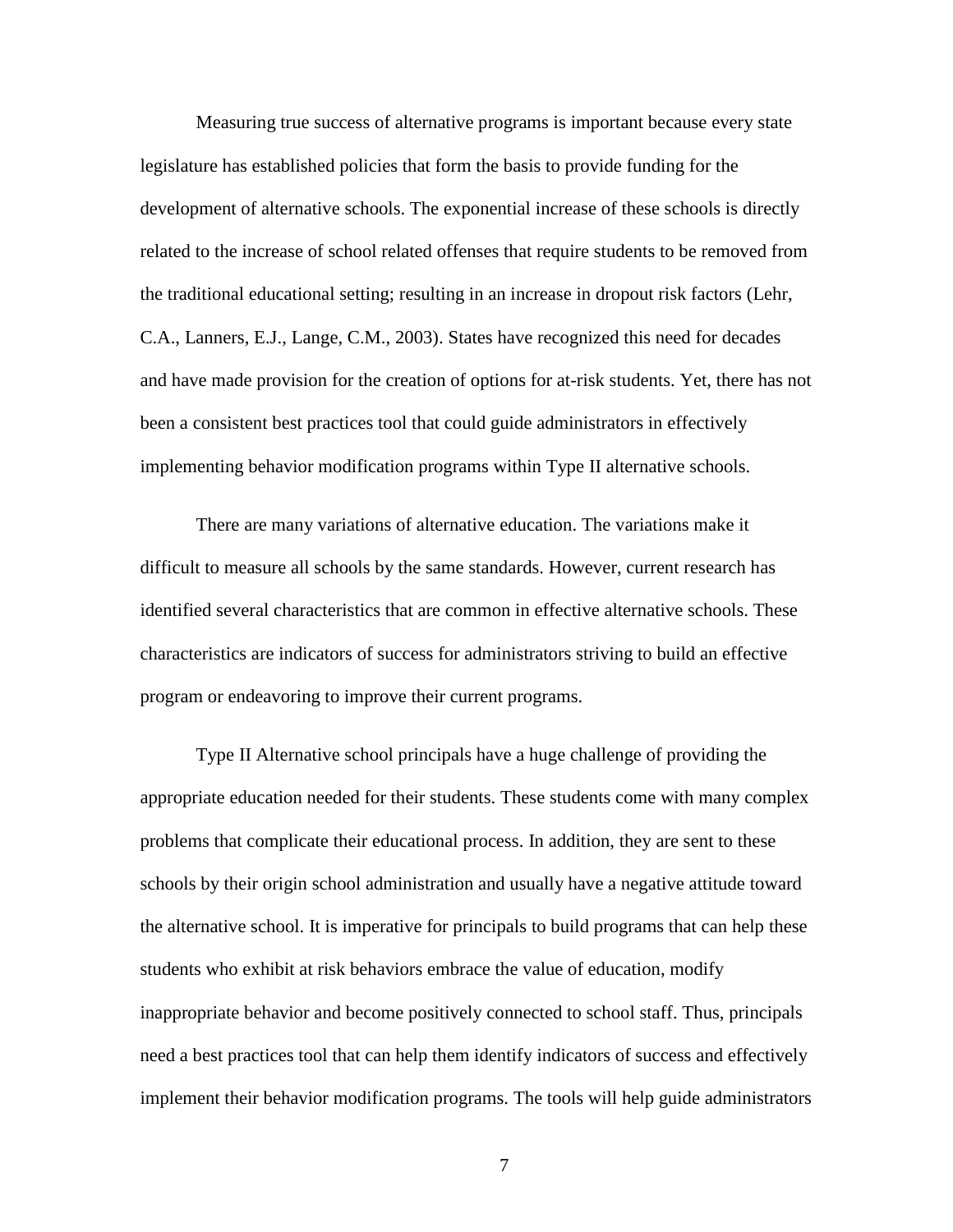in strategic planning as they forecast the future of professional development for their staff.

An effective best practices tool will also help principals assess staffing needs. Teachers and mentors are key components of all educational systems. However, it takes a special teacher with a gift and heart to work with at-risk students to be on staff at a type II alternative school (Reimer  $\&$  Cash, 2003). The best practices tool can help clarify the need and guide the interviewing process for new staff members. This tool can also be used in a longitudinal evaluation process. Looking at a school in only one moment in time may not give an accurate representation of its effectiveness. Principals will do well to collect data over time to more accurately assess their programs (Reimer & Cash, 2003).

Training future teachers for the classroom is the goal of many universities in our nation. However, very few teacher training programs do a great job preparing teachers to enter into the classrooms of a type II alternative school. Also, education leadership programs usually do not train their administrators with the intent of leading a type II alternative school. Thus, teacher training programs and administrator training programs can benefit from the research base developed in this study. The information about effective type II alternative schools will be a good resource to help guide the training process.

This study provided informative data about the phenomenon of type II alternative school education and contributed to the research base about the practical implementation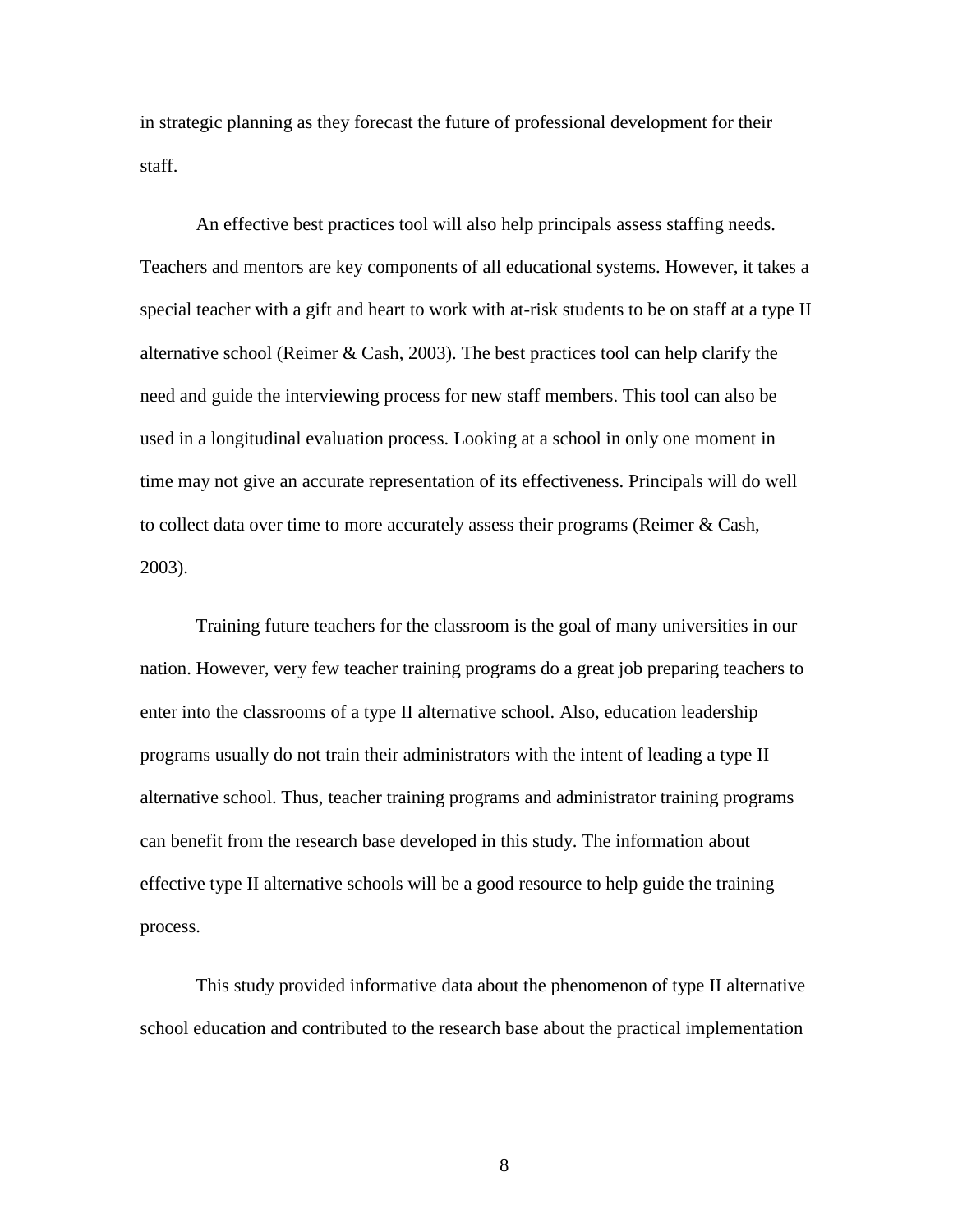of the essential components for an effective behavior modification program within these schools.

#### **Purpose of Study**

The purpose of this study was to discover what two principals and their staffs considered to be the most effective components used in their behavior modification programs in two Type II alternative schools. Furthermore, this study explored the various ways the behavior modification strategies used by these alternative school educators were based on, or reflected, the current indicators of success identified by alternative school researchers. Reimer & Cash (2003) purported, that 10 essential elements comprised the current indicators of success. Those ten elements are: 1) student accountability measures, 2) administrative structure & policies, 3) curriculum & instruction, 4) faculty & staff, 5) facilities & grounds, 6) school leadership, 7) student support services, 8) learning community(staff, students, parents, & community), 9) program funding, and 10) school climate.

A comparative case study of two alternative schools in the Upstate of South Carolina composed this study. One school was located in an urban location in the Upstate, and served students from urban, suburban and rural areas. This school served multiple districts in the Upstate. Thus, its student population ranged from 70 to 300 students a semester. This alternative school program had a director over the entire alternative school program, one principal for the high school, and one principal for the middle school.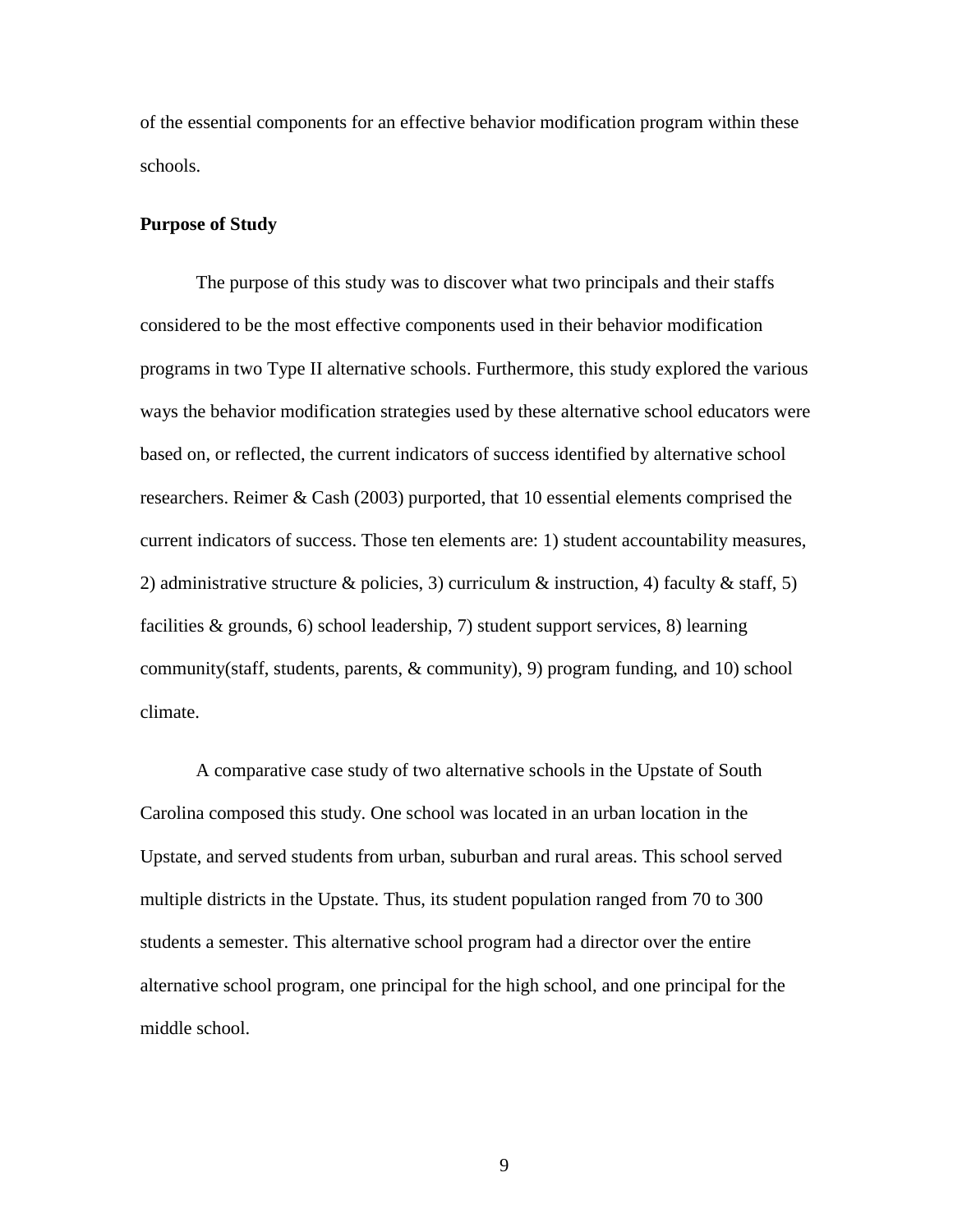In contrast, the other alternative school was located in a rural town in the Upstate. Its location was not as visible to the community and there were not many street signs to help direct a person to the school as there was for the other school in this study. The other school was located next to an elementary school. This school was hidden off in a small low income neighborhood away from other schools in the district. The alternative school program shared a building with Head Start and a few other community agencies. The program was contained to one hallway in the building. There was a director over the school that also functioned as the principal of the high school and the middle school. Furthermore, the director, by choice, taught a class within the school. The student population was smaller here than at the other alternative school. The student population ranged from 20 to 70 students a semester.

# **Research Questions**

The following primary research question helped to guide the study to discover what two leaders and their staffs considered to be the most effective components within the behavior modification programs in their Type II alternative schools:

**What are the perspectives of two Upstate of South Carolina Type II alternative school principals and their staffs regarding the behavior modification program implemented in their schools and its effectiveness?** The sub-questions were:

- 1. How do these Type II alternative school principals and their staffs define effectiveness when assessing their school's behavior modification strategies?
- 2. What do these Type II alternative school principals and their staffs consider to be the effective components of their school's behavior modification strategies?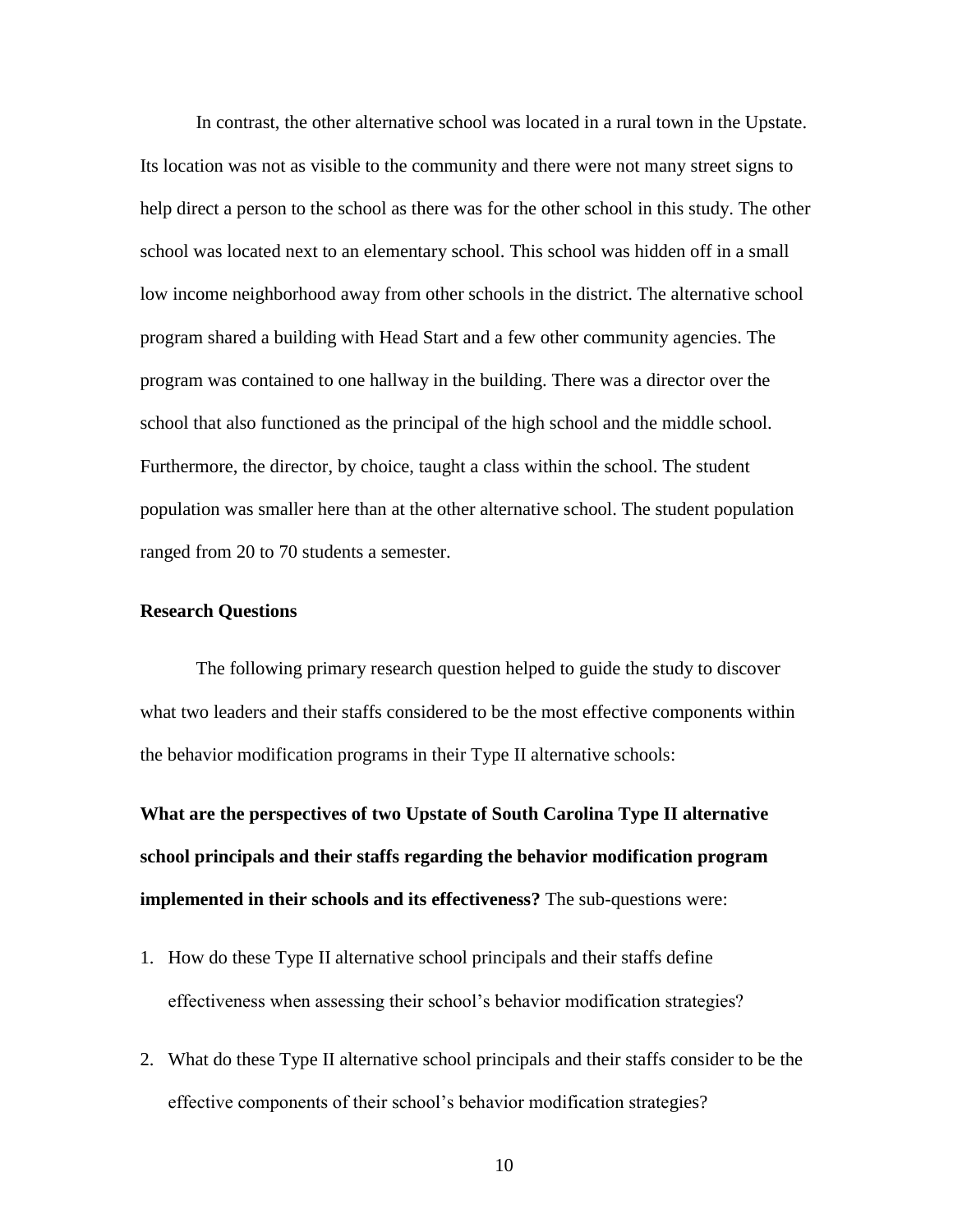- 3. How do these Type II alternative school principals and their staffs cultivate the effective behavioral components of their schools?
- 4. In what ways are those components identified in the literature as essential for a ―successful‖ alternative school program reflected in the participants' articulations about their programs?

# Methodology

A comparative case study was employed to explore the depths of the research question. According to Creswell (2009), case studies are a strategy of inquiry in which there is an in-depth exploration of a program, event, activity, process, or one or more individuals. Cases are bounded by time and activity, and detailed information is collected using a variety of procedures over a sustained period of time. A comparative case study involves collecting and analyzing data from several cases and may be distinguished from the single case study that may have subunits or subcases embedded within (such as students within a school). By looking at a range of similar and contrasting cases, we can strengthen the precision, the validity and the stability of the findings. (Miles  $\&$ Huberman, 1994 as cited on Qualitative Case Study Research Method, n.d, para. 13)

I explored the practice of modifying inappropriate behavior in students who struggle with behavioral issues within two Type II alternative education programs. Data collected from these sites were analyzed to establish themes and patterns that informed me of the various ways these schools assessed the success of their behavior modification programs and the various ways they nurtured the essential components that produced effectiveness. The comparative case study method aligned with this research plan because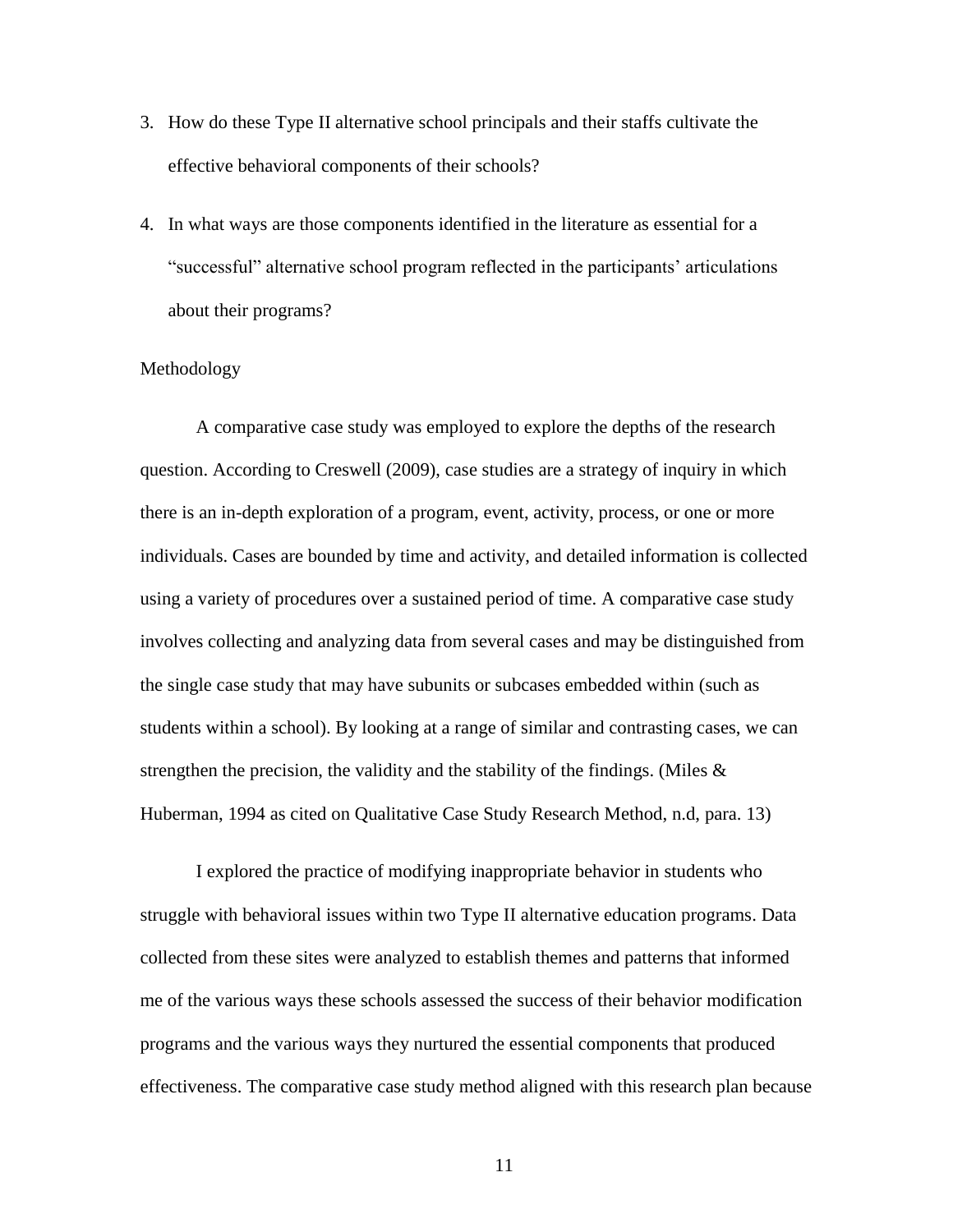it allowed me to gather data comprehensively about the organizational system of the schools, the relational culture of the schools, and the leadership impact on the students and the teachers of each school.

#### **Delimitations**

This was a comparative case study of only two Type II alternative school principals in the Upstate of South Carolina. These alternative schools served students in grades 6–12. Alternative school administrators were interviewed on their perceptions of their school effectiveness in relation to their behavior modification programs.

The research was limited to students who have been enrolled in Type II alternative schools for a minimum of one semester. Students in the  $8<sup>th</sup>$  grade-12<sup>th</sup> grade were chosen as the sample group. Schools were limited to programs whose principal's tenure was a minimum of three years. The study was conducted during the 2012-2013 school year. Staff members interviewed ranged from core subject teachers, orientation teachers, Character Education teachers, Medicaid-based counselors, guidance counselors, and administrators.

#### Limitations

I assumed the principals would respond with their honest individual perception of how their behavior modification programs were implemented and expected each to disclose the essential components of their programs. Furthermore, their response was a factor that was out of the researcher's control.

In addition, I chose to follow-up with students during the second semester of the 2012-2013 school year to review transcriptions, but many of those students had either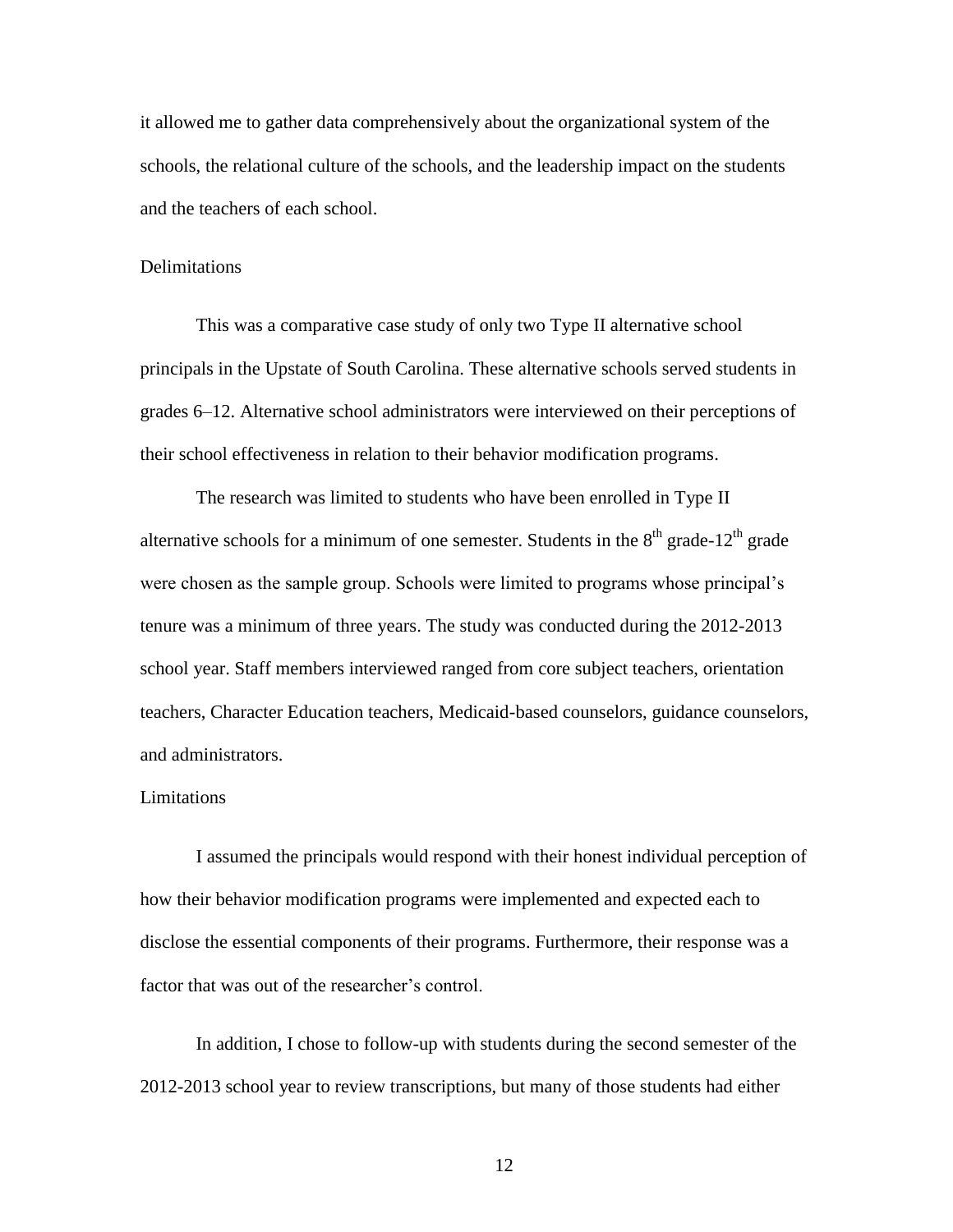returned to their origin school, stopped coming to school, were fully expelled because of criminal activity, or chose to transition to an online virtual school. Therefore, my efforts to get transcript feedback from all the alternative schools students were limited with some of those students.

# Definitions

**Alternative education**--- Alternative education is a perspective, not a procedure or a program. It is based on the belief that there are many ways to become educated as well as many environments and structures within this may occur. Further, it recognizes that all people can be educated and that it is society's interest to ensure that all are educated at least something like an ideal, general high school education at the mastery level.... (Morley,1991).

**Alternative School** — public elementary or secondary school that addresses the needs of students that cannot typically be met in a traditional school (Obleton, 2010).

**At-Risk Students** — students who, due to one or multiple risk factors, face greater chances of becoming low achievers and/or dropouts (Obleton, 2010).

**Behaviorally challenged student**- From the educational perspective the most important point to consider is that whatever the form of behavior labelled "challenging" it is a type of behavior most unlikely to respond to the customary strategies used in the classroom and school. Behavior is challenging when our efforts as educators, assuming they are appropriate in the first instance, fail to reduce either its frequency or intensity. (Carey, n.d., para. 4)

**Continuation Schools**--- Provide an option for dropouts, potential dropouts, pregnant students and teenage parents. These are designed to provide a less competitive, more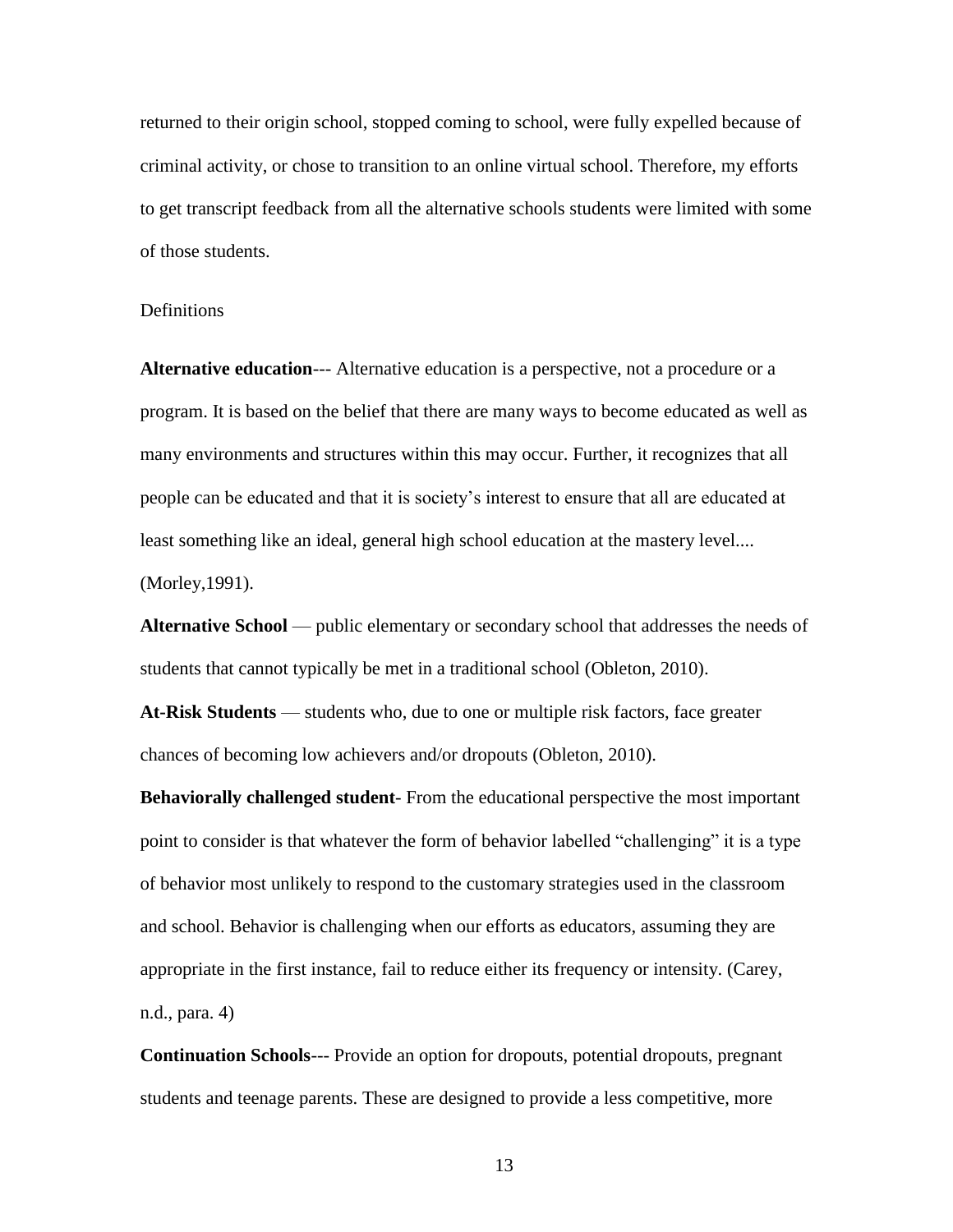individualized approach to learning. Programs vary, but usually include individualized

learning plans that accommodate support services, personal responsibility for attendance

and progress, non-graded or continuous progress, and personal/social development

experiences (Morley, 1991).

**Disengaged students**--- At-risk students that demonstrate several risk factors that may lead to them dropping out of school such as:

- Has a learning disability or emotional disturbance
- High number of work hours
- Parenthood
- High-risk peer group
- High-risk social behavior
- Highly socially active outside of school
- Low achievement
- Early aggression
- Low socioeconomic status
- High family mobility
- Low education level of parents
- Large number of siblings
- Not living with both natural parents
- Family disruption
- Low educational expectations
- Retention/over-age for grade
- Poor attendance
- Low educational expectations
- Lack of effort
- Low commitment to school
- No extracurricular participation
- Misbehavior
- Sibling has dropped out
- Low family contact with school
- Lack of family conversations about school
- (Hammond, Linton, Smink, & Drew, 2007, p. 41).

**Fundamental Schools**---- Provide a back-to-the basics curriculum and teacher-directed instruction with strict discipline. Ability grouping is practiced, letter grades are given, a dress code is usually established and homework is required (Morley, 1991).

**Learning Centers**---- Provide special resources and programs concentrated in one

location. Most centers at the secondary level are vocational or technical in nature and

include career awareness and preparation. Many contain special academic preparation for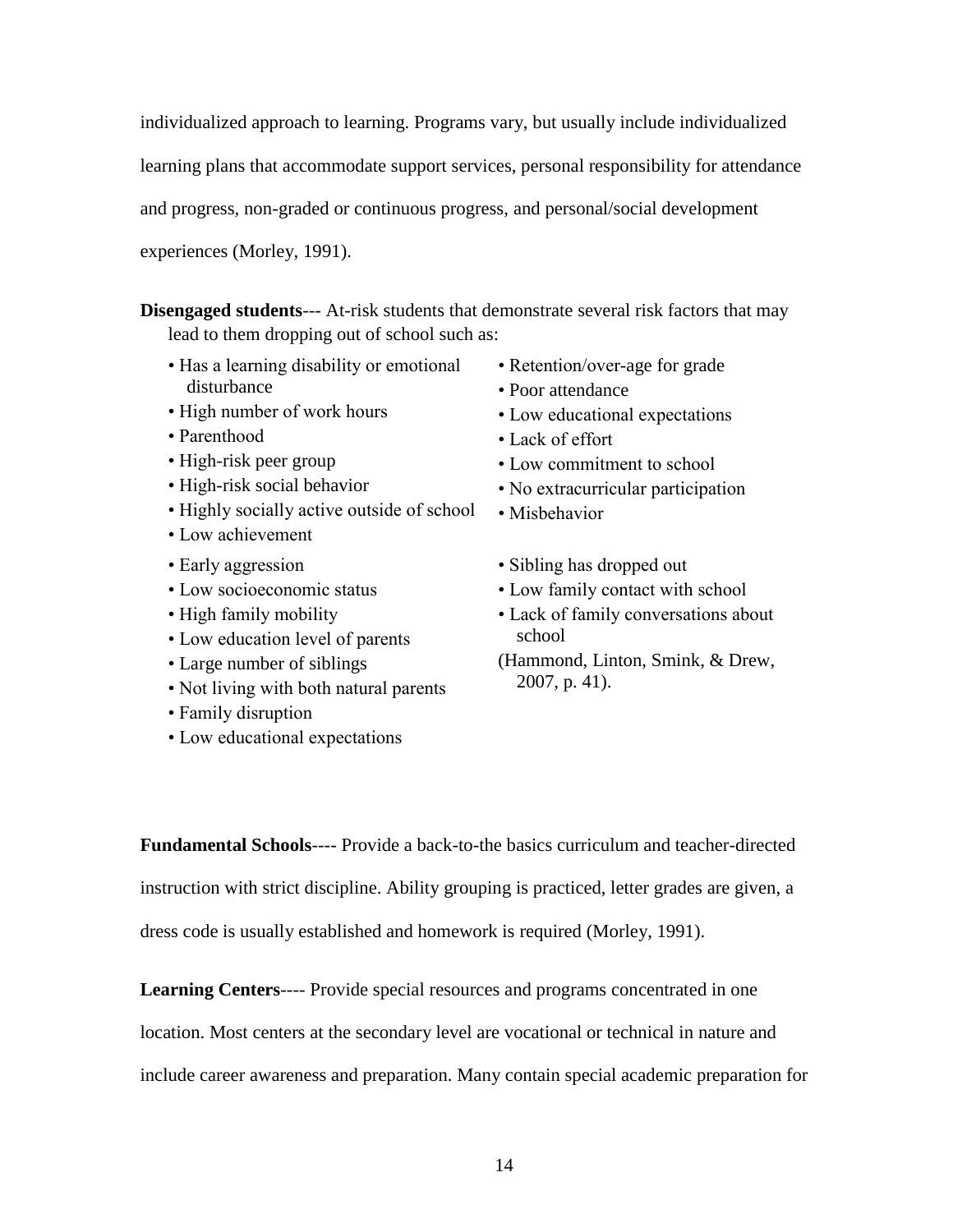entry into occupations or vocational training and offer options such as study skills training (Morley, 1991).

**Level One Analysis**--- A basic look at an alternative school with regard to its resources, policies and practices. It is a self-evaluation process that can be used to take a wide-angle look at the effectiveness of the school (Reimer & Cash, 2003).

**Magnet Schools**--- Are public schools with specialized courses or curricula. "Magnet" refers to how the schools draw students from across the normal boundaries defined by authorities (usually school boards) as school zones that feed into certain schools (Wikipedia, 2010).

**Multicultural Schools**--- Designed to serve students from a variety of ethnic and racial backgrounds with curricula that emphasizes cultural pluralism. Course work in human relations and cultural practices and languages is common. Many of the schools serve a particular ethnic or racial group such as Black, Asian or Puerto Rican students (Morley, 1991).

**Recidivism rate**--- The act of a person repeating an undesirable behavior after they have either experienced negative consequences of that behavior, or have been treated or trained to extinguish that behavior (Wikipedia, 2010).

**Schools within Schools**---- An option developed primarily at the secondary level to reduce the size and numbers of large comprehensive high schools into more manageable and humane units (Morley, 1991).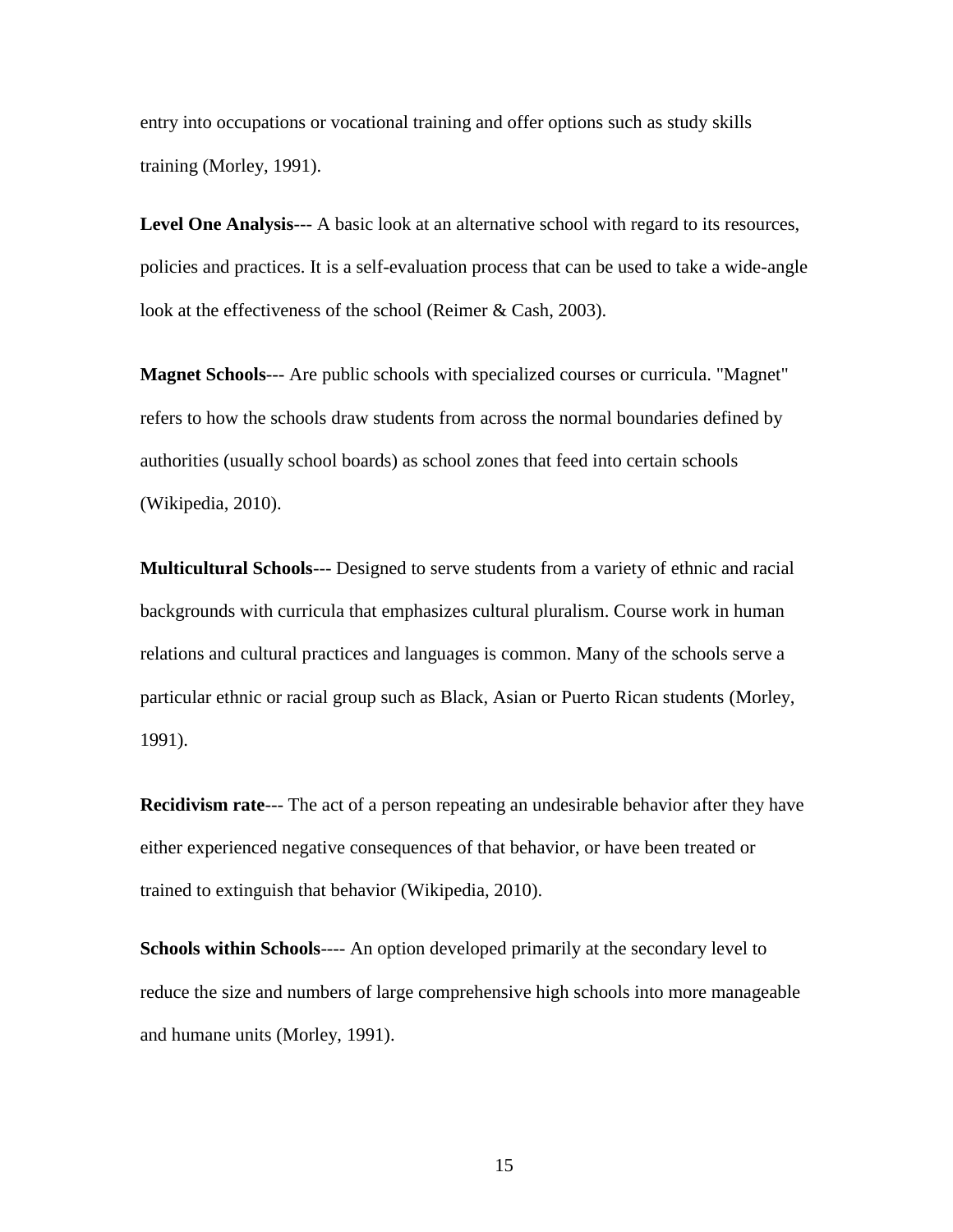**Schools without Walls----** Offer a program of community-based learning experiences and incorporate community resource people as instructors (Morley, 1991).

**Separate but Equal schools**--- Segregated school systems that established white schools and blacks schools. The black schools were by law supposed to receive equal funding, equal educational opportunities and facilities, but did not because the educational system and the proponents of it were unjust in the application of the law.

# Summary

South Carolina, like many states, has experienced the increased need for Type II alternative schools that effectively educate and prepare students who exhibit at-risk behavior to be productive citizens. This increased need also makes a demand for increased funding. Thus, it is imperative that an efficient system for ensuring effective implementation of behavior modification programs in these alternative schools be established so that appropriate funding distributions will be utilized. Chapter II will further establish and expound on the current literature available concerning alternative education and alternative schools. Some emphasis will be given to the impact of principal leadership on student behavior. Behaviorist theory and behavior modification will be explored to discover the various systems in place that utilize this theory to modify inappropriate behaviors. Chapter three will explain and describe the methodology used in this particular study. Chapter four will present the results of the study and chapter five will summarize and discuss the results presented in chapter four.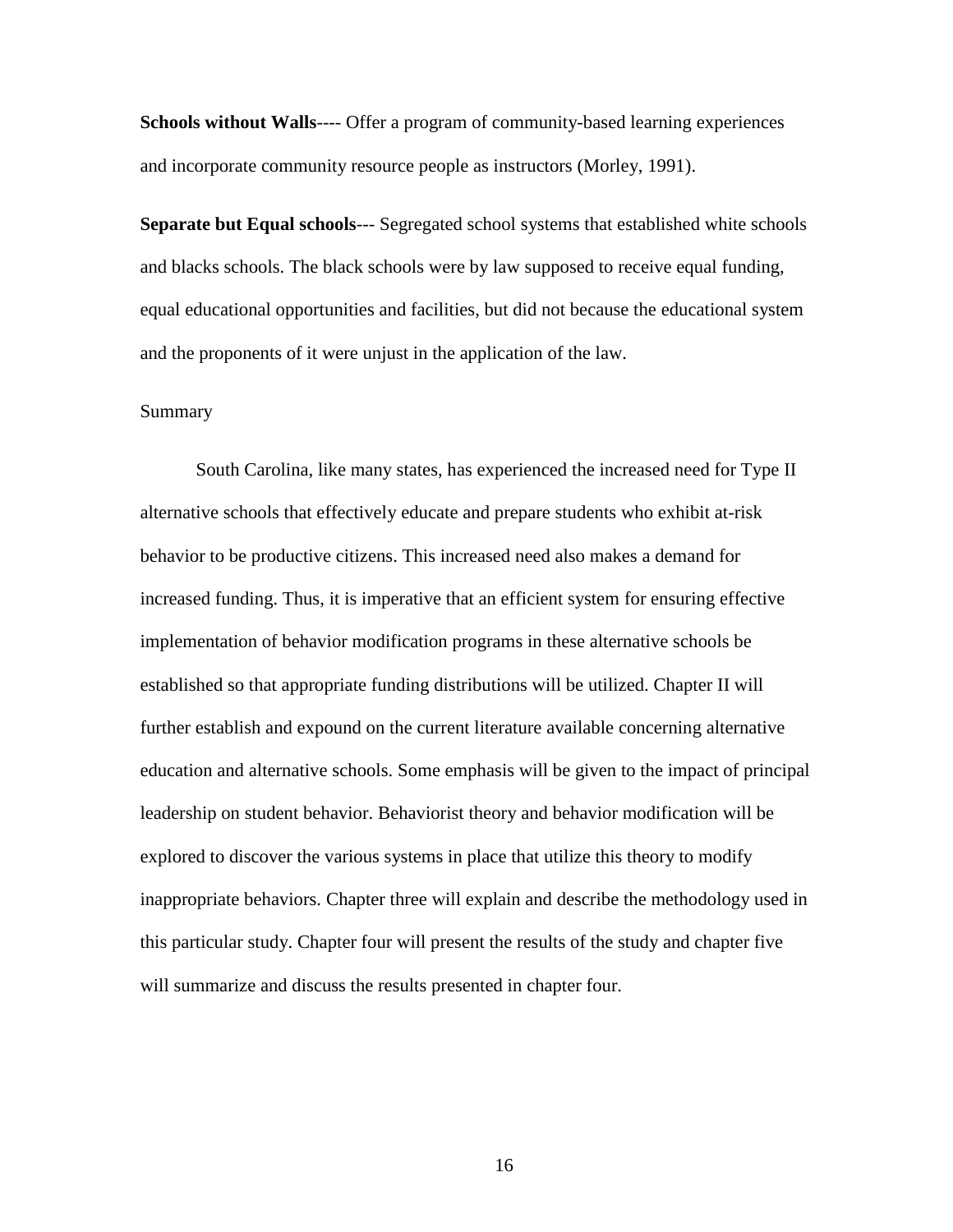# **Chapter II**

#### **Literature Review**

#### **Alternative Schools in the American Education System**

―Alternative education is a perspective, not a procedure or program. It is based upon the belief that there are many ways to become educated, as well as many types of environments and structures within which this may occur" (Reimer  $\&$  Cash, 2003, p.4).

Public education in the United States is the foundation of learning for much of the diverse population in this nation. Educating our populace is considered key to developing productive citizens. However, the growing dropout rate, teen pregnancy, and increased school violence has made that job more challenging for public school officials. Thus, educators and policymakers have seen a need to create alternative pathways for students who are at- risk of not completing high school (Lehr, C.A., Lanners, E.J., Lange, C.M., 2003). As a result, various forms of alternative schools have developed across the nation to address this growing problem of educating students at- risk of academic failure. These students usually have a difficult time adjusting to the traditional school setting. Many times their living experience at home and in the community keeps them from taking advantage of the opportunities available in a traditional setting. Therefore, alternative schools may provide an environment that better fits students at risk of not completing high school and helps them transition into productive living. There are many forms of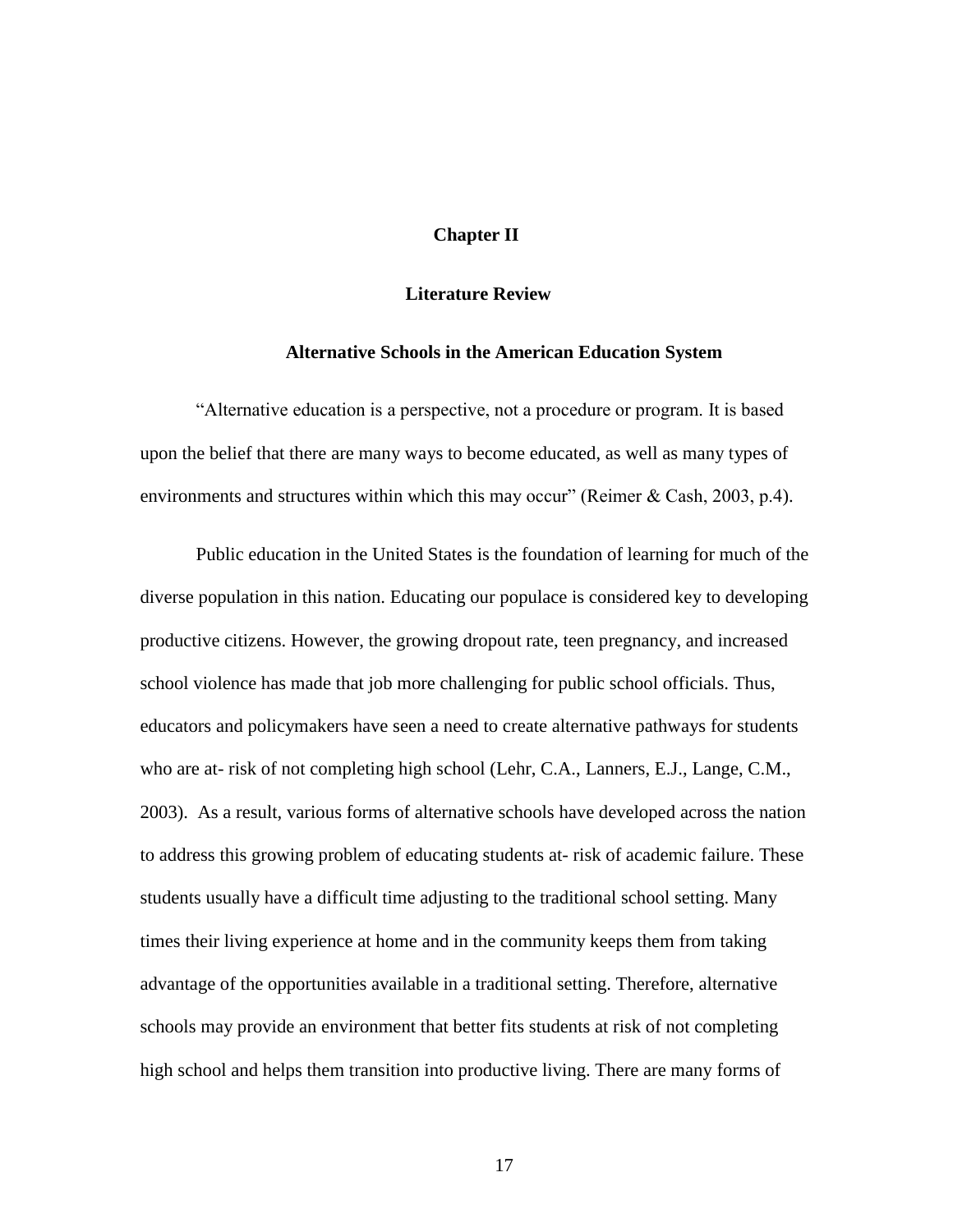alternative schools in this nation. The purpose of this review is to examine available research on alternative schools: What are alternative schools and what role do they play in the American Education system? This review will sequentially examine six subquestions related to alternative education:

- 1. What are alternative schools? How are alternative schools different from traditional schools?
- 2. How are alternative schools classified? Are these classifications widely accepted?
- 3. How have alternative schools evolved over time?
- 4. How do alternative schools determine effectiveness?
- 5. What impact does principal leadership in alternative schools have on student behavior?
- 6. How does behaviorist theory influence the process of behavior modification within alternative school settings?

The review is organized as follows. It begins with an explanation of possible reasons for the development of alternative schools. This will be followed by a discussion of the methodology for selecting and evaluating research. In addition, there will be a review of the literature in accordance with the six research questions mentioned above. Finally, the last section presents a summary, conclusions, and suggestions for future research.

In today's environment, structural change in organizations seems less and less driven by competition or by efficiency. Instead, Dimaggio & Powell (1983) contend that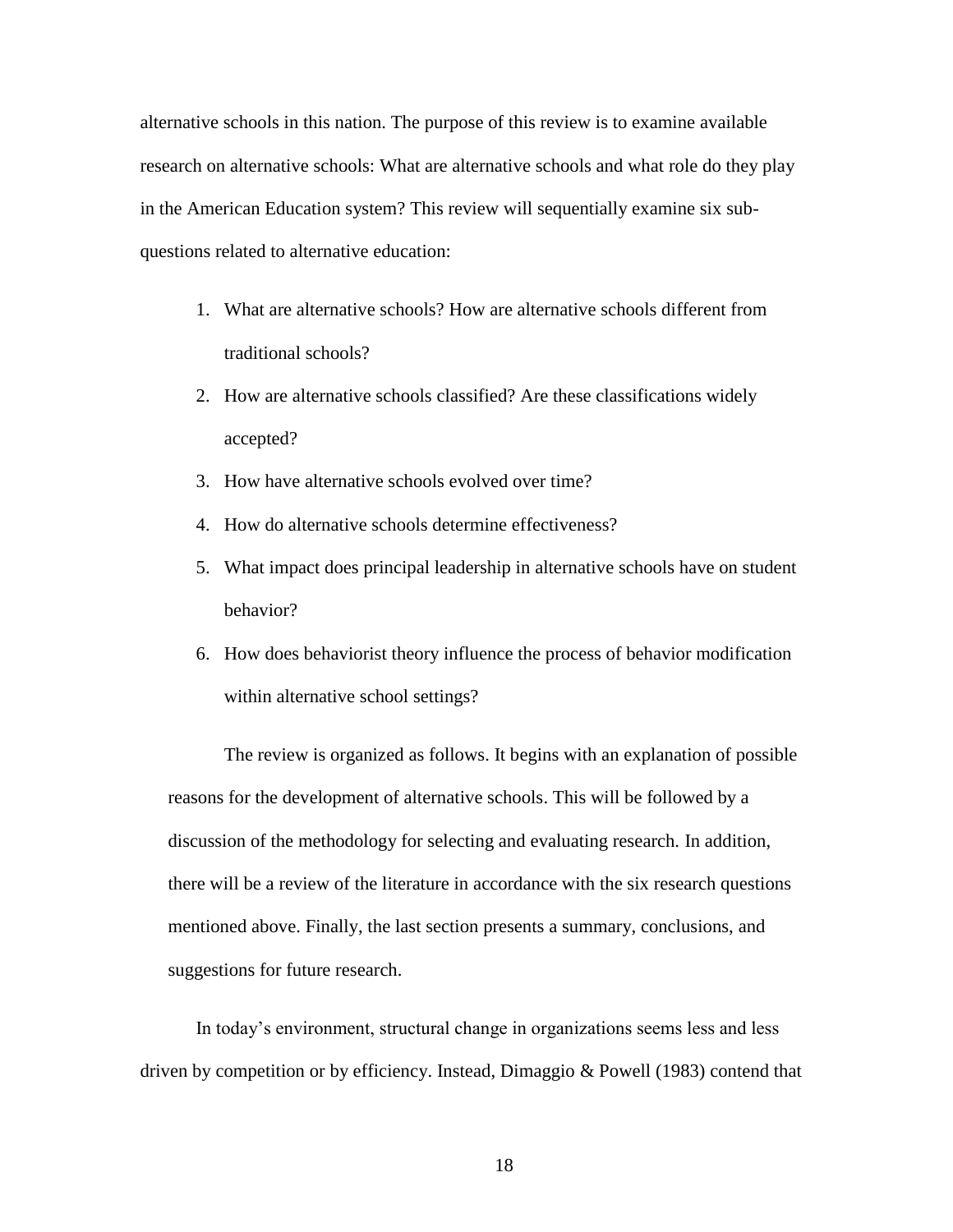organizational change occurs as the result of processes that make organizations more similar without necessarily making them more efficient. The Institutional Theory concept that best explains this process of homogenization is isomorphism. This is a constraining process that forces one unit in a population to resemble other units that face the same set of environmental conditions (Dimaggio & Powell, 1983). Institutional isomorphism, a specific subset, explains more appropriately how traditional public education has become increasingly crystalized into a form of service that mostly meets the needs of students who are not considered at risk of completing high school. The crystallization process has been perceived as change and includes many educational reforms in public education. Yet, the changes have increasingly been isomorphic in nature and less effective in addressing the needs of disenfranchised students.

Institutional theorists have identified three general sources of isomorphic pressure: coercive pressures, mimetic pressures, and normative pressures (Marion, 2002, p.284). Marion calls these pressures the "engines of isomorphism" (Marion, 2002; Zucker, 1987). These pressures are the specific reasons why schools and many other organizations across a culture are structured and behave so much alike (Marion, 2002).

Coercive pressures are typically associated with the legal and political expectations of a state or nation (Marion, 2002). To bring clarity, one example of coercive pressure in the school system follows:

Public Law 94-142, which mandated equal access to public education by handicapped children in the United States, has a profound isomorphic impact on the way schools structure their programs for exceptional children. One could go to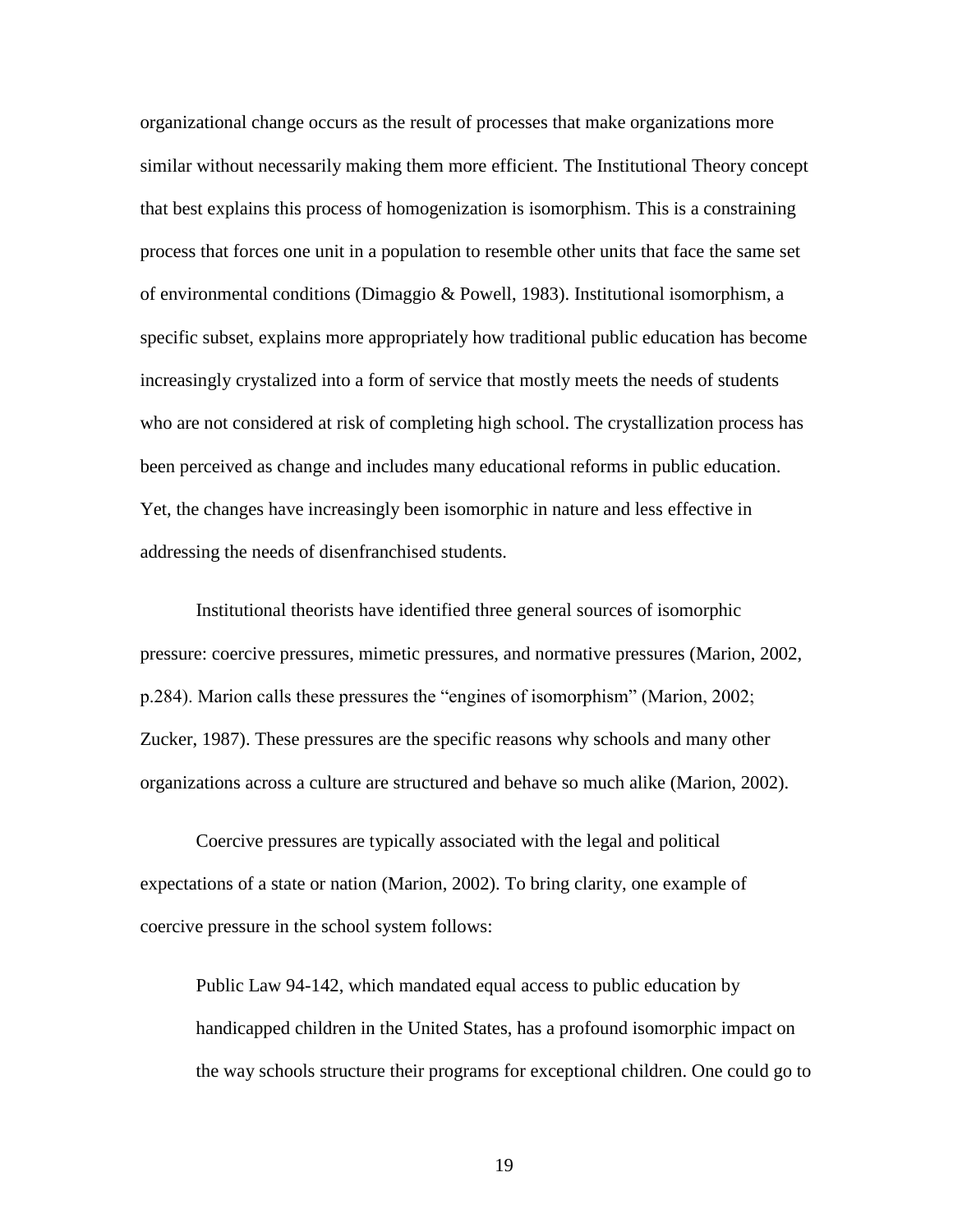just about any public school in the U.S. and find that structure and activities for exceptional children in that school are largely the same as those in any other school in the nation (Marion, 2002, p.284).

Mimicry pressure happens when organizations, school districts in particular, mimic programs that are successful in other districts. Dimaggio and Powell (1983) discovered that mimicry was most prevalent in organizations that deal with uncertainty. For instance, if a district has had challenges increasing standardized test scores, they may research and imitate other programs that have been successful in other districts (Marion, 2002, p.285).

Finally, normative pressure refers to a social culture within organizations that is taken for granted. Zucker (1983) made the statement that institutionalization is rooted in conformity. He called it the kind of conformity that is rooted in the taken-for-granted aspect of everyday life (Marion, 2002, p. 286). According to Zucker (1983), institutionalization operates to produce common understandings about what is appropriate and, fundamentally, meaningful behavior (Marion, 2002, p.286).

The three forms of isomorphism provide a guide to understanding how environmental pressures have helped the traditional public school setting become an environment that is less appropriate for effectively dealing with the varied lives of students at risk of not completing high school. The inflexibility of the traditional setting is influenced by many factors. The very structure of public schools is homogeneous across the nation and reflects the institutionalization that Zucker (1983) describes for normative isomorphism.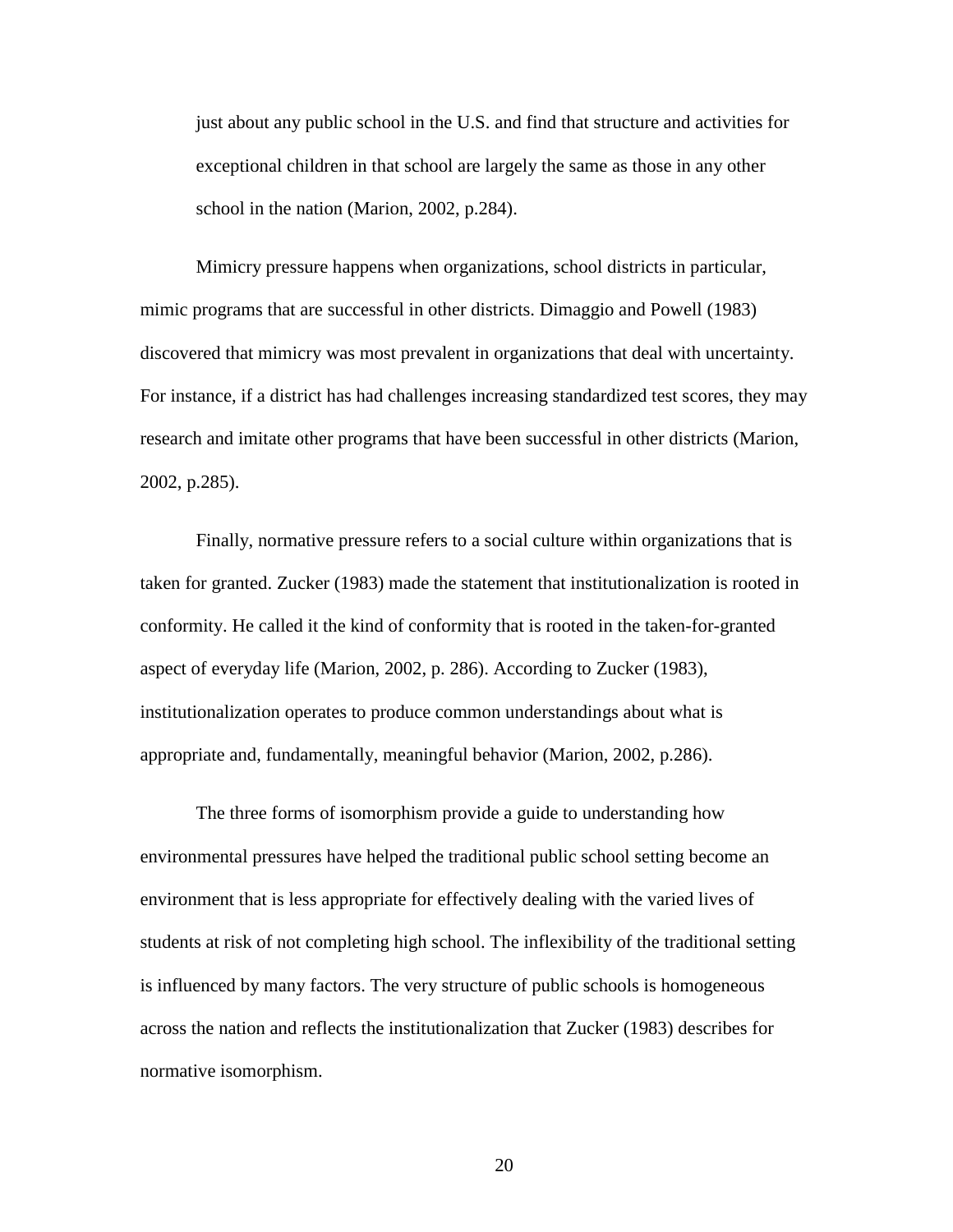Institutional isomorphism manifested in the form of systemic racism during the early years of the American education system and was a probable reason for the development of the initial alternative schools. Alternative schools had their beginnings in the 1960's during the civil rights era of this nation (Lange & Sletten, 2002; Aron, 2006; Reimer & Cash, 2003). There was great inequality in this nation in relation to educating minorities. This was systemic throughout the nation. Thus, public school structure was highly influenced by unjust educational policies that pressured schools to establish organizations that treated minority students with less regard. These coercive policies were examples of the kinds of isomorphic pressure placed on educational agencies to act in discriminatory ways toward minority students. The inequality demonstrated toward minorities in public education was a crystalizing process of homogenization that affected the entire public education system. The result was a push to separate from the public school option and create private alternative school options (Lange & Sletten, 2002). A more comprehensive discussion of the evolution of alternative schools will occur later in the literature review section. For now, it was appropriate to show how isomorphism worked during the 1960's in public education and inspired educational reform through the development of alternative schools.

Isomorphism will not explain why there is not a clear typology for the various forms of alternative education programs in this nation. However, it may give insight into the coercive pressures that have helped to direct formation of these programs in each state. Thus, institutional theory provides the perfect explanation for understanding the development of alternative schools.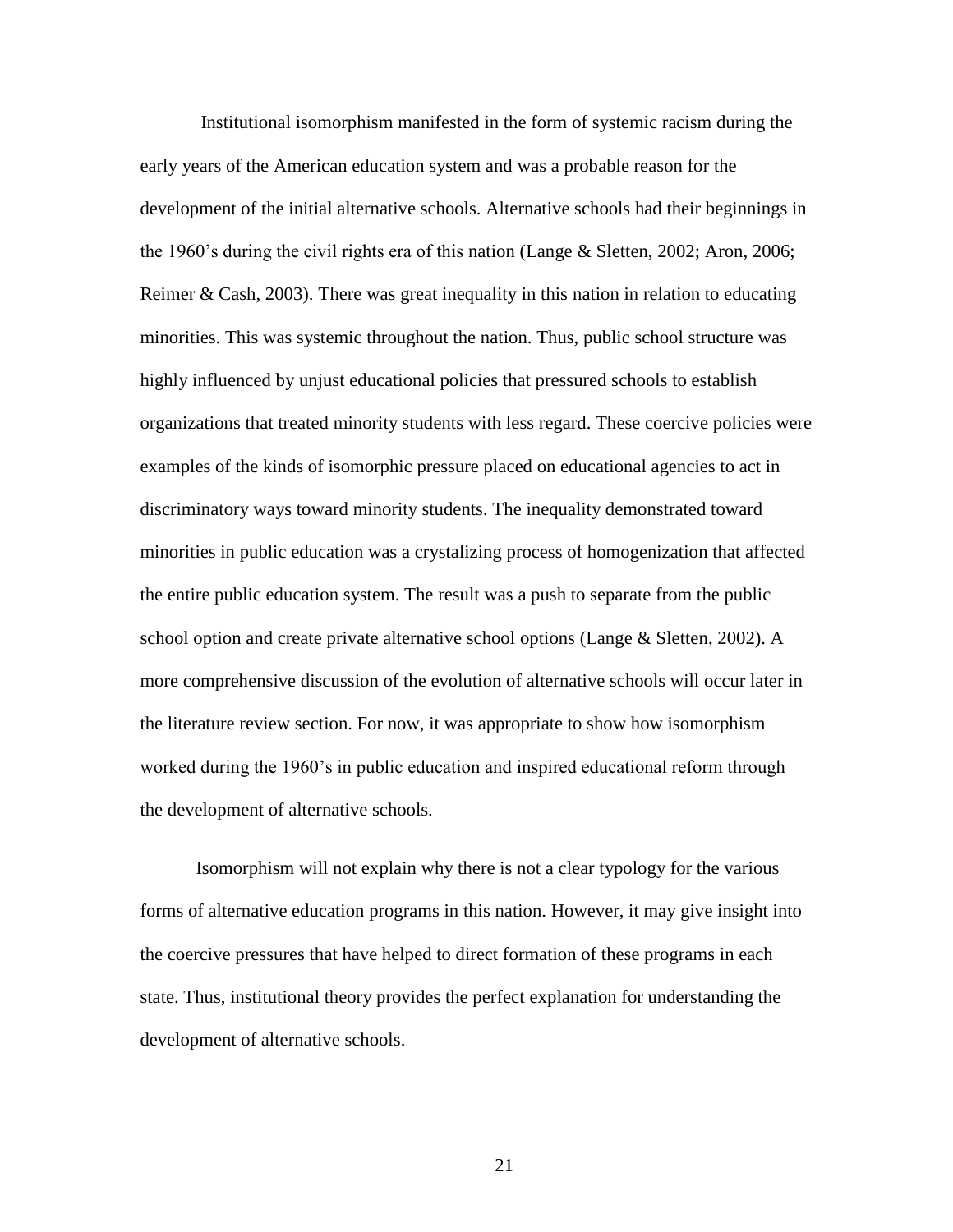## **Methodology/Scope**

My literature review included studies that centered on providing a comprehensive review of the literature on alternative education programs. The selections were based on the following criteria: (a) alternative school history, (b) classifications, (c) organizational structure, (d) alternative education program assessment, (e) impact of principal leadership within alternative schools, (f) influence of behaviorist theory on behavior modification.

To assess the historical strength of a study I determined if it provided insight into the original purpose of alternative schools and then followed a systemic documentation of their evolution. I restricted my studies to alternative programs developed only in the United States. This was done to provide readers with information that is directly relevant to my research questions. Furthermore, I only considered studies that were able to bring clarity about the various forms of alternative education programs. The studies needed to be able to show how alternative schools have been classified or provided information about the overall acceptance of the typologies.

In addition, I restricted my review to studies that provided examples of the various organizational structures for alternative education programs. These studies were assessed as appropriate if they provided information about the characteristics of an effective program and discussed why certain characteristics were important for alternative school programs.

Finally, I reviewed only those articles, books, and review studies that provided insight into the job of assessing alternative school programs, explained the impact of principals on the behavior of alternative school students, and provided pertinent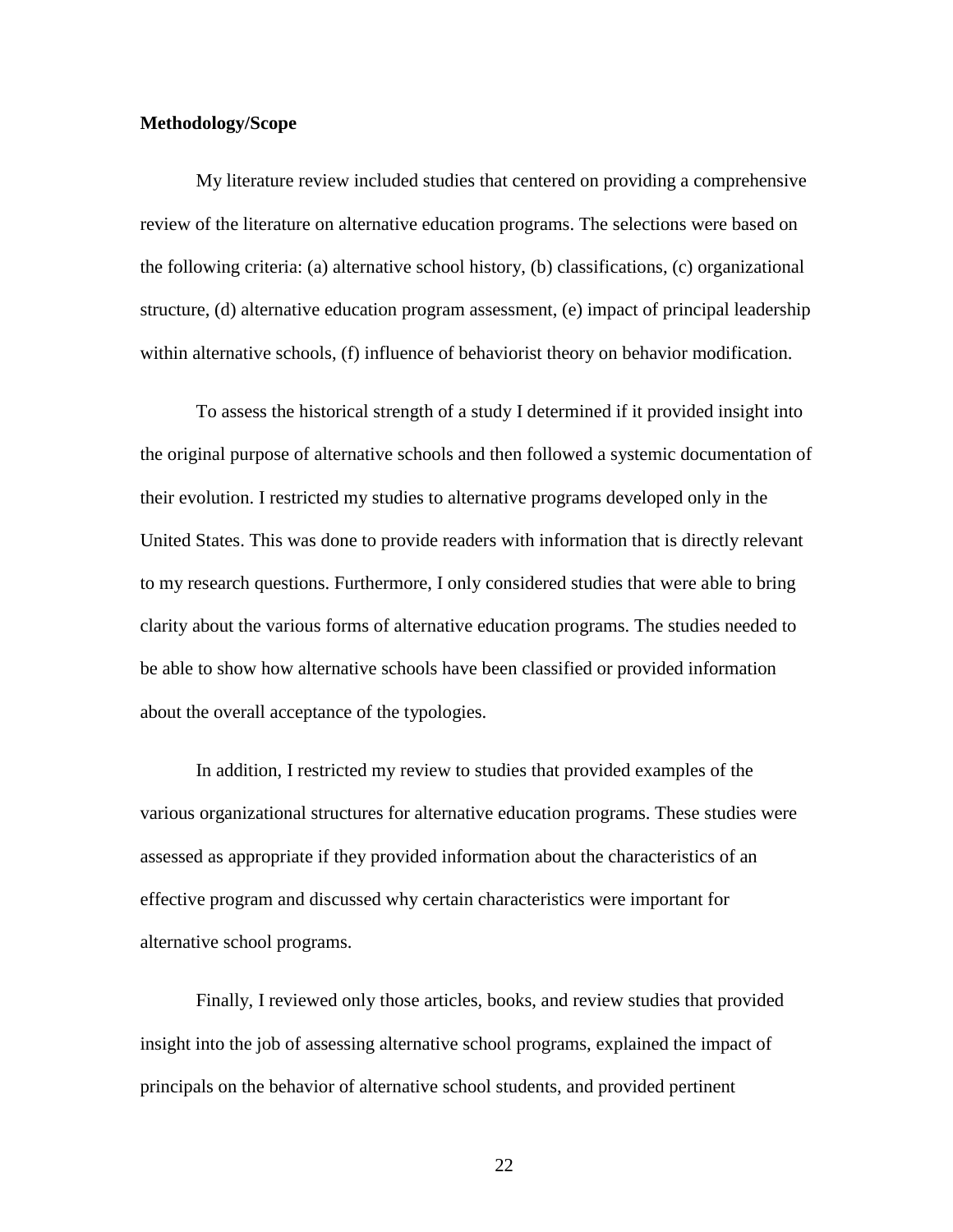information about the influence of behaviorist theory on the development and implementation of behavior modification programs. A study was included in this review if it provided quantitative or qualitative information about the various forms of alternative schools and the discipline programs.

I performed electronic database searches through the Thomas Cooper Library and searched Education Abstracts, Social Science Abstracts, ERIC, and JSTOR. I also used Google Scholar to locate articles which then helped me discover the journal the articles were in. I then used Thomas Cooper Library to access JSTOR to find the journal and the article.

# **Review of the Relevant Literature**

**What are alternative schools? How are alternative schools different from traditional schools?**

Alternative schools have become a very popular form of educational delivery, but the program variations across the nation make it difficult to make generalizations concerning definition and application. (Lange & Sletten, 2002) However, the Common Core of data, the U.S. Department of Education's primary database on public elementary and secondary education attempted a definition of alternative schools. The following definition is their attempt to encapsulate a broad idea into a condensed framework. The Common Core of data defines an alternative school as "a public elementary/secondary school that addresses needs of students that typically cannot be met in a regular school, provides nontraditional education, serves as an adjunct to a regular school, or falls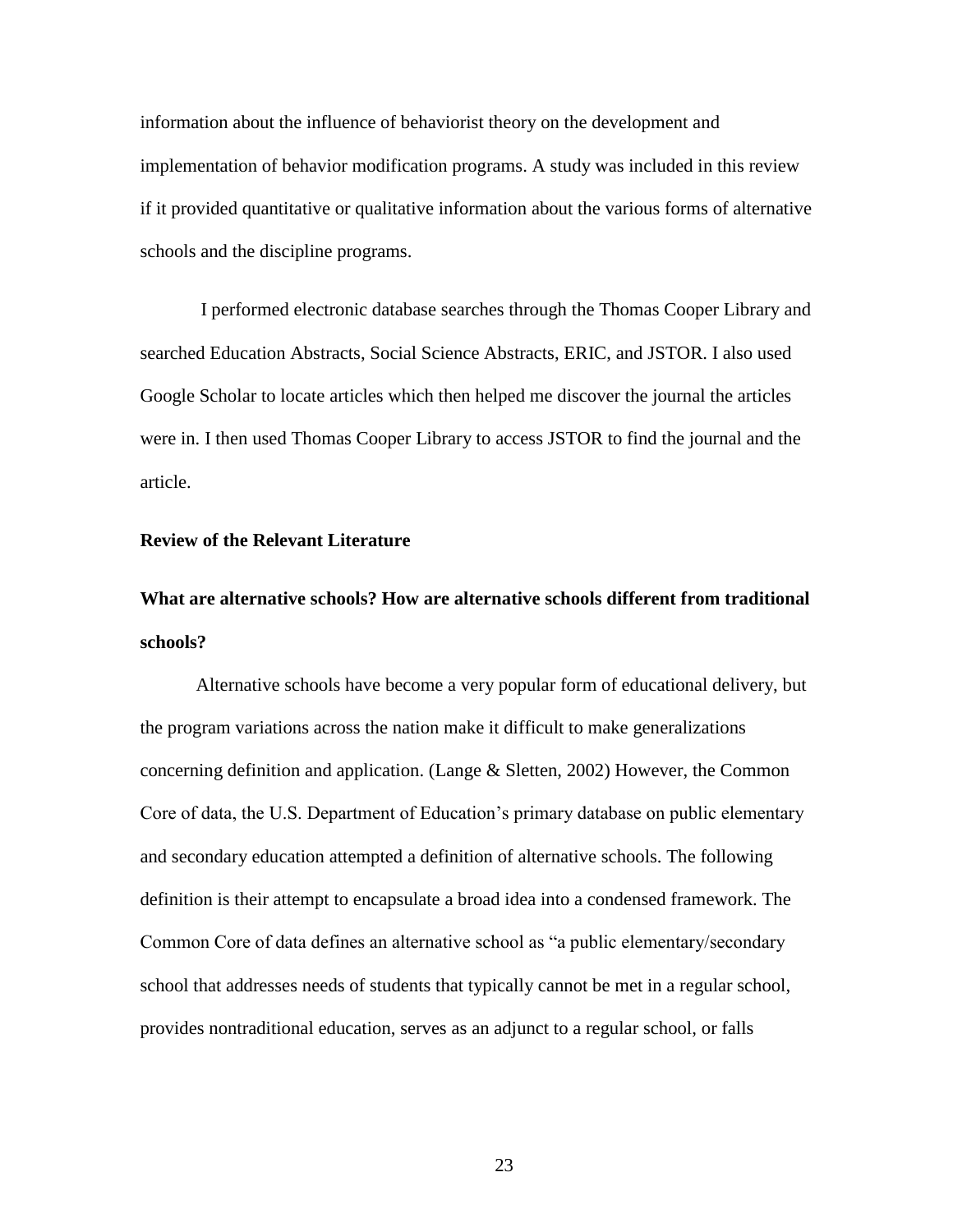outside the categories of regular, special education or vocational education" (Aron, 2006, p.3).

Aron (2006) expands the description of alternative education to "cover all educational activities that fall outside the traditional K-12 school system (including home schooling, GED preparation programs, special programs for gifted children, charter schools, etc.)" (p.3). Alternative education is usually associated with educating ―vulnerable youth who are no longer in traditional schools.‖(Aron, 2006, p.3) The literature suggests that present-day alternatives typically serve students who are at risk for school failure or are disenfranchised from the traditional school system. However, this is limited because there is not an accurate comprehensive national picture of alternative programs and the students who attend. (Lange &Sletten, 2002, pp.20-21)

The differences between alternative schools and traditional education programs are evident when you examine the types of students primarily serviced in alternative education programs. However, the differences are not limited to student characteristics. Contrasts are also observed in class size, academic program goals, and design features. To bring clarity, we will use a study done by the National Center in which they surveyed fifteen programs to learn about key aspects of their academic program. The academic component of the fifteen alternative programs varied by their academic goals(s) for their participants, as well as by the way they were structured to meet the needs of their target population (Ruzzi& Kraemer, 2006, p.8).

The academic goals for students included "getting a job or vocational credential, learning English well enough to work towards a credential, obtaining a GED, earning a high school diploma, gaining entry to college, and earning college credit. Some of the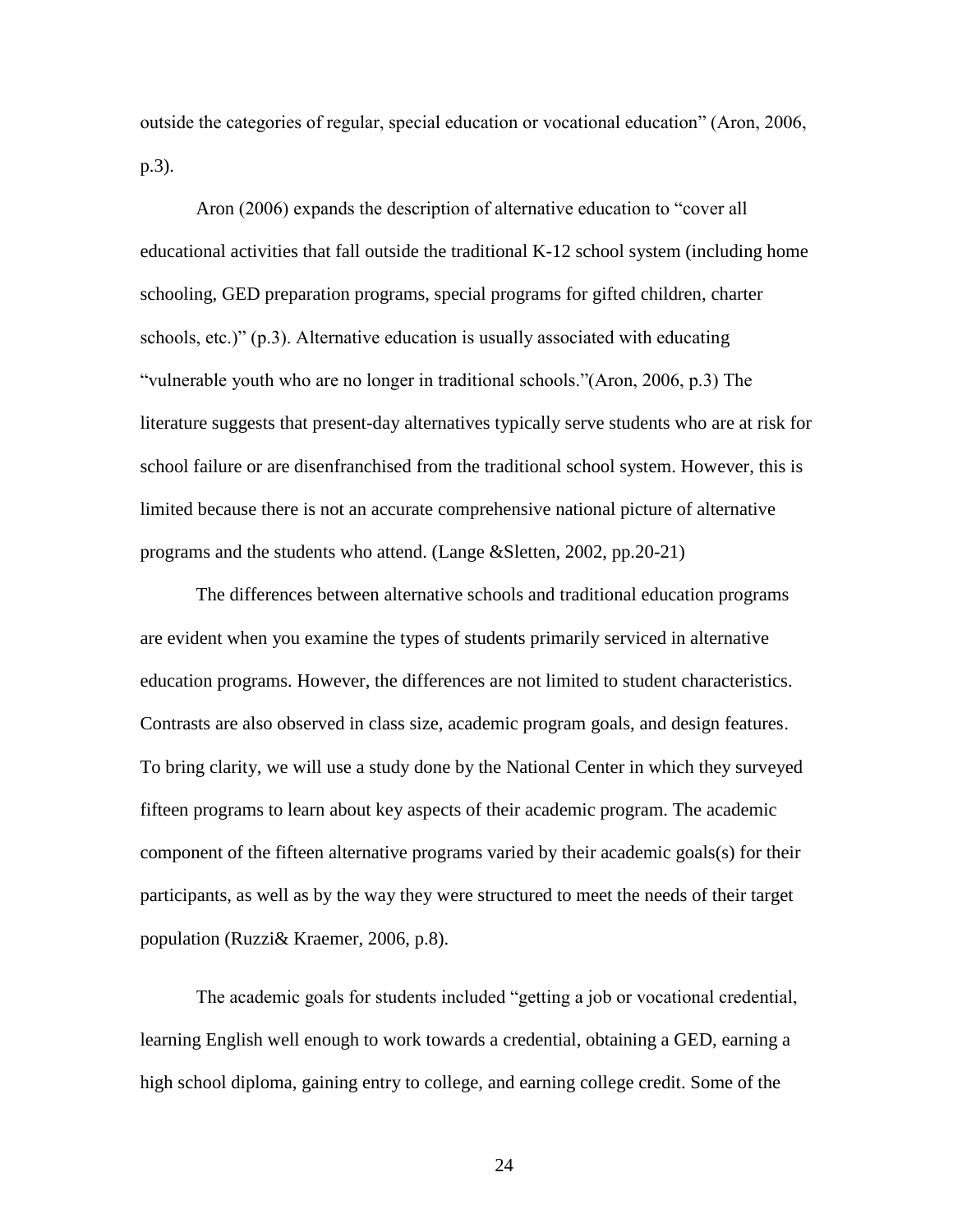programs had multiple goals for their students" (Ruzzi & Kraemer, 2006, p.8-9). Several of the programs offered vocational training or job placement assistance alongside the academic programs (Ruzzi & Kraemer, 2006, p.9).

Table 2.1 gives insight into the learning environment in the high school programs surveyed in the study. The class sizes are relatively small in comparison to traditional high school class sizes. However, some of the learning strategies are similar to what currently happens in traditional settings. Yet, there are differences as noted by classes that are competency-based instead of seat-time based, which is commonly seen in traditional educational settings. There are also computer-based classroom settings where the teacher is more of a support for the students as they complete learning lab tutorials. Other differences include divergence from standard school organization and practices. Teachers have more flexibility and autonomy. These reforms help alternative schools break the homogenization process that happens within many traditional educational settings.

#### **How are alternative schools classified? Are these classifications widely accepted?**

According to Lange and Sletton (2002), it is difficult to provide a comprehensive listing of the types of alternatives schools. For many of the same reasons that static, allinclusive definitions of alternatives are difficult to supply, a single comprehensive listing of the types of alternative schools is not easily obtained. The constant evolving nature of alternative programs and the rules that govern them have made them something of a moving target and difficult to describe. With estimates of over 20,000 alternatives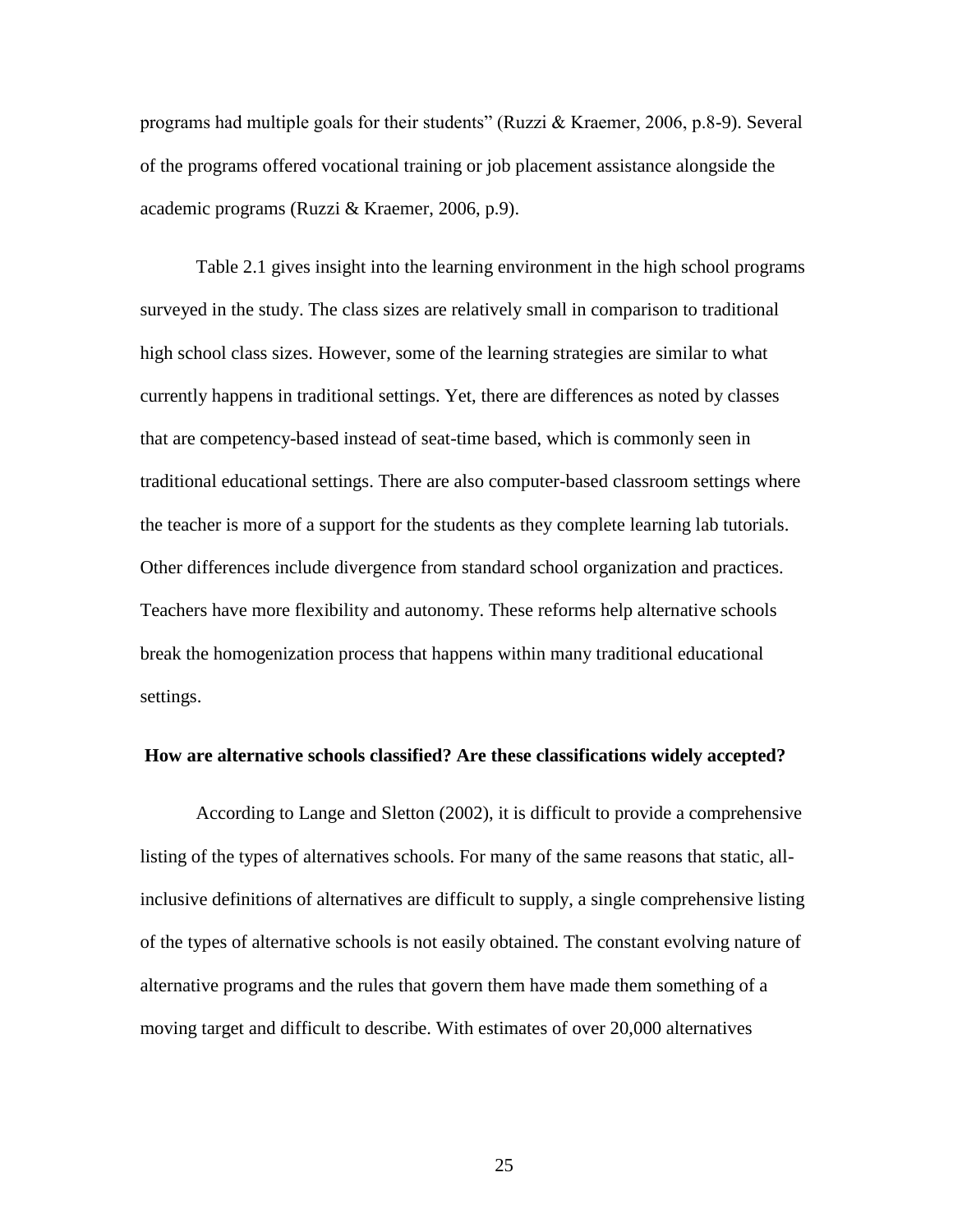Table 2.1 High School Programs' Learning Environment within Alternative Schools

| Program                       | <b>Teaching Methods Used</b>                  | <b>Average Class Size</b> |
|-------------------------------|-----------------------------------------------|---------------------------|
| Open Meadow High              | Variety including project-                    | 12 students               |
| School (Portland, OR)         | based, portfolio                              |                           |
|                               |                                               |                           |
| <b>Educational Options</b>    | Mostly lecture but time for                   | 15 students               |
| Form(Philadelphia, PA)        | one-on-one                                    |                           |
| <b>SIATech Charter School</b> | Computer-assisted instruction<br>with teacher | 20 students               |
| (various sites)               |                                               |                           |
|                               | support via learning labs                     |                           |
| Johanna Boss High             | Mostly lecture but also                       | 12 students               |
| School (Stockton, CA)         | cooperative learning                          |                           |
|                               | groups and one-on-one                         |                           |
|                               | assistance                                    |                           |
| Jefferson County High         | 75% individualized                            | 25 students (2 teachers   |
| School (Louisville, KY)       | competency-based                              | per class)                |
|                               | 15% computer-based                            |                           |
|                               | 10% literacy and math labs                    |                           |
| Griggs On-Line Diploma        | Computer-based                                | Varies by center          |
| Program                       |                                               |                           |
| (various Job Corps sites      |                                               |                           |
| around the country)           |                                               |                           |
| <b>Biotech Career Academy</b> | Lecture plus projects relating                | 32 students               |
| (San Jose, CA)                |                                               |                           |
|                               | to theme                                      |                           |
| <b>Champion Charter</b>       | Contextual learning, portfolio                | 15 students               |
| School (Brockton, MA)         | development,                                  |                           |
|                               | projects, internship, college                 |                           |
|                               | coursework                                    |                           |
| Gateway to College            | Mix: lecture, small group,                    | 20-25 students            |
| (Portland, OR)                | project-based, etc.                           |                           |
|                               |                                               |                           |

(Ruzzi& Kraemer, 2006, p.19)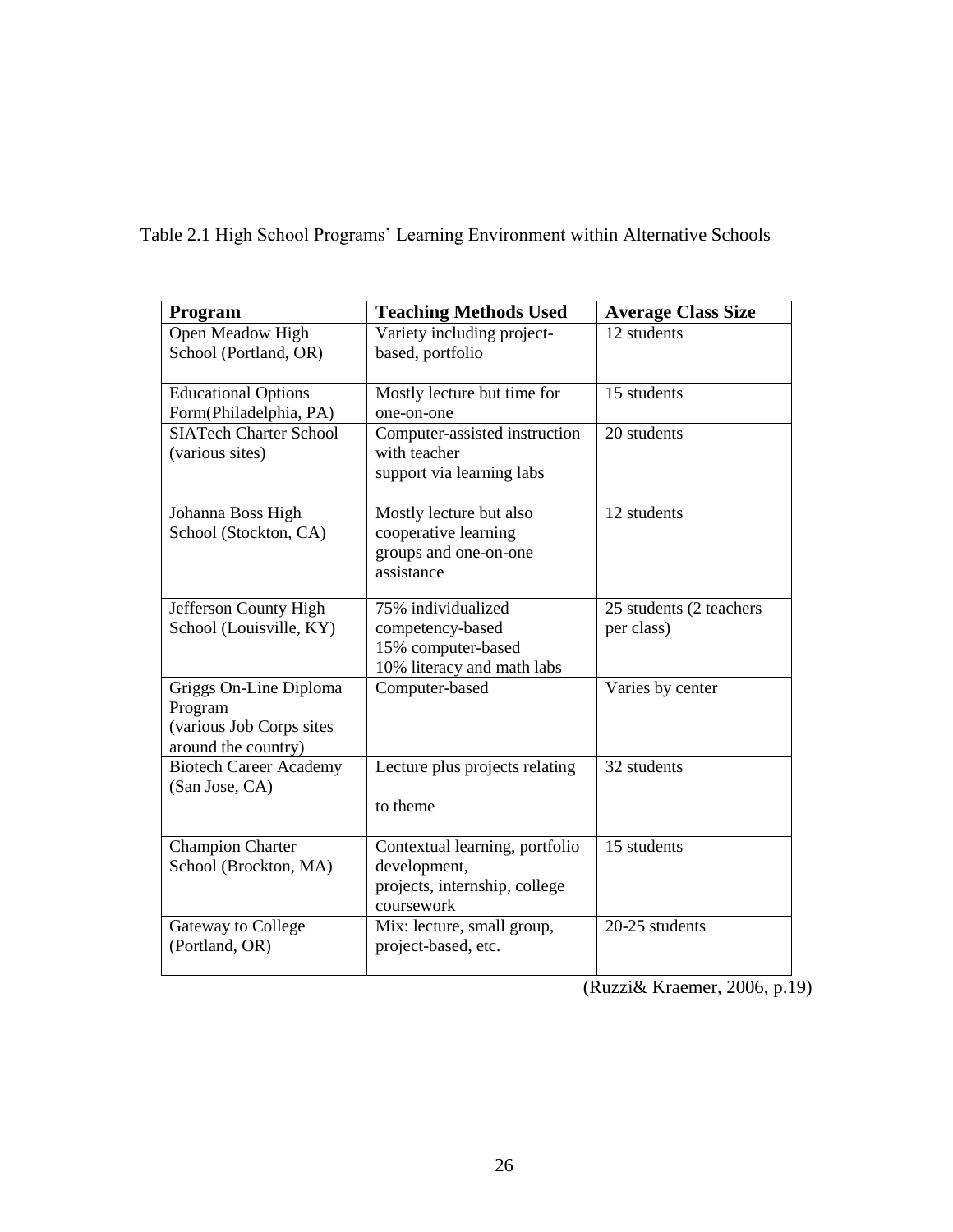currently operating within the public education system, it is difficult to provide a succinct description that would apply across the country (Lange &Sletten, 2002, p.6).

However, efforts have been made by researchers such as Mary Raywid and Melissa Roderick to develop some broad based typology that will help with classifying alternative schools. Researchers have discussed using many dimensions of interest in order to create a framework for developing typologies (Aron, 2006, p.3). The ideas ranged from focusing on target population, the program's purpose and focus, the physical setting relative to regular schools or other institutions such as residential treatment or juvenile justice facilities, the educational focus or credential offered (Aron, 2006, p.3).

Raywid was one of the first to attempt to develop a comprehensive typology. Her original typology was divided into three categories. She called the options Type I, II, and III alternative schools. ―Type I schools offer full-time, multiyear, education options for students of all kinds, including students needing individualization, those seeking an innovative or challenging curriculum, or dropouts wishing to earn their diploma… Students choose to attend" (Aron, 2006, p.4). Type II schools focus on discipline and aim to segregate, contain, and reform disruptive students. Students do not typically choose to attend these schools, but are sent for specified periods of time or until behavior and academic requirements are met. Finally, Type III programs provide short-term but therapeutic settings for students with social and emotional problems that create barriers to learning (Aron, 2006, p.4).

Raywid's original program types are less distinctive today because alternative programs continue to mix strategies or the programs have multiple objectives (Aron, 2006, p. 5). This trend inspired Raywid to create a derivative of her original three-level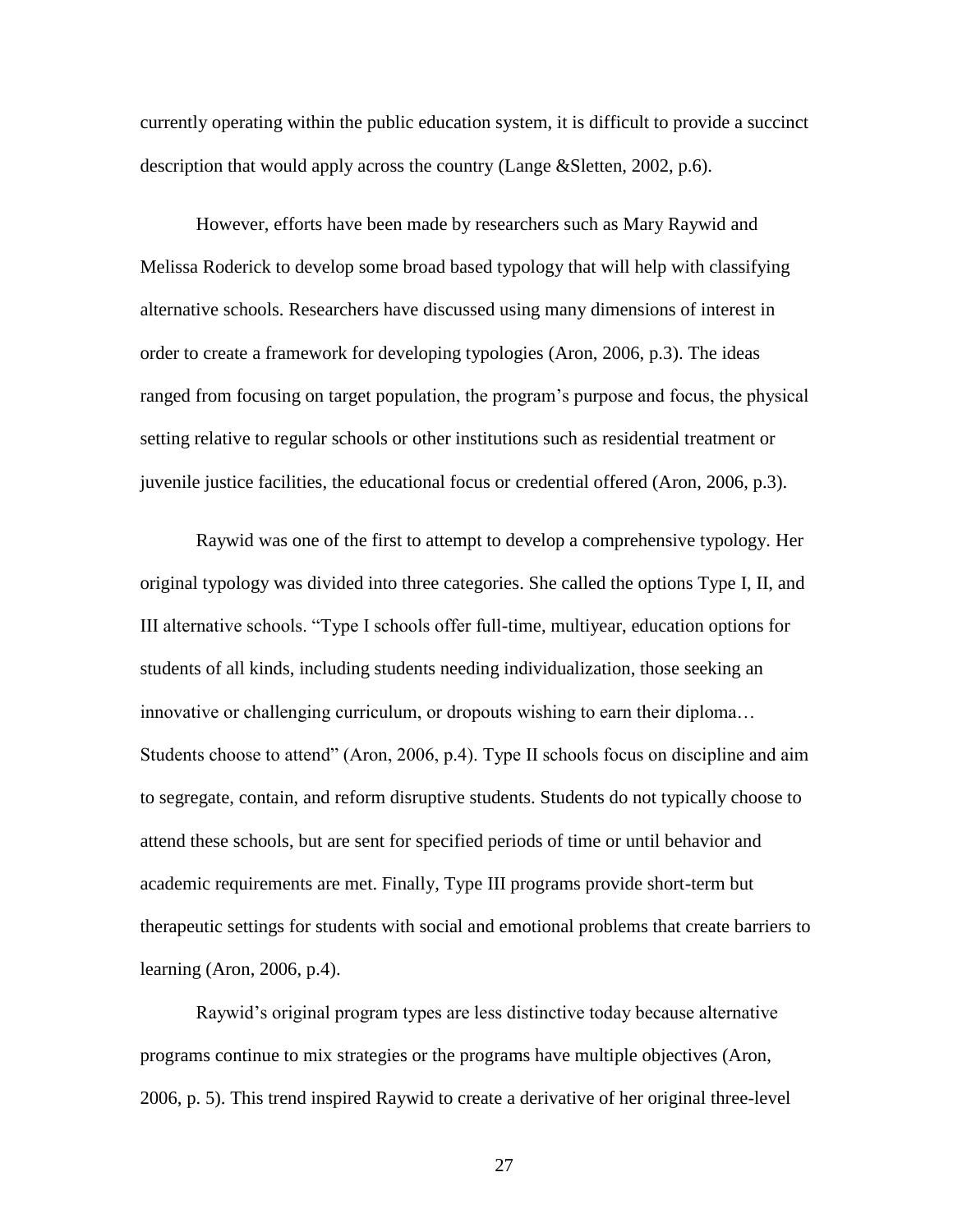classification. The second typology combines Types II and III into a single group whose focus is on changing the student. There is a second grouping of types that is focused on changing the school and "her newly defined third group is focused on changing the educational system" (Aron, 2006, p.5).

Roderick proposed another typology that puts students' educational needs as the primary framework for classification. "Rather than focusing on a student's demographic characteristic (or 'risk factor') or even a program characteristic, this typology focuses on the educational problems or challenges students present (Aron, 2006, p.5).

Raywid's original classification is the more accepted typology within the literature on alternative school classifications. Her classification is frequently referenced when researchers attempt to develop a greater understanding of the various alternative education programs in the nation. Raywid and Roderick have provided a valuable framework for understanding alternatives. Yet, a definitive survey of alternatives as they currently exist and operate across the nation is still needed. Until this happens, researchers will continue to struggle to comprehensively define and classify alternative school programs.

#### **How have alternative schools evolved over time?**

Alternative education is not a new idea to the American public education system. Alternative forms of teaching and learning have always been available. However, the modern form of alternative education got its initial birth in the late 1950's and early 1960's during the civil rights movement. During the heated years of the Civil Rights Movement, Separate but Equal schools were legally considered unconstitutional, but the status of many minority state-run schools did not change. In response, minority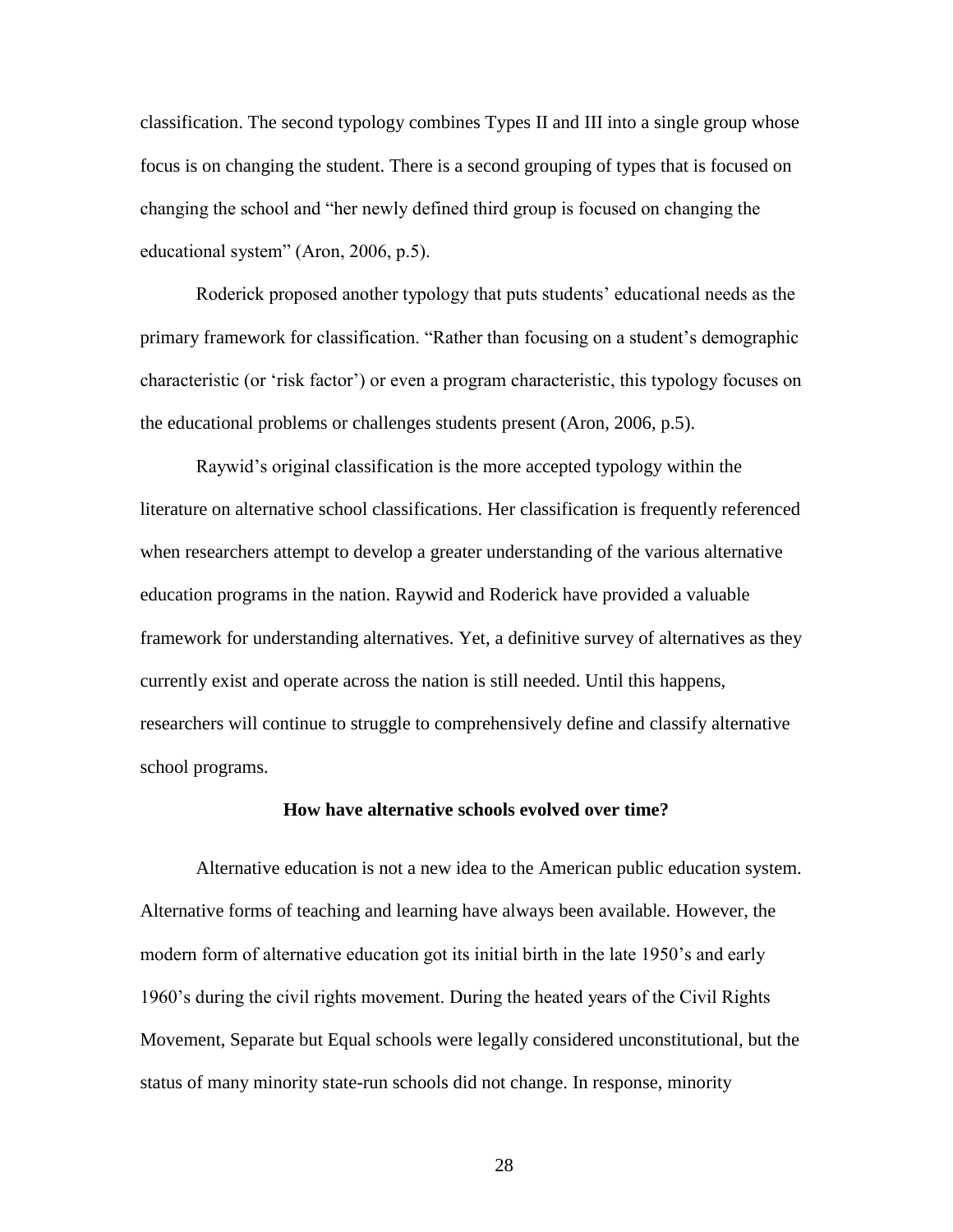community leaders decided to create an alternate school system outside of the public school realm. They called these schools Freedom Schools. This was a direct revolt against the traditional educational system of that day. These schools were developed as a community-school model and were run outside of the public education system in settings ranging from church basements to store fronts (Lange &Sletten, 2002). The Freedom School movement was comprised of groups of people who sought control of oppressive educational processes that they and their children had been subject to (Lange  $\&$  Sletten, 2002). This movement was a catalyst that mobilized the practice of community control of education.

Another non-public school system emerged during this same period. Its founders identified themselves as opponents to the public educational system. The Free School Movement, as it was called, was based on individual achievement and fulfillment, instead of emphasizing community (Lange & Sletten, 2002). Proponents established these schools because they felt "mainstream public education was inhibiting and alienating too many students" and thought schools should be structured to allow students to freely explore their natural intellect and curiosity. These schools were intended to give children the freedom to learn and the freedom from restrictions (Lange & Sletten, 2002).

Although these systems did not last long, they had a great impact on the public education system in particular. The initial transformation of the traditional educational setting started outside of the public education system, but the ideas proved to inspire public educators to develop alternatives within their school buildings. Moreover, educators within public school developed *Open Schools*. "These schools were characterized by parent, student and teacher choice; autonomy in learning and pace; non-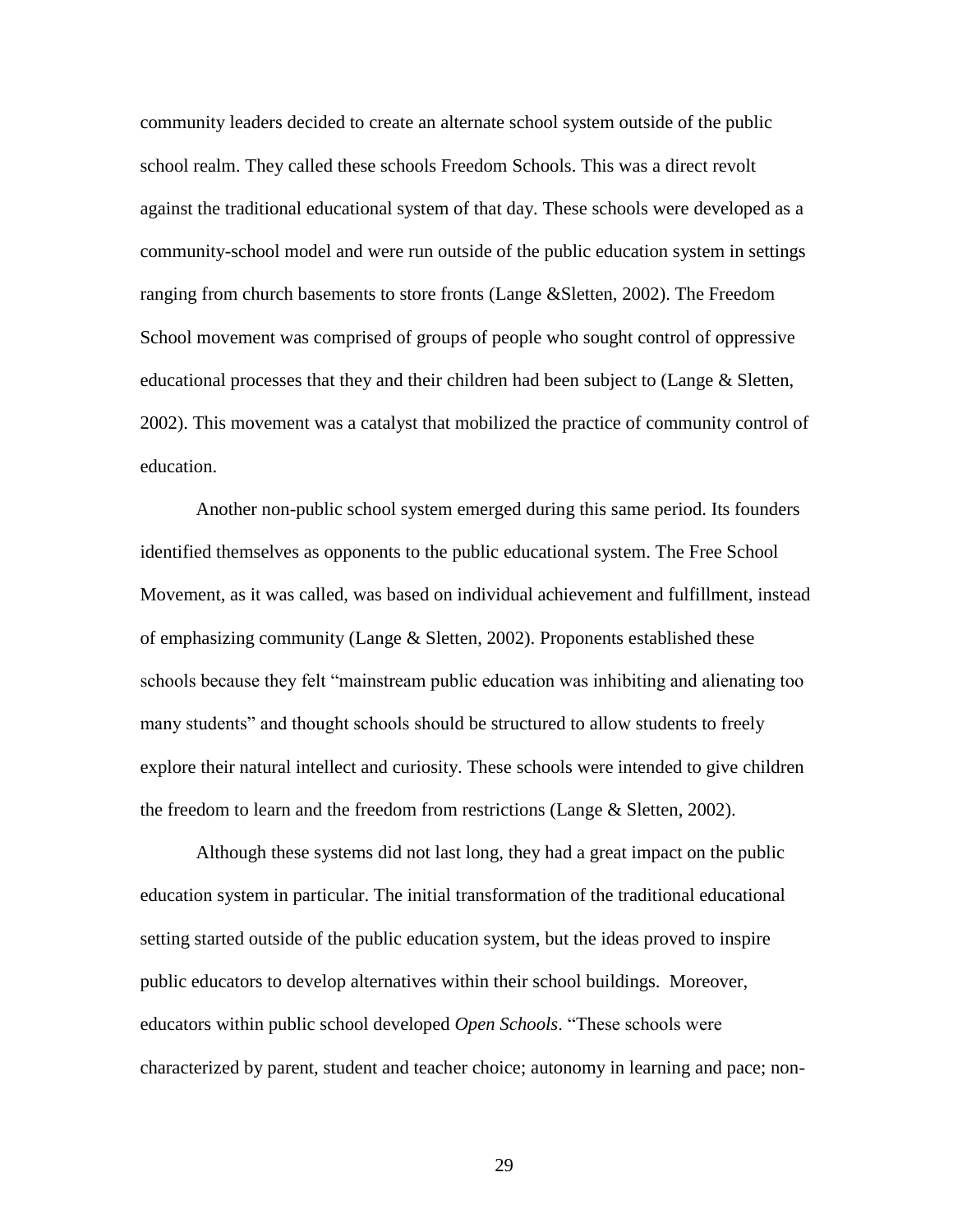competitive evaluation; and a child-centered approach" (Lange  $& S$  Sletten, 2002, p 4). The alternatives of the 1960's were the foundation for the present-day alternative movement.

Within their first decade of existence, public alternatives increased from "100 to more than  $10,000$ " (Lange & Sletten, 2002, p 5). The original private school alternatives inspired the creation of public school alternatives in the following: (Young, 1990):

- **Schools without Walls** emphasized community-based learning; individuals within the community were brought in to teach students.
- **Schools within a school** intended to make large high schools into communities of belonging.
- **Multicultural Schools**-designed to integrate culture and ethnicity into the curriculum.
- **Learning Centers** intended to meet particular student needs by including special resources, such as vocational education, in the school setting.
- **Fundamental Schools** emphasized a back to basics approach in reaction to the lack of academic rigor perceived in the Free Schools.
- **Magnet Schools** developed in response to the need for racial integration; offered a curriculum that emphasized themes meant to attract diverse groups of students from a range of racial and cultural backgrounds (Lange &Sletten, 2002, p 5).

Alternative schools evolved after their initial introduction to the educational environment to provide an academic option for students not successful in regular education programs (Raywid, 1994). The failure of students in traditional settings was significant enough to warrant a systemic response to the growing trend of non-successful students. This is evident by recent safe-schools legislation and the commitment to provide orderly, safe, learning environments (Wilson, 2011, p.35). As a result, states have established alternative programs for disciplinary purposes.

Raywid (1994) suggested that the initial alternative schools addressed the onesize-fit all educational system by tailoring their curriculum to better fit the needs of some students. According to Wilson (2011), student outcomes were improved through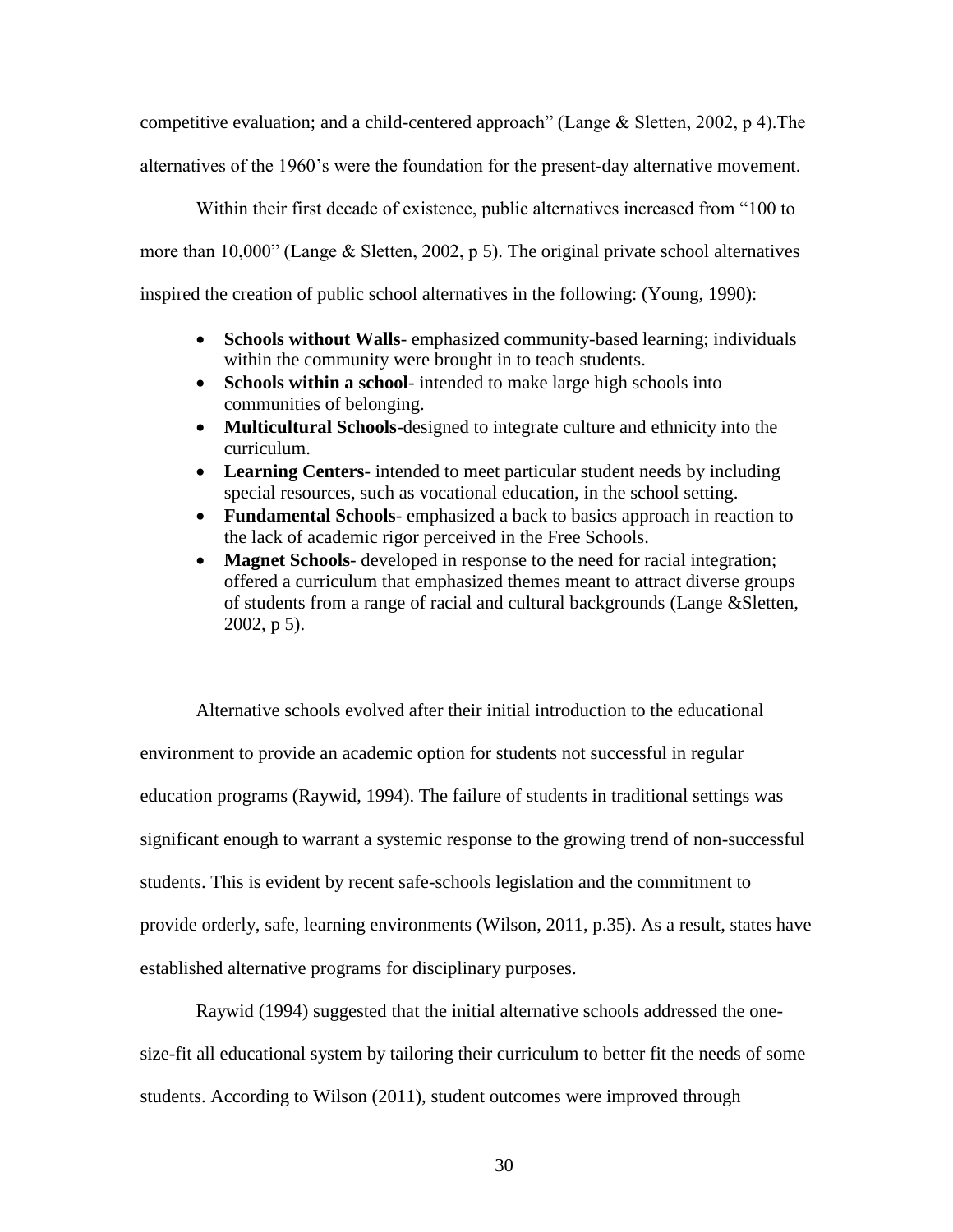individualized instruction, personal attention, and a modified or innovative curriculum. Furthermore, much of the current alternative school legislation within states addresses student behavior. It aims to modify student behavior so that students better fit the system. Wilson (2011) explains that although both approaches share the ultimate goal of improving student outcomes, a fix-the-student focus carries educational, financial, and legal risks and does not address weaknesses in the larger system.

The literature suggests that the shift from systemic change in the 1960's to a focus on the student changing in our present day educational environment is a result of bureaucratic influences on the educational system ( Raywid 1994). Those types of influences make it extremely difficult to make changes to an organization that has an established way of responding to student needs and student disciplinary infractions. Such, crystallizations were made even more evident several decades ago when the Annie Casey Foundation launched a project intended to enhance the life chances of at-risk youth. Raywid (1994) described the innovation as a large scale initiative that involved several high schools in four cities. Moreover, the project was funded with 40 million dollars with an explicit goal of transformative change, both in instruction and in school organization, and many of the specifics they recommended were fairly standard alternative school arrangements.

Many of the positive features of alternative schools were adopted by these participating schools. Yet, after three years, an evaluation team could find no evidence that restructuring had begun or was even "on the horizon" (Wehlage, Smith, and Lipman as cited in Raywid 1994). The team discovered that the features had been adopted as addons or supplements to an existing system instead of as replacements to the schools'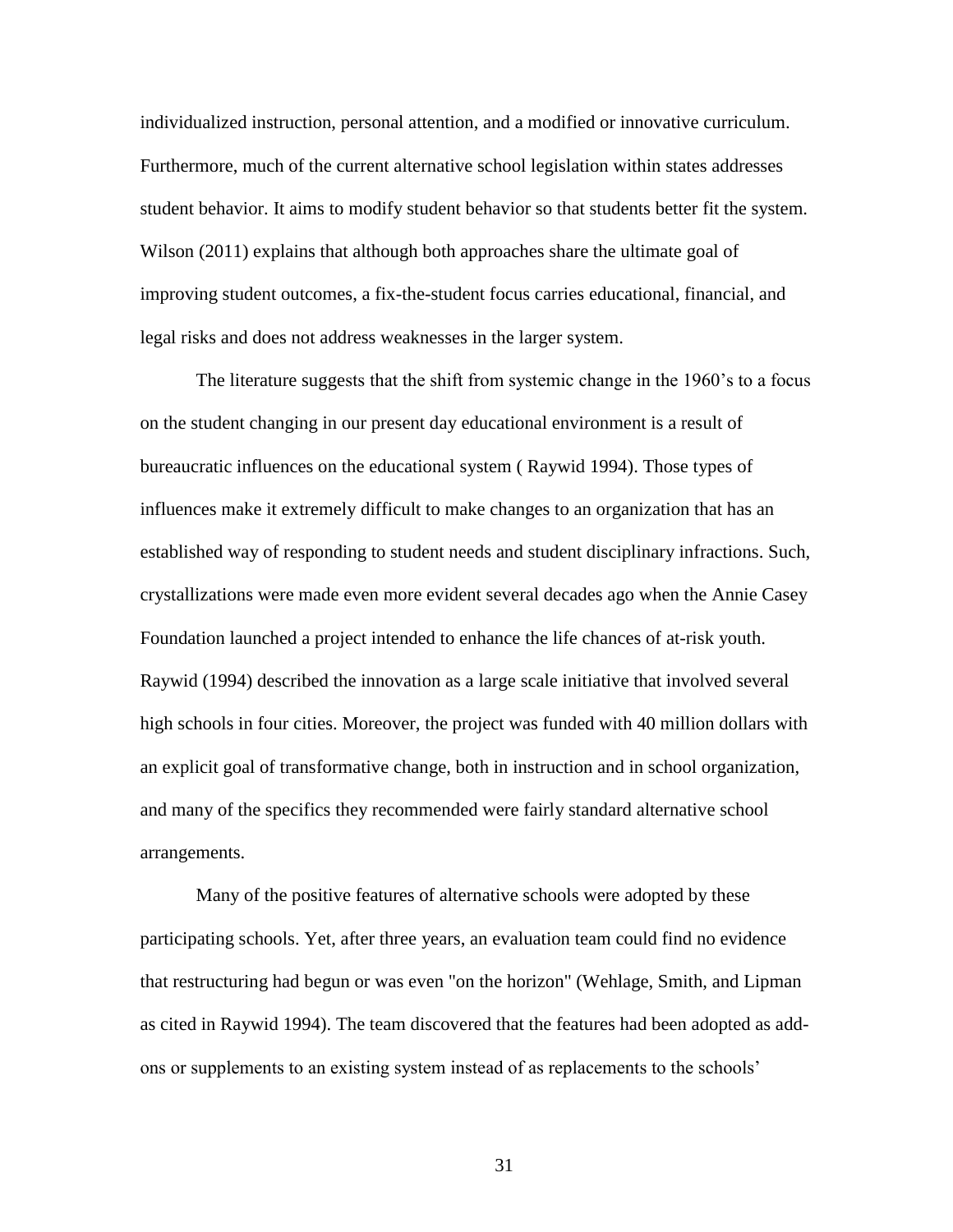current programs. Thus, the results of this innovation reinforced the reality of the powerful influence of bureaucracy within the traditional educational setting.

The resistance to change experienced in the 1960's educational environment was a staunch push back against educational equality for minority students. Thus, many minority leaders established their own private alternative schools to educate their community children. Those schools would be equivalent to Raywid's Type I alternative schools. They were developed to provide a different setting and culture that nurtured the hearts and minds of the students within them. However, the resistance to change in the current educational environment is more geared toward a demographic of students that are considered at risk of not graduating from high school. These students are at risk not primarily because of their ethic group, but because of their life experience. Most of their experience in school can best be characterized as failure. They are viewed by educators in traditional settings as the disruptive children; those who do not have any interest in school and just come because they are required. Thus, the view among most traditional educators is that those students need to change, and they need to change in a different educational setting (Raywid, 1994).

Resultantly, Type II Alternative education has increased in this nation to address the growing issue with youth who exhibit behavior that is disruptive within public schools. Raywid (1994) describes Type II alternatives as schools that focus on discipline and aim to segregate, contain, and reform disruptive students. Students do not typically choose to attend these schools, but are sent for specified periods of time or until behavior and academic requirements are met. The alternative setting is in right alignment with the traditional setting's philosophy about the student changing. However, some alternative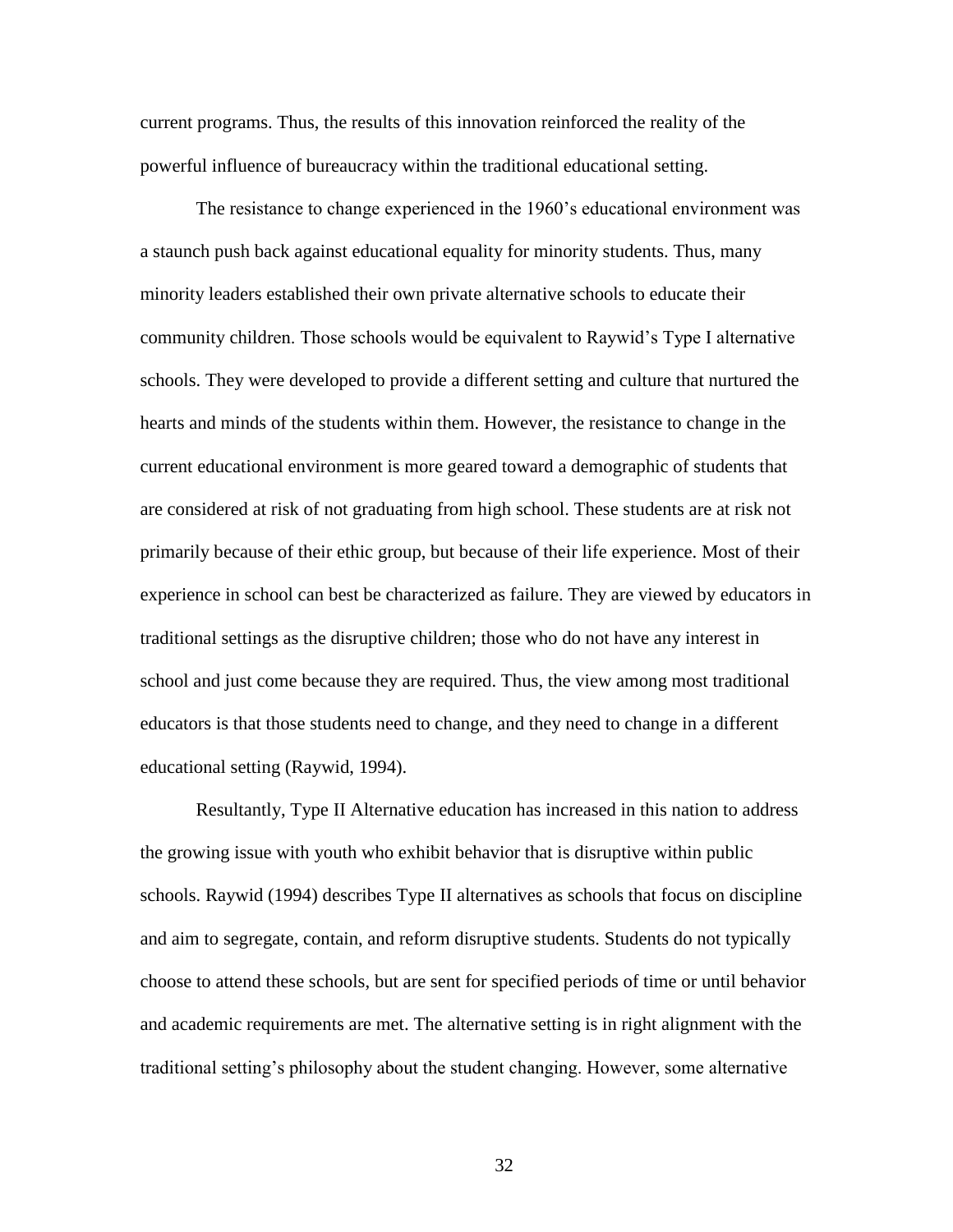schools have taken the challenge of educating these students far beyond the focus of the student changing. The administration and staff of effective alternative schools are clearly aware that the organizational structure, human interaction, and symbolic meaning of the school must be of a nature that cultivates positive impacts on the lives of this demographic of students.

### **How do alternative schools determine effectiveness?**

Making positive impacts on the lives of students should always be the goal of any effective school system. Assessment of student achievement and outcomes is a highlighted line of demarcation for effectiveness in the current educational environment. However, there has been some controversy over measuring success within the various types of alternative schools. Some of the controversy is directly related to school funding. Legislators must determine how to apportion funds to all schools in their state. Furthermore, their challenge is to make certain to fund fairly traditional and alternative education venues. Those decisions become more challenging when funds become directly connected to outcomes on high-stakes testing. There is much uproar within the traditional setting primarily because there is a sense of injustice among public school officials primarily in reference to high-stakes testing. The various alternative schools have not been held to the same level of accountability; resulting in skewed views of the actual performance of alternative schools in comparison to traditional public schools.

So, the question must be asked. How do Alternative schools assess their effectiveness? The National Dropout Prevention Center (NDPC) developed an alternative school evaluation instrument in 2003 entitled Essential Elements of Effective Alternative Schools. The instrument has ten major categories and over 200 indicators of effective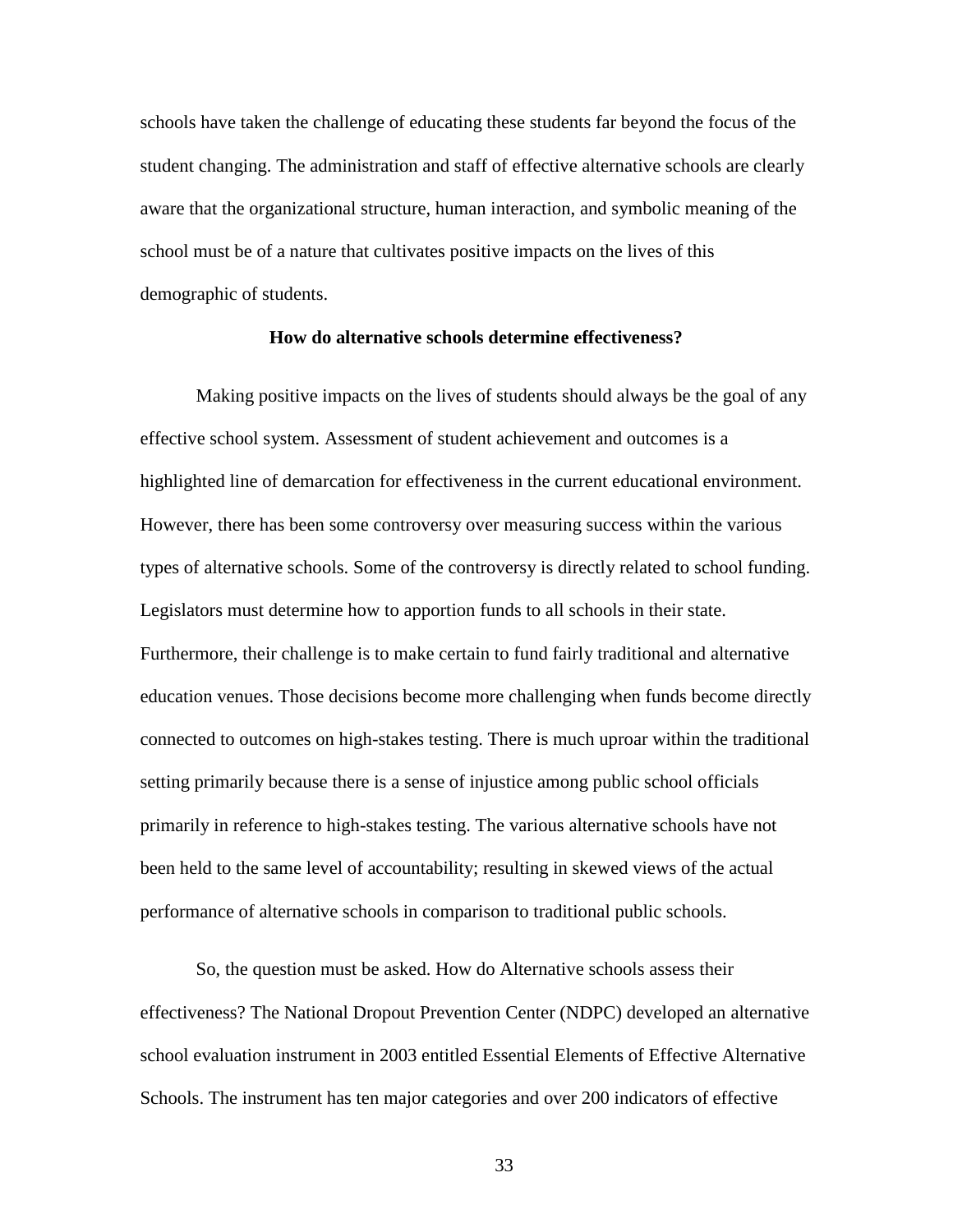practice. The instrument is based on a meta-analysis of the extant literature on alternative school evaluation and effectiveness. Each of the ten categories was derived from the literature which provided a foundation for determining best practice indicators. Reimer and Cash (2003) provide a great listing and description of those ten indicators. Following is a listing of the ten categories with a brief description as outlined in Reimer and Cash (2003).

# **Indicators of Effectiveness**

### **Accountability Measures**

Just as regular schools are being held more accountable for quantitative performance indicators such as test scores, dropout rates, and attendance rates, so are alternative schools. This category reports school success compared to specific benchmarks, from traditional data sets such as academic achievement on standardized tests, student and teacher attendance rates, suspensions, and expulsions, as well as program completion rates and student recidivism rates. It should be noted that because many alternative school students have a myriad of social problems, some would advocate that data be gathered regarding affective and health-related issues such as substance abuse, depression, suicide attempts, teen pregnancy, etc. (Kellmayer, 1995 as cited in Reimer and Cash, 2003). However, these are areas that schools have little or no control over; therefore, they should not be held accountable regarding their intervention success or failure.

# **Administrative Structure and Policies**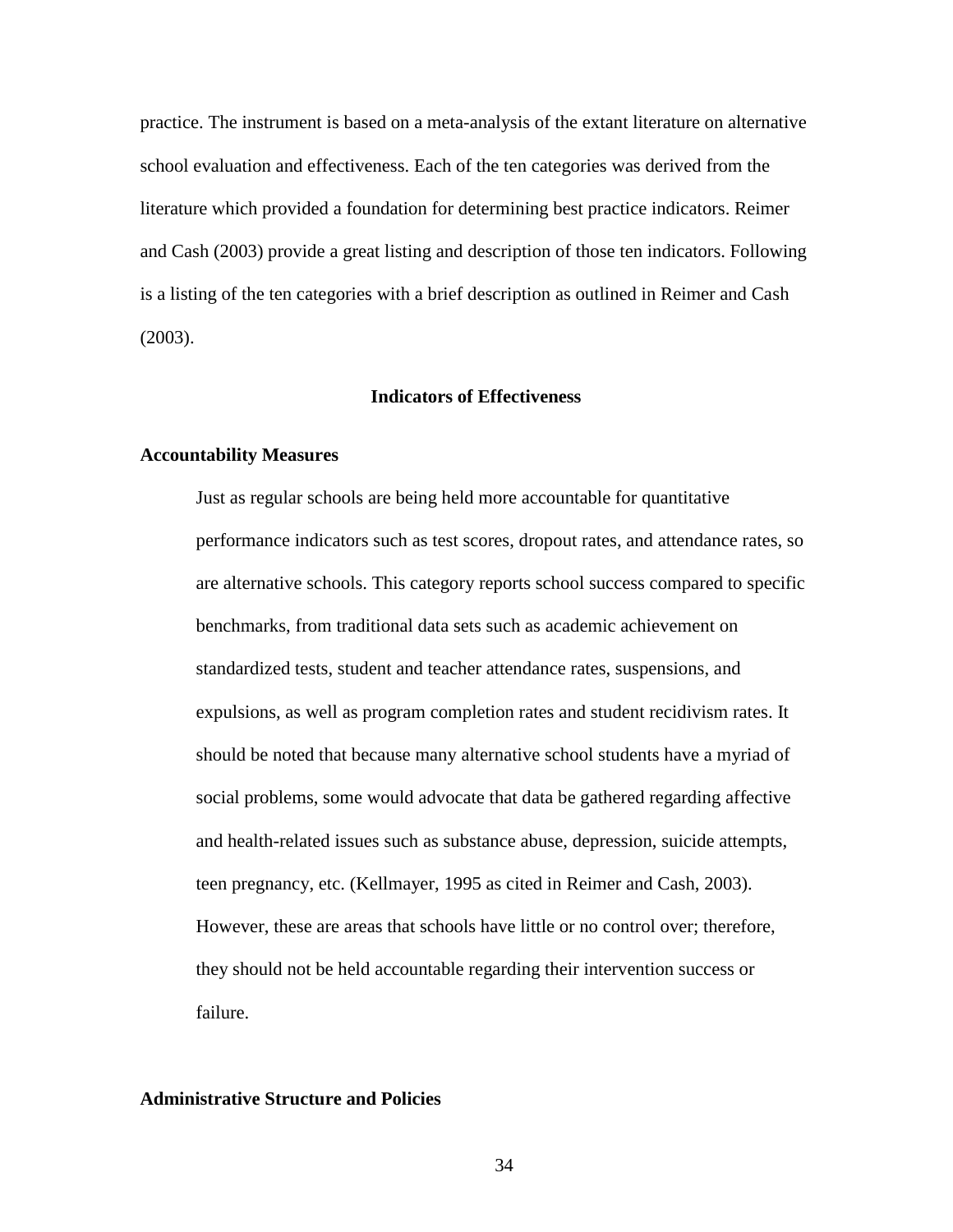Indicators that look closely at the mission statement, objectives, and purpose of the school, along with the development and enforcement of written policies, are aimed at determining the effectiveness of the administrative support structure and how stakeholders are involved in the decision-making process. Written policies pertaining to discipline, attendance, and admission and exit procedures need to be examined for fairness and equity as well as alignment with the program philosophy and goals.

### **Curriculum and Instruction**

An effective alternative school is built upon a strong academic program that is creative and flexible. Teachers are perceived as caring while providing rigor and high expectations regarding academic performance. Each student has an individualized education plan that includes behavior objectives as well as academic objectives. This plan should not be confused with an I.E.P. for special education students mandated by the Individuals with Disabilities Education Act (IDEA).

Academic and career education components are integrated and contextualized to provide students with a range of problem-solving and employability skills. The coursework is primarily hands-on, meaningful, and engaging to students. Class size is limited to approximately ten students per teacher, and the teacher has an assigned teaching assistant 50% of the day who works directly with students. Computers and appropriate software are readily available in each classroom, and teachers consistently integrate technology into the curriculum. The teaching and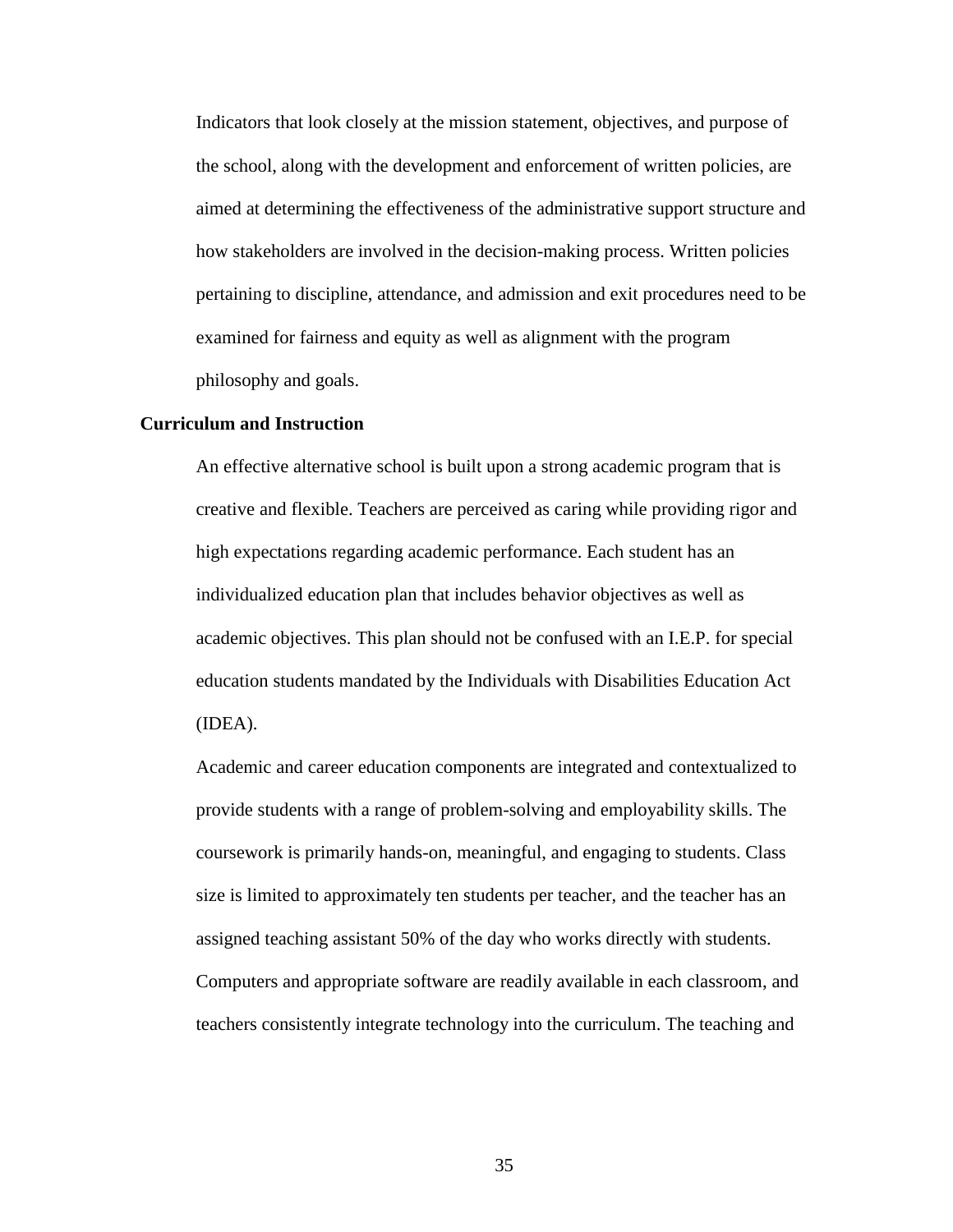learning atmosphere is positive, where teachers are perceived as caring, and the classrooms are places where students feel confident and safe enough to learn. An organized structured mentoring program is in place that engages students oneon-one with a mentor at least one hour per week. Alternative methods of assessment are used to accommodate the differing learning styles of students and to provide rewards and incentives for academic excellence. There are educational options for students that include extracurricular activities, enrichment activities through service-learning, opportunities for accelerated learning, and work experience/career training opportunities. Distance learning is employed to provide relevant coursework for students needing courses outside the capacity of the school to provide on-site.

#### **Faculty and Staff**

In an alternative school setting, recruiting and selecting the right staff cannot be emphasized too strongly. Staff members with relevant experience and competencies, as well as deep commitment to work with students at risk, are vital to the success of the program. Teachers should be properly certified for the area(s) they teach, but it should be kept in mind that teachers can often overcome any academic handicaps by exhibiting a deep level of caring and concern for their students. Ongoing professional development is critical, and each teacher should have an individualized professional development plan. Sufficient funds for staff members to regularly attend and make presentations at conferences and workshops should be included in the budget.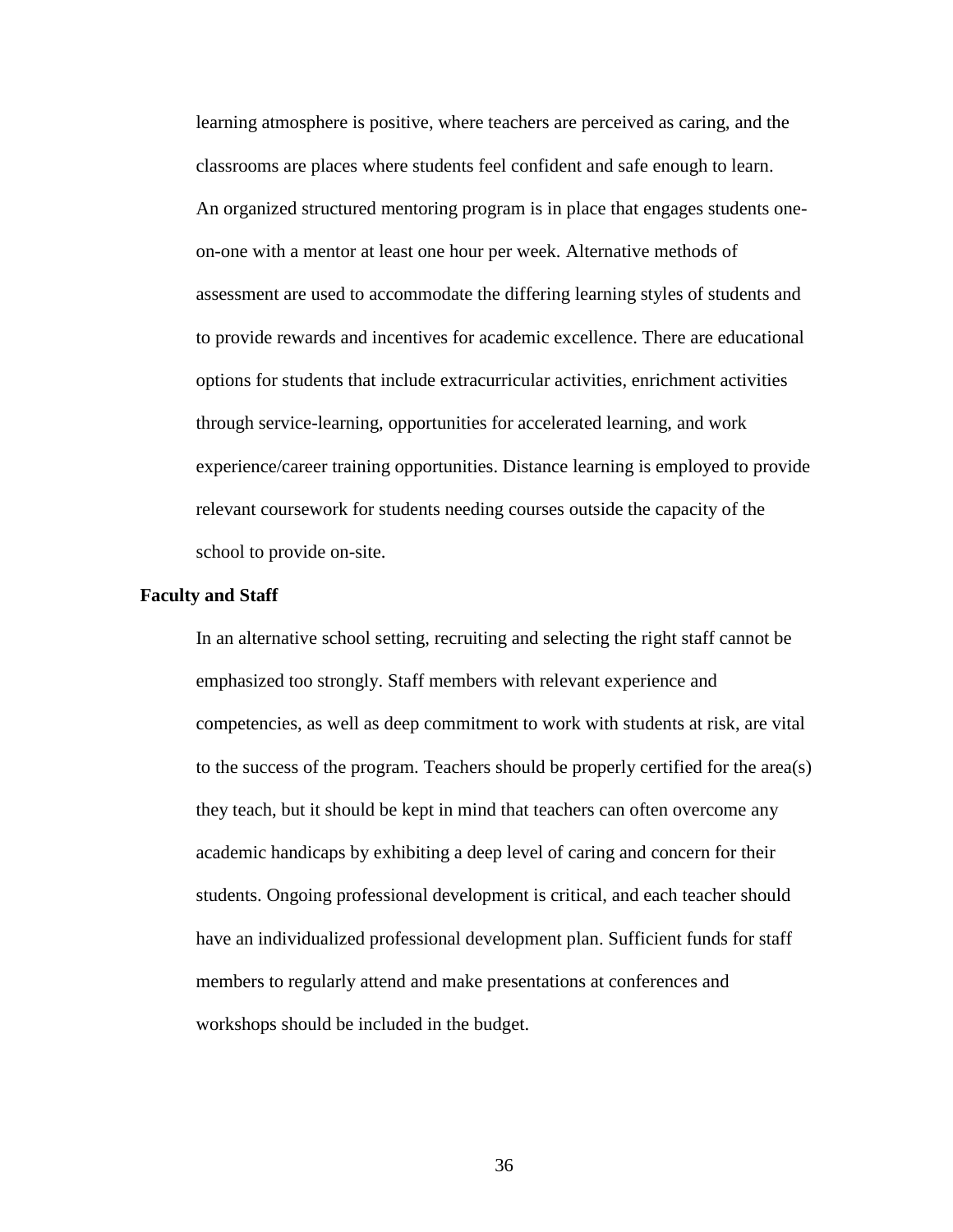### **Facilities and Grounds**

Alternative schools should have inviting, clean, and well-maintained facilities. They are often hampered in their quest to develop and maintain effectiveness by their location, their physical attributes, and their capacity to provide programs that meet the needs of their students. Every effort should be made to centrally locate the school within the school district in a safe environment, to build or secure a building that is attractive and inviting, to equip it with appropriate technology and equipment so that it is adequate for the services to be provided. Administrators should ensure that it meets local/state fire hazard codes. Finally, research has provided strong evidence to support the fact that school size should be limited to no more than 250 students (Morley, 2002; Public Schools of North Carolina, 2000; Schargel & Smink, 2001 as cited in Reimer and Cash, 2003).

### **School Leadership**

Characteristics of successful school leaders include being a good manager of personnel and resources, reacting well in times of crises, being an effective and knowledgeable instructional leader, and possessing strong "political leadership" skills. In other words, he/she must be able to articulate a vision for the school and have the capacity to move the agenda forward through a myriad of obstacles that may include interference from within. This may be an area that sets alternative school leaders apart from their counterparts in "regular" schools. An effective alternative school leader has to be able to fight the "second-class citizen" syndrome to ensure the school is viewed as an important component of the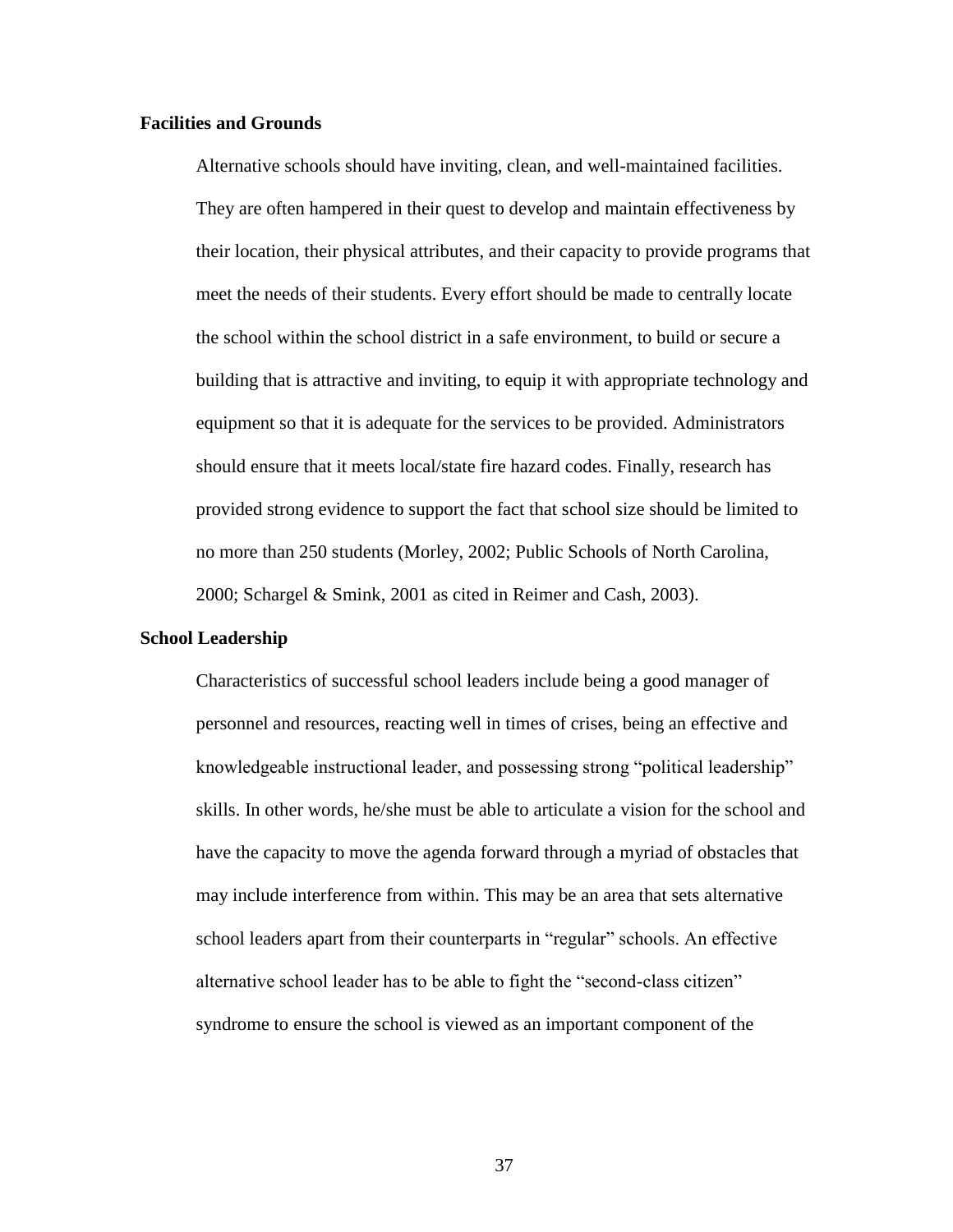district's mission to serve all children, and more importantly, to secure the resources needed to fulfill the mission of his/her school.

### **Student Support Services**

Alternative schools typically suffer from innumerable social, emotional, familyrelated, and economic factors that are closely associated with their poor academic performance and antisocial behavior. These issues are the primary causes of poor academic performance and students dropping out of school. Effective alternative schools have a broad range of student support services that address citizenship, behavior, and social/health issues. Guidance and counseling are integral components of the curriculum and include effective parenting and child-care components as well as serving as a clearinghouse for family support services.

# **Learning Community**

Performance indicators under this category are designed to assess the overall learning community support that includes family involvement, community involvement, student government, and communication issues between school and parents, school and community, administration and staff, and school students. Family and community involvement are fundamental to the success of any school, but even more so for alternative schools… Assessing strengths and weaknesses in this area will help to inform and guide the goals and objectives of the school. This assessment can foster closer ties with families and indicate the need to develop strategies to garner community support and resources.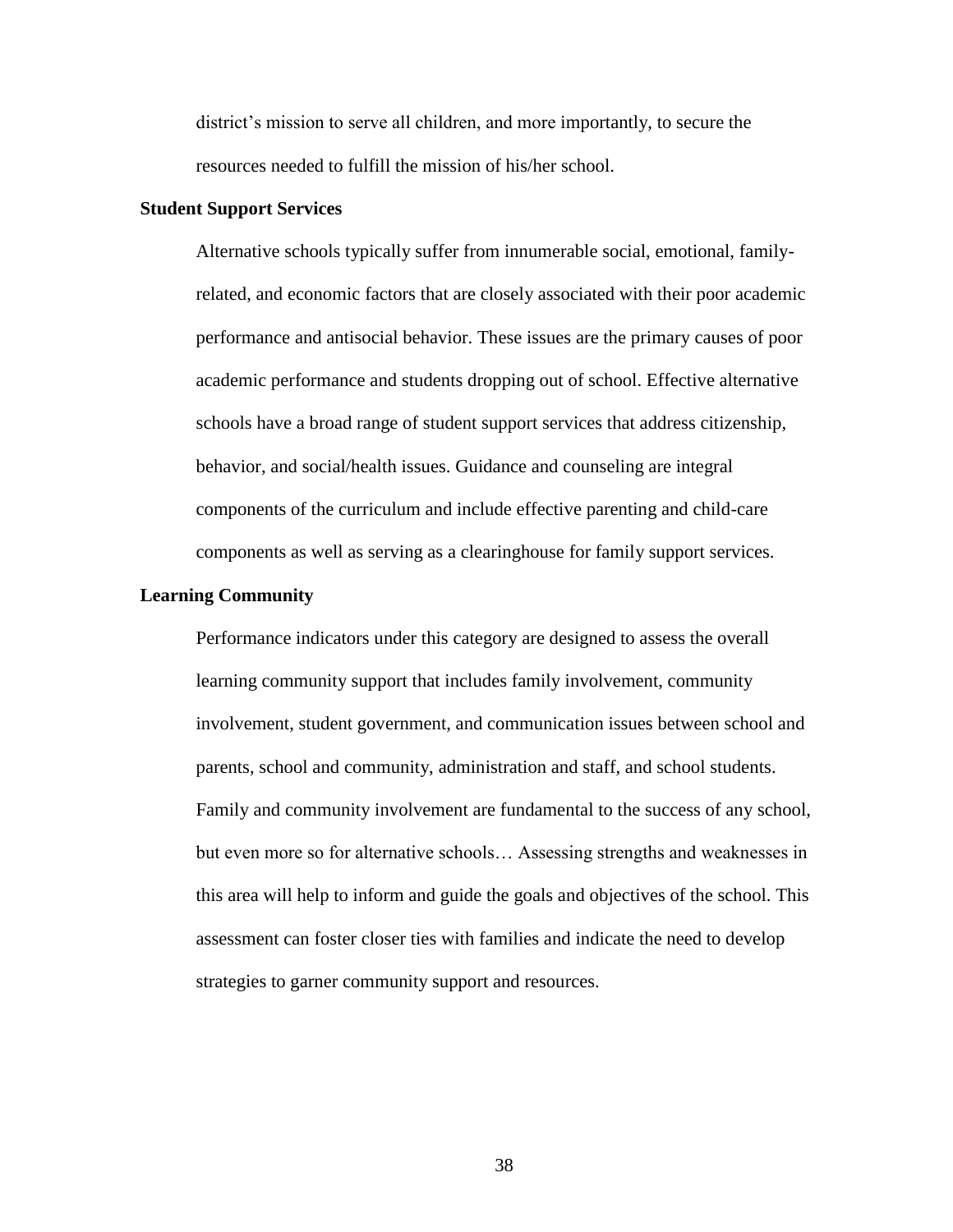## **Program Funding**

Without an adequate budget to support program goals and objectives, the alternative school program is doomed to wither into obscurity and provide little or no impact on addressing the needs of those most at risk of school failure… Alternative schools cost more to operate, but …there is considerable evidence that alternative schools and programs, when funded sufficiently and organized effectively, can significantly improve students' academic achievement and behavior in school (Cash, 2001; Vandergrift,1992 as cited in Reimer and Cash, 2003). In 1997, the National Dropout Prevention Center surveyed alternative school leaders from across the nation (Duttweiler & Smink, 1997 as cited in Reimer & Cash, 2003). These leaders reported that a secure and stable source of funding was the greatest need in initiating/maintaining effective alternative schools. Indicators of effectiveness include the adequacy of the budget to fully administer the following: the instructional program; an effective discipline program; a comprehensive staff development program; the development and maintenance of technology; a comprehensive student support services program; student incentives; comprehensive student assessment in several domains; and a comprehensive annual evaluation, preferably by a third party.

# **School Climate**

The intangible feeling of the school should be assessed for its performance regarding positive relationships between students and teachers; the safety of the environment; the degree of caring and concern on the degree of equity in terms of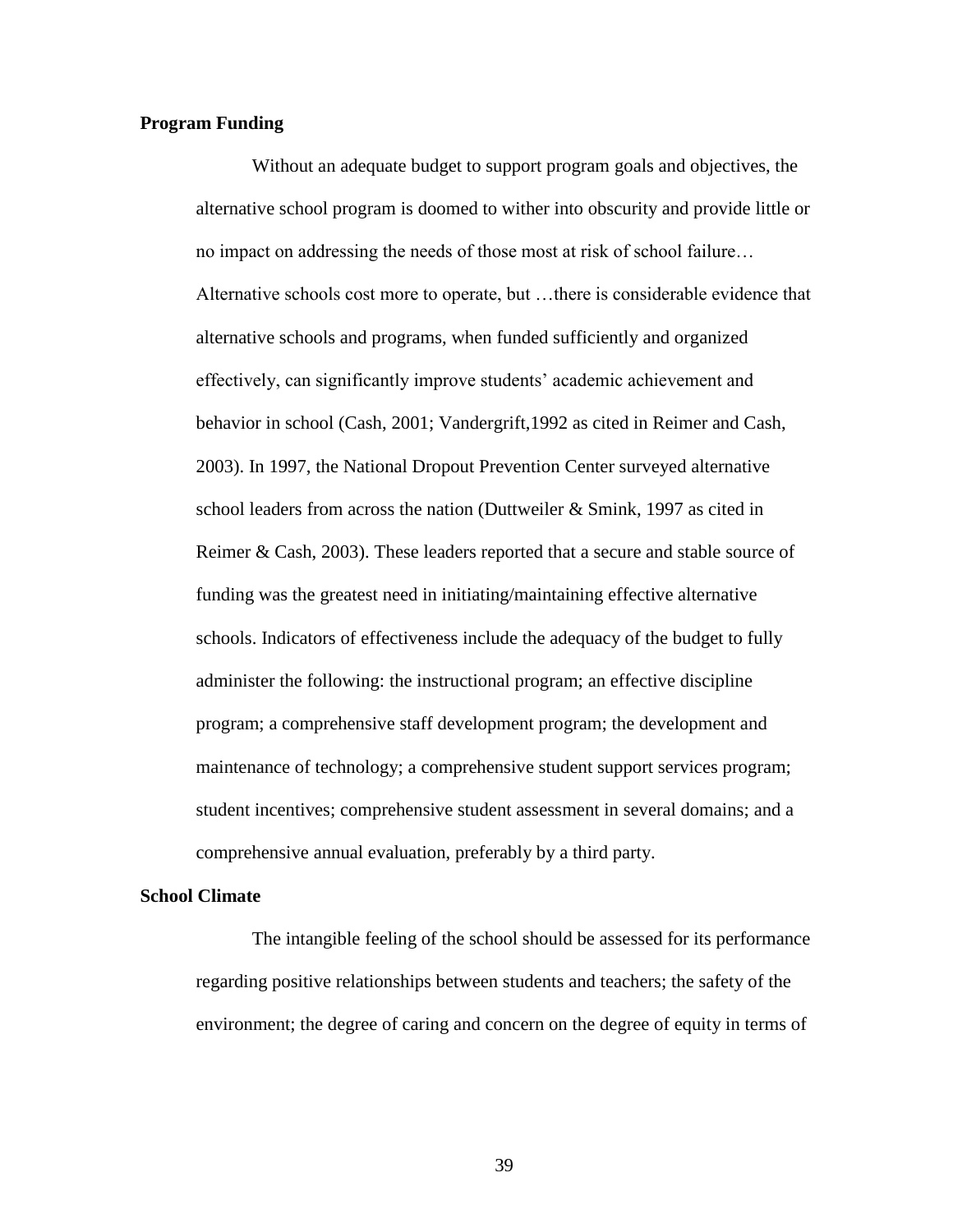learning, and the degree to which staff, students, and parents are treated with respect and dignity.

### **Impact of Principal Leadership**

The positive impact of school principals on student academic achievement has been the focus of many research studies. Marzano, Waters, and McNuity (2005) identified 21 categories of behaviors that they considered leadership responsibilities for positive results in relation to student achievement. Findings from this study and many like it reveal that leadership can impact student outcomes (Robinson, Lloyd, & Rowe, 2008; Barnett and McCormick, 2004). Furthermore, it is known that school leadership behavior can influence teacher practice and teacher expectations. Teacher practices and expectations have a direct influence on student behavior and outcomes. Thus, it is imperative to identify and understand the environmental factors that impact student behavior.

The environment of any school has a unique culture within its walls. Principals must have an accurate discernment of what is actually happening within their classrooms in relation to teacher interaction with students. Their expectations for their staff will directly impact the behavior of teachers which in turn impacts students.

Khalifa (2011) performed an ethnographic study in an alternative school for atrisk Black students. The purpose of his research was to determine why some teachers seemed to acquiesce, or make deals and 'give in' to student disengagement. After a two year study, he discovered that the White teachers within that school were more likely than the Black teachers to engage in deal-making with students. The result of the dealmaking meant that Black students were allowed to academically and socially disengage.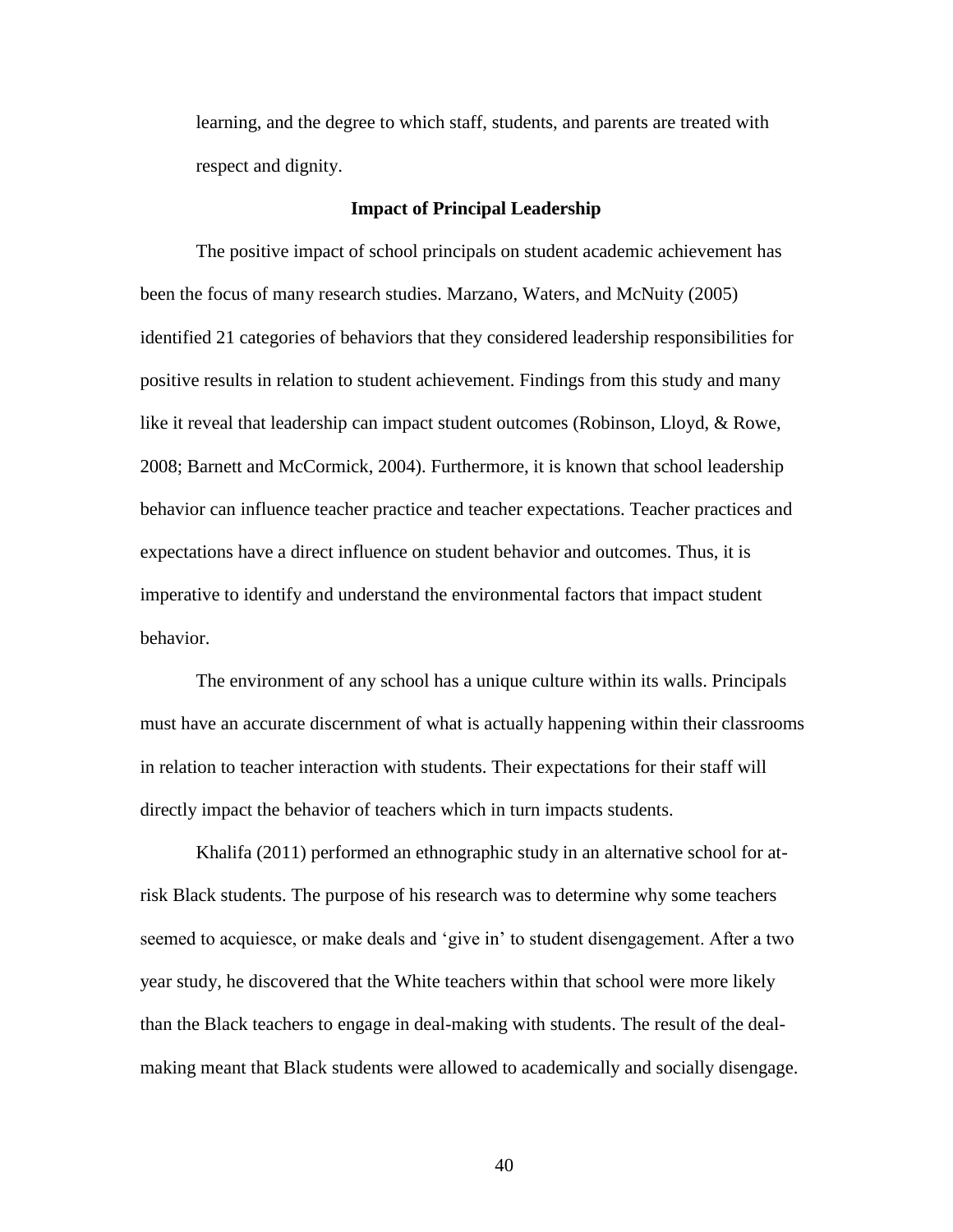However, a more insightful finding was the leadership posture of the principal of this school. This principal challenged the overt practices of the teachers by encouraging them to overcome their fear of engaging their Black students. Marzano et al. (2005) would describe that principal as a change agent because he challenged his White staff members to stop practicing a racially charged method of pedagogy, and to begin the process of engaging the Black students socially and academically. This principal was armed with a vision to combat racism and advocate for children, even the more challenging students within this alternative school.

It is clear from the research that the responsibilities of a building level principal, whether in a traditional setting or an alternative school setting, are comprehensive and at times complex. Marzano et al. (2005) discovered that 21 responsibilities characterize the job of an effective school leader. It is evident that this position requires a specialized set of skills. Moreover, these researchers were quick to emphasize an important reality about school leaders in general. Although, their conclusions to their meta-analysis identified 21 responsibilities, they acknowledged the fact that it would be "rare, indeed, to find a single individual who has the capacity or will to master such a complex array of skills. Their solution to this problem was for the principal to develop a strong leadership team which shifts the focus from a single individual embodying all 21 responsibilities to a team of people that can fulfill each responsibility.

This research team did note that in order for a principal to develop the kind of team necessary to fulfill the 21 responsibilities, he/she must craft the school into a "purposeful community". They defined purposeful community as "one with the collective efficacy and capability to develop and use assets to accomplish goals that matter to all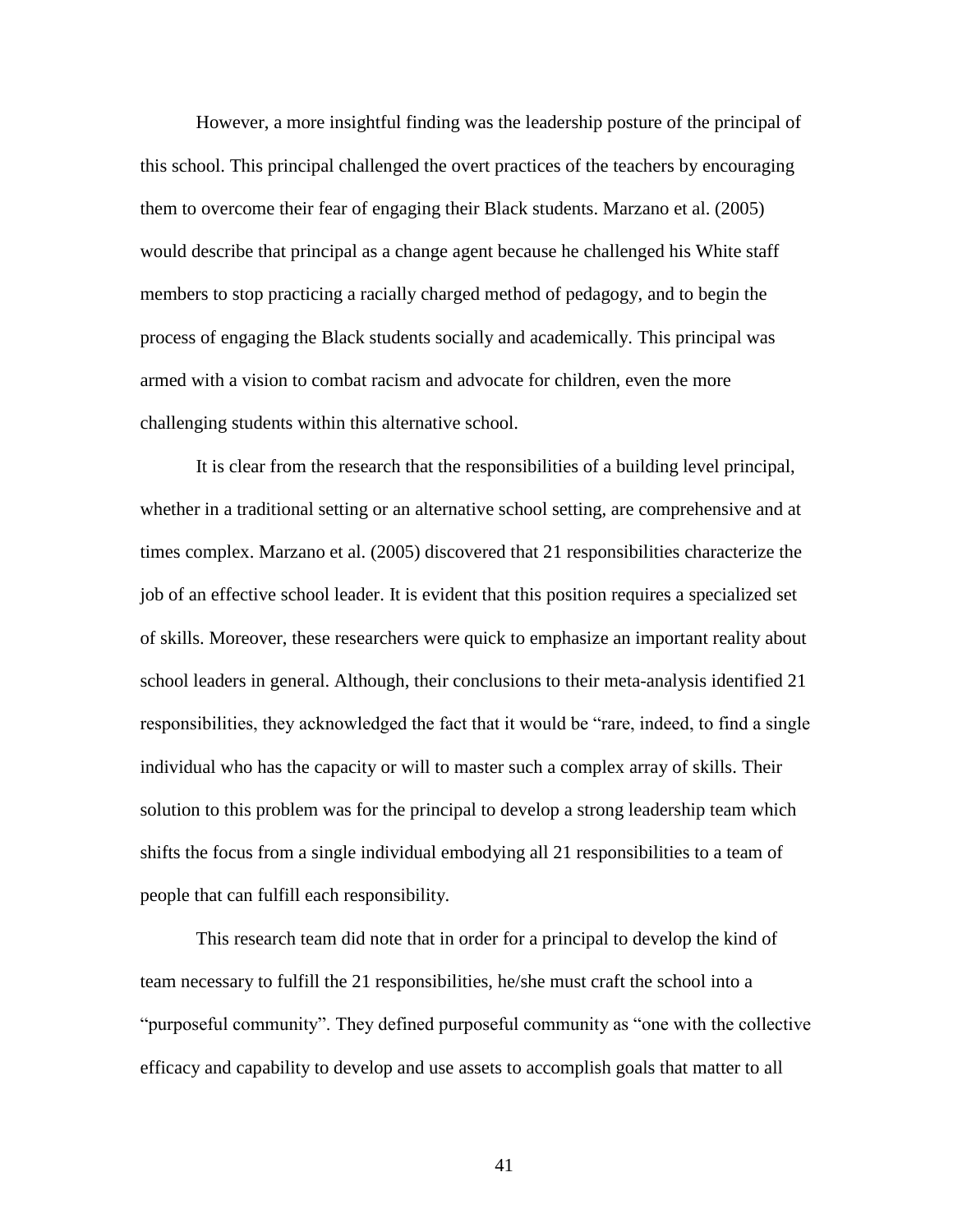community members through agreed-upon processes" (Marzano et al., 2005, p.99). Alternative school principals are no different in their need to create an environment where the collective efficacy is such that all staff members believe they can make a difference in the lives of the at-risk students they serve. According to Marzano et al. (2005), it is necessary for a principal to have as a foundation to their personal leadership style nine of the 21 responsibilities. The nine responsibilities are as follows:

- Optimizer-Inspires and leads new and challenging innovations.
- Affirmation- Recognizes and celebrates accomplishments and acknowledges failures.
- Ideals/Beliefs- Communicates and operates from strong ideals and beliefs about schooling.
- Visibility- Has quality contact and interactions with teachers and students.
- Situational Awareness-Is aware of the details and undercurrents in the running of the school and uses this information to address current and potential problems.
- Relationships- Demonstrates an awareness of the personal aspects of teachers and staff.
- Communication-Establishes strong lines of communication with and among teachers and students.
- Culture- Fosters shared beliefs and a sense of community and cooperation.
- Input-Involves teachers in the design and implementation of important decisions and policies.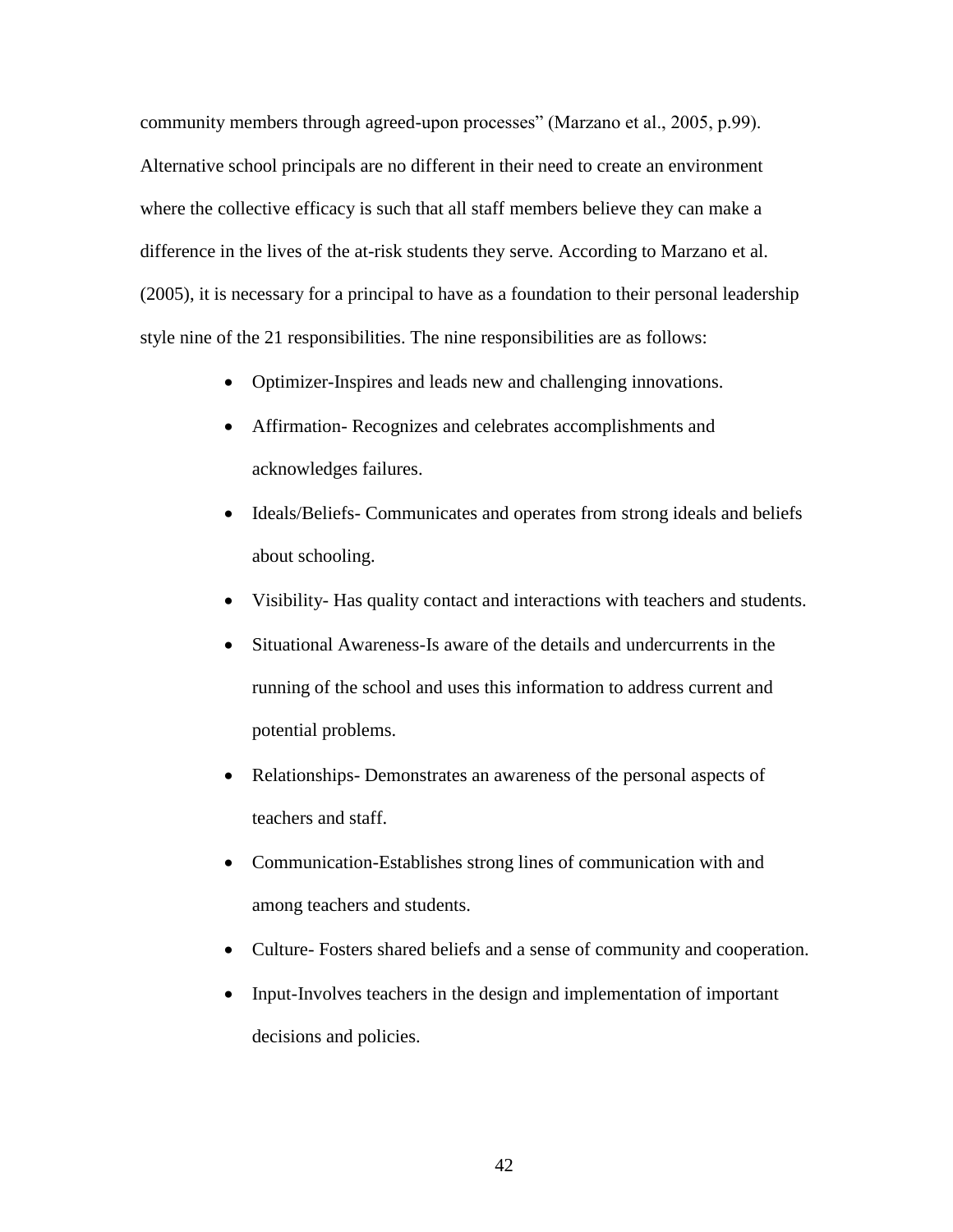Kelehear (2006) speaks of the struggle to "assign a single, fixed set of characteristics to leadership"  $(p.9)$ . His approach to understanding leadership in the various career fields is to understand it from within "a constellation of attributes"  $(p.9)$ . The previous responsibilities identified by Marzano et al. would be classified as attributes within the leadership constellation. Kelehear is clear to point out the abstract nature of leadership, but emphasizes the fact that certain concrete actions made by leaders are symptoms of leadership. However, they do not constitute leadership itself.

Kelehear (2006) embraces the idea of leadership as a concept. As a concept, leadership can be developed and understood by criterial attributes or non-criterial attributes. Criterial attributes are the essential properties that define a concept (Kelehear, 2006).Non-criterial attributes may be present at times to define a concept, but not always. He uses the example of the concept of a school. Within a school, you expect teaching and learning to occur. This attribute is essential to defining a school. However, the attribute that a school is in a certain type of building is non-criterial because schools can be virtual in nature (Kelehear, 2006). This fact reveals that this attribute is not always true about schools. Thus, this view of leadership as a concept opens the door to viewing leadership attributes as criterial or non-criterial.

Many of the various writers on leadership have all developed essential properties that they feel are criterial attributes that make effective leaders. Kelehear (2006) calls this the "constellation of attributes"  $(p.9)$ . It has been noted earlier that Marzano et al. discovered 21 responsibilities that are essential for principals to have a positive impact on teachers and students. It is important to view what other researchers have discovered as essential attributes to being effective leaders. Some of the writers have done their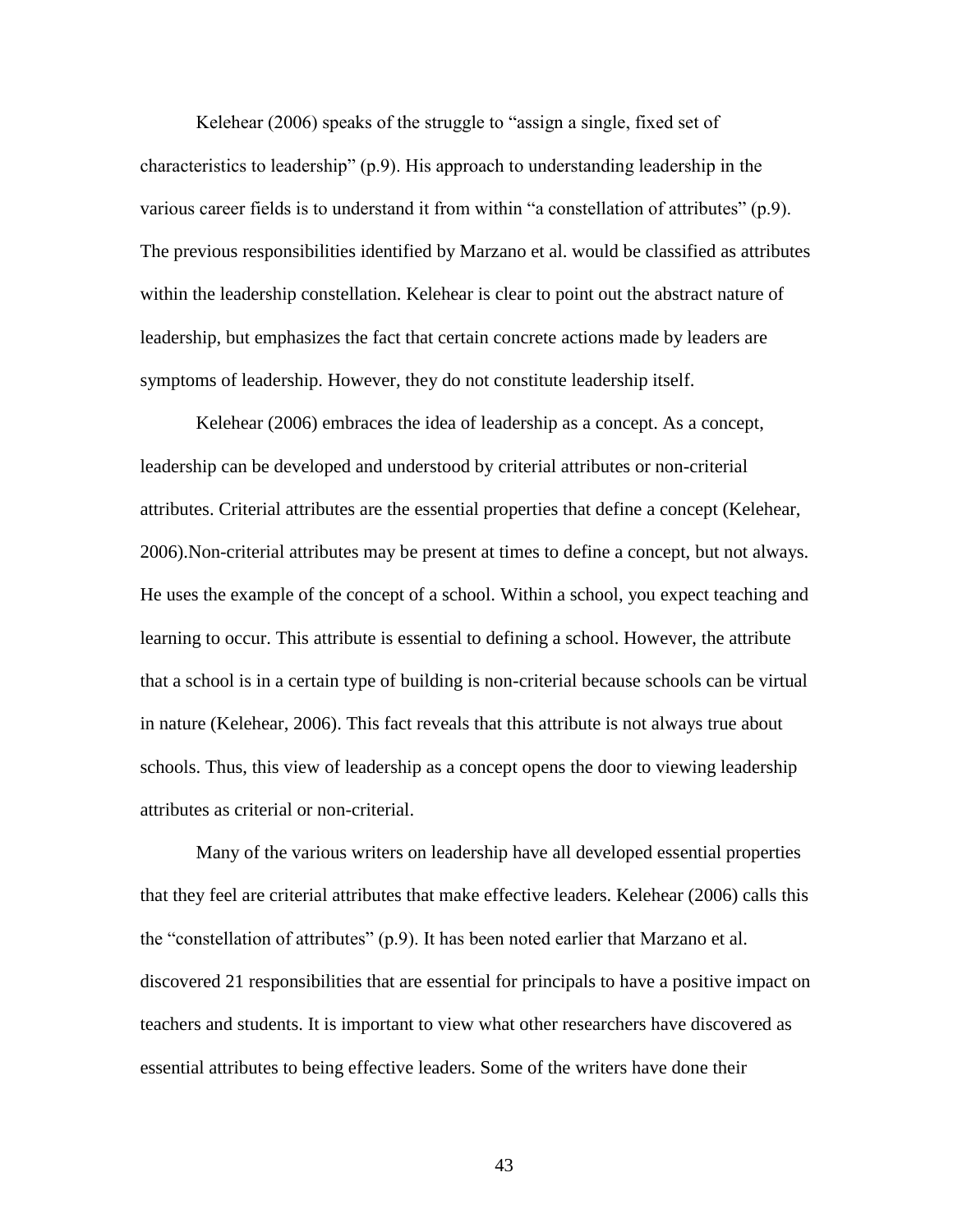research in other fields other than education. Yet, the results of their findings are applicable to principals in education.

Stephen M.R. Covey (2006) conveys the significance of building trust as a leader in *The Speed of Trust.* He listed five forms of trust a leader should cultivate as they seek to have a positive impact in the lives of their constituents. The five waves of trust are:

- 1. Self-Trust
- 2. Relationship Trust
- 3. Organizational Trust- The principle of alignment
- 4. Market Trust- The principle of reputation
- 5. Societal Trust- The principle of contribution

Jim Collins (2005) identifies a Level 5 leader among corporate executives as one who "builds enduring greatness through a paradoxical blend of personal humility and professional will" (p.20). According to Collins, these leaders are more focused on building a great company than building their egos. Their ambition is "first and foremost for the institution, not themselves"  $(p.21)$ .

Creating a research base of 60,000 leaders and constituents, Kouzes and Posner (2002) studied people at all organizational levels. Their project encompassed both public and private organizations around the world. Their book *The leadership Challenge: How to Keep Getting Extraordinary Things Done in Organizations* (2<sup>nd</sup> edition) revealed five common practices for successful leaders:

- 1. Challenging the Process: Search for Opportunities, Experiment and Take Risks
- 2. Inspiring a Shared Vision: Envision the Future, Enlist Others
- 3. Enabling Others to Act: Foster Collaboration, Strengthen Others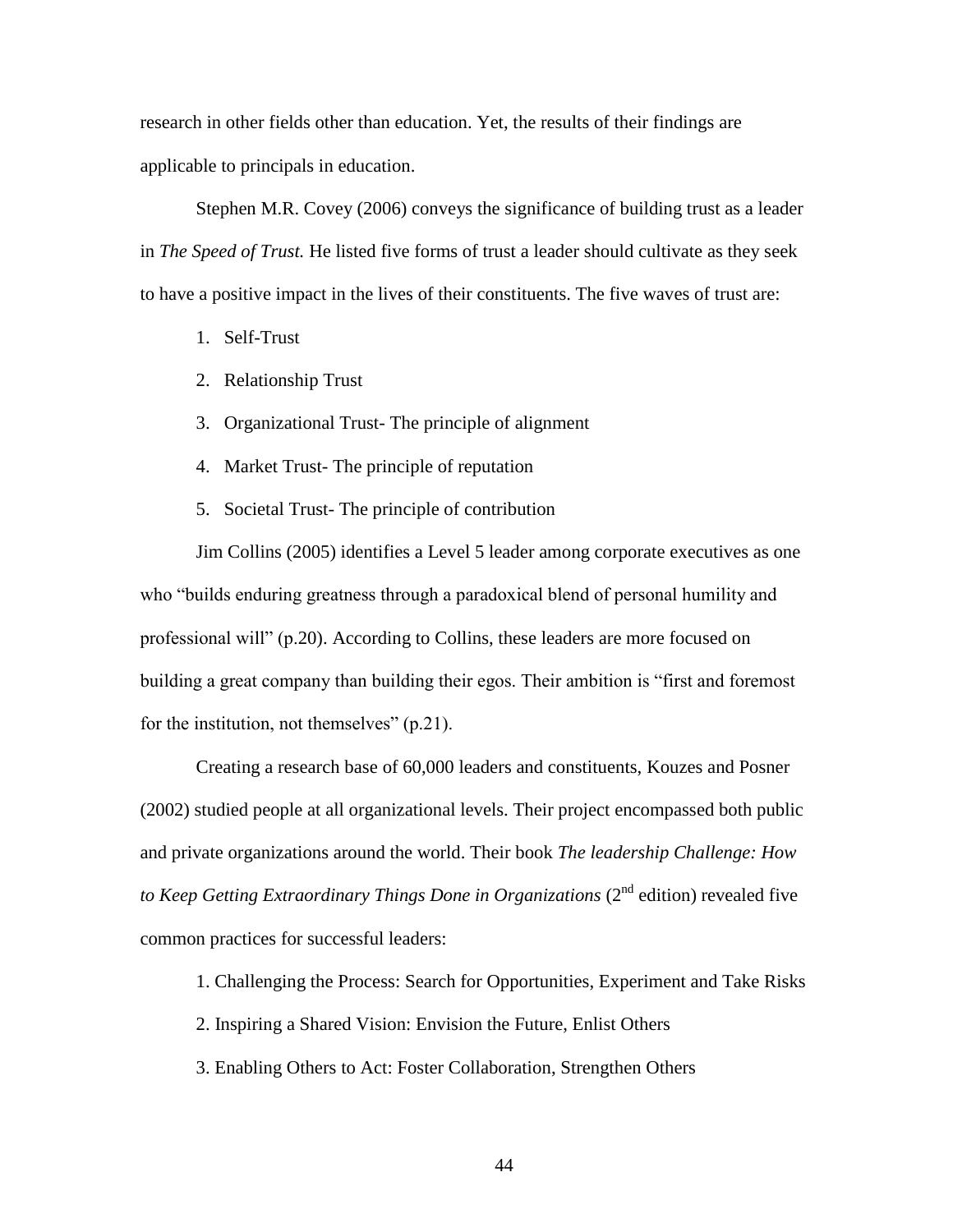4. Modeling the Way: Set the Example, Achieve Small Wins

5. Encouraging the Heart: Recognize Contributions, Celebrate Accomplishments

Bolman and Deal (2008), made a healthy attempt to provide managers and leaders with a new way of viewing challenges. Their work focused on helping leaders to view their organizations from four different lenses or frames. The frames are:

- 1. The Structural Frame: Getting organized, Structure and Restructuring, organizing groups and teams
- 2. The Human Resource Frame: People and organizations, Improving Human Resource Management, Interpersonal and group dynamics
- 3. The Political Frame: Power, Conflict, and Coalition, The manager as politician, Organizations as Political Arenas and Political Agents
- 4. The Symbolic Frame: Organizational Symbols and Culture, Culture in Action, Organization as Theater

In their work as researchers, they wanted to help managers understand why they had limited their effectiveness. According to Bolman and Deal (2008), the most effective leaders are the ones who have learned to master the Political Frame and the Symbolic Frame. Most managers are strong in the Structural Frame and the Human Resource Frame. Thus, they are many times frozen and not very effective if they do not know how to navigate the political waters of their organizations.

Another significant leadership researcher was Stephen R. Covey. His work in the *7 Habits of Highly Effective People* (1989) has been utilized as an effective leadership training tool across many professional arenas. His work has certainly made a significant impact on public education and continues to do so. He divided his leadership core value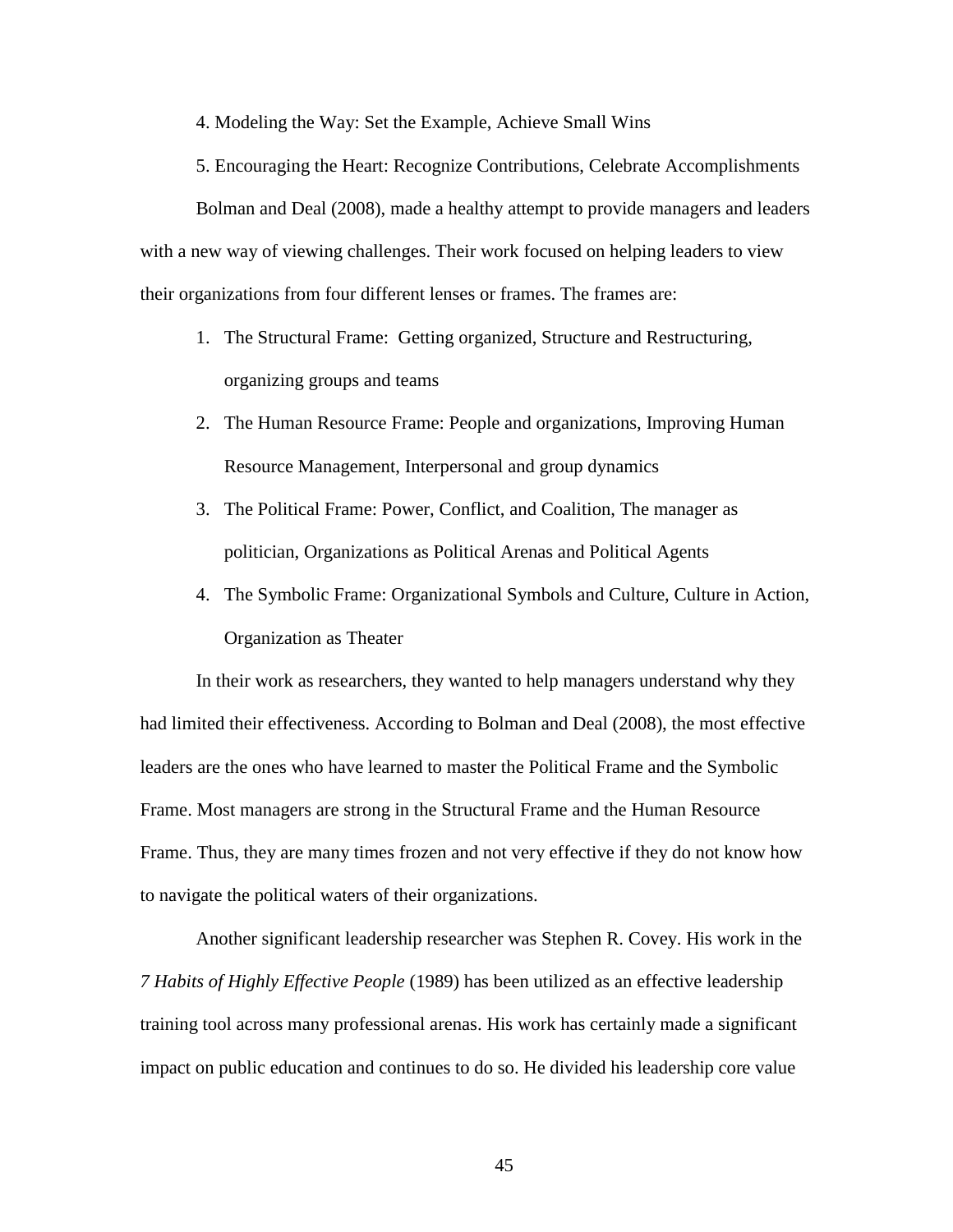into two groups. The first set of attributes had a private dimension to it and focused on the individual and encouraged self-efficacy and betterment. The second group had a public focus. The leader is encouraged to develop healthy relationships with others around them. The following is a list of the leadership attributes/principles.

## Private Focus

- 1. Be Proactive: Principles of personal vision
- 2. Begin with the end in mind: Principles of personal leadership
- 3. Put first things first: Principles of Personal management.

# Public Focus

- 1. Think win/win: Principles of interpersonal leadership
- 2. Seek first to understand … then to be understood: Principles of empathetic communication
- 3. Synergize: Principles of creative cooperation
- 4. Sharpen the Saw: Principles of balanced renewal.

#### **Behaviorism's Influence on the process of Behavior Modification in Schools**

Alternative schools for youth who exhibit behavior that is disruptive have a primary purpose. They are designed primarily to receive youth who have committed offenses worthy of expulsion within the traditional educational setting (Reimer & Cash 2003; Raywid, 1994). These schools are then charged to modify disruptive student behavior to a degree so that the youths are able to return to their schools of origin. Thus, the schools engage heavily in behavior modification. Behaviorist theory has a huge influence on the practices of traditional and alternative school representatives. Positive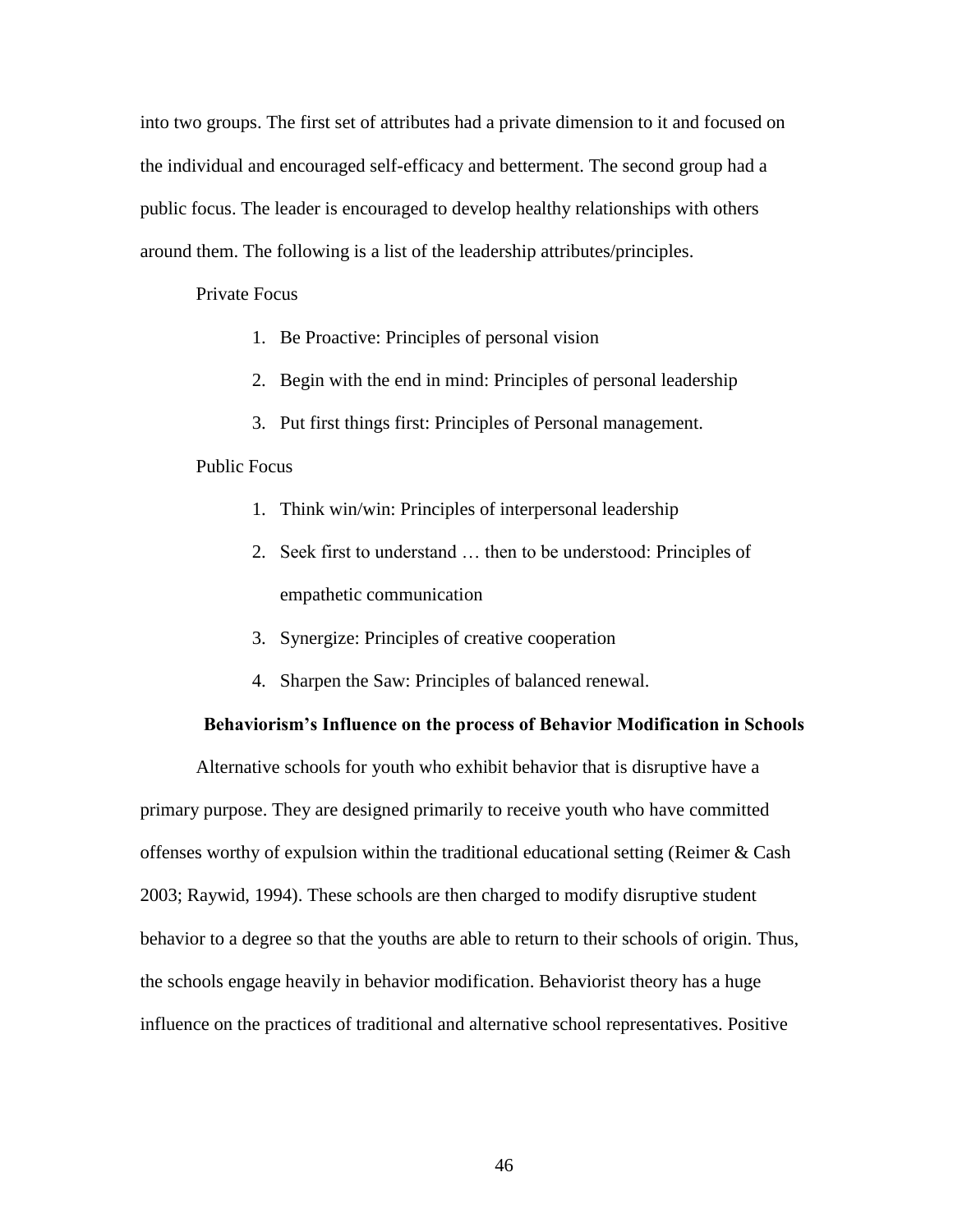behavior strategies tend to be rooted in the positive reinforcement processes of Behaviorism (Solomon, Klein, Hintze, Cressey, &Peller, 2012;Wright, 2012).

This section of the paper will define and describe behaviorism in order to better understand behaviorist theory's influence on the behavior modification strategies of schools. School-Wide Positive Behavior Intervention Support programs will also be examined to help situate behaviorist theory's relevance within current educational discipline strategies and procedures.

Cherry (2013) gives an accurate, concise definition and description of behaviorism.

The term behaviorism refers to the school of psychology founded by John B. Watson based on the belief that behaviors can be measured, trained, and changed… Behaviorism, also known as behavioral psychology, is a theory of learning based upon the idea that all behaviors are acquired through conditioning. Conditioning occurs through interaction with the environment. Behaviorists believe that our responses to environmental stimuli shapes our behaviors" (What is Behaviorism, para. 1, 2).

Behaviorists also place more credence on observable behaviors. They were less interested in studying internal or invisible aspects of the soul, such as emotions, cognition or moods because they considered those states to be too subjective. The term conditioning means learning (Huitt, & Hummel, 2006). Behaviorists studied basically two major types of conditioning. The description of the two types will help situate the behavior strategies within schools inside of behaviorist theory. The following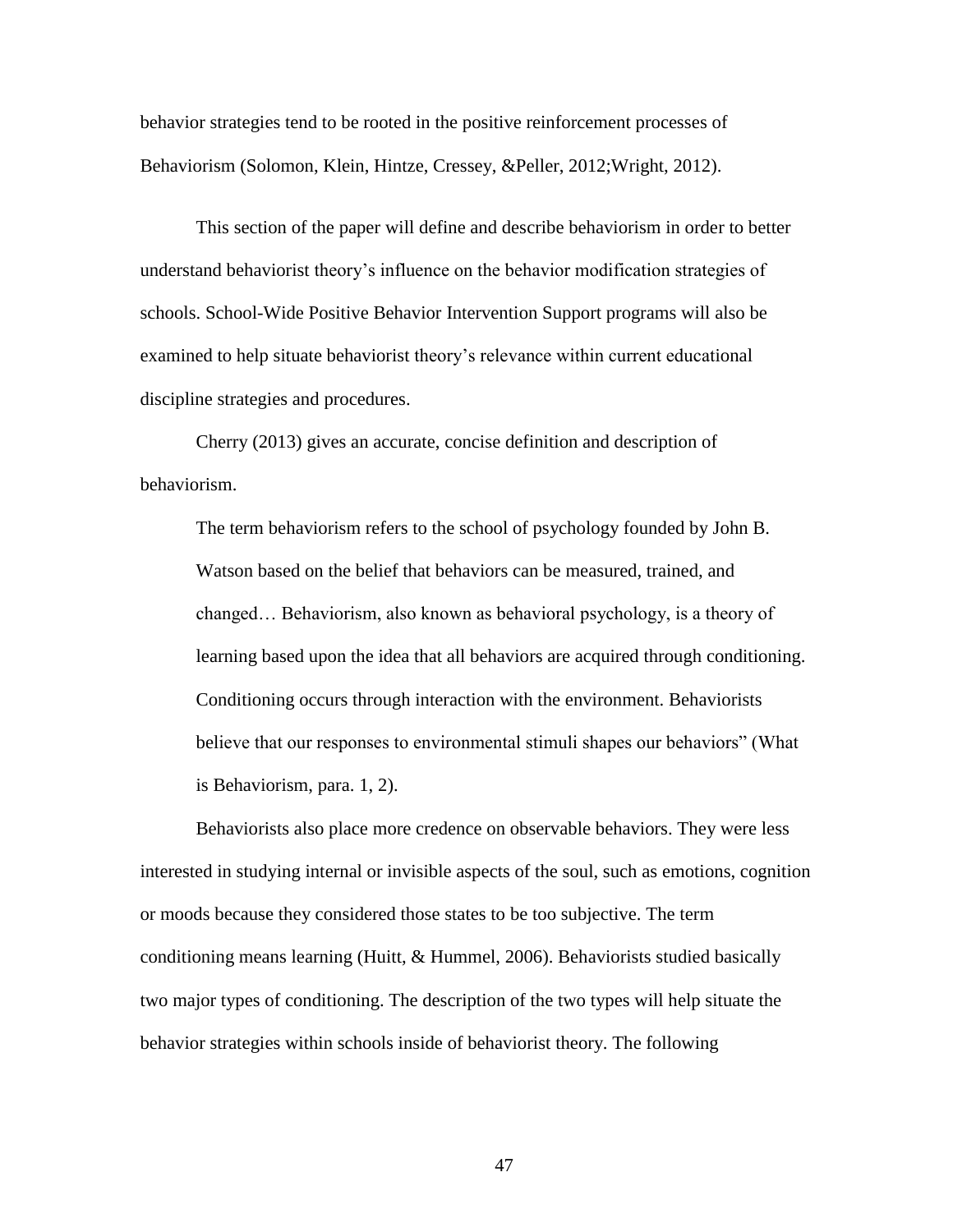descriptions are taken from Cherry (2013) and Huitt & Hummel (2006).There are two major types of conditioning:

[Classical conditioning-](http://psychology.about.com/od/behavioralpsychology/a/classcond.htm) is a technique used in behavioral training in which a naturally occurring stimulus is paired with a response. Next, a previously neutral stimulus is paired with the naturally occurring stimulus. Eventually, the previously neutral stimulus comes to evoke the response without the presence of the naturally occurring stimulus. The two elements are then known as the [conditioned stimulus](http://psychology.about.com/od/cindex/g/condstim.htm) and the conditioned response.

[Operant conditioning-](http://psychology.about.com/od/behavioralpsychology/a/introopcond.htm) Operant conditioning (sometimes referred to as instrumental conditioning) is a method of learning that occurs through rewards and punishments for behavior. Through operant conditioning, an association is made between a behavior and a consequence for that behavior.

A careful study of the discipline policies of traditional schools and alternative schools will reveal the influence of behaviorism. Most discipline policies are designed to correct inappropriate behavior by exacting some form of punitive action on the agent that commits the unwanted behavior. Thus, the foundation of most discipline policies is grounded in operant conditioning. Traditionally, educators have emphasized the punishment portion of operant conditioning with a clear desire to modify undesired behavior. However, researchers have noted that the emphasis on negative behavior without a corresponding emphasis on praise of good behavior tends to inhibit the correction of inappropriate behavior (Solomon, Klein, Hintze, Cressey, &Peller, 2012).

The concern to create violence-free school environments has heightened over the last three decades as we have seen an escalation of violent behaviors within schools (Chitiyo, May, &Chitiyo, 2012). The White house increased the nation's awareness of this need by issuing a 1998 mandate to create safe schools (Chitiyo et al., 2012). Unfortunately, most schools in this nation have used negative reinforcement principles from behaviorist theory to correct inappropriate or violent behaviors. According to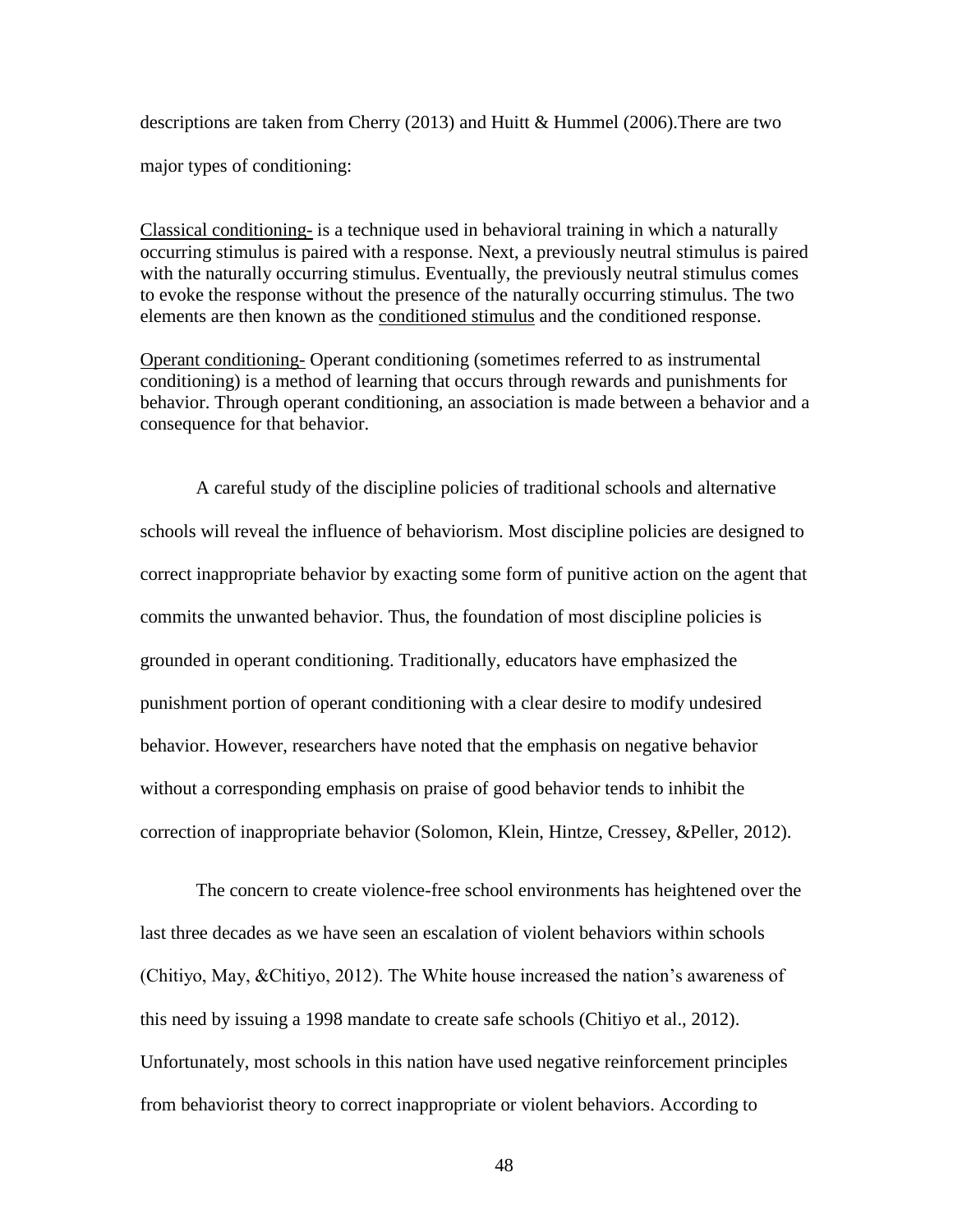Chitiyo et al. (2012), the traditional punitive and reactive practices of suspensions or expulsions have not been effective nationally to correct the problem. Thus, researchers were prompted to discover alternative ways to handle dangerous behavior in schools (Chitiyo et al., 2012).

The result of this search has been the use of school-wide positive behavior supports (SWPBS). SWPBS is a systems approach that derives from the principles of applied behavior analysis and behaviorist theory (Chitiyo et al. 2012;Reinke, 2012; Simonsen, Eber, Black, Sugai, Lewandowski, Sims, & Myers, 2012; Solomon et al., 2012). According to Chitiyo et al. (2012), the approach aims to establish a safe school environment and a positive school culture that supports positive behavioral and academic outcomes for all students (pp. 1-2).The use of SWPBS as a viable approach to address disruptive behavior gives significant relevance to behaviorist theory's influence on behavior modification within public schools.

Positive Behavior Supports (PBS) for individuals with disabilities was the initial intervention that created an environment for SWPBS to be developed as a comprehensive and preventive system approach for disruptive behavior for all students (Solomon et al., 2012). The stage was set in the late 1980's when federal funding was allocated for research and development to pursue a "technology of non-aversive behavioral support" (Solomon et al., 2012, p.106). This term was later coined "positive behavior supports". Moreover, Solomon et al. (2012) noted that the principles of applied behavior analysis were used as a foundation for developing PBS (p.106). PBS focused on operant conditioning. Furthermore, its focus was on positive reinforcement to support a student's performance of socially desirable target behaviors (Solomon et al., 2012). PBS attempts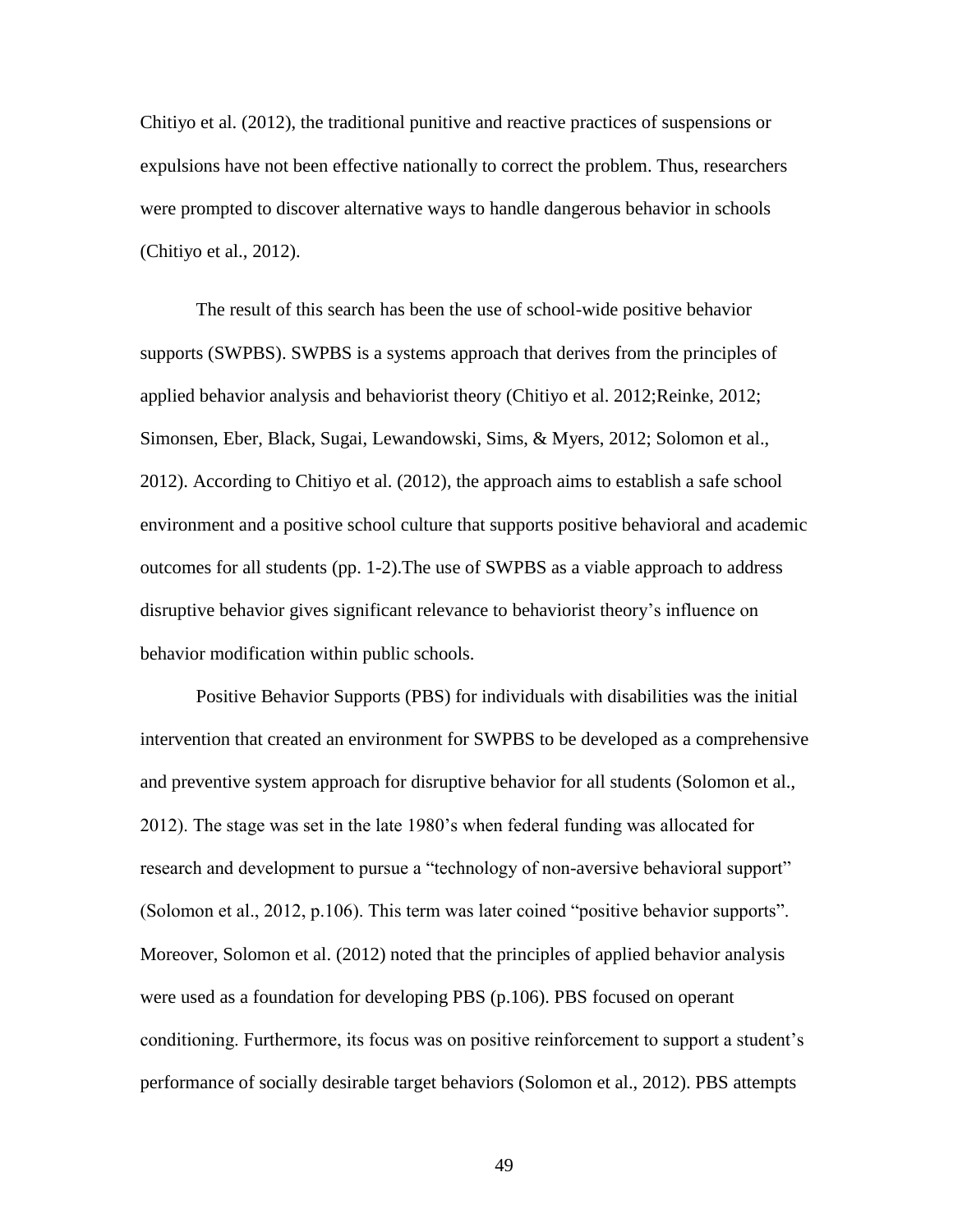to sift out all behavior modification that focuses on aversive and exclusionary discipline strategies that have no focus on increasing the frequency of positive behavior (Solomon et al, 2012).

The success of PBS with individuals with disabilities caught the attention of policy makers. As a result, the 1997 reauthorization of the Individuals with Disabilities Education Act (IDEA) included new language requiring the use of positive behavioral intervention strategies and supports for any child in special education with emotional and behavioral problems (Solomon et al., 2012). Although PBS initially was for individuals in special education, over time its impact reached into regular education classrooms with the development of SWPBS. SWPBS had its initial developments in the late 1980's and early 1990's. Furthermore, over 14,000 schools in the United States have established systems for behavior modification using the SWPBS approach (Chitiyo et al., 2012; Solomon et al., 2012).

PBS and SWPBS are similar in that they both have a theoretical foundation in behaviorist theory. SWPBS is a developing model of prevention and intervention that continues to be refined through research (Solomon et al., 2012). Improving the implementation of evidence-based practices related to behavior and classroom management and school discipline systems is the primary design of SWPBS (Solomon et al. 2012). There are five common core components that help to distinguish SWPBS from PBS. Behavioral theory and applied behavioral analysis were the first and earliest influences on SWPBS (Solomon et al, 2012). Implementers of SWPBS are encouraged to use positive reinforcement and functional behavioral assessments to modify disruptive behavior and nurture socially approved behavior. Secondly, this is a system that focuses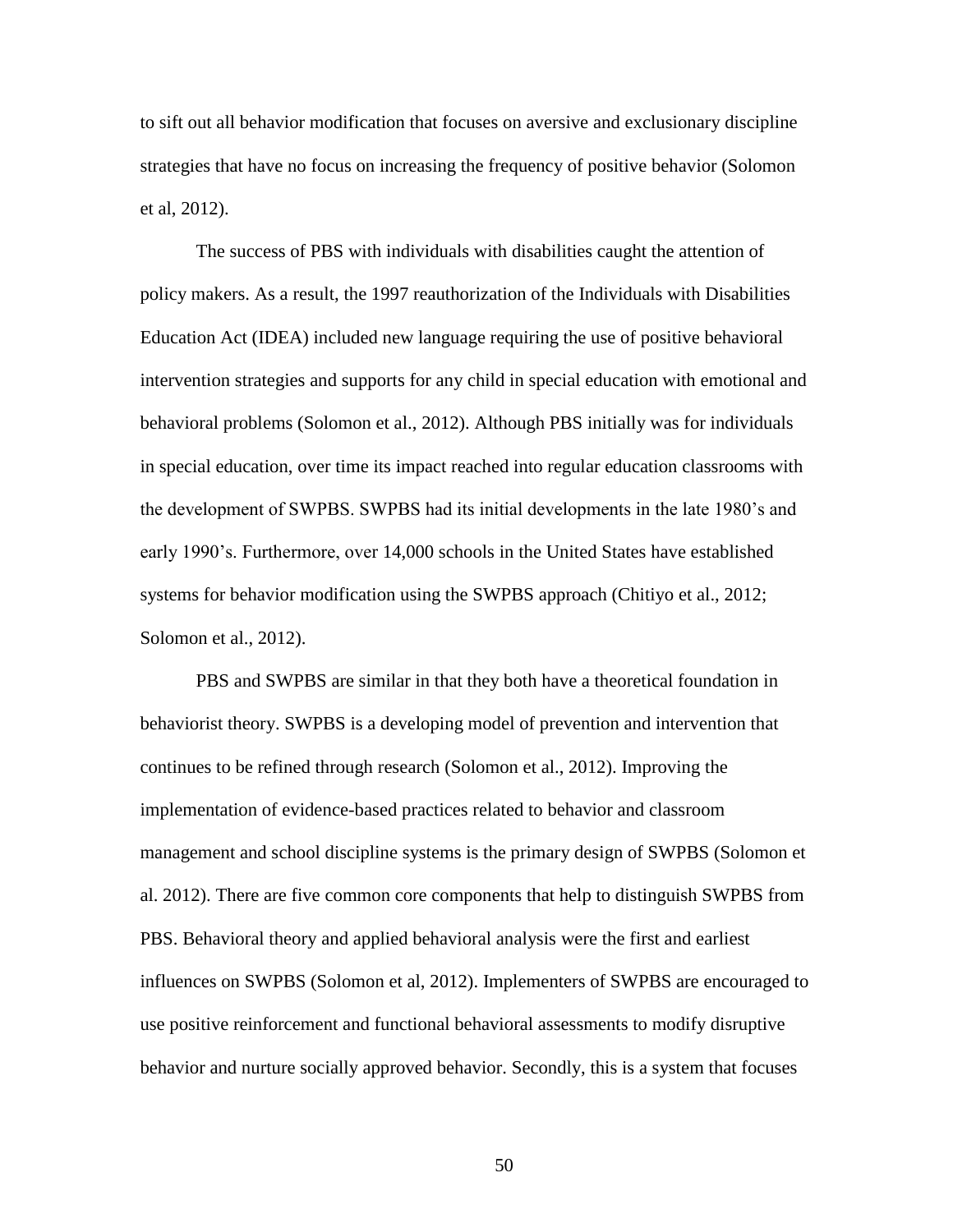on prevention which is different from PBS. Third, practitioners are encouraged to connect their approach to instruction. Therefore, an instructional focus permeates the interventions and behavioral teaching practices that comprise SWPBS (Solomon et al., 2012). Fourth, SWPBS is an approach that focuses on being generalizable across the nation. Thus, practitioners draw from evidence-based behavioral practices to increase the likelihood of interventions being effective and generalizable (Solomon et al., 2012). Last, SWPBS is distinguished by its systems approach to dealing with behaviors. The approach makes use of existing school resources and structures to infuse the culture and practices of the school system with the SWPBS approach (Solomon et al., 2012).

Behaviorism has an intricate role in the process of behavior modification within the public education system. Its influence on current practices has evolved over time and continues to expand as researchers seek more effective ways to apply the principles of behaviorist theory. The extant research is clear that a systems approach to addressing behavior tends to be more effective than each educator developing their own way of doing things. There seems to be a thread of consistency which helps to reinforce the general discipline policy in a corporate manner instead of primarily on an individual basis.

# **Summary/Conclusions**

The term alternative education has evolved over time, but its elusive definition does not negate its influence in public education. Alternative schools for students that exhibit at-risk behaviors have become highly important in the current educational environment because schools have seen an increase in violent behaviors among students. Thus, the need for behavior modification schools continues to increase. The trend of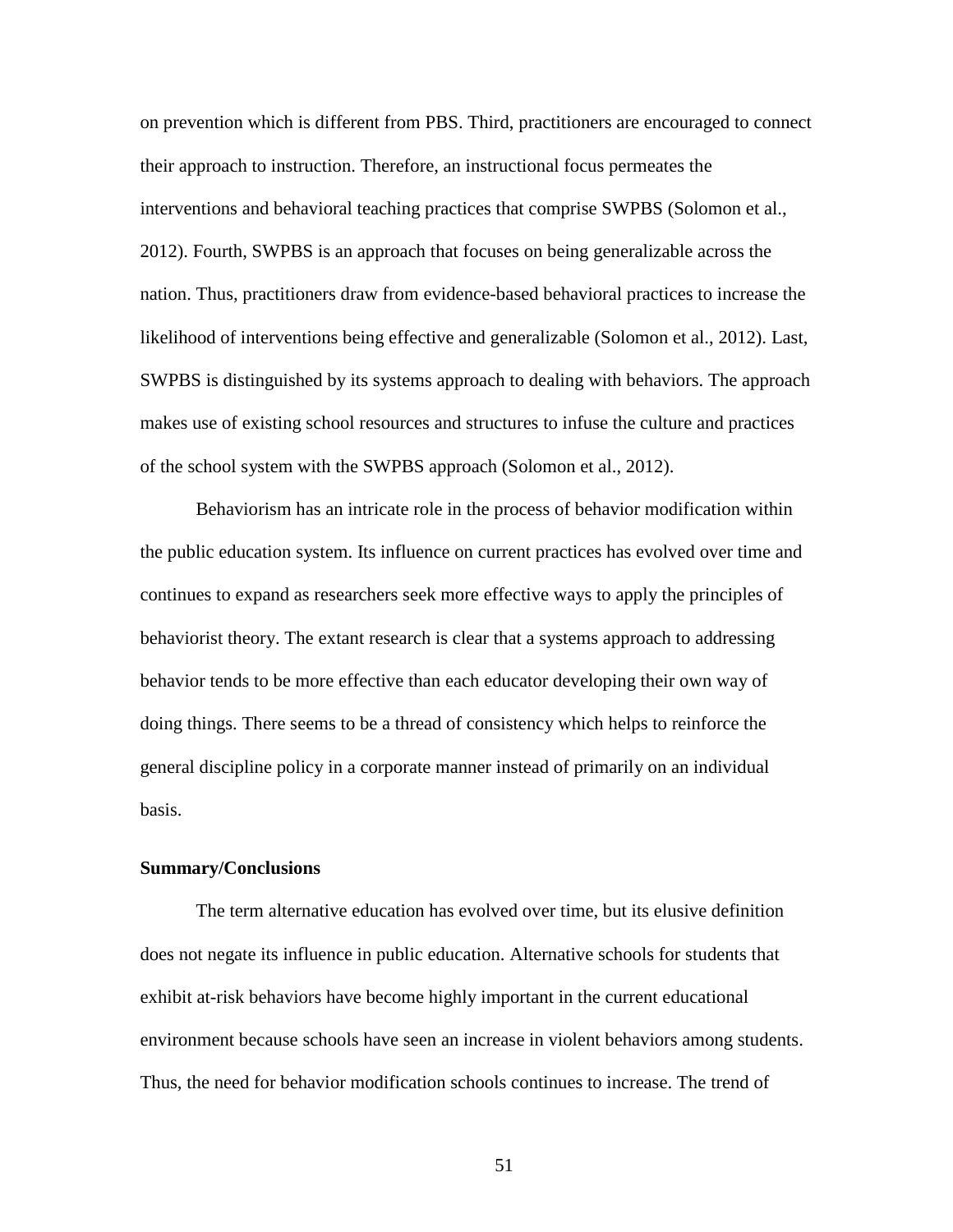giving students an alternative other than expulsion has become a significant change in this current educational environment. School officials are no longer satisfied with expelling students. One of the reasons stems back to the No Child Left Behind Act of 2001. This Act emphasizes having high graduation rates; thus, school officials are more pliable to given a behaviorally challenging student a second chance via an alternative educational placement. The placement into an alternative school gives the student the opportunity to continue toward fulfilling graduation requirements.

The leadership of principals in alternative schools is directly related to their student outcomes. Students will advance and improve as they are positively reinforced and challenged to do so. Behaviorist theory continues to play an important role in nurturing the kinds of social and academic behaviors desired for students who exhibit atrisk behaviors. Principals in alternative schools, like all principals, have the challenge of creating a culture of efficacy for teachers and students alike. The teachers need to feel like they can teach and impact the students in a positive manner. Moreover, the students need to feel like they can accomplish the expectations of their teachers. The principal is the instructional leader and visionary to help make this type of efficacy possible.

Finally, further research needs to be done in the area of alternative students transitioning back into their schools of origin. There is a huge need for a support system for the students who transition back into the traditional educational setting. School officials have not seen the true need for a systemic support program for their at-risk kids who return from alternative placements. Further, research should be done to discover the best kinds of supports that should be made available for these students when they transition back into their schools of origin.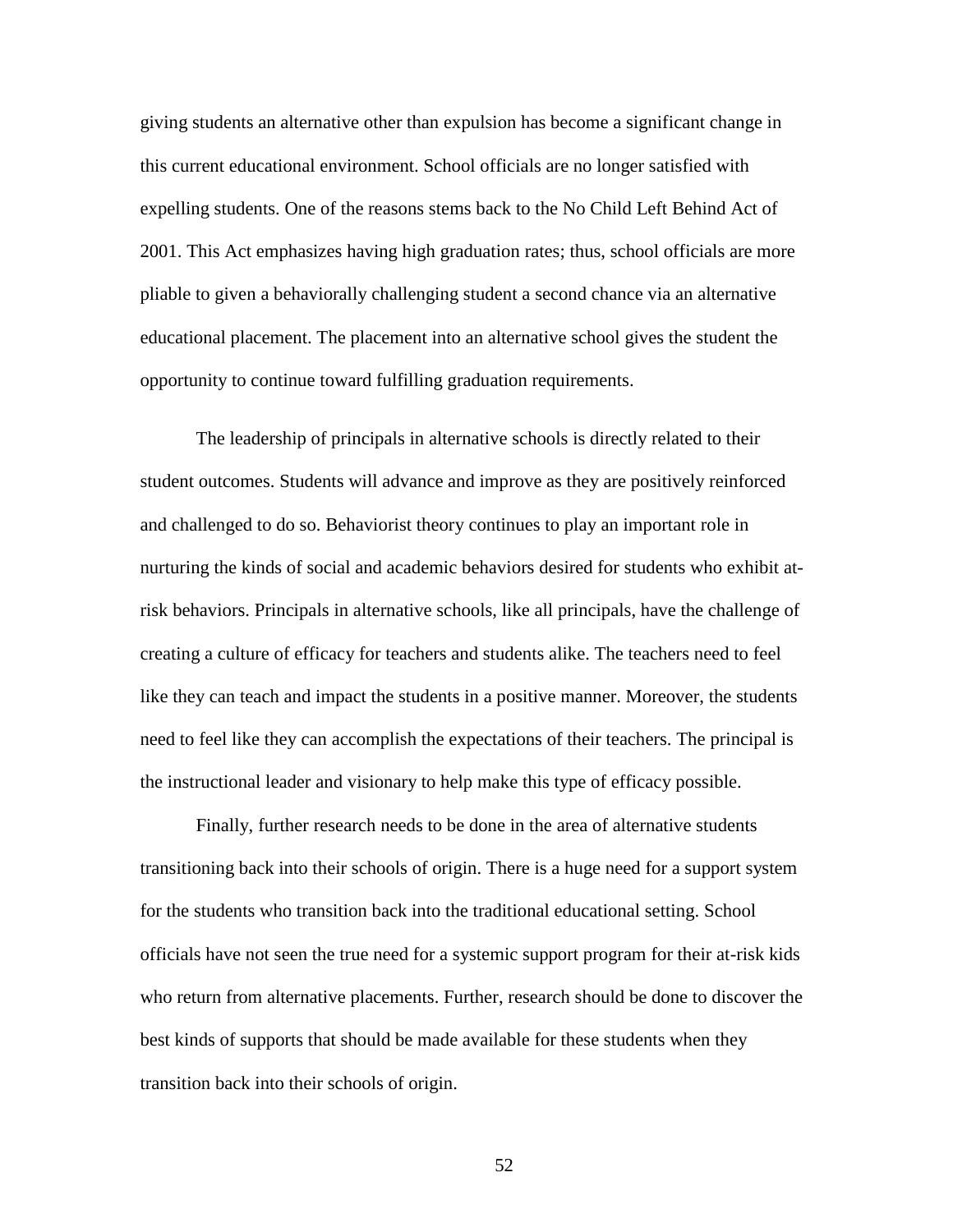# **Chapter III**

### **Methodology**

Given the existence of a variety of alternative school programs, many researchers, lawmakers and educators are seeking to better understand the potential effectiveness of alternative schools. In what ways are they producing positive results? Research has been conducted in order to produce assessment tools and strategies to determine the effectiveness of Type I alternative schools (Tobin & Sprague, 1999; Aron, 2003; Reimer & Cash, 2003). However, there is limited research available that helps to provide significant assessment strategies for Type II alternative schools.

# **Research Purpose**

The purpose of this study was to discover what two principals and their staffs considered to be the most effective components used in their behavior modification programs in two Type II alternative schools. Furthermore, this study explored the various ways the behavior modification strategies used by these alternative school educators were based on, or reflected, the current indicators of success identified by alternative school researchers. Reimer & Cash (2003) purported, that 10 essential elements comprise the current indicators of success. Those ten elements were: 1) student accountability measures, 2) administrative structure  $\&$  policies, 3) curriculum  $\&$  instruction, 4) faculty & staff, 5) facilities & grounds, 6) school leadership, 7) student support services, 8)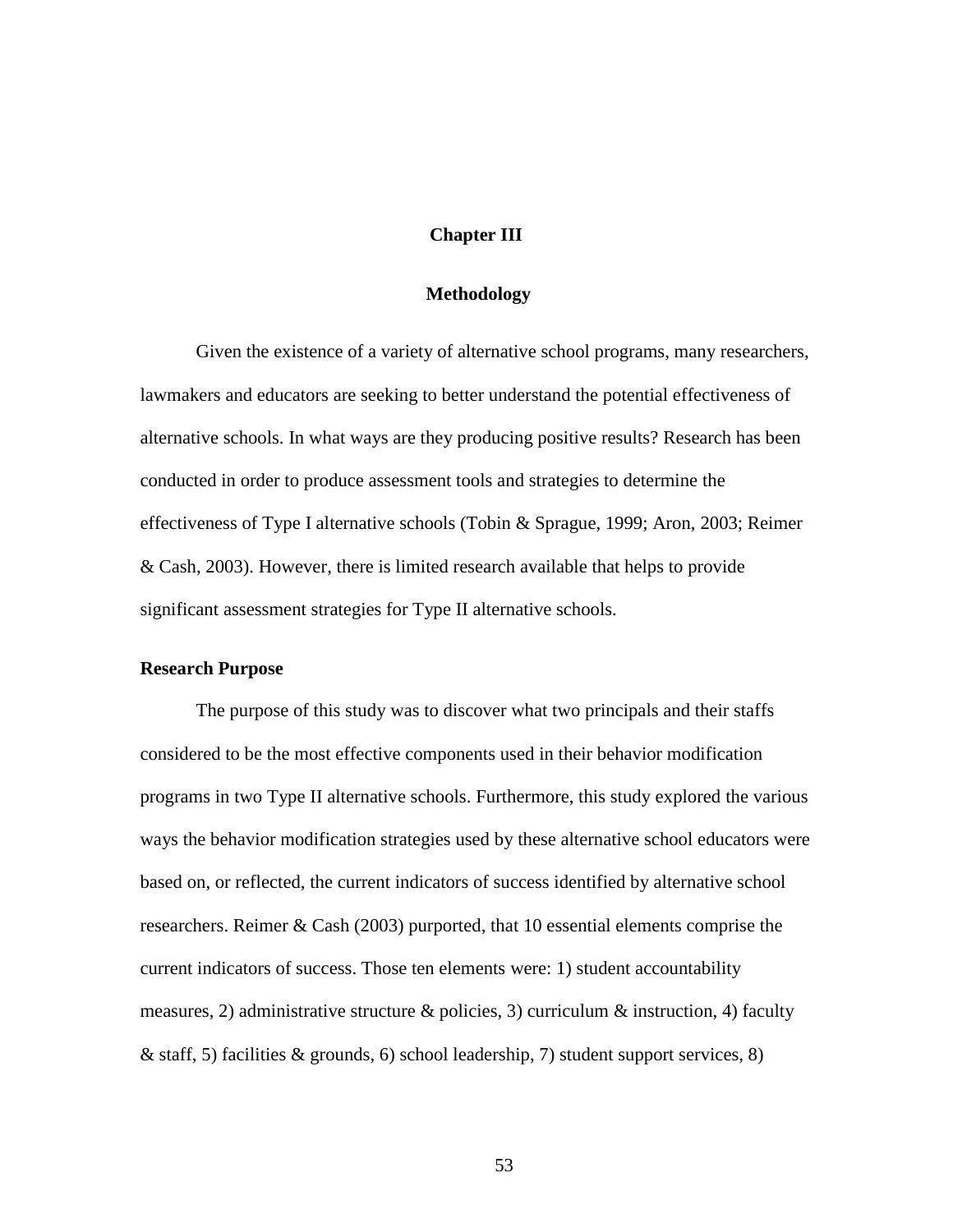learning community(staff, students, parents, & community), 9) program funding, and 10) school climate.

### **Type of Study and Research Questions**

The following primary research question helped to guide the study to discover what two leaders and their staffs considered to be the most effective components within the behavior modification programs in their Type II alternative schools:

**What are the perspectives of two Upstate of South Carolina Type II alternative school principals and their staffs regarding the behavior modification program implemented in their schools and its effectiveness?** The sub-questions were:

- 1. How do these Type II alternative school principals and their staffs define effectiveness when assessing their school's behavior modification strategies?
- 2. What do these Type II alternative school principals and their staffs consider to be the effective components of their school's behavior modification strategies?
- 3. How do these Type II alternative school principals and their staffs cultivate the effective behavioral components of their schools?
- 4. In what ways are those components identified in the literature as essential for a ―successful‖ alternative school program reflected in the participants' articulations about their programs?

A comparative case study was employed to explore the depths of the research question. According to Yin, "the case study method allows investigators to retain the holistic and meaningful characteristics of real-life events such as individual life cycles, small group behavior, organizational and managerial processes, neighborhood change,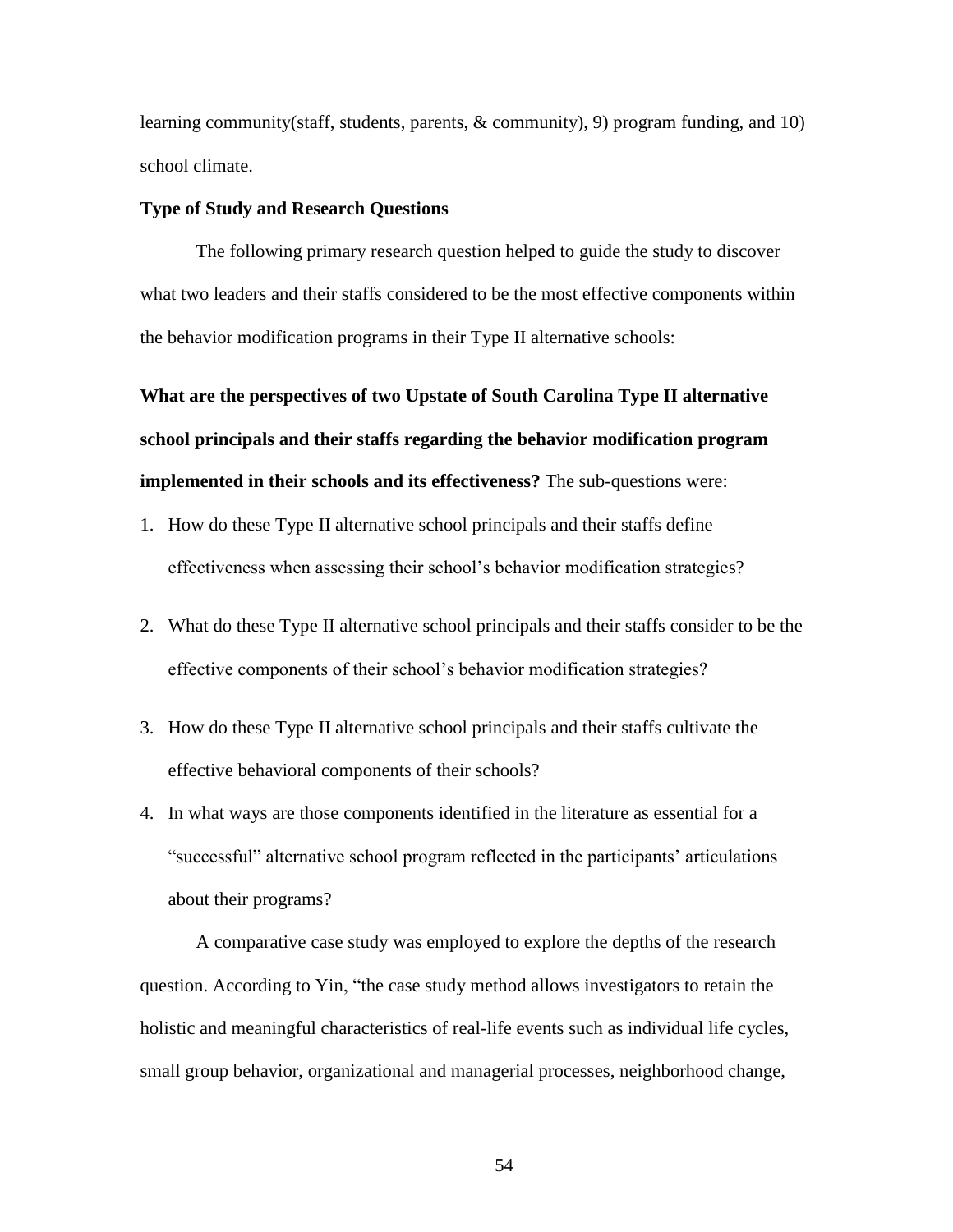school performance, international relations,  $\&$  the maturation of industries" (Yin, 2009, p.4). A comparative case study involves collecting and analyzing data from several cases and may be distinguished from the single case study that may have subunits or subcases embedded within (such as students within a school). By looking at a range of similar and contrasting cases, we can strengthen the precision, the validity and the stability of the findings (Miles & Huberman, 1994 as cited on Qualitative Case Study Research Method, n.d, para. 13). This type of study allowed me to explore the characteristics of the organizational and managerial processes of these alternative schools for youth who display behavior that is disruptive and helped determine how their administration assesses their school's effectiveness.

Moreover, comparing two schools with various differences and similarities helped me to discover those meaningful components of their behavior modification programs that were essential to effective implementation. The comparative case study approach was an excellent fit for this study because it allowed me to gain pertinent insight into the leadership behavior of the administrators, the behavior strategies of staff members who had important roles in implementing the behavior programs, and the student responses to those strategies.

I was not theoretically influenced to choose the case study approach and specifically the comparative case study approach. My choice was primarily based on the functionality of the methodological approach in relation to my intellectual goals. My goals were to discover how these administrators and their staffs implemented their behavior modification programs and uncover the answers to my research questions. I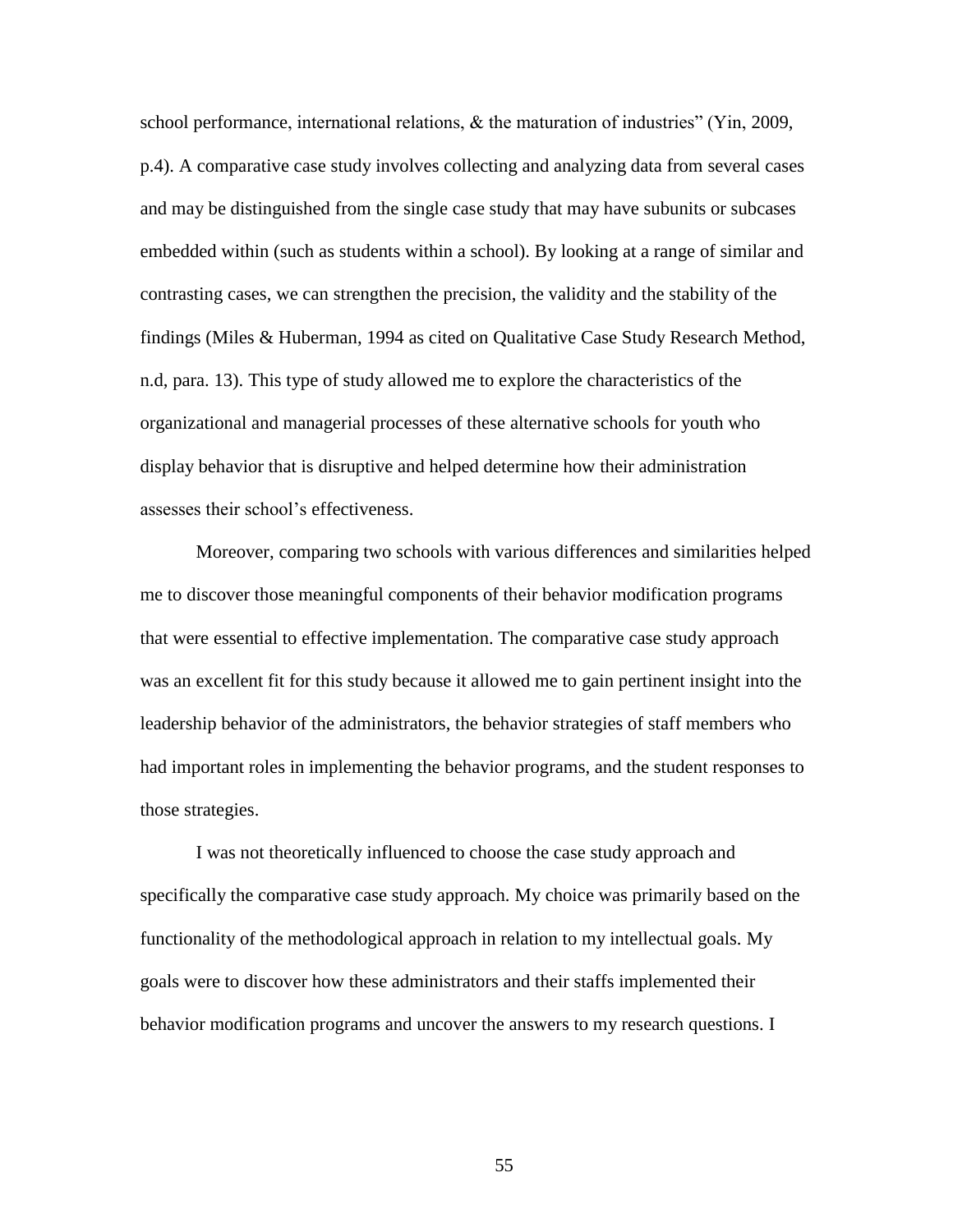believed this method could improve my chances of answering my research questions more effectively.

#### **Situating the Approach**

The Public Schools of North Carolina in conjunction with other state agencies such as the State Board of Education, the Department of Public Instruction, and the Office of Instructional and Accountability Services were legislatively mandated to evaluate their alternative learning programs in 1998. The evaluation was conducted by the Evaluation Section of the Division of Accountability Services of the North Carolina Department of Public Instruction. The case study approach was utilized as the methodological strategy to acquire data. Ten schools were included in the studies and the primary purpose of the studies was to identify and report features and practices that appeared to make these programs more effective with students as well as to identify needs and issues that require resolution (Public Schools of North Carolina, 2000). This study, like my study, had a goal of discovering components within several schools that made them effective. The evaluation team chose to conduct ten case studies to accomplish their goal; thus, reinforcing the strength and significance of the case study approach to discovering effective components within alternative learning programs.

#### **Role of the Researcher's Situated Knowledge**

My relationship to this study was as a supporter of Type II alternative schools. Yet, as an administrator, I was uncertain of the long-term effectiveness of these programs on the behaviorally challenged student. As I studied the organizational structure, the leadership of the principals and the behavior modification program of the two schools, I was able to observe meaningful interactions that helped answer my research questions.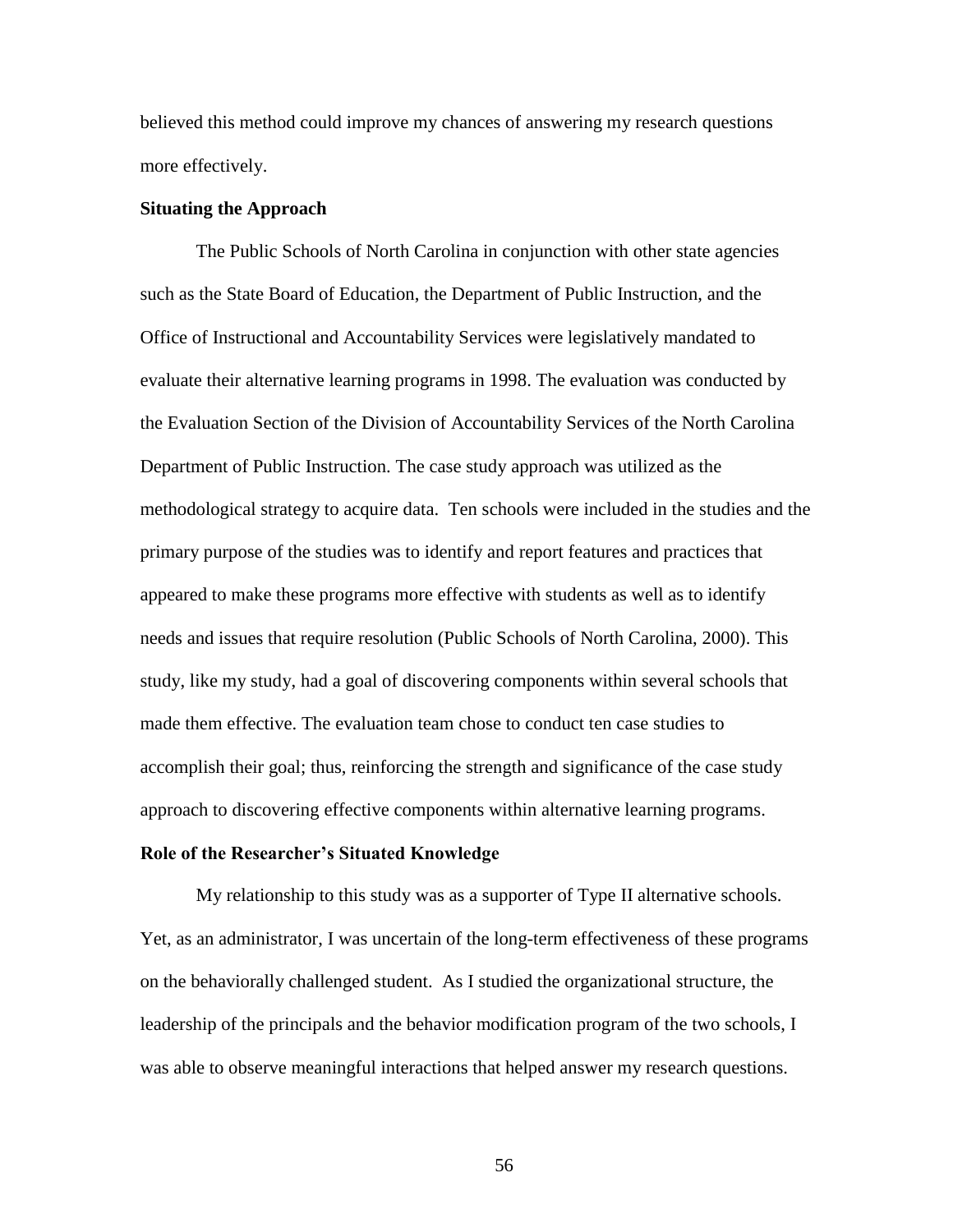Currently, I am one of the administrators at my high school who determines if a student will be sent to the local Type II alternative school. This study had some autobiographical relevance because I had personally sent many students to the alternative school and I had allowed some students to return to our high school. Whenever a student was brought back to my school after attending the alternative school, I was reminded of the difference in academic rigor there in relation to my school. Students who return to our school after attending this alternative school frequently struggled to achieve and maintain academic success because they were not used to having homework. Over the years, I had seen many former alternative school students fail to make the adjustment back into the regular public school setting. There had been one or two successful graduates, but I had rarely seen an alternative school student complete his/her diploma requirements and graduate. I did not attribute that failure rate all to this Type II alternative school. That responsibility was shared between the student, my school, and the parents of the student. However, it was this obvious failure rate that led me to this particular study to discover how alternative school principals and their staffs determine the effectiveness of their school's behavior modification program. I also felt a specific "leading" from the Lord to pursue this endeavor. He was the one who initially inspired the idea to study this phenomenon.

#### **Theoretical Framework**

The ten essential components afore mentioned created a useful framework for thinking about a school's culture. In this study, culture was defined as the interaction between all ten essential research components as demonstrated within these two particular Type II alternative schools. Each component was defined and used as a guide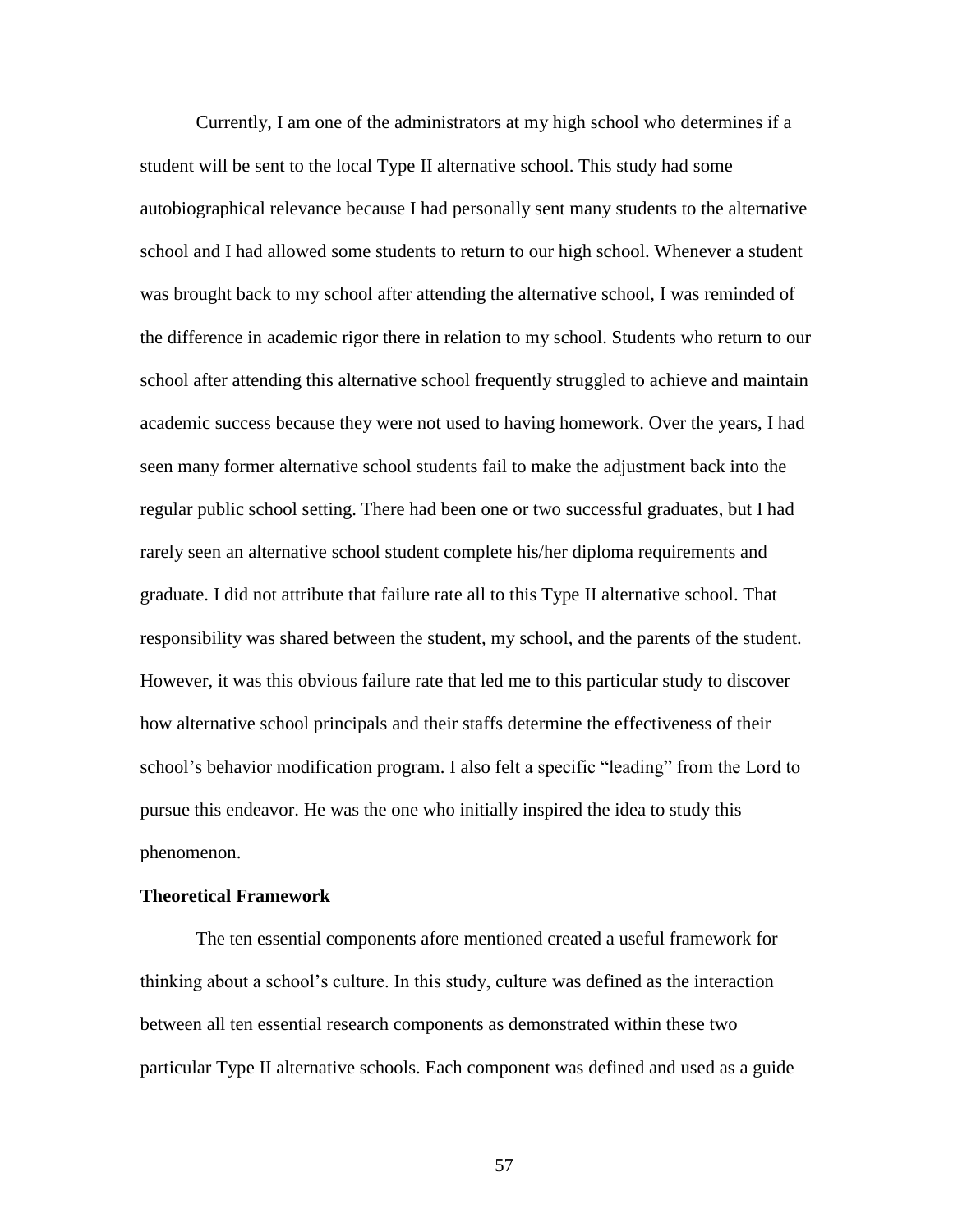to determine the type of culture the principals developed and nurtured. Reimer & Cash (2003) argued that, across various studies, the research is clear that these specific categories must be in place and measured for an alternative school program to be considered 'successful' or 'effective' no matter how success is measured or what the mission of the school may be.

These essential elements helped to situate the development of the research questions that guided this investigation. I posed questions that focused on discovering the effective components within the behavior modification programs established by two alternative school principals and their staffs in the Upstate of South Carolina. Furthermore, those components were examined to discover if they matched or reflected any of the ten essential elements from the extant literature about effective alternative school programs.

Two primary theories were utilized in this study: Principal Leadership Theory and Behaviorist theory. Marzano (2005) addressed a central question in his book. He asked the question, "To what extent does leadership play a role in whether a school is effective or ineffective?" $(p, 4)$ . Marzano's question captured the essence of the principal leadership theoretical frame that was utilized to understand the findings from the study. The principal leadership lens helped me identify behaviors that were considered best practices for effective principals to produce effective behavior modification programs. According to Cotton, principal behavior has proven to affect student attitudes, student behaviors, teacher attitudes, teacher behaviors and dropout rates (Cotton, 2003). It was my desire to discover how each leader established and nurtured the essential components of their behavior modification programs. The research from Cotton and others like her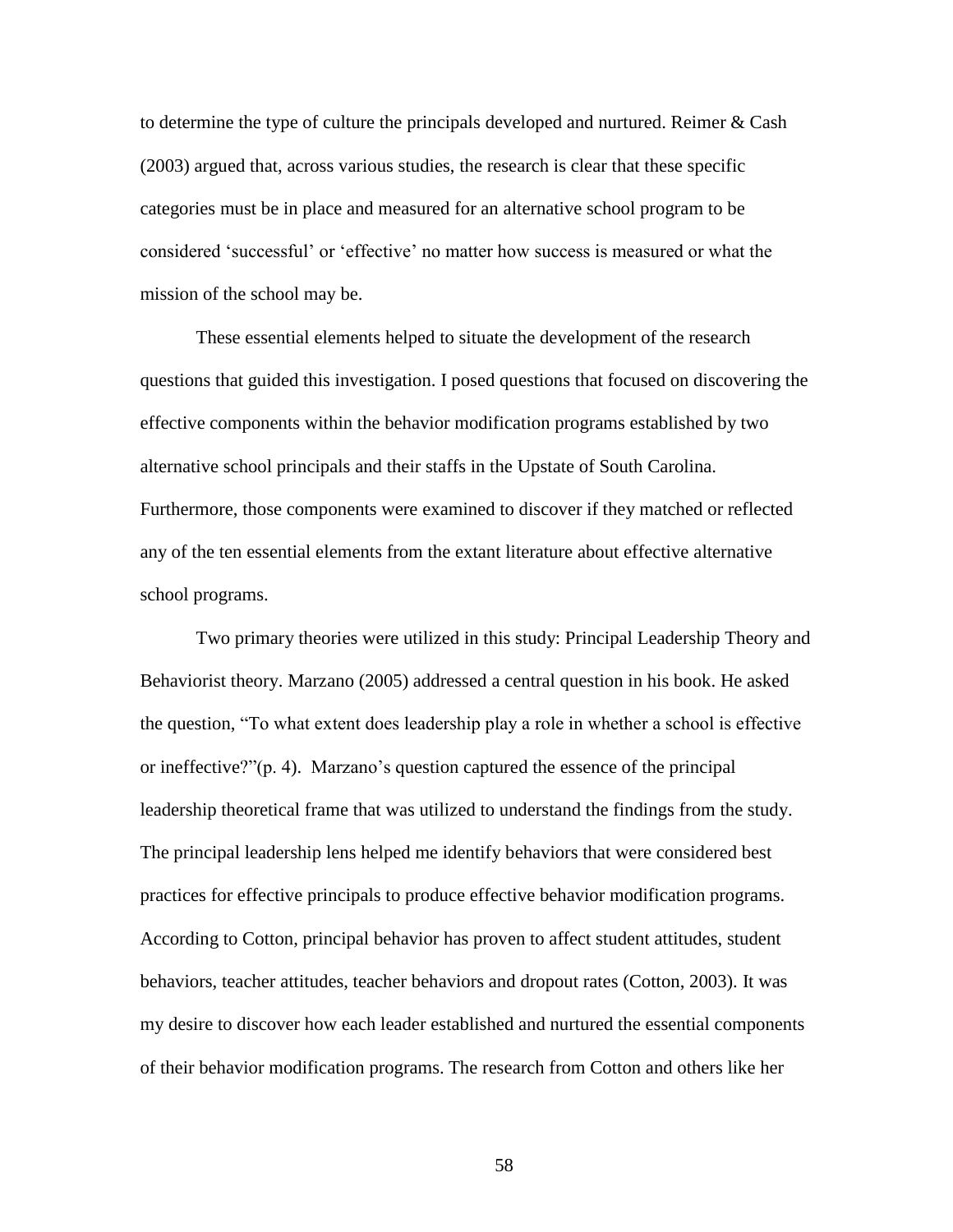helped to identify important principal responsibilities that clarified their impact on teacher and student behavior.

The goal of using Behaviorist theory was to help bring understanding about the use of behavior strategies that were utilized in order to modify student behavior. In this comparative case study, the two principals' leadership behaviors as well as the behavior of their delegated staff members were the stimuli that influenced student behavioral outcomes. Moreover, behaviorist theory helped me understand the interactions between students and staff members as I observed the implementation of the behavior modification programs.

### **Research Methodology**

#### **Research Design and Rationale**

The phenomenon I explored dealt with the practice of modifying the inappropriate behavior of students defined as behaviorally challenged within two Type II alternative education programs in the Upstate region of South Carolina. Data collected from these sites were analyzed to establish themes and patterns that informed me of the various ways these schools assessed the success of their behavior modification programs and nurtured the essential components in their programs. The comparative case study method fits my research goals because it allowed me to gather data comprehensively about the organizational system of the schools, the relational culture of the schools, and the leadership impact on both the students and the teachers of each school.

#### **Site**

Two sites were chosen to conduct the research study. The sites were two Type II alternative schools in the upstate of South Carolina. The sites were chosen using the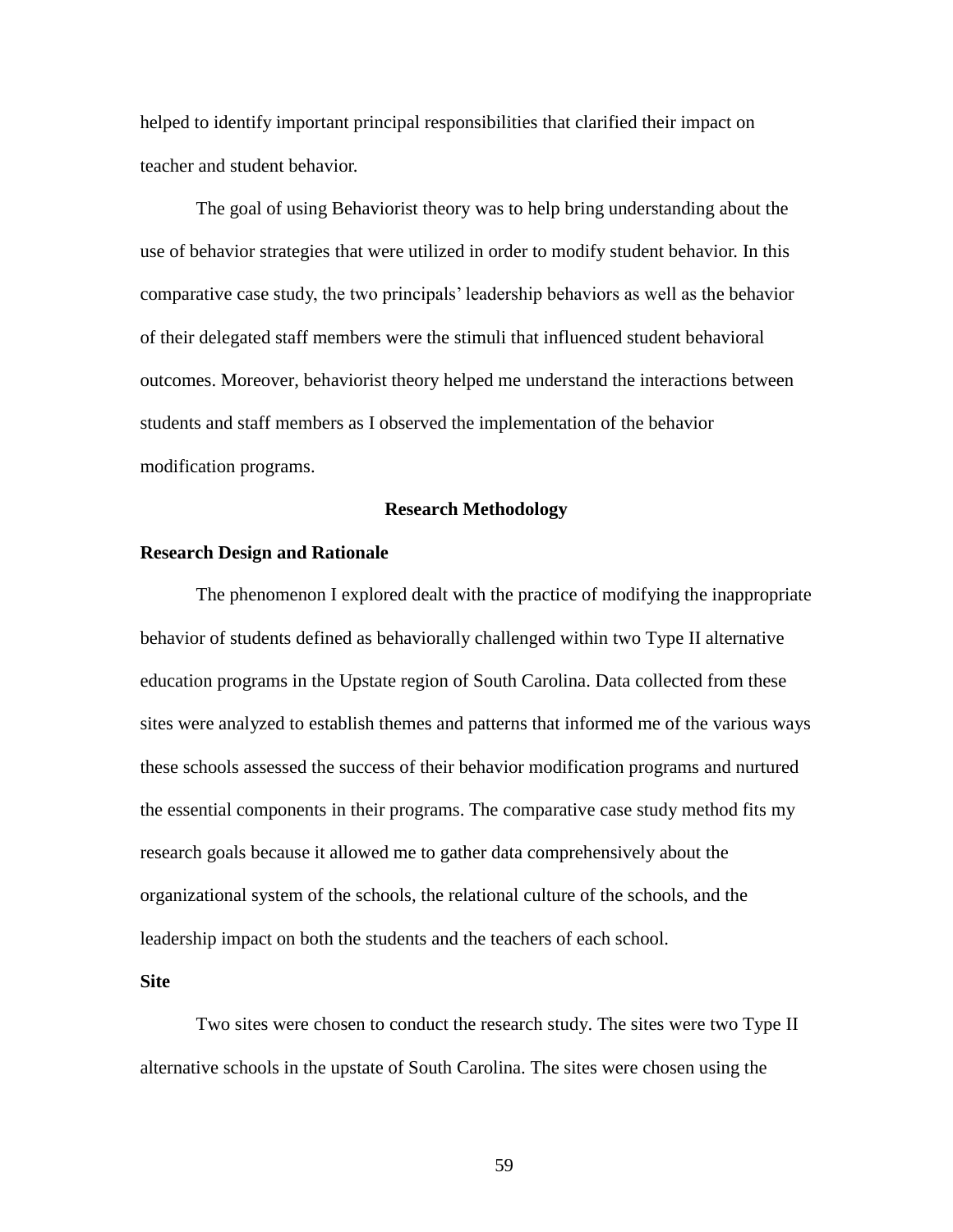strategy of typical case sampling. According to Patton, "when the typical site sampling strategy is used, the site was specifically selected because it is not in any major way atypical, extreme, deviant, or intensely unusual‖ (Patton, p. 236). This case was selected by using survey data and various statistical data that provided me with a set of common characteristics that identify "average-like" cases with regards to discipline within the schools, teacher/student ratios, enrollment reasons, and graduation rates (Patton, p. 236). In 2002, the National Center for Education Statistics (NCES) completed a national statistical analysis report of Public Alternative Schools and Programs for Students at Risk of Education Failure. According to the NCES, districts in the Southeast were more likely than those in the Northeast, Central, and Western regions to have alternative schools and programs for students that exhibit at-risk behavior (80 percent vs. 28 to 44 percent) (Kleiner, Porch, Farris-Westat, Greene, 2002). According to the South Carolina State Department of Education website, there are twenty-six districts in South Carolina with at least one Type II alternative school. One of those twenty-six districts actually has a total of three alternative schools. Thus, South Carolina has a total of thirty alternative schools that are recognized by the state department on their website. The percentage of alternative schools in South Carolina is dissimilar to the ratio purported by the NCES. Yet this state's percentage does not include the remaining southeast states' total of their alternative school programs. Moreover, South Carolina's increasing focus on alternative education was very evident because 32% of the 81 districts have some form of alternative education for students that display disruptive behaviors.

The NCES study discovered districts in the Southeast were more likely to have at least one alternative school to service students who struggle with behavioral issues. Of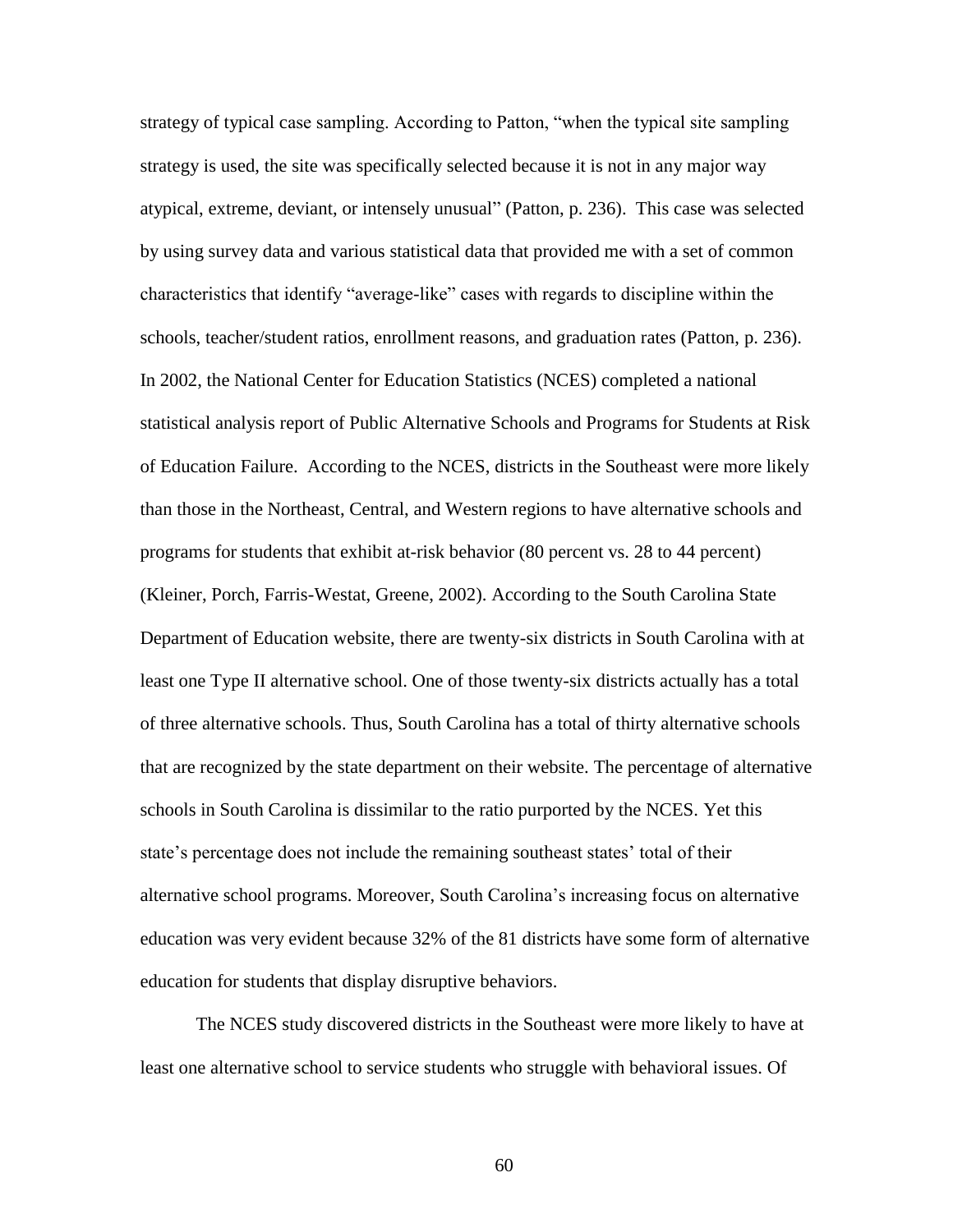the districts with alternative schools, they typically serviced students in secondary school and middle school. The schools and principals in my comparative study were typical samples of the kind of alternative schools reported in the NCES analysis of alternative schools. Moreover, these schools were excellent sites because they illustrated what was typical of Type II alternative schools in the southeast as well as in other regions of the nation. These sites revealed the key components that must be considered in any alternative school in order to determine effective behavior modification. Typical alternative school cases are based on the following criteria: alternative school location, enrollment process, re-enrollment to origin school process, behavior intervention strategies, curriculum, district enrollment, size, and minority enrollment.

The two schools in my comparative study had to be located in South Carolina. The schools needed an established process for enrolling students into their alternative schools and the schools needed to show a set of requirements students needed to accomplish to earn their way back to their schools of origin. Each school had to have some system of behavior modification in place that was implemented intentionally to modify student behavior to help them meet required re-enrollment goals. Each school needed an established curriculum that aligned with state requirements to help students complete core credits to acquire a South Carolina high school diploma. Each school had to be supported by districts that had an enrollment process for sending students to the alternative school. In accordance with alternative school research, the size of the schools had to range from 20 to 250 students per semester (Aron, 2006). Finally, each school needed to have a teaching staff capacity that was sensitive to the needs of the various minority students that were enrolled in their schools.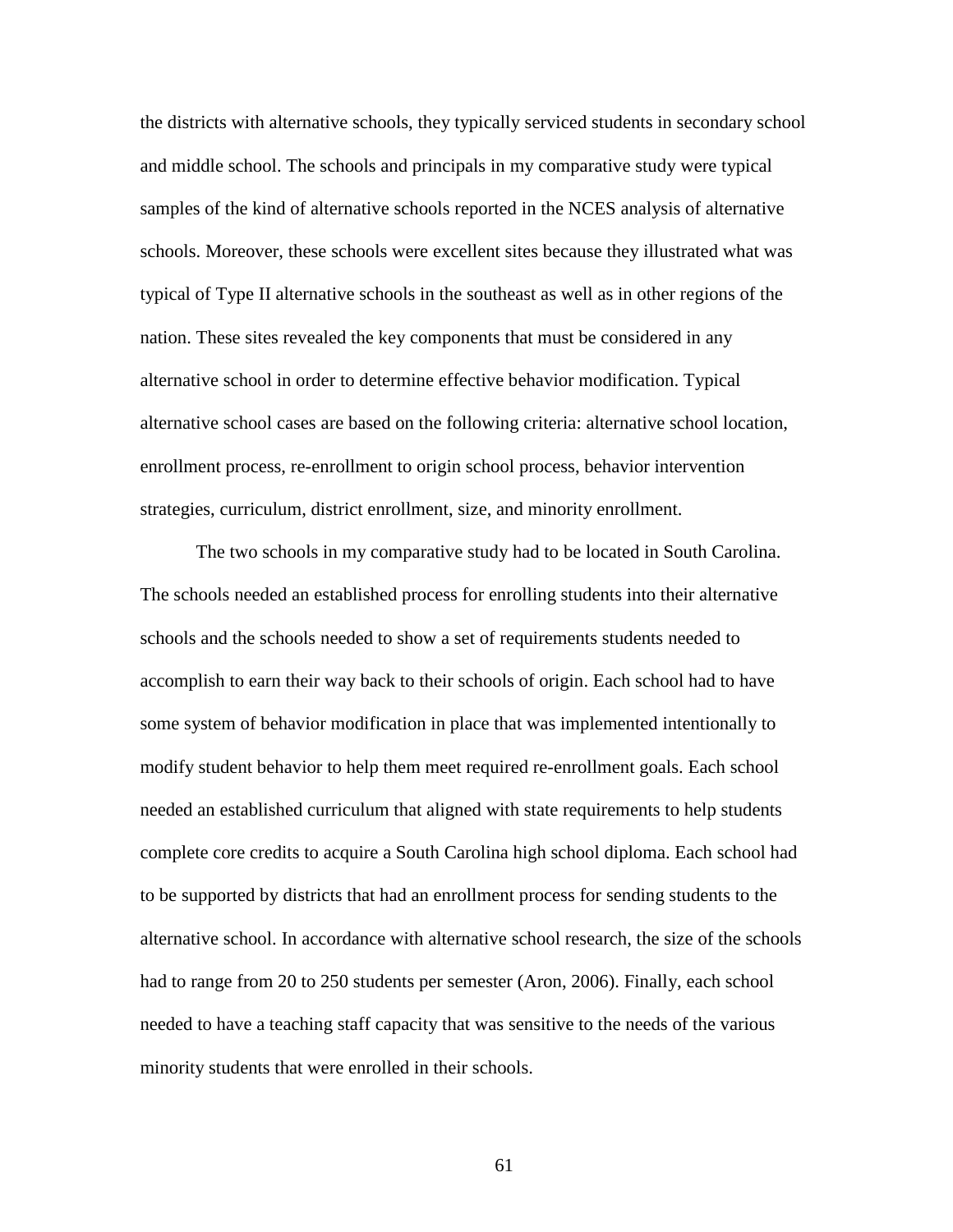One school site was located in an urban location in the Upstate, and served students from urban, suburban and rural areas. This school served multiple districts in the Upstate. Thus, its student population ranged from 70 to 300 students a semester. This alternative school program had a director over the entire alternative school program, one principal for the high school, and one principal for the middle school.

In contrast, the other alternative school was located in a rural town in the Upstate. Its location was not as visible to the community and there were not many street signs to help direct a person to the school as there was for the other school in this study. The other school was located next to an elementary school. This school was hidden off in a small low income neighborhood away from other schools in the district. The alternative school program shared a building with First Steps and a few other community agencies. The program was contained to one hallway in the building. There was a director over the school that also functioned as the principal of the high school and the middle school. Furthermore, the director, by choice, taught a class of high school English. The student population was smaller here than at the other alternative school. The student population ranged from 20 to 70 students a semester.

## **Participants**

Twenty four people participated in this comparative research study. The participants were chosen based on criterion sampling. According to Patton (2002), the "logic of criterion sampling is to review and study all cases that meet some predetermined criterion of importance…" (p.238). Thus, people were chosen based on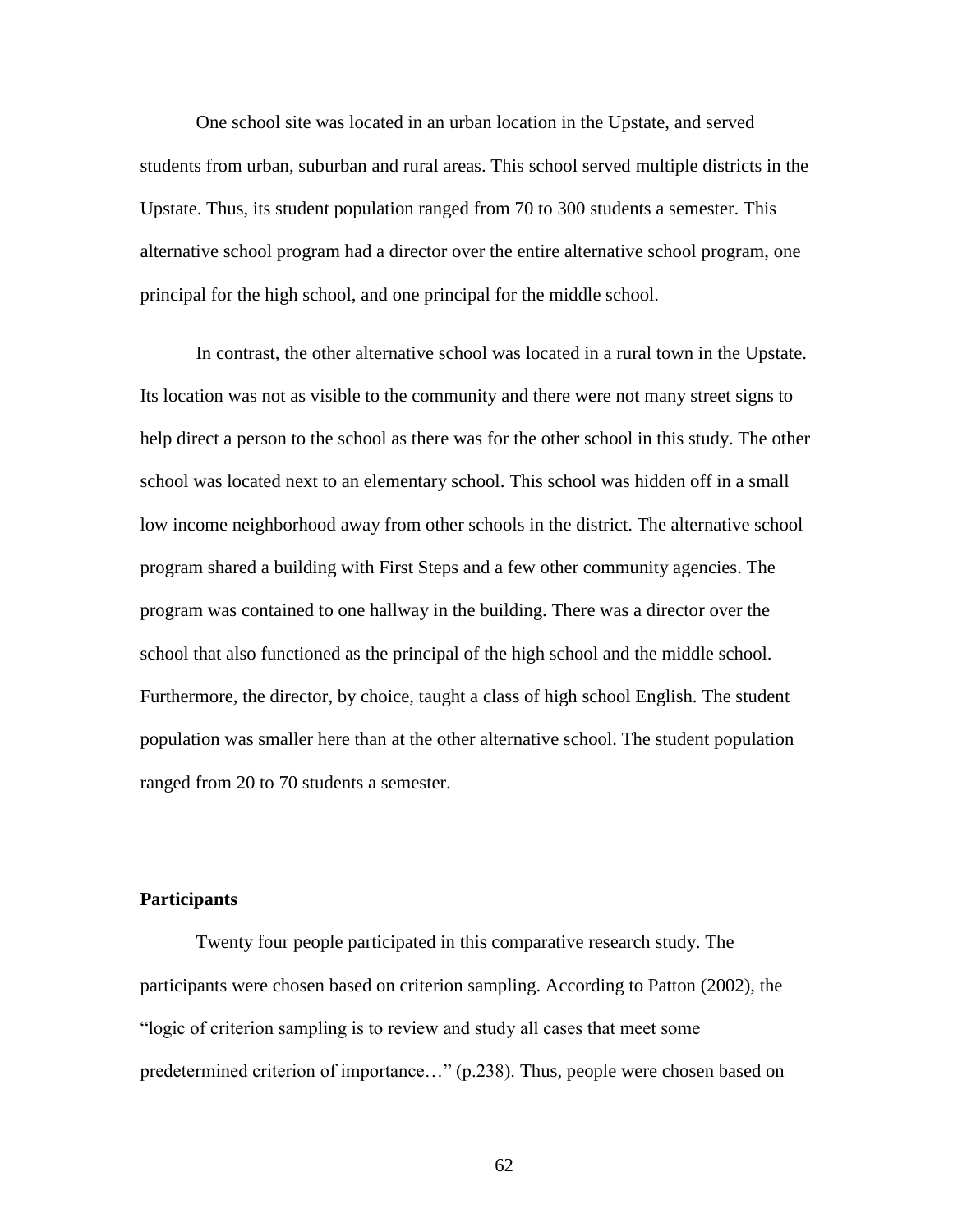their role in implementing the behavior modification programs within the schools. Participants ranged from administration, guidance, student services, students and some of the teaching staff. These people had significant influence on the academic and behavior progress of the students at the alternative schools. Thus, I chose them because their key position gave them unique lived-experiences that shed significant light on the phenomenon I was pursuing. Student participants were limited to grades 8-12, and all students were enrolled at least one semester in their schools. Students were included in this study to discover how they perceived the effectiveness of the behavior modification strategies on their behaviors or attitudes toward education.

Three teachers were chosen from site one. There was a Character education teacher, an 8<sup>th</sup> grade Math teacher, and a High School English teacher. Each teacher had over fifteen years teaching experience. However, the high School English teacher was in her second year at the alternative school. She was from a traditional school within a district where she taught an at-risk population of students. Her training there prepared her for the culture of the alternative school.

Two high school guidance counselors and a Medicaid funded high school counselor were participants in the study at site one. Furthermore, I interviewed four students at this site, two boys and two girls. All students were enrolled at the alternative school for various reasons that ranged from truancy, fighting, and school disruption to drug activity.

The alternative school director and high school principal were the primary individuals I interviewed because principal leadership theory indicates that principal behavior indirectly impacts student behavior and directly impacts the success of schools.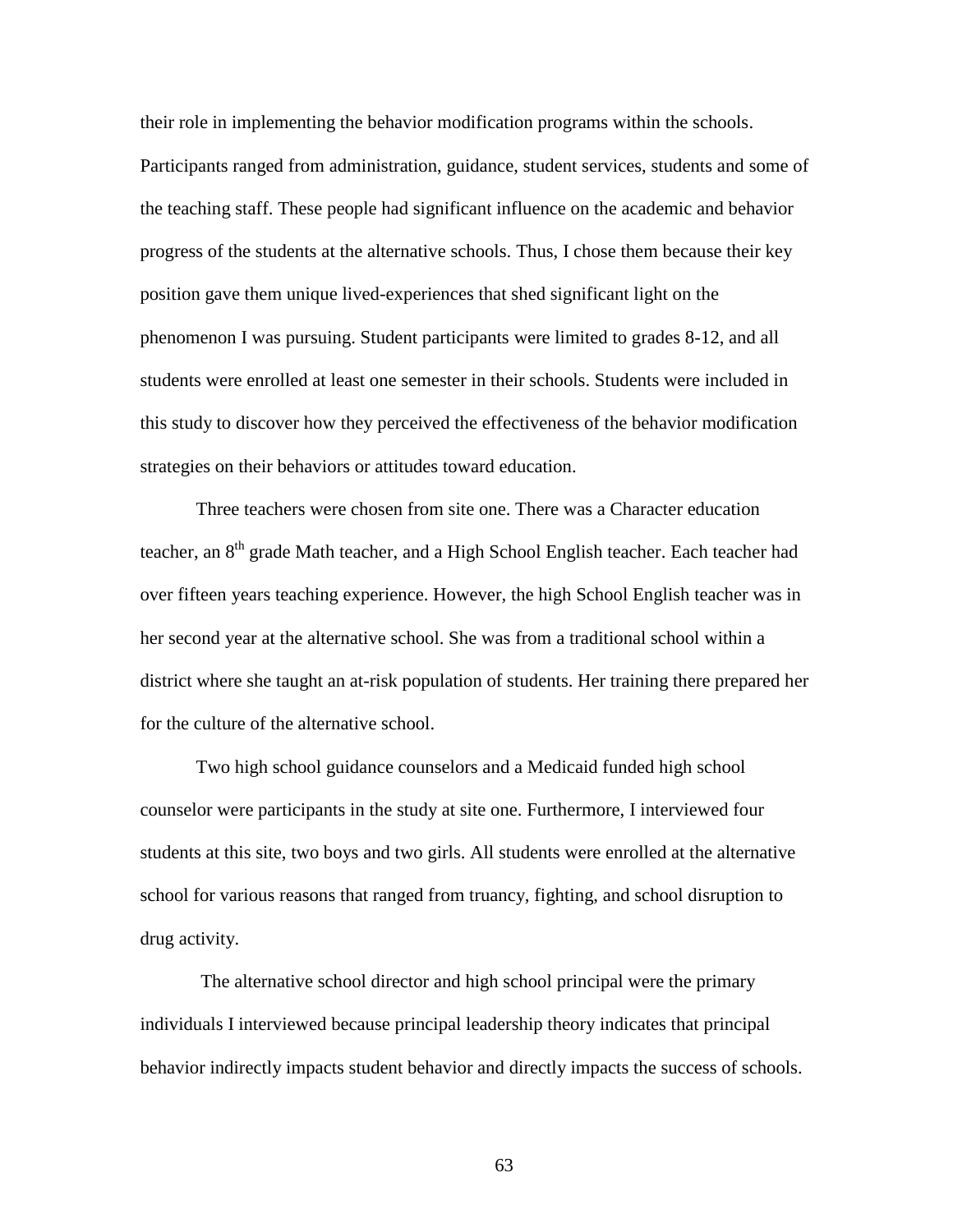(Cotton, 2005) Moreover, the other participants provided their perspectives on the role of the leaders in helping them fulfill their duties. The leaders' staff also aided me in discovering current practices and procedures that have been established to serve their students that exhibit at risk behaviors.

Four teachers were participants from the second site. There was a high school social studies teacher who also taught middle school students. This teacher had 15 years' experience in traditional education, but was in her first year as an alternative education teacher. Three of the teachers functioned as Character education teachers, but also taught Math or English. Two of the four teachers team taught Math and Character Education. One of the teachers was the principal of the alternative school before the current director became the leader. She had over 30 years' experience as a traditional high school English teacher. She shifted into the alternative program after the district began the program. She was initially a teacher in the program when she first began. Then three years later, she was asked to be the director/ principal. She held that role until the current director came along. When the current director came along, this teacher remained on staff as an English teacher, orientation supervisor, and Character Education teacher.

There were six students who participated in this study from this school. I interviewed five male students and one female student. Two of the students were middle school students and four were high school students. Their enrollment reasons were similar to the other students at the first site; the reasons ranged from fighting, drugs on campus, and being sent to DJJ and returning to their home district's alternative school to finish the school year.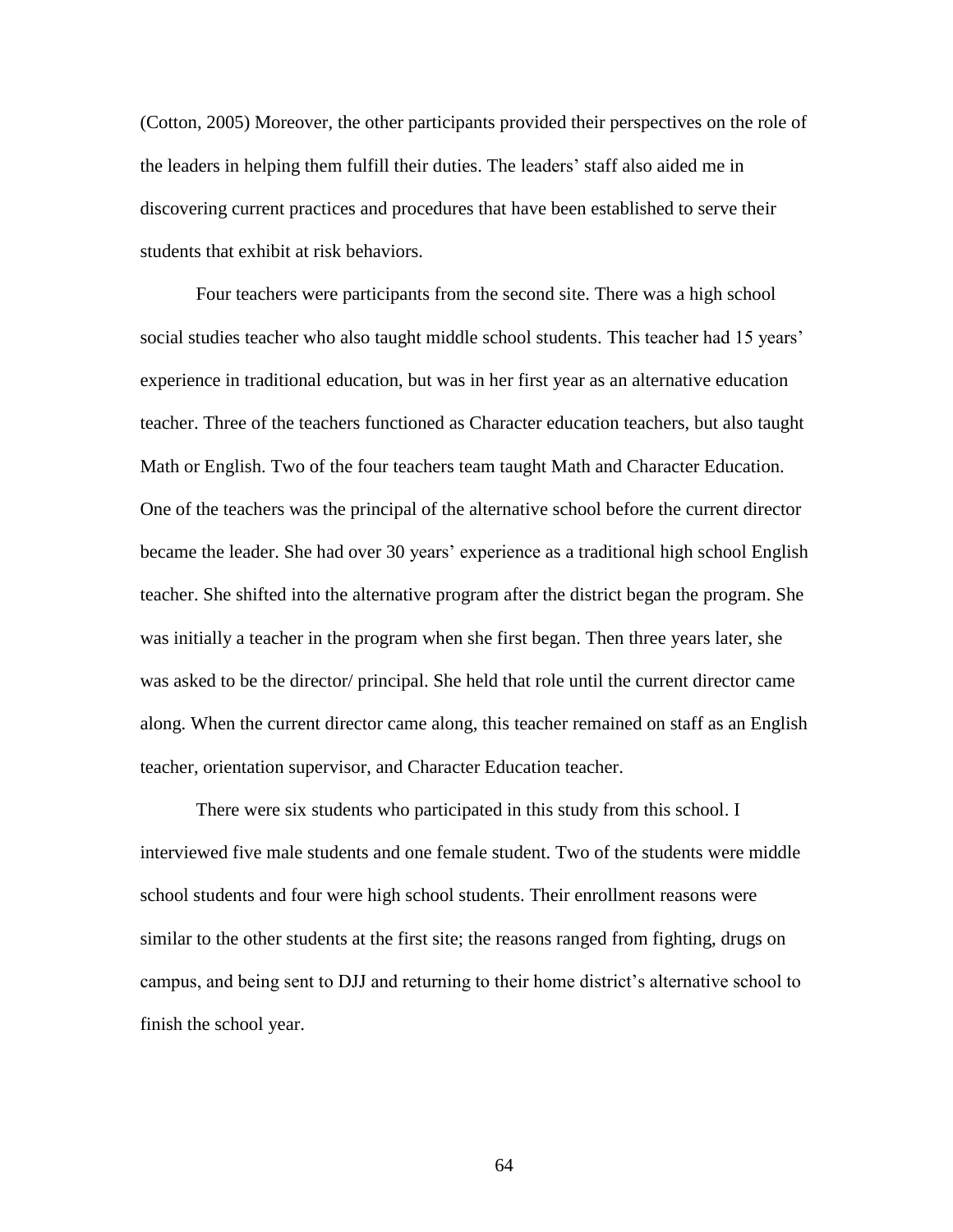This particular school had a director/teacher as the leader. This leader made a choice to direct the entire program and teach a class of English because she thought it necessary to model for her teachers the appropriate way to deal with the students in their school. See Table 2 in the Appendix for a listing of participants by school.

#### **Data-Gathering Methods**

I acquired data from two information-rich sites via using typical case sampling. According to Patton, this strategy is used when the site is specifically selected because it is not in any major way atypical, extreme, deviant, or intensely unusual. The following data collection methods were employed in order to illuminate key issues that must be considered when assessing and nurturing alternative school effectiveness: interviews, focus groups, observations, and document analysis.

In addition, I recorded each interview using a digital recorder. The first interview was with the principals of each school. I took notes and asked many clarifying questions. Those interviews were done in the privacy of their offices. The leaders were able to speak freely and share the pertinent information needed to answer my research questions.

The teacher interviews were conducted after the principal interviews. I had the opportunity to speak one on one with the teachers at the sites. These interviews were also recorded digitally and notes were taken as I listened to their responses to my questions.

Focus group interviews were conducted on the same day I interviewed the students. The focus group interviews were digitally recorded and I was able to take notes as I listened to the various responses from each participant. In school one, the focus group participants included three teachers, three counselors, and one special education administrator. The focus group members in school two included two teachers.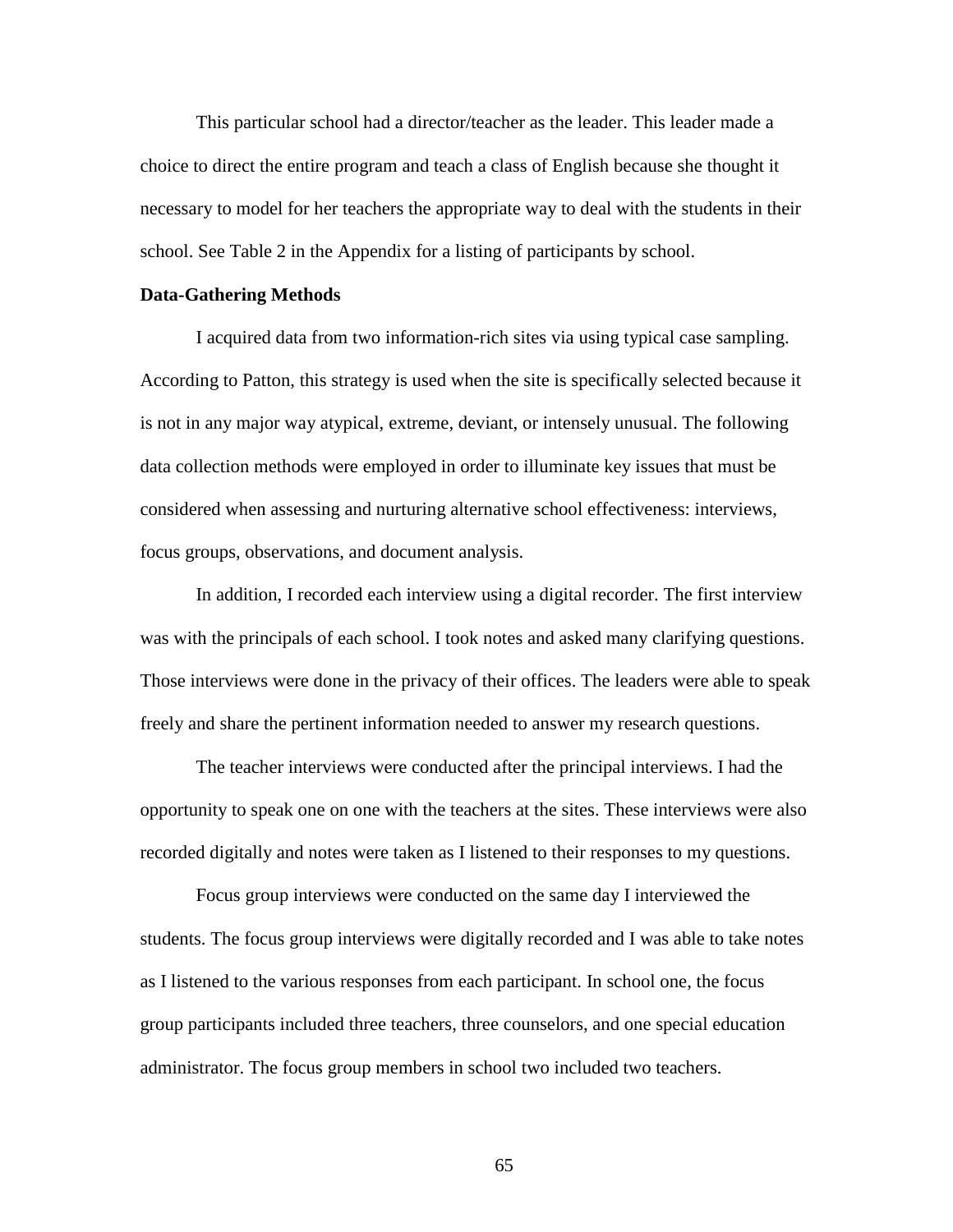The student interviews were digitally recorded also. I met individually with the students on both campuses. We were in a private location on each campus and the students freely shared their answers to my questions. The principals of each school gave various written materials for my analysis. I was given access to faculty handbooks, reports that were sent to the South Carolina Department of Education, and dress code descriptions.

Observations were also conducted at both sites. You will notice that my research questions did not explicitly or implicitly suggest that I would interview students or use observations in this comparative case study. However, the case study is one of the approaches that call for the use of multiple data collection methods. Though student interviews and observations may not be directly addressed in the research questions, the students' opinions and perspectives as well as my observations were still sought in order to provide a more contextualized understanding of what my primary participants, principals and staff, shared with me.

Various types of observations were conducted in this study. I sat in math, English, and social studies classrooms and watched teacher-student interactions. Student-teacher interactions were also observed in other areas on both campuses such as in hallways during class changes, and at lunch. Moreover, I observed director-student interactions in their offices, in classrooms, and in the hallways. Some of these observations were sporadic and unplanned. I would be in conversation with the directors and certain situations would arise with students that required their attention. As a result, I was able to observe how they resolved the issue or answered a student's question.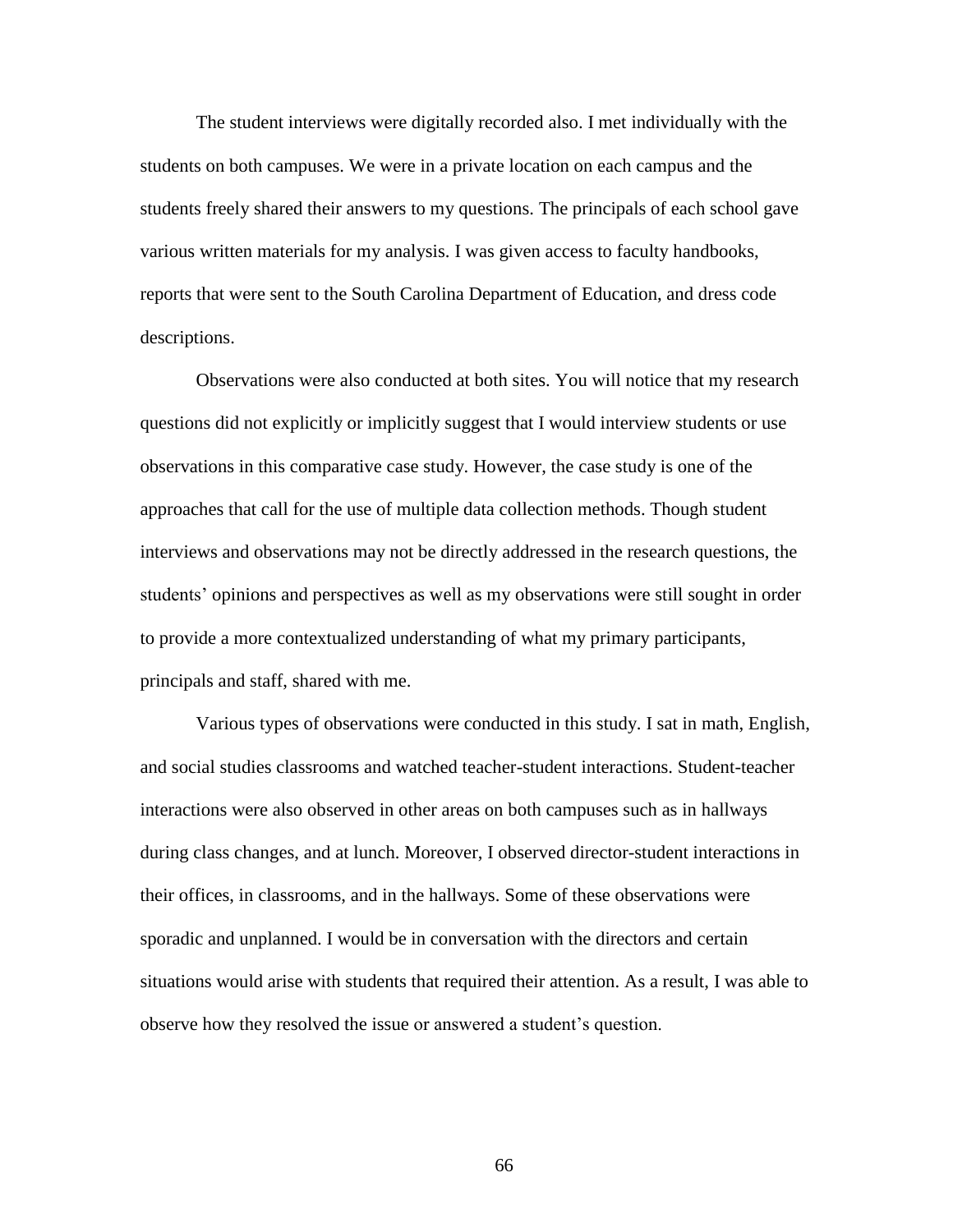The classroom observations were conducted once at each school and the duration of time was 15 to 20 minutes. The other observations were conducted each time I entered the campus of both schools. I was on school one's campus more than school two's because I had students from my school that I checked on periodically. I was on that campus five times, but not always as a researcher. I was on school two's campus three times during the study and sat in various locations just to observe interactions. All of the observations were recorded into my I-pad notepad function.

#### **Data Analysis**

I used a thematic analysis strategy to organize my data. This is a process of coding and then segregating the data by codes into data "clumps" for further analysis and description (Glesne, 2011). The coding process involved sorting and defining my data. This defining and sorting process helped me physically separate out "labeled" material regarding a topic or subject. Comparisons were made easier as I performed this systematic mining of the data.

There were three possible ways to derive my codes: a priori, a posteriori, and in vivo. A priori codes were generated from my prior knowledge of the phenomenon before the study; such as, my research questions, concepts/theories embedded in the literature on alternative schools and principal leadership. A posteriori codes were generated from the knowledge I gained from the study. Moreover, in vivo codes were generated from the words and expressions used by my participants.

As I read the data, I looked for topics, key ideas, key terms and concepts. These helped me generate a useful codebook. The codes were applied to lines or passages that contained that topic, key idea, term or concept. Each code name was a representation of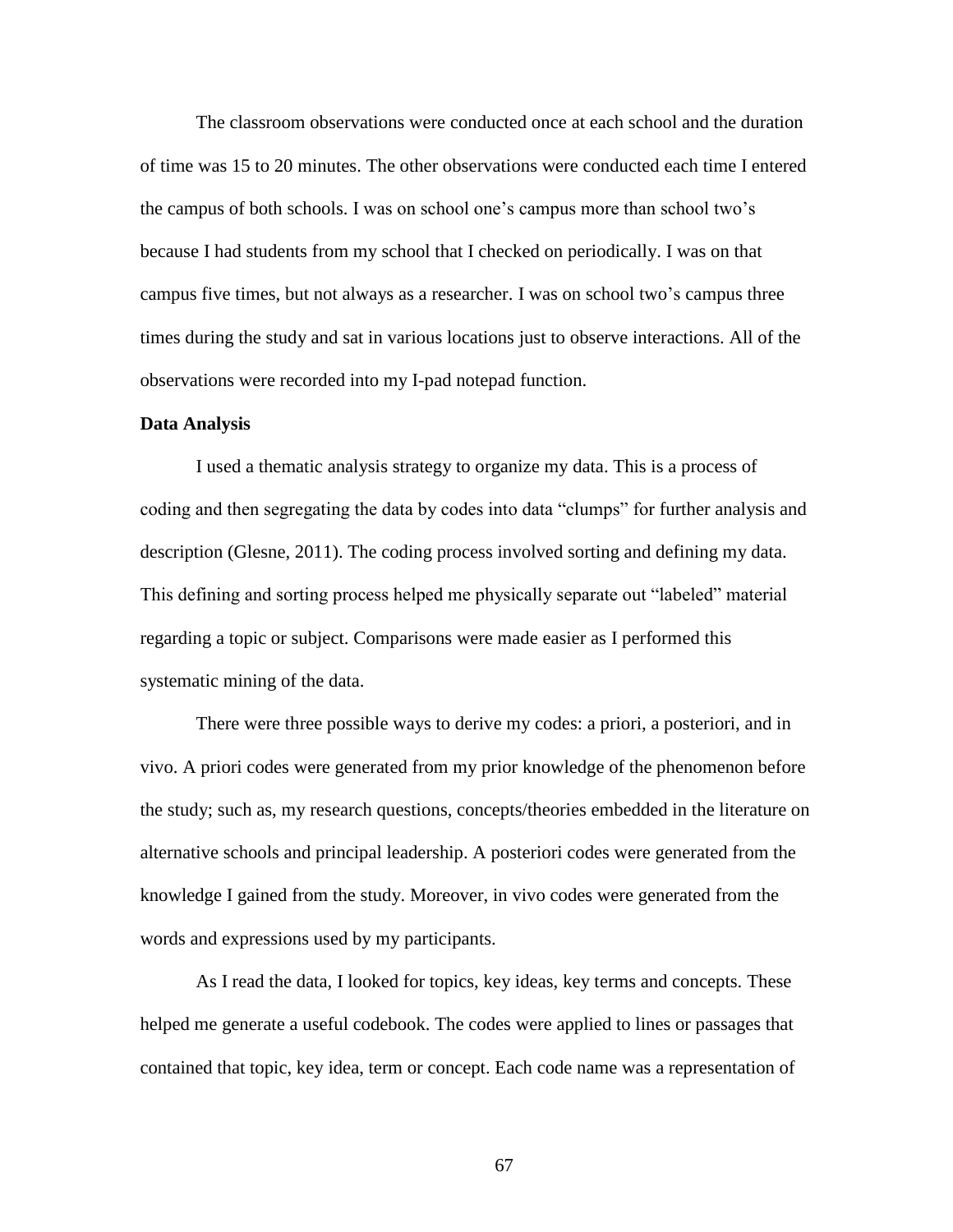the topic, idea, or concept that was meant to be expressed. Similar lines of text were coded the exact same way. When I created new codes, I added them to my codebook and provided a short definition with them. I created as many major codes as the data called for so that all of the information was coded, even the things that do not have a specific place in the organization of the study.

Eventually, I began to create an organizational framework for my data by putting like-minded pieces of data together into data clumps (Glesne, 2011) such as categories of codes and themes based on categories. Furthermore, this process helped to develop a framework for the chapters or sections of my dissertation.

My rationale for using these methods was based on prior training I obtained in utilizing methods of data analysis. I found these methods very rewarding during my prior training sessions and decided to use them in my pilot study to help me identify codes and themes. This process worked well for me in the pilot study. Thus, I decided to try these methods in my full study. I was not disappointed with my decision to use these methods because the rich language used by my participants made it easy to pinpoint codes and themes using the described methods.

This analysis process helped me answer my research questions in that I was able to identify essential phrases or code certain actions taken by my participants that were directly or indirectly related to my research questions. As I categorized different phrases, I began to establish themes that were consistently seen in both schools. The great thing about this process was that it allowed me to analyze the data in such a way that I was able to make connections about procedures, strategies, and processes that were somewhat different in both schools, but had the same primary goal.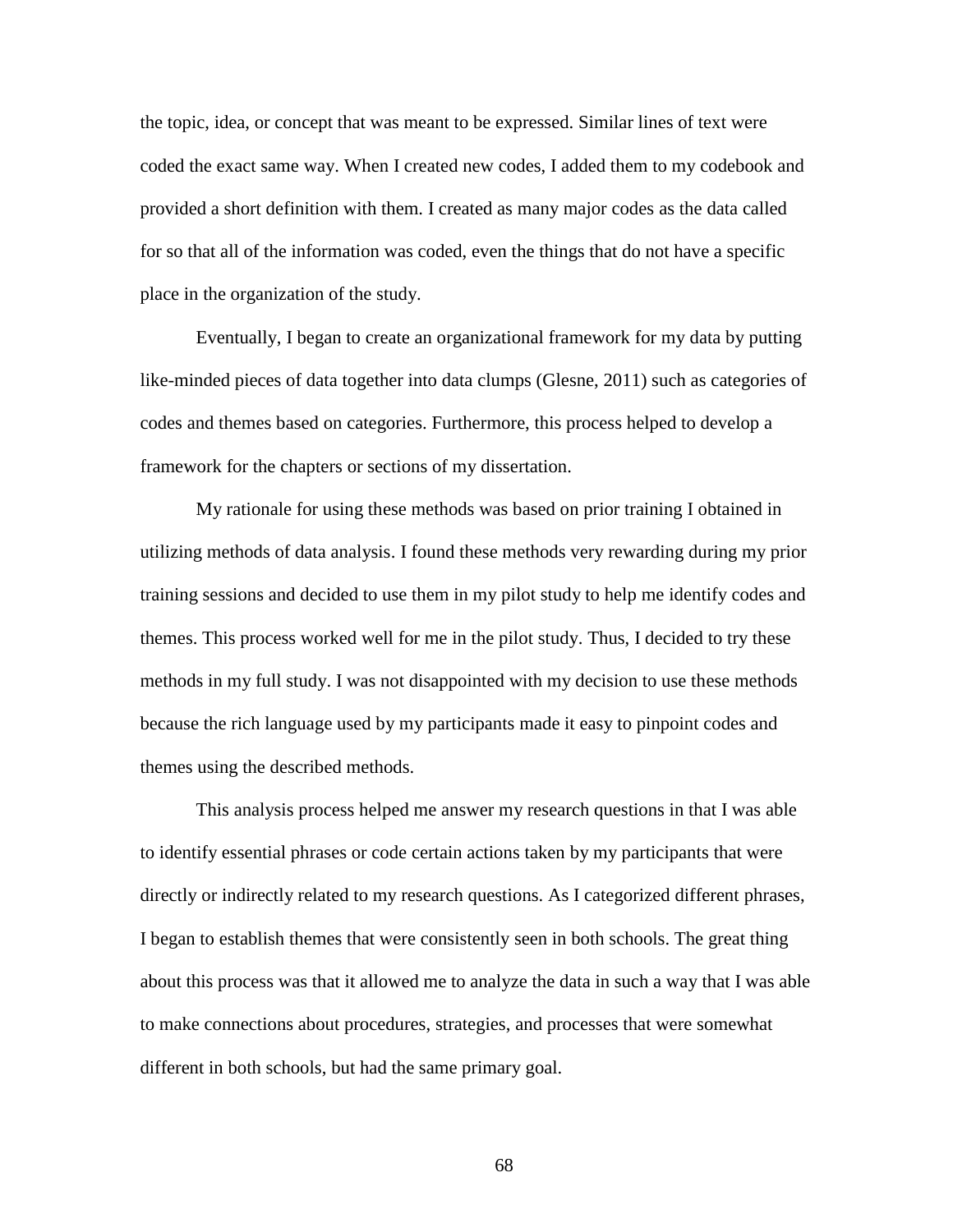My theoretical framework informed my analysis process by helping me keep my focus on behaviors, states of being, processes, and strategies that were essential to the implementation of these behavior modification programs. That focus helped me identify the influence of principal leadership theory, behaviorist theory, and the 10 indicators of success on the various components of each program.

### **Trustworthiness of Data and Ethics**

To increase credibility or trustworthiness, four research strategies were utilized: triangulation, peer review and debriefing, clarification of research bias and member checking. Triangulation was used in the data collection process. I interviewed individual principals, conducted focus groups that consisted of teachers, guidance counselors, and student support service members. I also performed two observations and analyzed documents. The documents ranged from parent-student handbooks, director end-of – year evaluation forms, an application for funds to establish an alternative school program, and the alternative school programs overview from the state department. These various types of data collection were a form of triangulation because they provided rich information from several sources in the alternative school culture. According to Bryman, ―triangulation refers to the use of more than one approach to the investigation of a research question in order to enhance confidence in the ensuing findings. Since much social research is founded on the use of a single research method and as such may suffer from limitations associated with that method or from the specific application of it, triangulation offers the prospect of enhanced confidence‖ (Bryman, nd, p. 1).

I shared my data and my interpretation of the data with fellow cohort members in my Ph. D program. This type of constructive criticism created great external reflection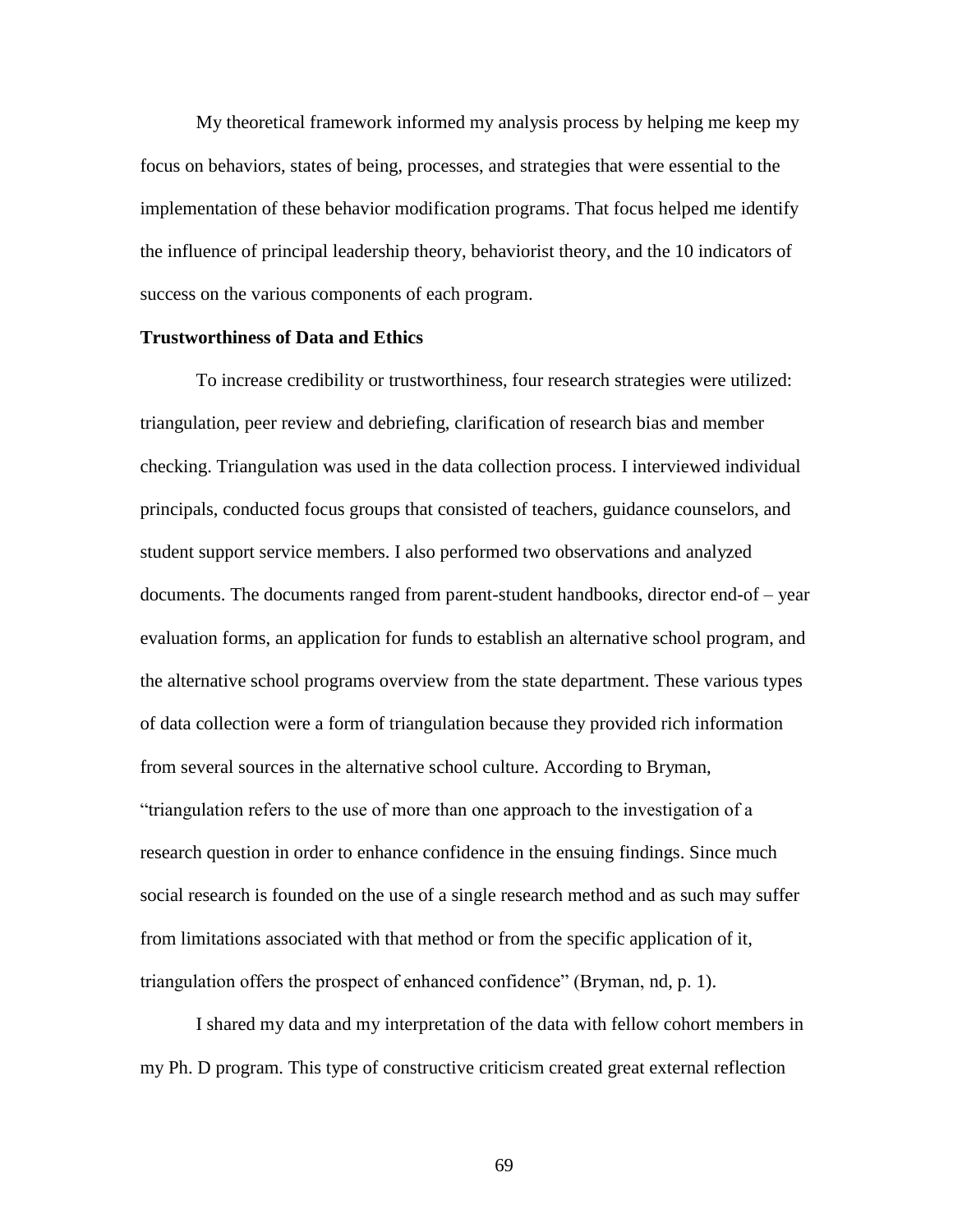and input on my work. Their perspectives helped me identify misconceptions I may have developed about the data. In addition, their perspectives confirmed my interpretation of the data. Along with peer review, I personally reflected upon my subjectivity and how I monitored it in the research. This is where I checked any prior criticisms of alternative education and made sure I was aware of those biases as I read through the interviews of the participants in my study. Moreover, I shared interview transcripts, and analytical thoughts, with research participants to make sure I represented them and their ideas accurately (Glesne, 2011). All my adult participants were emailed their transcripts prior to me coming to their schools for a final follow up session. They were asked to review the documents and be prepared to share with me their thoughts about their comments. My thoughts were also included in the interview transcripts about specific things they had spoken; they were written in red. I also asked my participants to respond to my thoughts about their statements. Regretfully, I was not able to meet with all my participants because of their schedules, so the ones who could not meet with me, emailed me their responses. There was only one participant from school two who did not respond, but I did get to briefly speak to her in passing and she promised to respond, but never did.

I met privately with the student participants who were still enrolled at both alternative schools. The students from school one met with me in a break room across from the school registrars' office. In contrast, the students from school two met with me in an empty classroom away from teachers and students. The transcripts were given to the students to read and I explained to them that I wanted to hear their feedback about what they said in our interview the previous semester. I also asked them to respond to my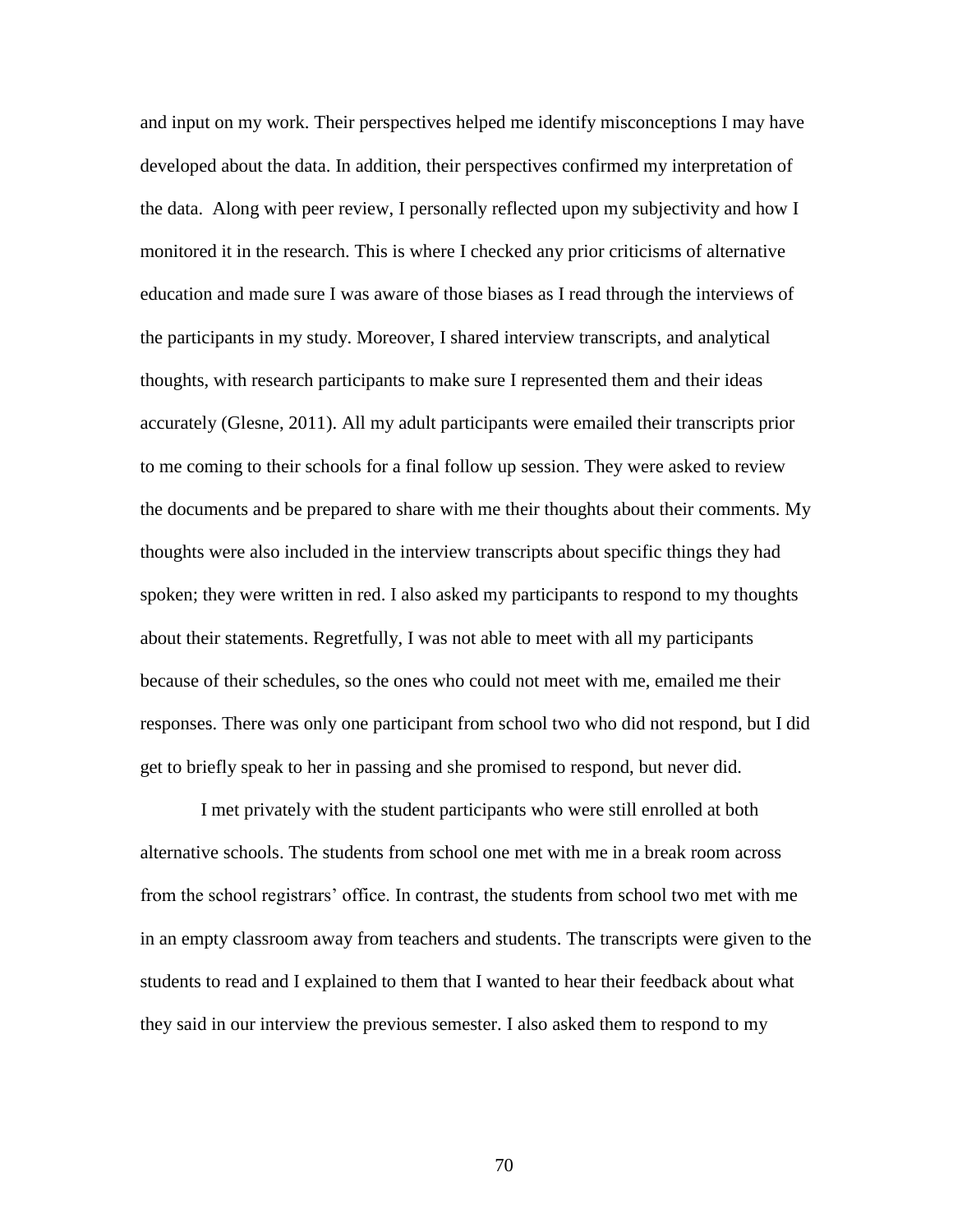thoughts in red about their statements. So each student took about ten minutes to read the documents and then responded to me.

## **Ethical Issues**

Qualitative studies have a unique quality to them in the area of risks and benefits. Researchers cannot always anticipate risks for participants ahead of time. As a matter of fact, the risks are rarely the type reported in the risk-benefits analysis that Institutional Review Boards(IRB's) prefer. Rather, these risks are usually more emotional/ psychological in nature instead of bio-medical risks.

Schools are a prime location for the common practice of gossip. Thus, it was impossible for me to guarantee to my participants that their peers in the study would remain silent about their involvement in the study and what they discovered about other participants. This was more of an issue for the focus group interviews. So the team had to trust each other to maintain confidentiality.

My participants had to trust me to protect their confidences and preserve their anonymity if they chose to remain anonymous. I refrained from discussing with anyone the specifics of what I saw and heard. Furthermore, I was particularly aware of sharing information with people who would use my research information for political or personal agendas. Harm could come to these two alternative schools if I found out negative information and made it public. A consideration of the negative and positive impact on the reputation and educational standing in the community of the alternative schools needs to be made if I were to publish specific findings.

The benefits in my study were not monetary for participants. They were more geared toward them getting an in depth analysis of their current practices with the hopes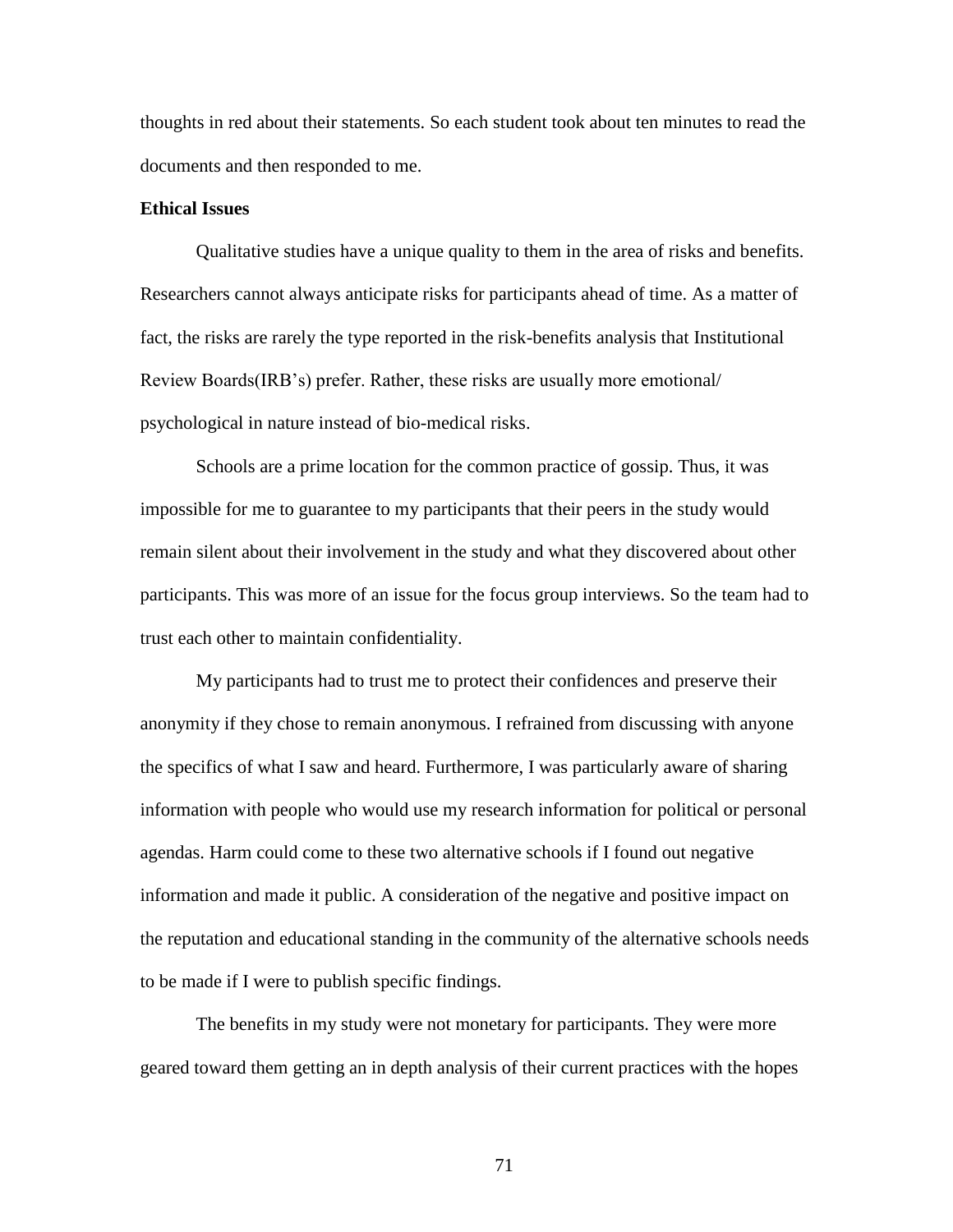of helping them to improve upon them. If the study revealed that their practices equated to effective practices for successful schools then that information could help illuminate their efforts so that they can become more intentional in their educational processes.

### **Researcher Positionality**

According to Dwyer & Buckle, whether the researcher is an insider, sharing the characteristic, role, and experience under study with the participants, or an outsider to the commonality shared by participants, the person-hood of the researcher, including her or his membership status in relations to those participating in the research, is an essential and ever-present aspect of the study (Bryan, 2011).

Thus, my positionality with the alternative school administrator at the first site was of significant importance. The relationship with this principal was a non-threatening one. He and I discussed me coming to the school and doing interviews with him and anybody else I desired to interview. He trusted that I was not out to ruin the reputation of the school or try to evaluate the school and find all the wrongs within their system. This made the process much more enjoyable as I began to navigate through the interviewing process. I noticed that I was less worried about this administrator altering his responses to cloak weaknesses in his school. He and the principal over the high school were open and ready to help with the research study. Our long standing working relationship laid a foundation of trust that Steven M.R. Covey said is essential to developing professional relationships and accomplishing significant goals. Trust was significant in my research study because it was the essential ingredient that gave me quick access to staff members, students, various classrooms, and other parts of the schools.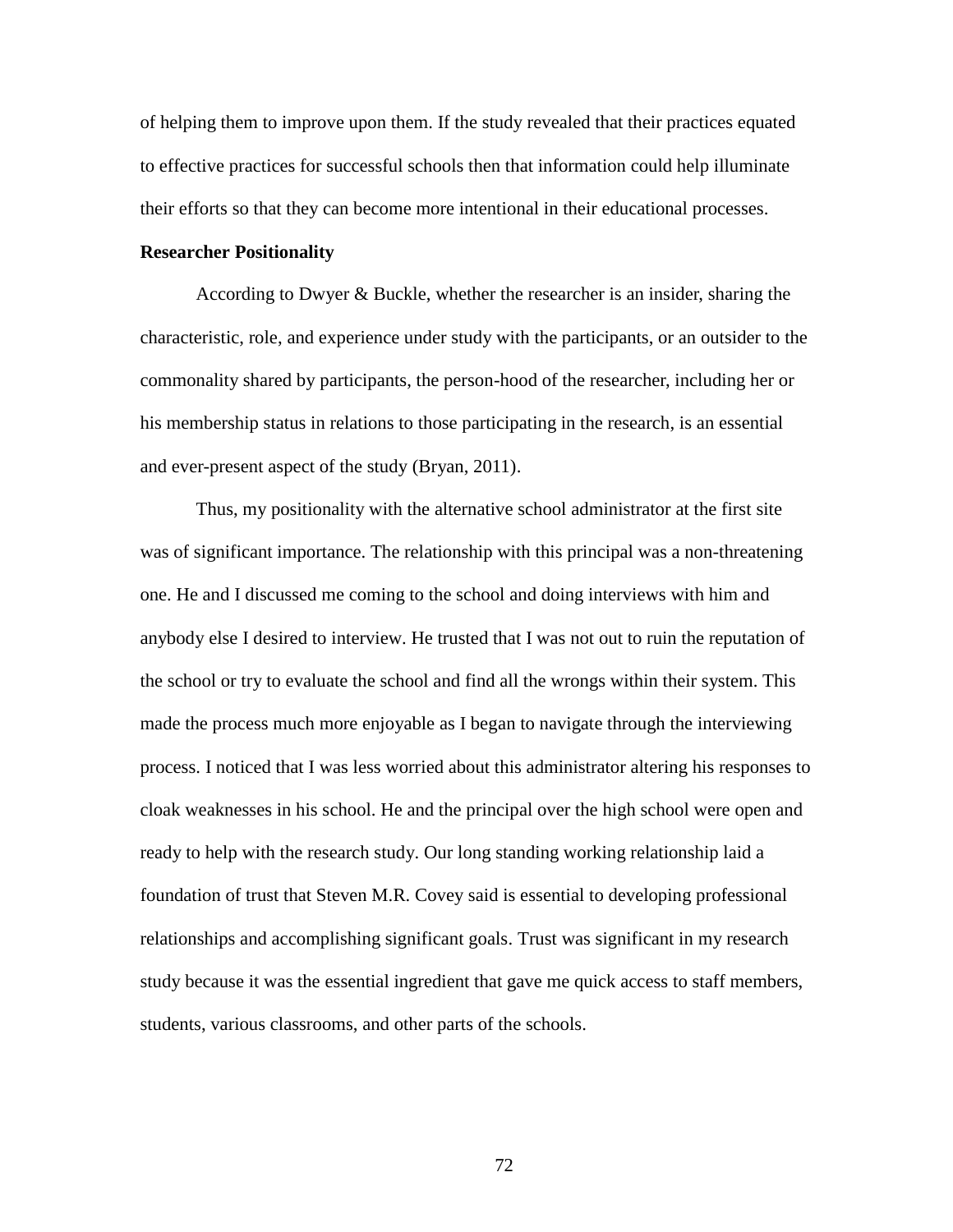I functioned in more than one role when I studied this particular school. I was also an administrator who had to interact with that staff about students my school had sent to this alternative school. I was also a special education liaison for our school. Moreover, this role afforded me an opportunity to observe other parts of this alternative school program when I was not officially observing for research purposes. This unique position gave me a perspective of the special education program at the school. I had to make sure I was always aware of my feelings and judgments about certain aspects of the special education program as I saw it implemented. It would have been easy for me to be critical of some of the practices and compare them to what my district currently does.

Site two caused me to have more of an outsider role in relation to the teachers and other staff. I did not have a working relationship with this school and only met the principal in July of 2012. The result of that initial meeting revealed that we were both raised in the same region of South Carolina. So, I gained some insider positioning with that fact. The relationship with this director was also non-threatening. She welcomed me with open arms into her school. It was her desire to find out where others thought her school was in relation to other alternative schools. I felt like an insider because I was treated with great respect by this director. She and I were also of kindred spirit in relation to devotion to our God. So this commonality helped me relate to her and understand some of her motivations for decisions she made concerning her students and staff.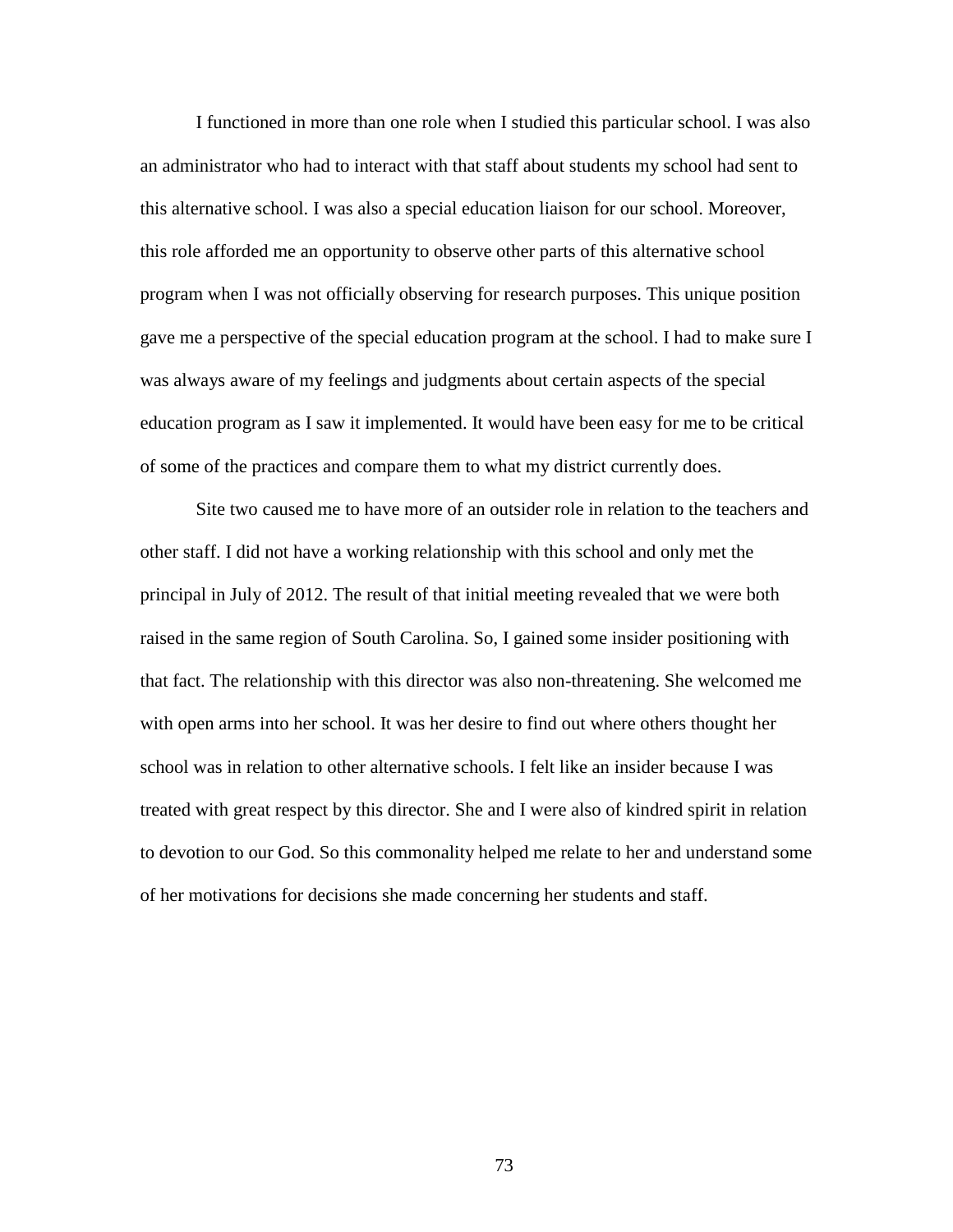## **Chapter IV**

## **Results**

The purpose of this study was to discover what two principals and their staffs considered to be the most effective components used in their behavior modification programs in two Type II alternative schools. Furthermore, this study explored the various ways the behavior modification strategies used by these alternative school educators were based on, or reflected, the current indicators of success identified by alternative school researchers. Reimer & Cash (2003) purported, that 10 essential elements comprise the current indicators of success.

The following primary research question helped to guide the study to discover what two leaders and their staffs considered to be the most effective components within the behavior modification programs in their Type II alternative schools:

# **What are the perspectives of two Upstate of South Carolina Type II alternative school principals and their staffs regarding the behavior modification program implemented in their schools and its effectiveness?**

Four sub-questions were used as the directing questions to answer the primary question to this study:

1. How do these Type II alternative school principals and their staffs define effectiveness when assessing their school's behavior modification strategies?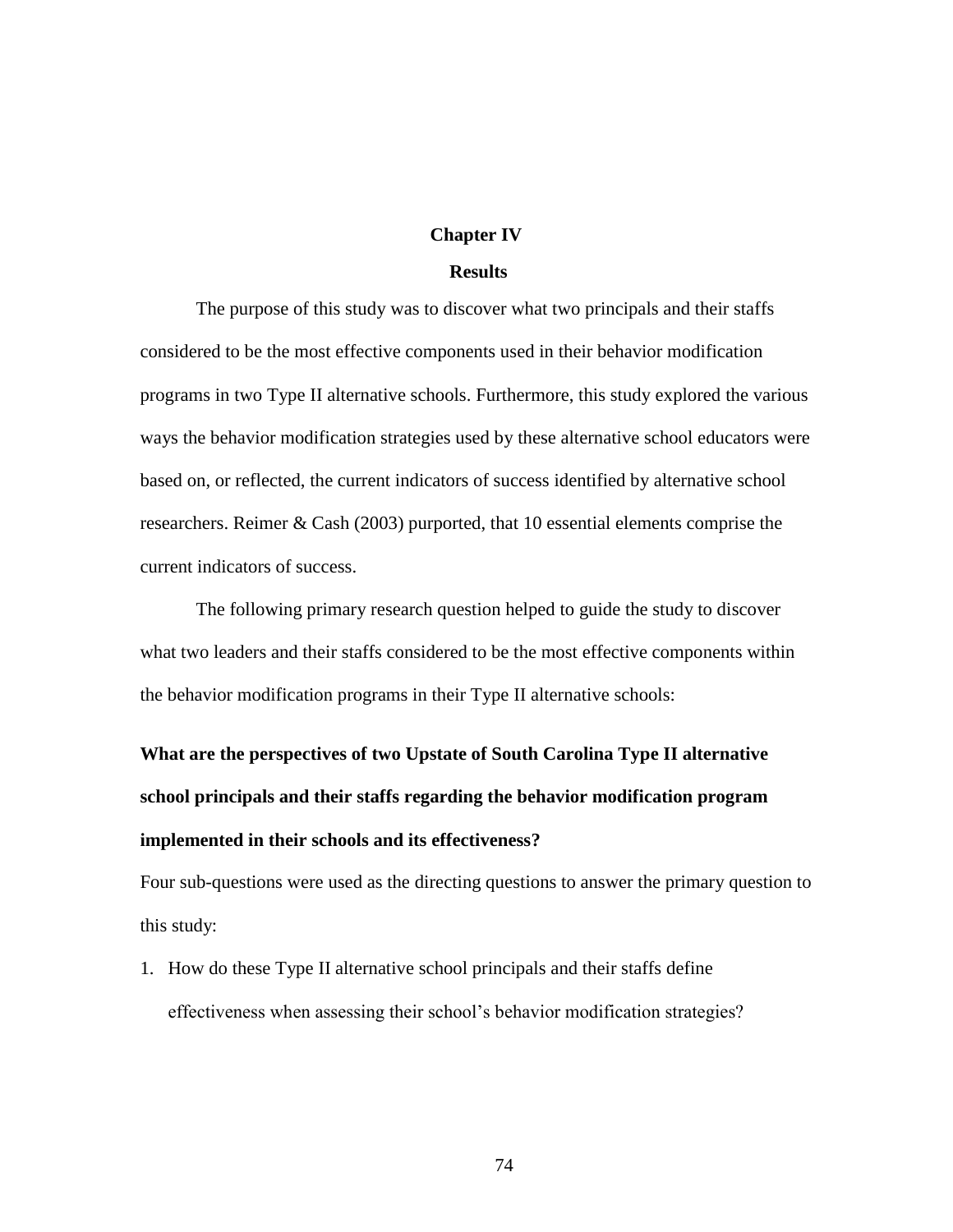- 2. What do these Type II alternative school principals and their staffs consider to be the effective components of their school's behavior modification strategies?
- 3. How do these Type II alternative school principals and their staffs cultivate the effective behavioral components of their schools?
- 4. In what ways are those components identified in the literature as essential for a ―successful‖ alternative school program reflected in the participants' articulations about their programs?

Efforts were made to discover effective components and thus answer these questions from the perspectives of the alternative school principals, teachers, counselors, and students. Personal interviews and focus group interviews were used to acquire data that would help understand this phenomenon. This chapter will present the answers to these questions and provide greater insight into the inner workings of the behavior modification programs of these two Upstate alternative schools. The evidence for the questions will be presented in the form of statements made within personal interviews or focus group interviews.

Comparing and contrasting two alternative schools' behavior modification programs can become confusing for the reader if certain aspects about each school are not described on the front end of this results section. So, I decided to describe how a student formally enrolls and exits in both schools to distinguish certain aspects about each program that will be discussed later in this chapter.

School One's Enrollment and exit process

 Student is formally assigned to alternative school by origin school. Paper work is filled out and sent to alternative school by origin school guidance counselor.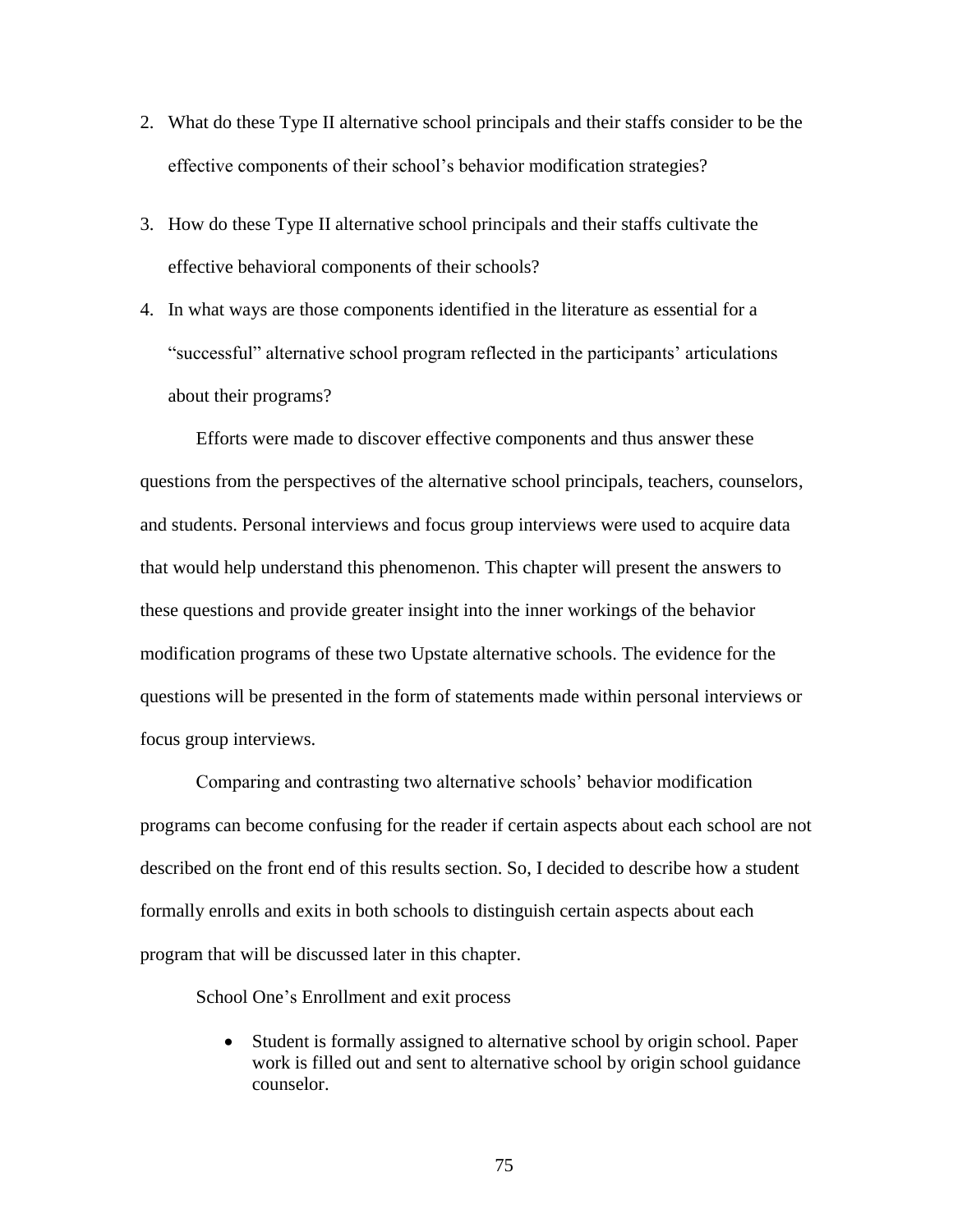- Alternative school administration receives paperwork and forwards to their registrar for processing.
- Registrar contacts the parent(s) of the student and informs them of the next parent-student orientation day which usually occurs every Wednesday.
- Parent(s) and student participate in the  $15-20$  min orientation session and they both are given pertinent information about the school. They are usually in this session with several other families.
- Student is given a start date at the orientation session or before the orientation by the registrar when she makes contact to inform them of the orientation date.
- Students usually start on Monday in this alternative school. Every new student gets assigned to the week-long orientation class.
- This class uses a software called Ripple Effect that helps the teacher of this program create an individualized behavior modification tutorial specifically for each new student. Each student is given assignments on Ripple Effect that relate directly to the primary reason they were assigned to the alternative school.
- Students also engage in open discussion with the instructor about situations and scenarios that are potential triggers for disruptive behavior. He then attempts to teach the students behavior tools to help them make better decisions.
- Students are also taught the rules of the school and are able to experience the school in a more controlled setting before being released into the regular school environment.
- Origin school principals will receive communication about discipline issues that result in recommendation of expulsion and/or change in status due to fighting, drug and/or weapon violations. Principals are welcomed at any time to visit students and check on progress.
- Once students successfully complete the week-long orientation session, they are given their schedule and they then begin regular classes.

## Exit procedures:

• Students can return to their origin school once they have shown improvement in three areas: grades, attendance, and behavior. The student must have a recommendation from the alternative school administration and staff. The final decision is made by the origin school principal.

School Two's Enrollment and exit process

- The origin school principal/designee informs parent/guardian(s) of a possible change of placement to the alternative school.
- The Assistant Superintendent of Pupil Services or his designee will contact parents and schedule an intake interview for the parent/guardian and student with the director of the alternative school. Intake interviews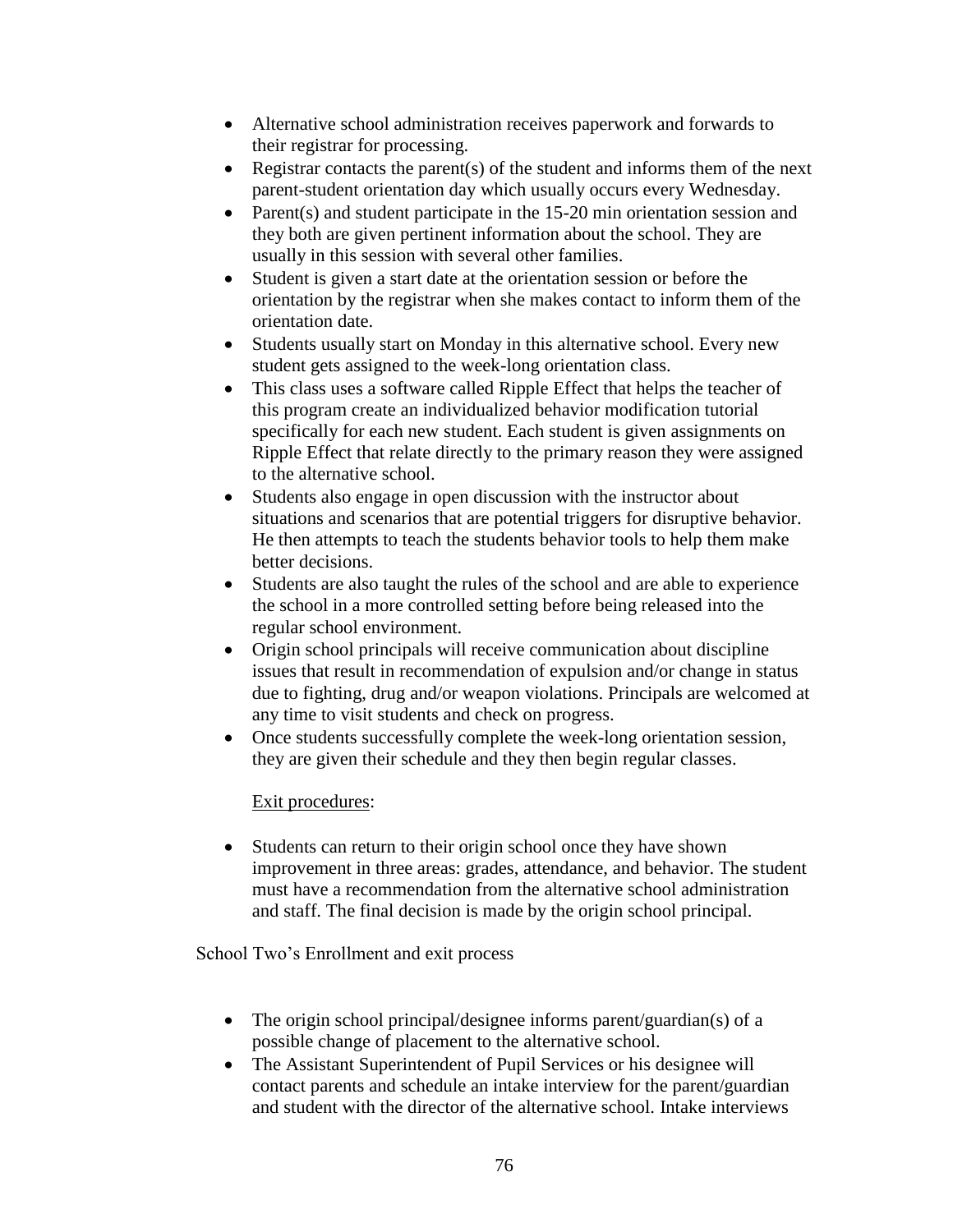generally will be conducted on Tuesdays, Wednesdays and Thursdays of each week, when possible. Parents/students will be given a handbook in this meeting.

- The director of the alternative school or her designee will meet with the parents/guardians and student to review the handbook and identify academic, attendance and behavioral goals for improvement. A start date is determined during this session.
- Once a student reports for class, the student's origin school is notified.
- That student is then placed in a three day orientation class and informed of the rules of the school again and given certain character education tools to help in modifying behavior and meeting his goals that were set in the orientation with the director or her designee.
- Along with core classes, students will participate in daily character education activities and/or service learning projects. Students will also participate in a level system to help students gauge improvements in academics, attendance and behavior.
- Origin school principals will receive communication about discipline issues that result in recommendation of expulsion and/or change in status due to fighting, drug and/or weapon violations.

## Exit procedures:

- The director of the alternative school will contact the origin school principal/designee to arrange a conference for the student to present an exit portfolio/PowerPoint presentation of what he/she has done while attending the alternative school.
- The origin school principal will make the final decision. If student earns the privilege to return to the origin school, the origin school principal will inform the parent of the return date. If student does not return, the origin school principal will inform the parent/student as to the reason(s) why and what specific improvement(s) or goal(s) the students should focus on improving before the next conference.

### **Question 1: How do these Type II alternative school principals and their staffs**

#### **define effectiveness when assessing their school's behavior modification strategies?**

The two sets of alternative school leaders were similar in their assessment of their programs. They both assessed their behavior programs by making sure behavior strategies or tools were implemented in a way to keep the students at school as much as possible. Each school had an orientation program that was designed to help orient students to the alternative schools and prepare them for a transition into the regular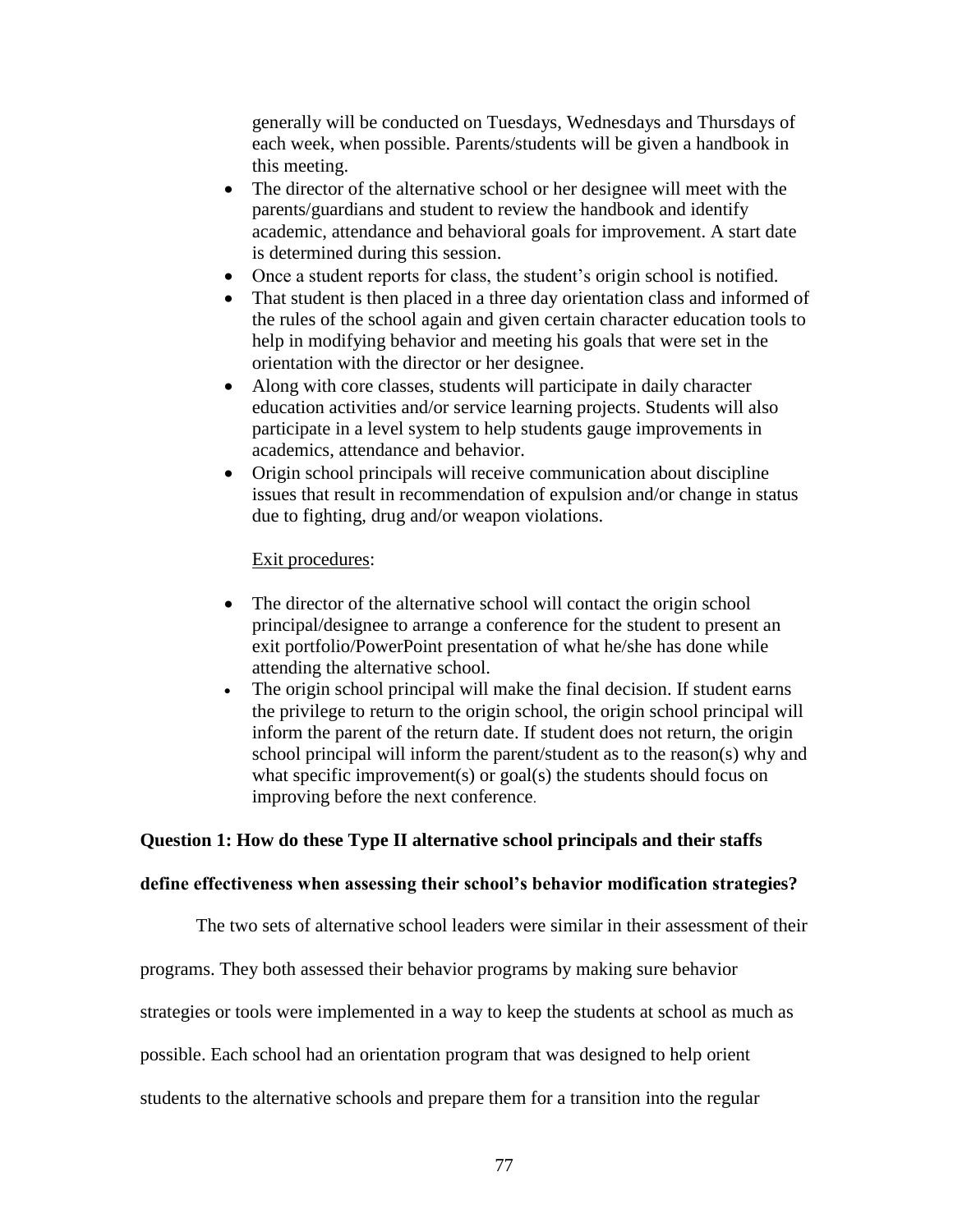culture of their schools. Both principals saw those programs as significant parts of their behavior modification programs. They both emphasized the need for teachers to have a well devised daily instructional plan. School two's principal went so far as to teach a class daily to demonstrate to her teachers an effective way of instructing and modifying student behavior. This director had frequent staff development discussions and training sessions. School one's principals were focused on hiring new candidates with strong teaching ability and who were capable of embracing their philosophy. Both sets of leaders also assessed their behavior programs by the type of reward programs implemented for students who demonstrated good behavior. Finally, the leaders assessed their behavior modification strategies by viewing the graduation rate of the students that were part of their programs.

On examination of the raw data, several themes were established that presented differently in each program. Some of the themes were also present in a previous pilot study performed at school one prior to the full study. The first identified theme was of **core values**. This was expressed by the emphasis on the orientation program in school one and the emphasis placed on the philosophy of the principal in school two. School one's orientation program was utilized as an intake transition program that was used to instill a better value system in the hearts and minds of the students. Many students came into the program with various levels of character development as determined by the incident(s) that resulted in their enrollment to the alternative school.

As a result, this school's staff had taken on the challenge of trying to renew the minds of these students by using their ripple effect software to challenge students' thinking and encourage them to make better decisions when they were faced with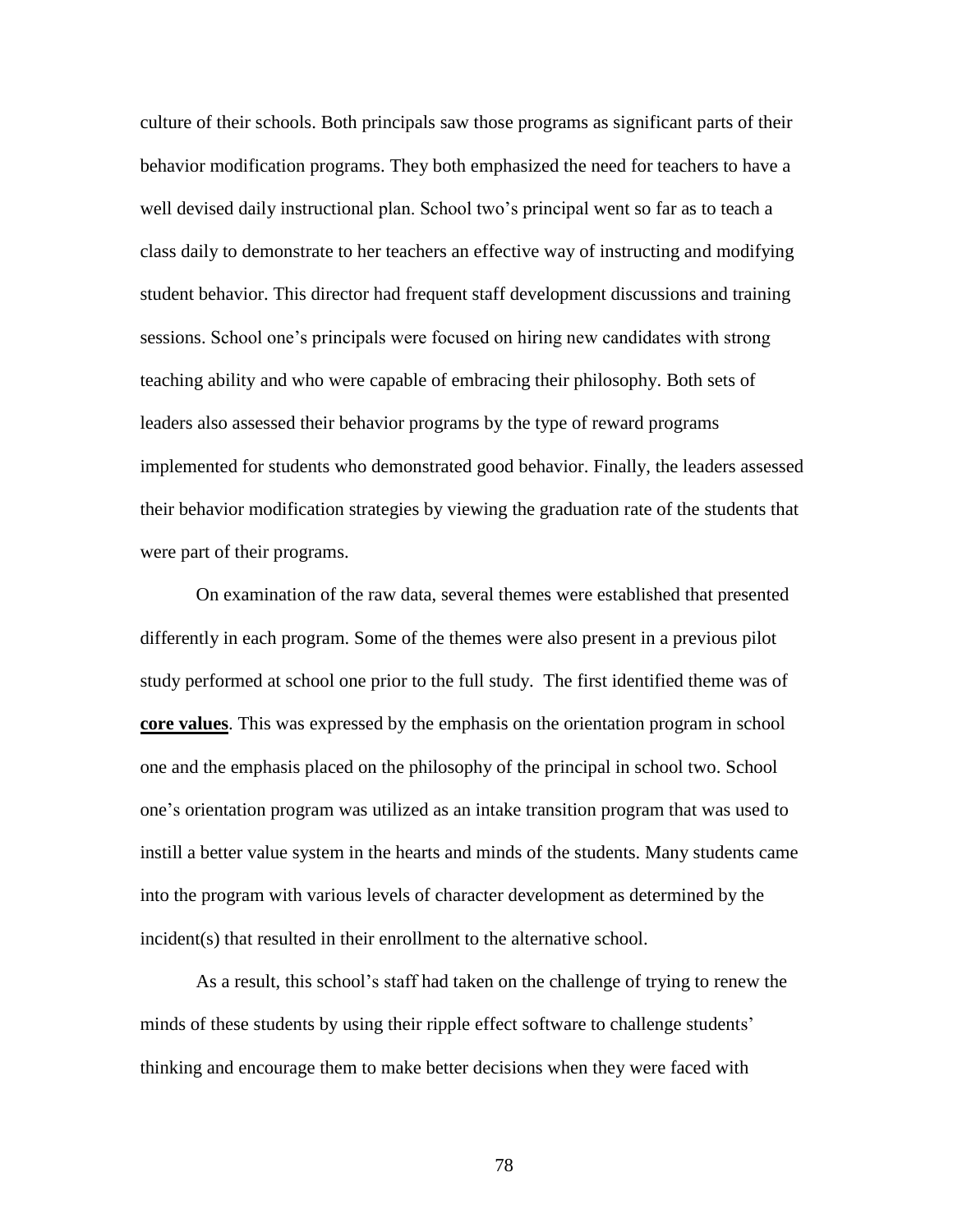situations that triggered bad behavior. The orientation teacher focused on the main reasons students were sent to the alternative school. Some of the reasons ranged from drug possession, possession of weapons on campus, fighting, truancy issues, and academic failure. He built modules specifically for each student and then discussion groups were formed to discuss the behaviors and choices that impacted the students' enrollment to the alternative school. The principal and director of this school were very confident in the ability of the orientation teacher to challenge student thinking and provide them with strategies that required them to think differently about situations that may cause the students to respond with disruptive or violent behavior. According to the principal of school one, ―… the orientation teacher focuses on whatever reason they are here and there are modules or pretty much almost like an IEP for the kid. An individual, maybe here because they have anger issues, or they're here because of gang issues or whatever it is, and he tailor makes that ripple effect program for them and they go on through those modules that have to do with that."

Another element of school one's program is the reality that this alternative school served multiple school districts. As a result, there was a diverse population of students who entered the doors of this alternative school from rural, suburban, and urban environments. Moreover, this school had the challenge of integrating students who exhibited at –risk behavior from these various environments. Thus, developing a culture in this school that was conducive for learning was one role of this orientation program. Moreover, the week-long orientation program gave the students an opportunity to transition into this school without the anxiety of being immediately placed in the regular school environment. The influence of the orientation teacher was a key component to the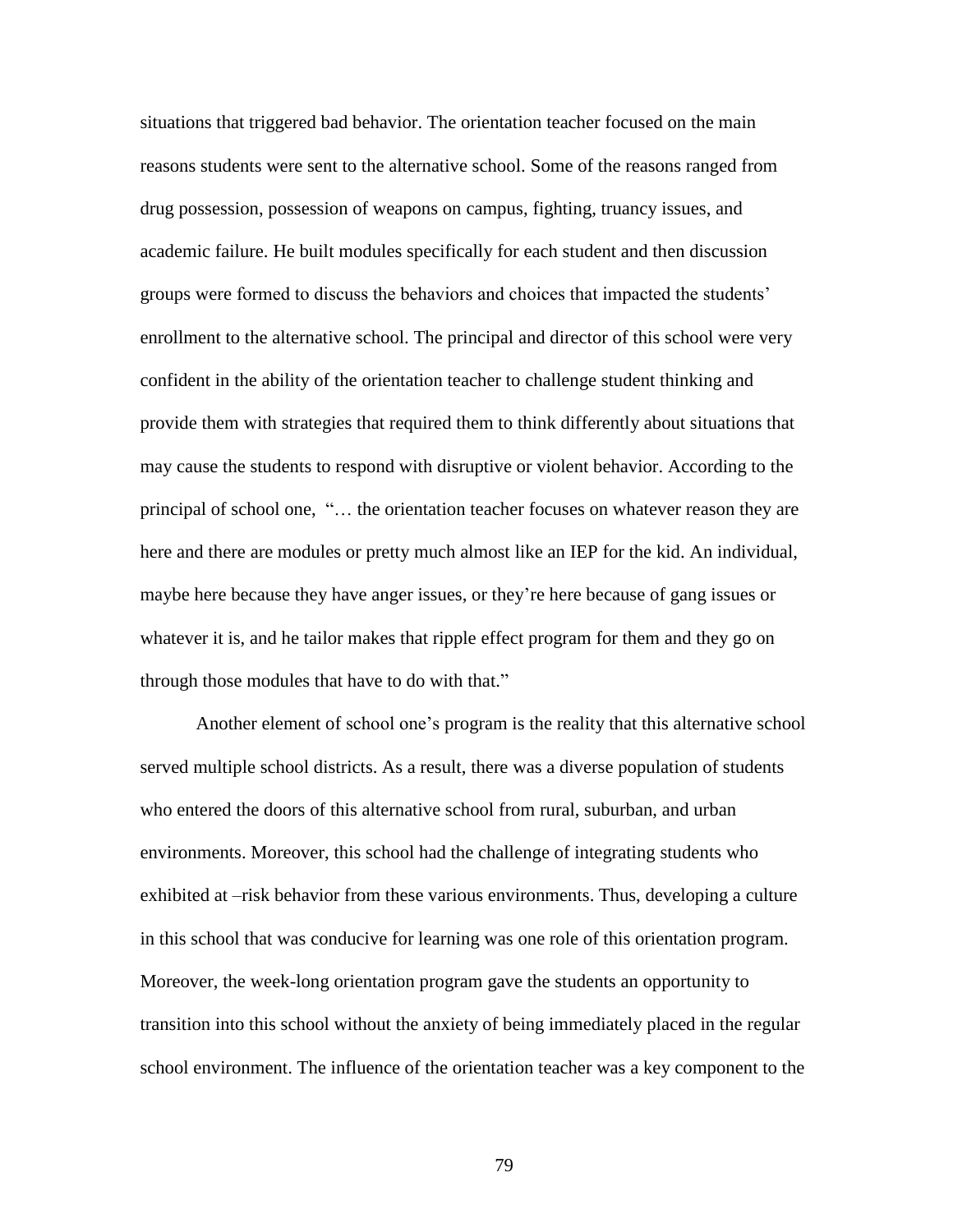strategy of imparting a core value system into the new students so that they would integrate better into normal day to day activity in the school.

The staff at school two demonstrated a different form of **core values**. This school was definitely the emerging brainchild of the current principal. Even though she did not establish the program from its initial beginnings; her strong foundational philosophy impacted every aspect of the school. The teachers of the school patterned their style of teaching and disciplining students after the daily performance objective model the principal set in the classroom. This principal spoke of the early days of the program when she first began the principal-ship. As a staff, they identified that they needed a discipline system. The teachers said, "We need to know your vision as a disciplinarian." So, the first thing she did was teach them her philosophy of what discipline is. She said in order to do that "I had to help them understand me." This principal taught them that her philosophy is not to "get rid of the student". Furthermore she said, "The difference in my philosophy in working with at- risk kids. … I need you here. And so the interventions I will employ more often than not, you will be here. For me to actually do something with you. You're gonna need the contact with me more, not less. If you are showing me that you are really in need of a transformation.‖ She told her teachers that she does not suspend students unless she absolutely has to. They were told that the use of extreme profanity does not scare her and that unless a student is threatening life or limb then she will employ strategies that will keep them in school.

In essence this principal instilled her **core values** to her teachers and encouraged them to examine their own hearts to make sure they could embrace that type of core value system.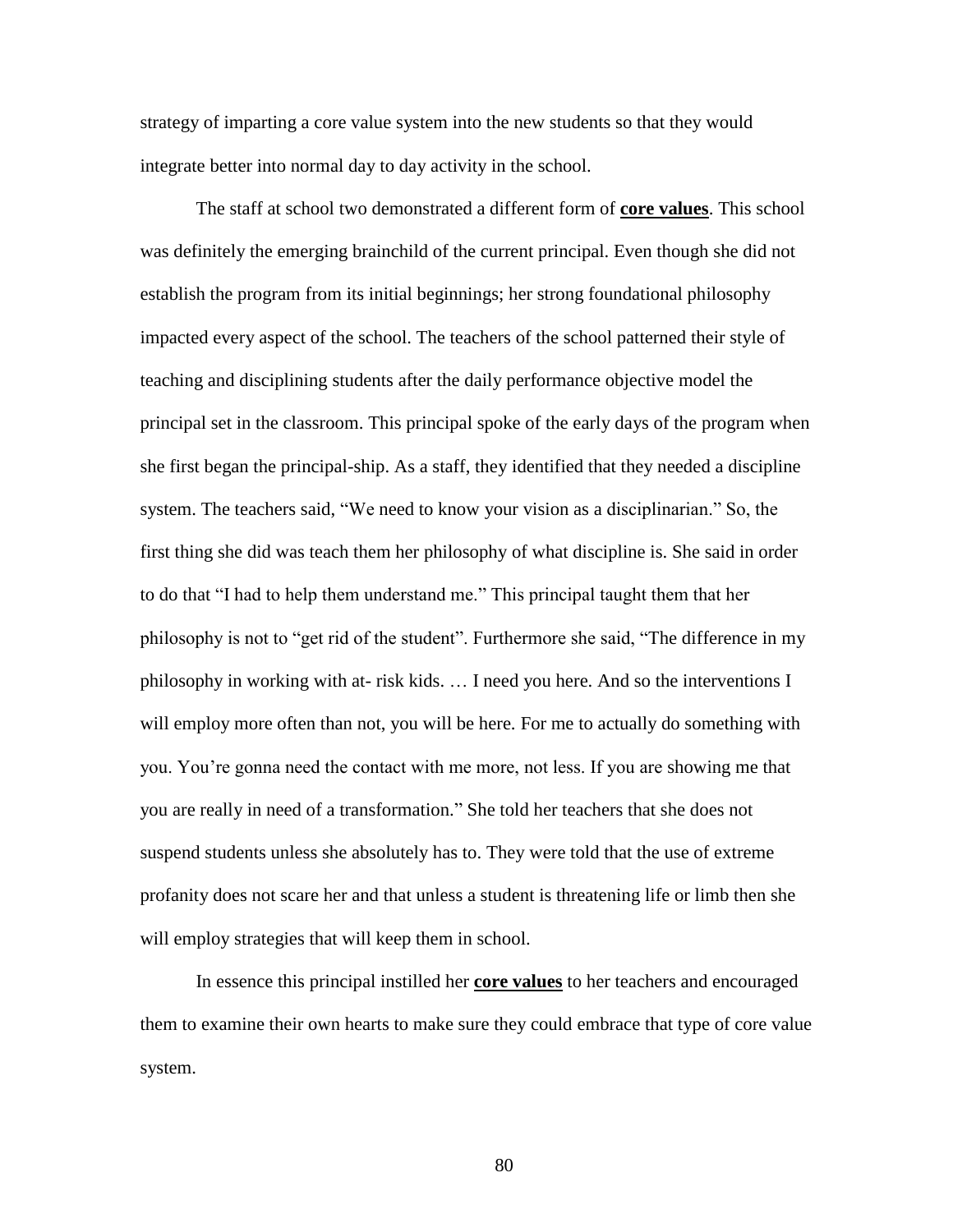She expressed that,

… the last couple of years, we've been struggling with or seeing who can handle that or who can't. And those that cannot, I had to say look. Instead of you getting upset with me, because I'm doing what I told you I was going to do. Which is keep the kid here. You have to make a decision and understand that you have a choice on this matter. I use it with the adults too. You don't have to be here. If you believe that the traditional setting is better for you. You need to go ahead and do that. But if you're gonna be here, this is what we're doing.

The second thing this principal did was find a behavior system that would give the teachers something consistent to work with. She solved that problem by incorporating the Professional Crisis Management system (PCM) to their behavior modification program. The teachers received their PCM training from their district-level PCM trainers. This system taught the teachers how to set up their classrooms to avoid crisis behavior. It was a system founded on prevention instead of intervention. The teachers were challenged to change their way of thinking concerning crisis behavior. As a result, the teachers at this school were challenged to adjust and modify their paradigms in order to rightly align themselves with their principal.

**Flexibility** was another theme that I established from this data. Moreover, just like the previous core values theme, I identified this theme in the pilot study I performed prior to the full study. In the pilot study, "the flexibility was seen primarily in the curriculum... The school's leaders attempted to provide various alternatives to meet the needs of students who were short a few credits of graduation. Computer assisted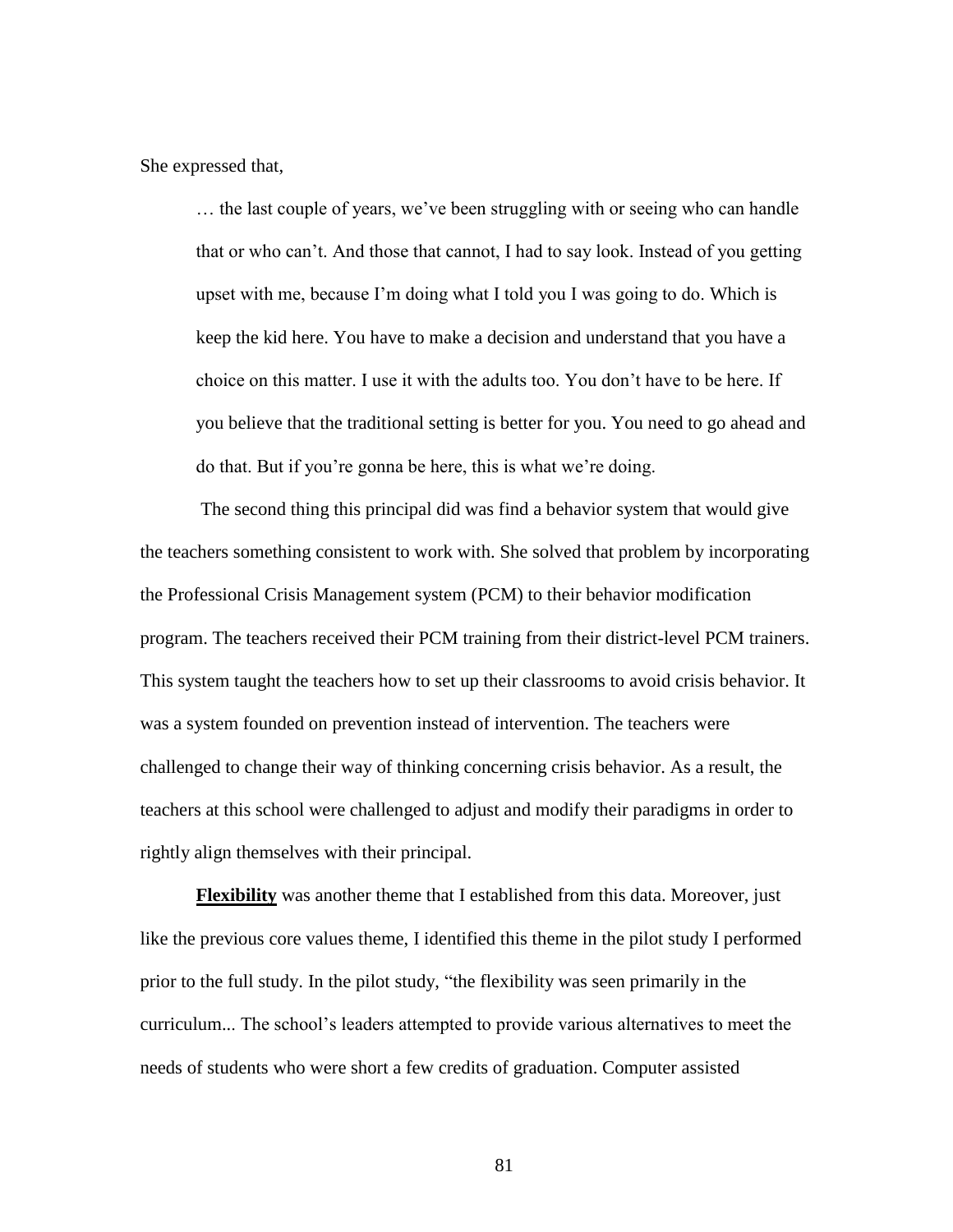instruction was used for situations related to credit recovery or credit completion. Teachers provided a system of completing assignments, called packet learning that helped truant students maintain currency with their classes" (Scipio,  $2011$ , p.26).

Normally, students had four ninety minute classes a day on a block schedule. They usually were enrolled in core academic classes such as math, English, social studies, or science. They also took electives such as PE or Character Education. The credit recovery or credit completion classes were given in one of those four classes to help students complete graduation requirements. The packet learning strategy was developed to help students who exhibited truancy behaviors to continue to make effective progress even after being out of school for several days.

In the full study, flexibility was identified in relation to teacher-student interaction. The philosophy of the principals of each school was to keep students in school and to not suspend them out of school unless they absolutely had to. To implement behavior strategies that fulfilled that core value required the teachers to be more flexible in their discipline of student behavior. Zero tolerance could not be the rule of thumb on behaviors such as profanity. School one's principal said, "We talk to the teachers ... You are going to have to be a little bit flexible. A lot of our kids will probably be classified as EH. A lot of them can be very explosive. A good many of them. So you got to know how to handle them. Whenever you single a kid out, and we've talked about this. When you call a kid out in the classroom, they're coming back at you. Cause that's all they know. I see it myself."

I was curious of how the staff at school two dealt with students using profanity toward teachers. So, I asked an English teacher to tell me what would happen if a student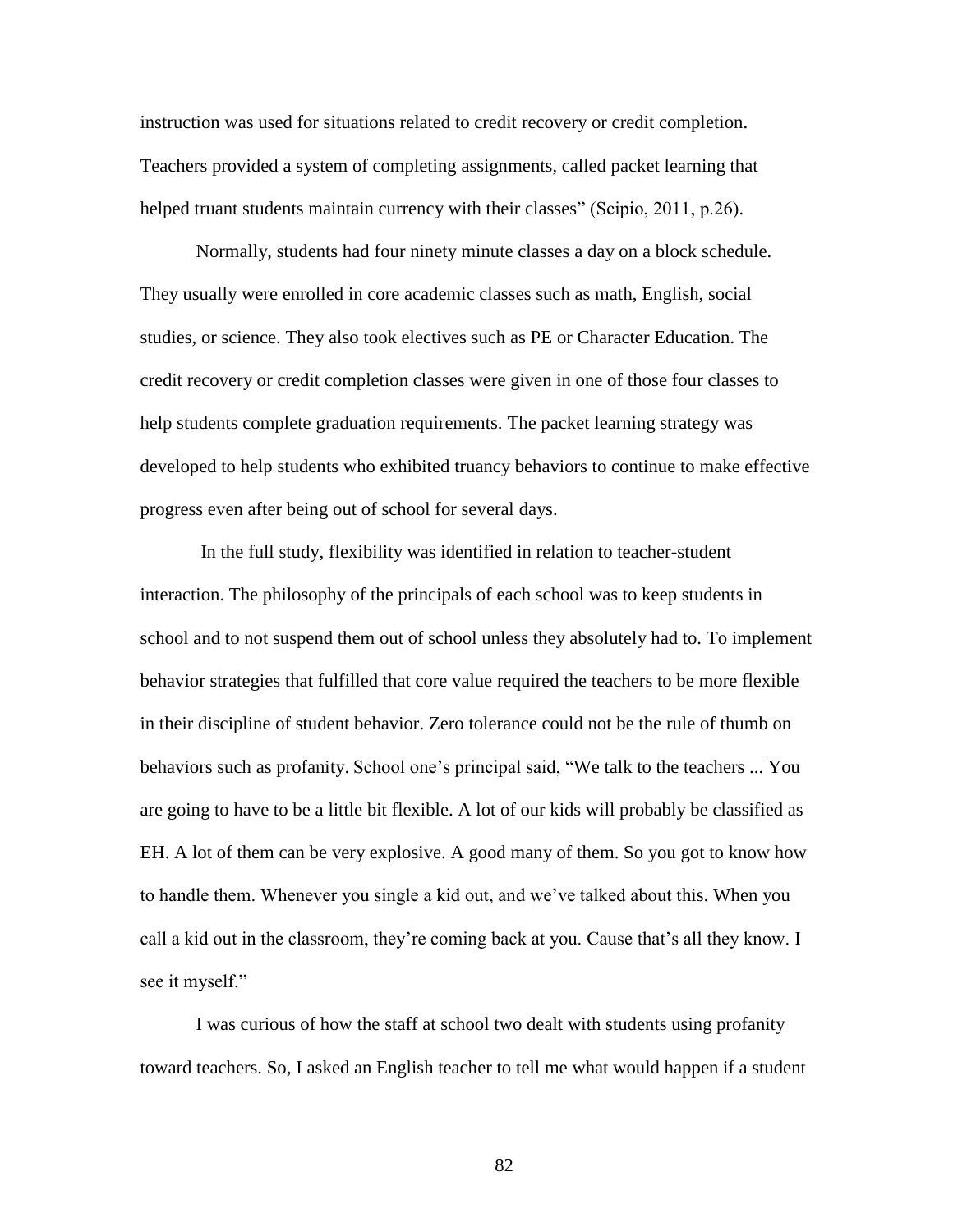called a teacher a "mother fucker". She said, "The principal would call them in to talk to them with that particular teacher. She's going to hear the whole case. Usually we can talk it out. Uh, it is usually worked out to get the child to understand. You use that language wherever. You leave your street language at home and things like that. It usually works out very well. It works out." This intrigued me because I am use to students being referred for expulsion when they use profanity toward teachers. I then asked her what would happen if the student does not modify his behavior. She said, "if it continues then that's when the suspension comes in. You have your chance. If it continues. If you do the same thing, you're not improving at all. You need the time. And by the way, parents are called in. They may not be called in the first time."

It was evident to me that both sets of administrators had instructed their teachers to focus on methods that allowed the behaviors to be modified over a period of time. For example, profanity was not an approved behavior these administrators allowed students to use in their schools. However, they addressed the correction of that kind of behavior by authoritatively reminding the students that profanity is not accepted in that environment. Over time, students were encouraged to refrain from that type of communication while on campus. Students were granted grace to make the necessary mental adjustments. They were reminded verbally anytime they chose to communicate in an inappropriate manner. However, the schools did have a line of demarcation for when the flexibility began to tighten if certain students chose not to comply with the rule. The school would increase discipline measures from verbal admonitions to more punitive measures such as detention, out of school suspension, change of placement, or expulsion.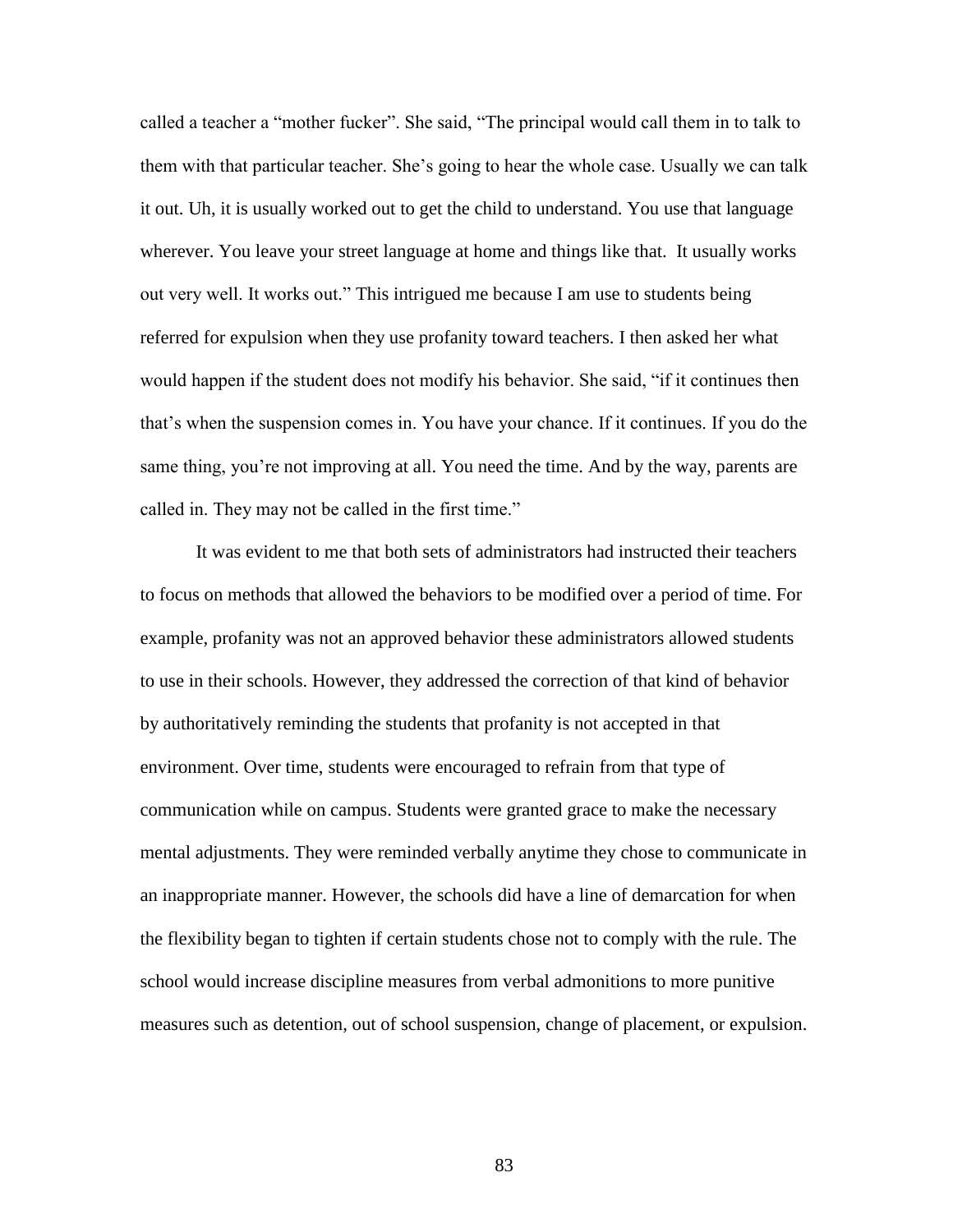## **Question 2: What do these Type II alternative school principals and their staffs consider to be effective components of their school's behavior modification strategies?**

There were two focus group interviews conducted. I interviewed seven people in the focus group at school one. That group consisted of an English teacher, an 8<sup>th</sup> grade math teacher, two guidance counselors, one administrator; one Medicaid based counselor, and one Character education teacher. The focus group at school two was much smaller and consisted of two math teachers who also taught character education. The two focus group interviews revealed several similarities and some differences as to the essential components of their behavior modification programs. Each group spoke positively of the smaller setting that each school embodies. They felt their structure was more conducive for their population of students. Both programs had rules that students must follow in order to earn their way back to their origin schools. The students at school one only had to follow three rules: 1. Improve their attendance 2. Improve their behavior and 3. Improve their grades. If they followed those rules then they would have a greater opportunity to return to their school of origin. The students in school two had nine rules to follow that were designed to help the teachers determine if they earned points toward progressing up their behavior level system. The nine rules were: 1. Listen carefully and remain quiet 2. Raise your hand to speak 3. Complete your work on time 4. Follow directions the first time 5. Keep hands/feet/objects/opinions to yourself 6. Respect yourself and others 7. Uniform must be neat and in order 8. Cooperate with others, and 9. Put others first- service. Teachers scored students on how well they kept these rules and daily gave student points or deducted points for inappropriate behavior.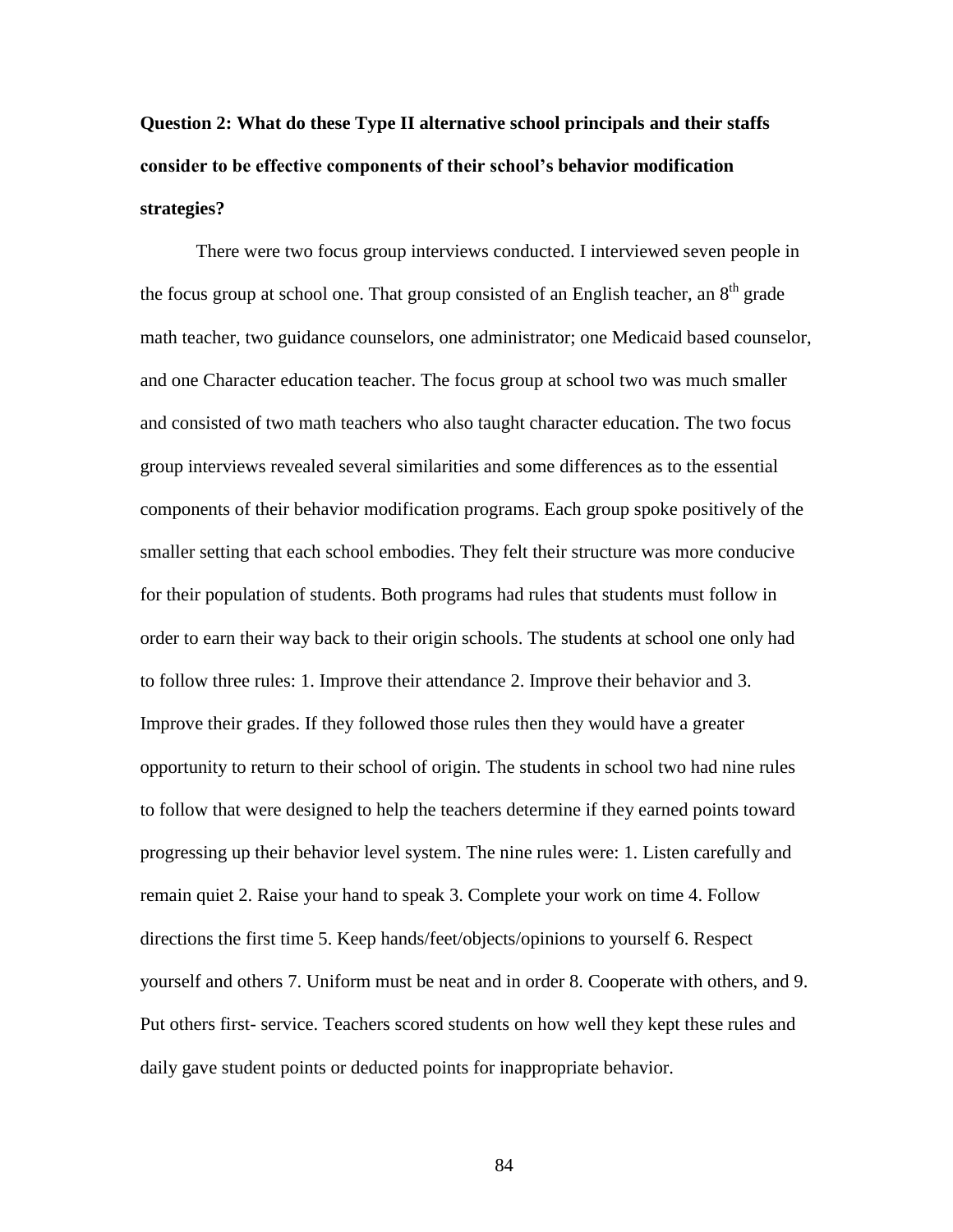Each group spoke of being consistent in enforcing the rules established. One teacher from school one expressed how much better the rules were enforced at the alternative school in comparison to an inner city high school where she was previously employed. She said, "I taught in what was considered an inner city school. It wasn't the worst place in the world. It was a challenging environment. The difference is here, we actually have rules that are enforced. There, they were not enforced… There were rules, just not enforced.‖ Furthermore, the staff at school two had a specific process they took the kids through to prove to their origin school administrators that they should return to their origin schools. This process included a PowerPoint presentation that was created by the students. The students would use the PowerPoint to display their progress in accomplishing the behavior and academic goals that were established in their intake meeting with the principal of the alternative school. This process happened for all students regardless of their behavior during the semester. The staff at school two also had a three- level behavior system designed to reward positive student behavior. It included a points system that helped teachers determine when a student should progress up the level system. Every student entered the program on level one. The students' uniform distinguished which level they were on. Level one consisted of a white collared shirt, black dress pants that fit without a belt. However, if the pants had belt loops then a belt was worn. The last component of the uniform was a pair of black leather shoes. Tennis shoes were not allowed. The uniformed changed to khaki pants and a white collared shirt on level two. The same basic components were a part of this modified uniform; the color was the distinguishing factor. If a student reached level three, then they did not have to wear a uniform anymore, and could wear regular street clothes. However, the clothes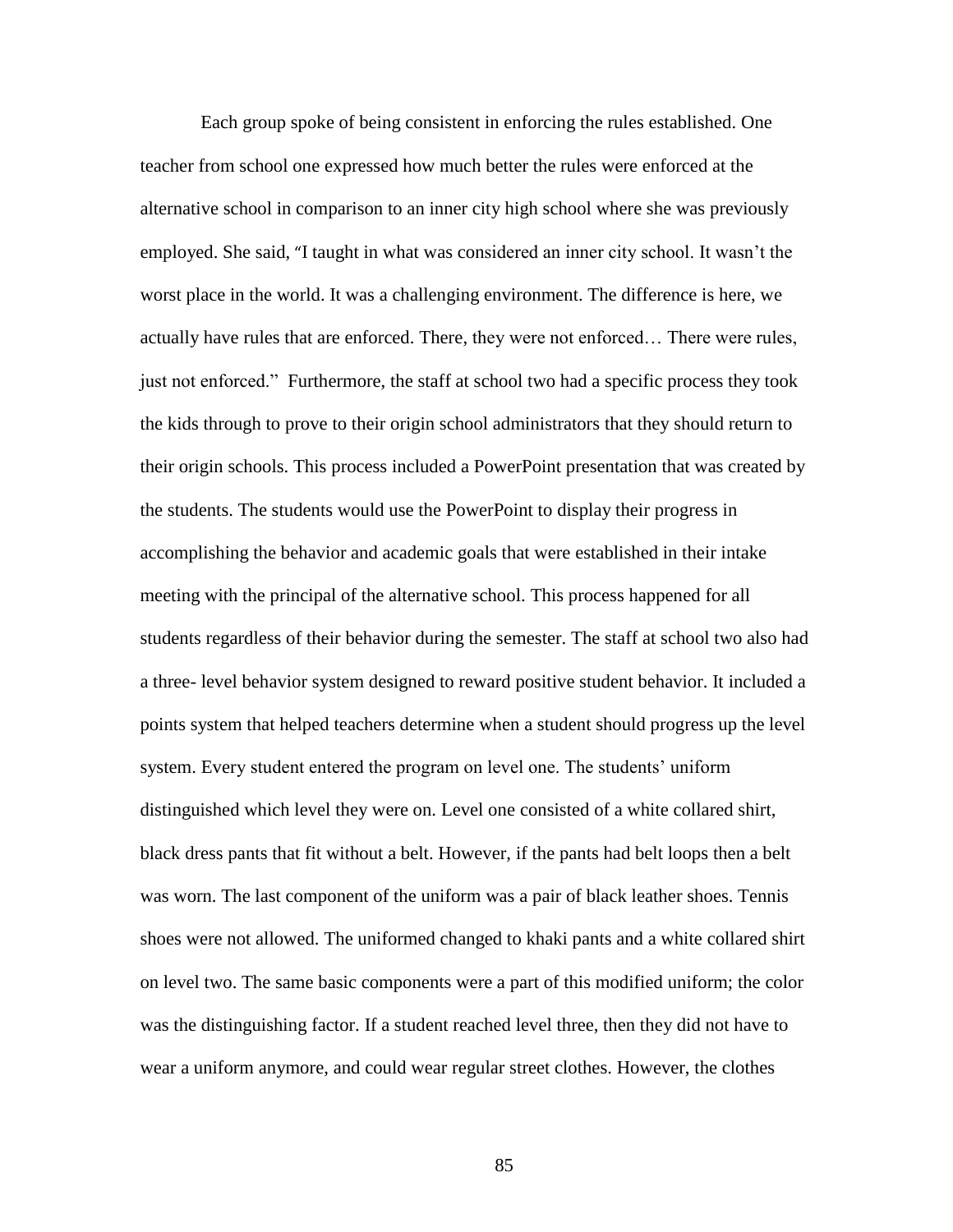must meet a required dress code as designated by the principal of the alternative school. If a student reached level three, then he/she was very close to returning to their origin school.

Both schools were staffed with full-time certified teachers. The staff members in both focus groups emphasized the positive rapport developed among the teaching staff. Moreover, teacher collaboration about student issues was also expressed as a key component of the behavior modification program for both schools. The principal at school two also created a specific discipline team consisting of her fulltime certified teachers who met weekly, at around 7A.M. to discuss discipline strategies. This team had been trained through their district in crisis prevention methods through a system called Professional Crisis Management. This team took the course called Behavior Tools. The focus group at school one was more trained in awareness type topics, such as, gang awareness, poverty awareness, and drug awareness. This group did voice a greater need for professional development in areas related to educating students that exhibit disruptive behavior. However, they did make mention of a mentoring program for new teachers. The administration pairs new teachers with veteran alternative school teachers to help them make a smooth transition into their program.

Members of school one's focus group emphasized the importance of their week long orientation program for new students. This is a weeklong program that utilizes software called "Ripple Effect" to individualize a behavior awareness and modification program for each student that enters the alternative school. The teachers, administrators, and counselors spoke highly of the impact of the orientation week on student behavior. The teachers also used some of the topics discussed during the orientation week to teach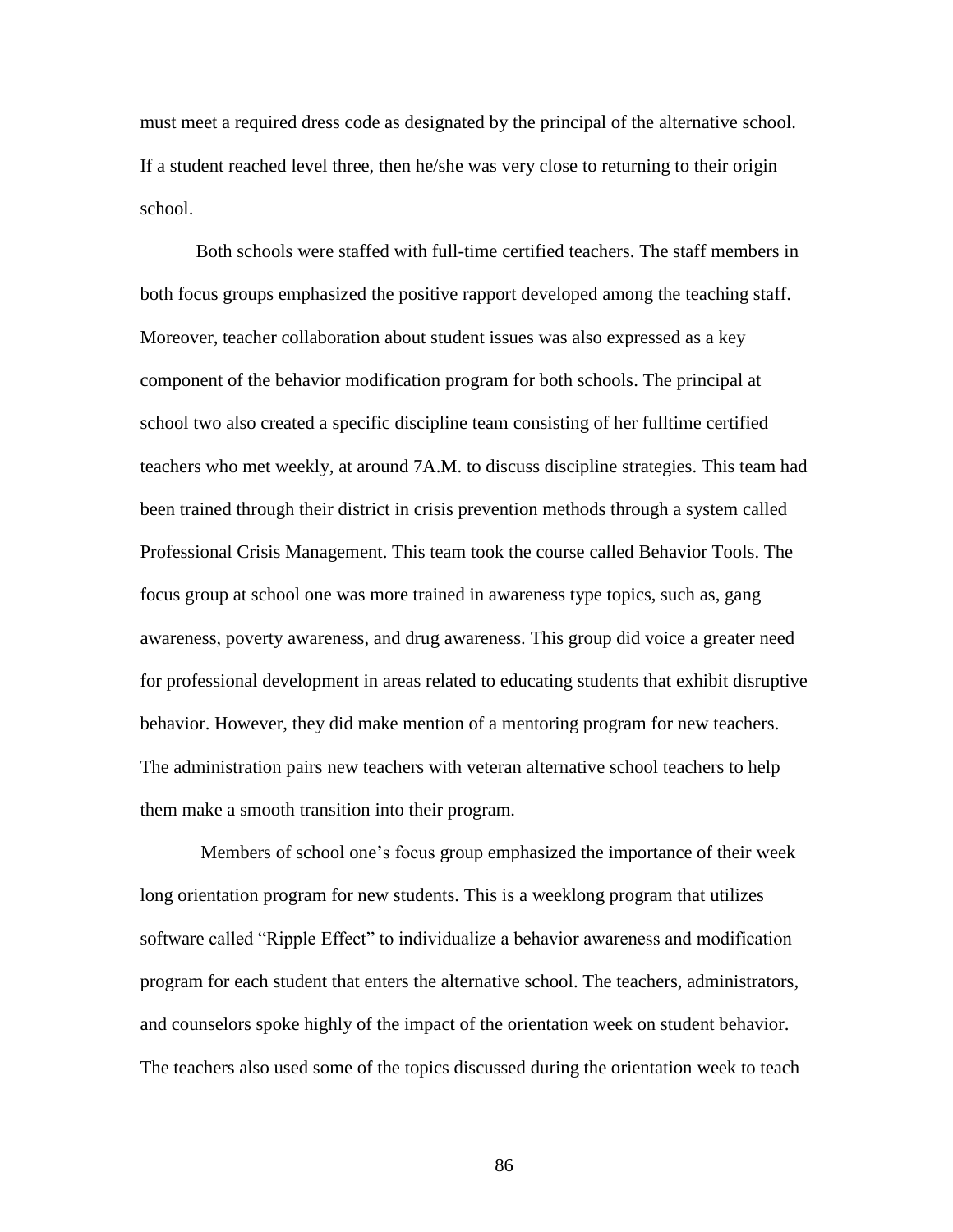life lessons in class once students had transitioned to regular classes. For example, the high school English teacher in this focus group said,

I think with the week-long orientation I think the teaching of respect is one of the major things that we do. Just as a classroom teacher there are a lot of times that we go off our lesson, our prescribed lesson, just to teach a life lesson for them to learn. I feel like my biggest goal here is to teach them how to function in a regular classroom. ...Um, with the week-long orientation as well, the Ripple Effect program. It's a spring board with the kids. A lot of times we can refer back to that with the kids in class. I say oh yea week zero we did blah, blah, blah.

Members of each focus group emphasized the importance of the guidance counselors in directing high school students toward fulfilling required graduation credits. They also spoke of the importance of the counselors helping students to plan for their futures after high school. High school teachers taught core classes that helped students complete graduation requirements and prepared them for state standardized testing. Moreover, the middle school in school one also did an academic assessment of the middle school students to determine the students' level of achievement. They grouped students according to reading levels.

Moreover, several members of school one's focus group emphasized the importance of their character education program. The character education teacher stressed the importance of the Medicaid counselor and the other guidance counselors to help with students that she may have trouble dealing with. She states, "I know he or she might get along better with Ms. H. and I can call and ask Ms. H. to talk to him. And we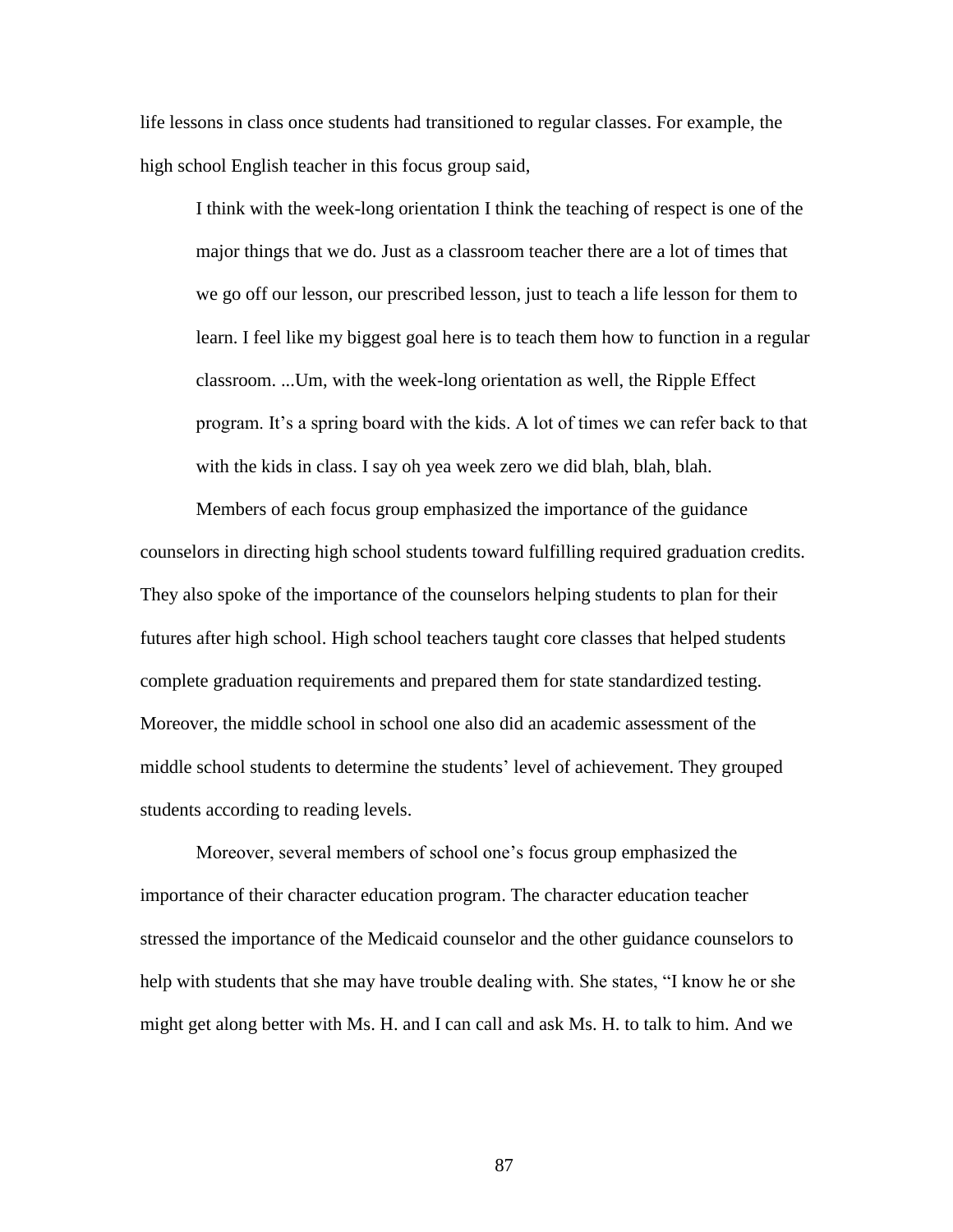do that. I think that helps a lot.‖ Members of both focus groups spoke of the personal relationships with students being a key to student achievement and improved behavior. The character education teacher in focus group one made mention of the positive impact their administrators have had on their morale. She states, "What helps me is the administrators I think are great. They remind us. They give us little goodies in our mailbox. You know, little rewards and they thank us for the job that we do. And that helps me, personally."

As I examined this data further, I identified several themes embedded within the lived experiences of the participants. The following themes were established from the data: such as **transition, support, capacity building, and student-teacher relationship strength.** The **transition** theme was related to intake procedures and exit procedures. Both schools had a three to five day orientation intake process for students. That time spent in these programs helped the students to orient themselves to the alternative schools and helped deal with anxieties looming in the hearts of each student. According to an English teacher in school two,

I strongly recommend the intake procedure. I definitely think that child needs to be comfortable. I don't think that child just needs to. … be thrown in with the others. You Know, I think someone needs to receive that child. I think it's good to make the child comfortable. That's what I am saying. On an individual basis or a small group basis. When he enters and is not there at the beginning of the school year. Make that child comfortable.

In the case of school one, the week-long orientation was a much needed transition piece because this school served multiple districts and thus the potential for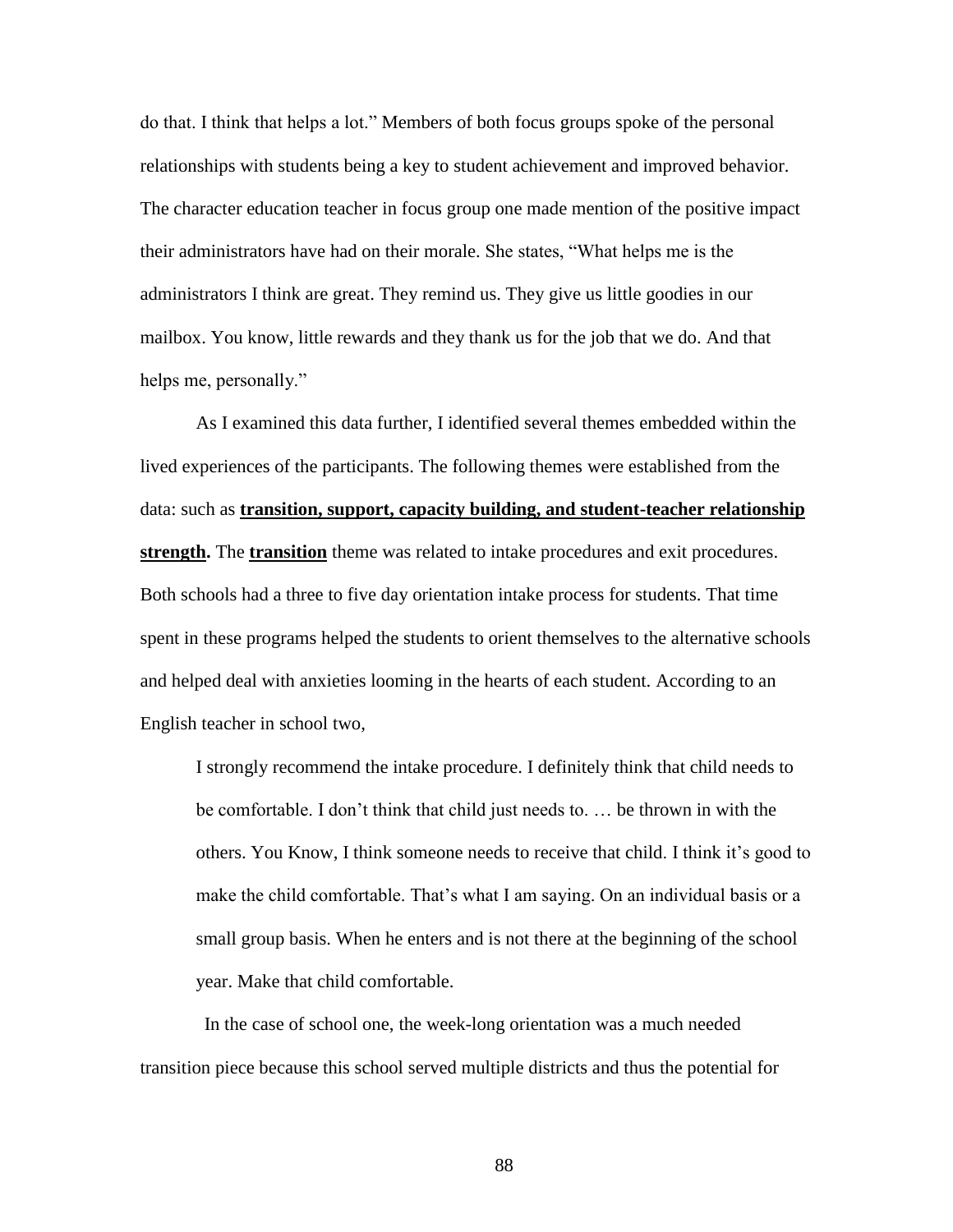conflict was higher because some students cause conflict with other students simply based on where they are from. Both schools had some students who entered into their programs with affiliations with gangs and the transition period gave the orientation teachers the opportunity to address those kinds of issues before the students were released into the normal school culture.

I saw the notion of transition also as a buffer. It buffered and protected two environments; the normal alternative school culture and the traditional school culture. In reference to the exit procedures, students at both schools had three main goals to accomplish. They had to improve their attendance, grades, and behavior. Each school assessed those items differently. School one primarily managed this information with the district and State student information system called PowerSchool. If referrals were created by teachers, then they would record the infractions in their PowerSchool data base. When the time came for staff members to make recommendations for students to return to their origin schools at the end of first semester and at the end of the school year, then the administration and guidance counselors would reference both discipline records and interactions they had with students in various counseling or group settings. Recommendations are made to the origin school administration to aid them in making decisions about transitioning a student back to their origin school.

In contrast, school two used a three- level behavior system that teachers managed daily and when the time came to make recommendations to the principal they would use the score from the level system to aid with that process. More significant to me in their exit procedures was the requirement placed on all students to review their own goals and develop a PowerPoint presentation to prove their worthiness to return to their schools of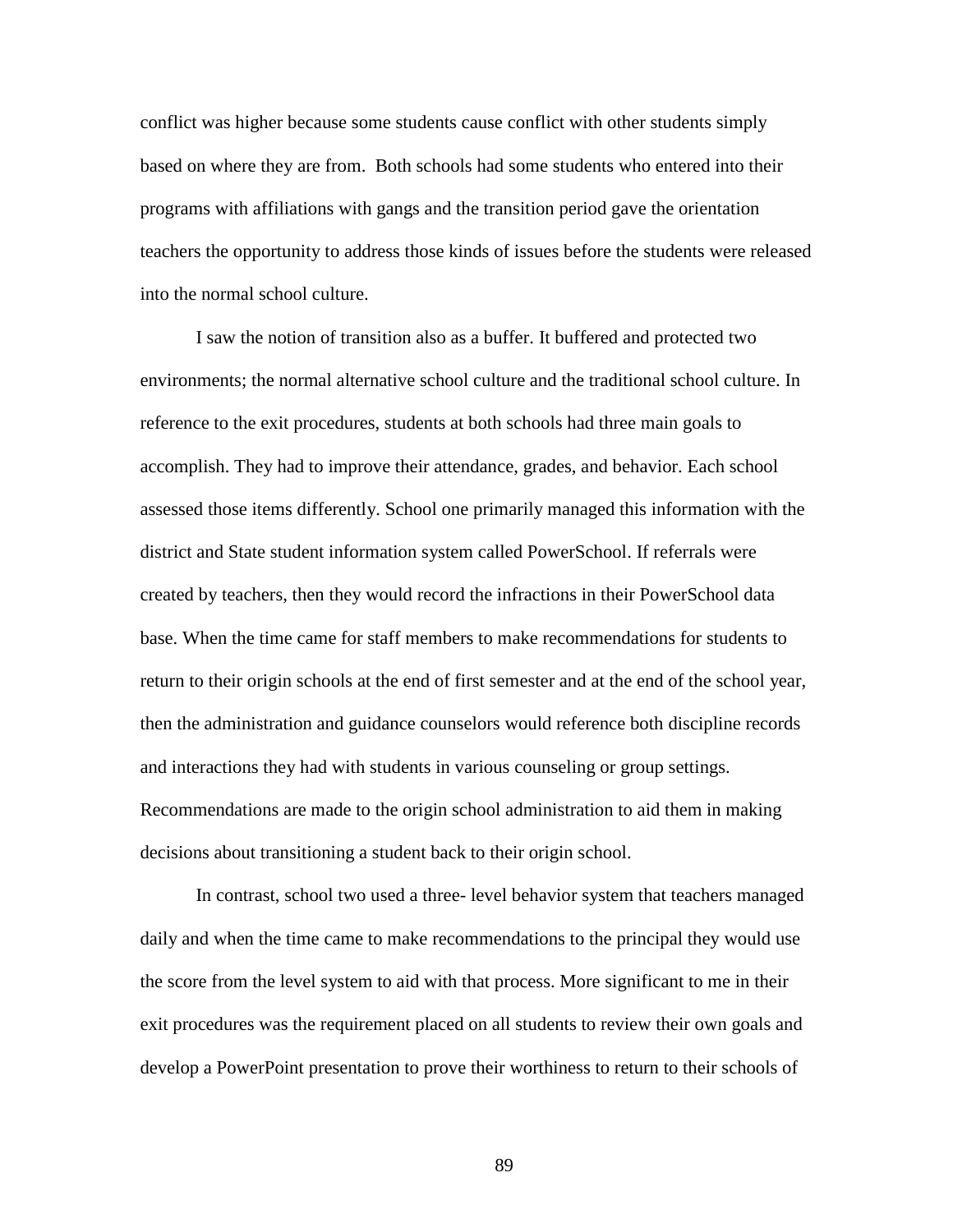origin. This process of reflection was significant because it made the students have to look at the "brutal facts" as Collins (2001) would call them. Students who made the necessary changes were rewarded with the recommendation from the alternative school. However, all of the students got the chance to present to their origin school principal or designee. That whole process also buffered the alternative school staff from backlash from students who did not get recommendations from them. That happened because those students were able to look at their own progress and identify the areas where they needed improvement. Thus, the alternative school staff rarely received negative feedback from students who did not make the required changes. This was essentially because those students gained a greater understanding of why they did not receive the recommendation to return as they went through the exit procedure exercise.

**Support** was another theme that stood out to me. I saw this demonstrated in the services provided for students in both schools and the professional learning communities developed in the schools for teachers. One of the main goals of the guidance departments of each school was to help these students get back on track toward completing graduation requirements. So their efforts had strong emphasis on making sure students were in the correct classes to earn core credits for graduation. Career planning was also an important part of the counselors support process. The students in this environment many times lacked goals or the initiative to plan for the future. So, guidance worked on walking the students through the appropriate steps to get on track to accomplish their future goals.

Some of that support also came in the form of counseling students with emotional challenges or conflicts with other student or even teachers. The RBHS Medicaid counselor, the regular guidance counselors, and the character education teachers were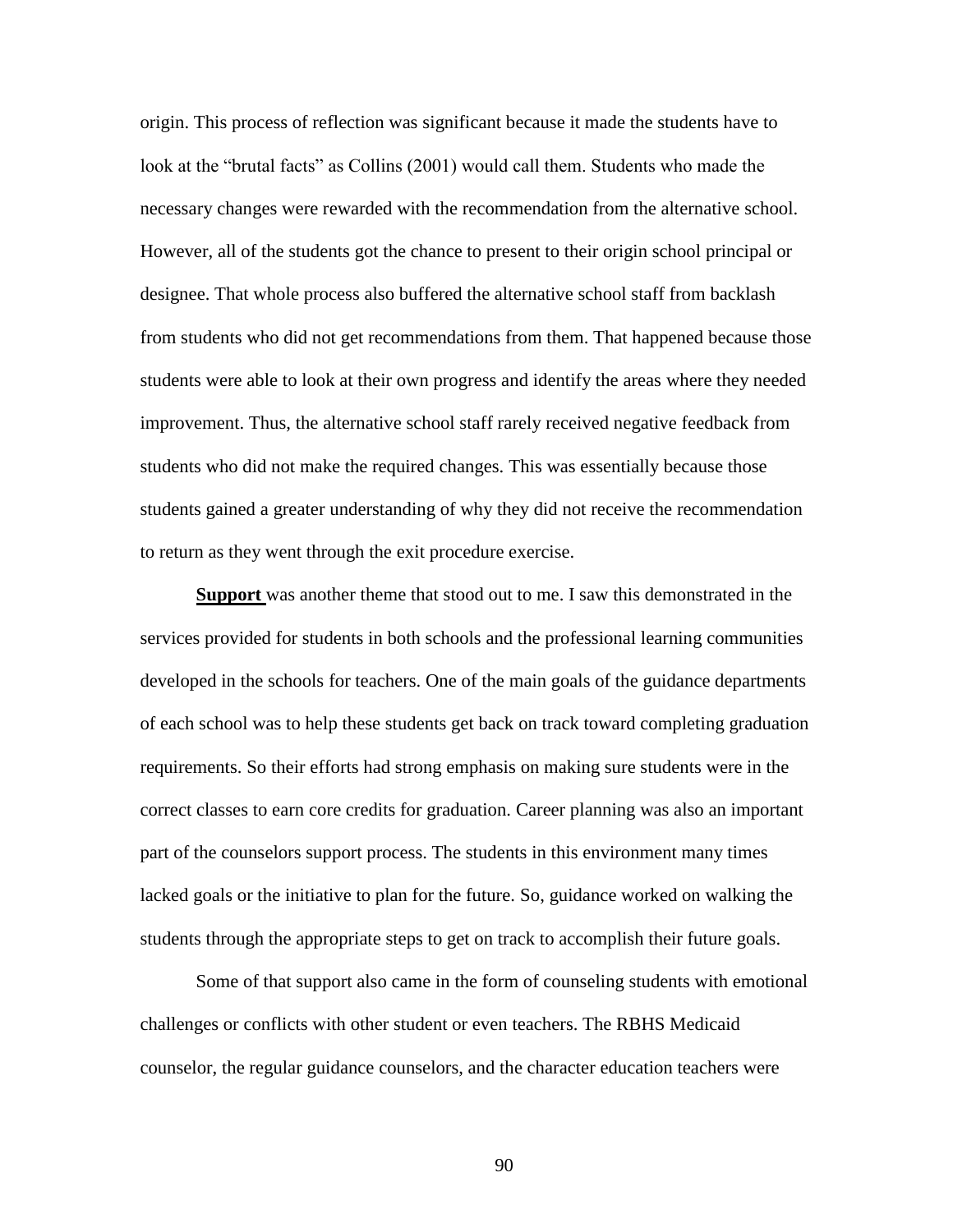essential in providing the necessary intervention services to prevent crisis behaviors from being demonstrated by distraught students. Their services helped to maintain a culture of balance in an environment that had the potential to be extremely volatile if students did not have ways to express themselves in a healthy manner. For example, the director of school one said, "You know our counselors are very involved. They know every single kid. And they are very involved with these kids. They meet them and go through their credits with them. But they also, I heard Mr. T. tell a kid, ‗Alright man. Let's have a good day. Don't let the same thing happen.' You know so they are always reminded. That if you need to talk to somebody, come talk to them. We also have our Medicaid counselor on campus too. And he helps a lot. Because if there's an explosive situation and I think we had one yesterday two kids. And he will deal with it. Very good, calm that situation down."

Teacher support services were seen in school one as I recognized the type of care and appreciation demonstrated to teachers and other support staff by the administrators. The administrators in school one's acts of kindness toward the staff helped to build a culture where the mode of the school was light-hearted and not overly burdensome. Their care of the teachers made them feel appreciated and thus supported.

School two created a discipline team among teachers that met regularly to discuss behavior strategies. These teachers shared struggles they were having with certain students and received counsel from each other of various options to address problem behaviors. They got to hear success stories from their fellow teachers and they were able to identify with some of the same challenges other teachers were having with some of the same students. This team used this time to reinforce their core values about discipline and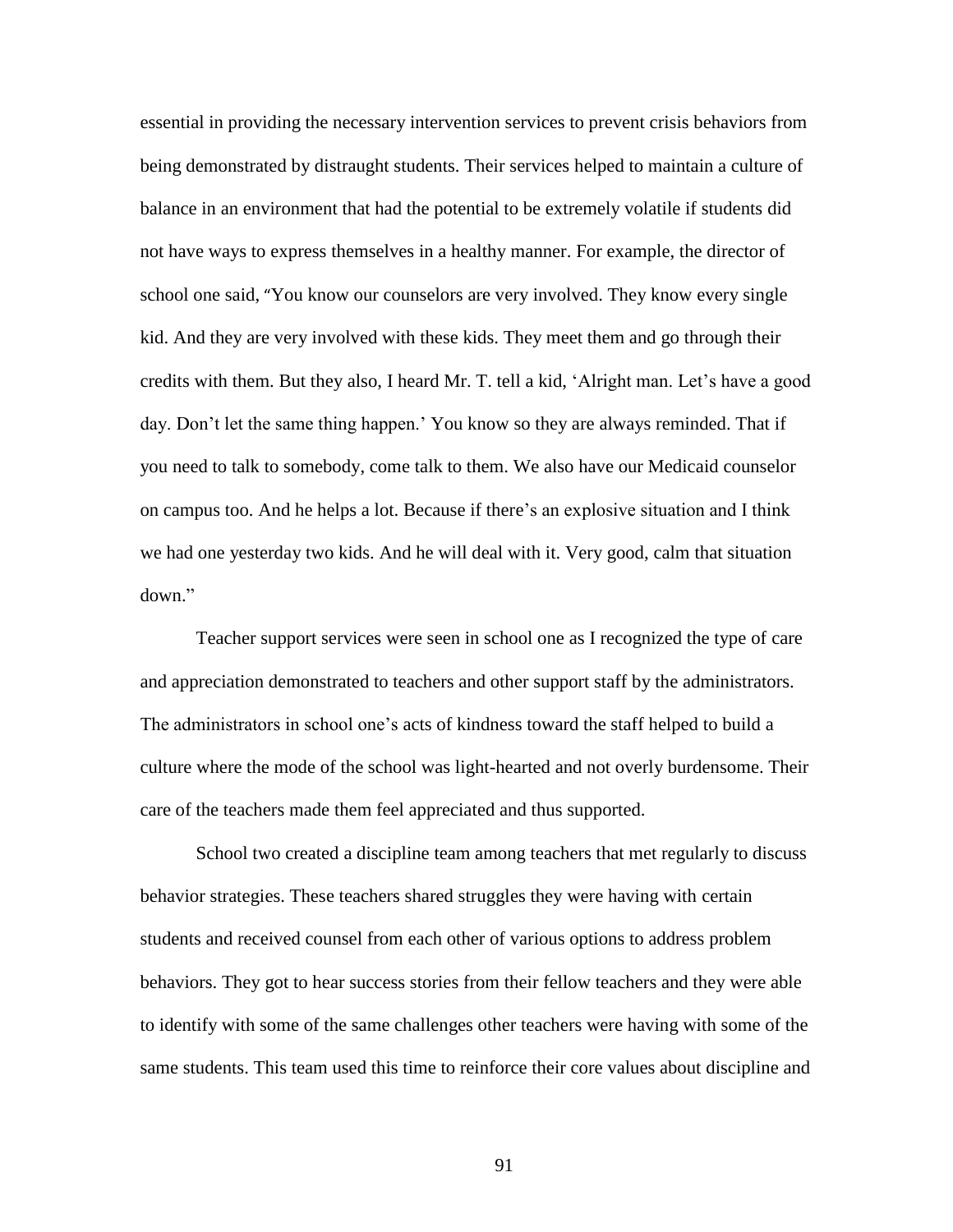strengthen each other with encouraging words. This was also a time to support the newer teachers to the alternative school and give them guidance in managing student behaviors. It is a fact that teaching in an alternative school can be very challenging at times. It wears on the body, mind and soul. Teachers can feel discouraged or even overwhelmed at times. This support group became a safe haven for these teachers to share concerns and to get recharged to press in to finish the year strong.

Instructional leadership from the administrators was also another form of support, but is classified with the theme of **capacity building.** Both sets of administrators made a point to provide teachers with various training opportunities to increase their knowledge base so that implementation of their pedagogy or the interactions with students would be improved. Administrators in school one provided primarily awareness training on topics such as poverty, gang activity, and drug awareness. These training sessions made teachers more vigilant and more discerning to identify the signs of these things in the lives of the students. I would also say the poverty awareness training from the Ruby Payne training materials helped the teachers make the necessary connections with students from poverty stricken environments. The paradigms of most public school teachers are that of middle-class citizens. This training helped the teachers relate to students from low socio-economic backgrounds. Those type trainings helped teachers empathize with students better and gave them an appreciation for their culture.

School two also provided professional development opportunities in the form of behavior tools training. Behavior tools' training is a crisis prevention training program that was done through the Professional Crisis Management system (PCM). I saw this training as a stronger training in terms of providing strategies for teachers to use in the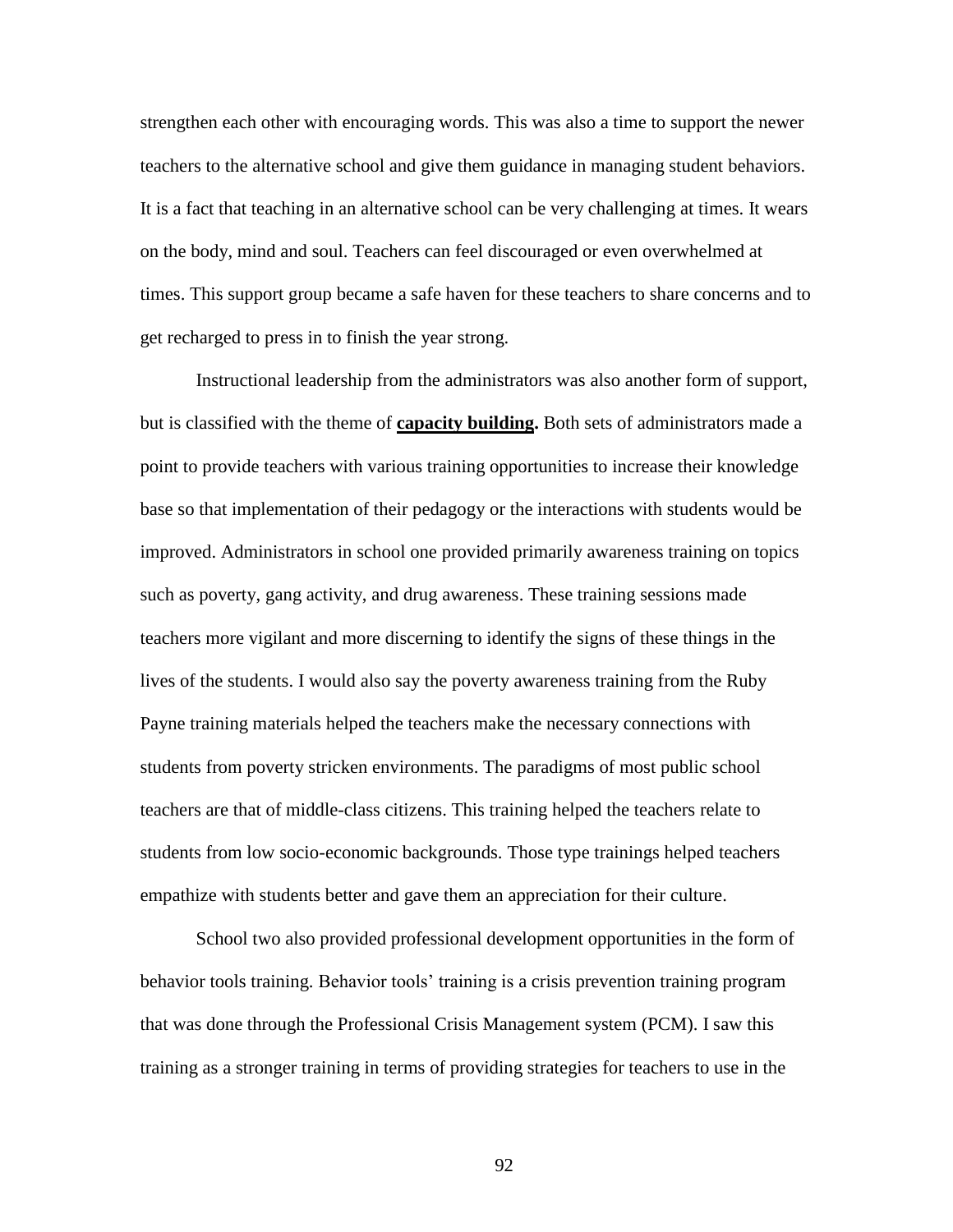classroom with students that demonstrate inappropriate behavior. These teachers were able to discuss the strategies in their discipline team meetings. Thus, they were able to grapple with the theory of the training in order to implement it into practice. According to these teachers, implementation is the difficult part because the behaviorist theory portion of the training required the teachers to emphasize positive behavior supports for the students. Most people are geared toward acknowledging the negative behavior students demonstrate, but struggle when they have to acknowledge even the slightest positive change in behavior to progressively or immediately modify student behavior. School Wide Positive Behavior supports (SWPBS) systems are spreading across this nation. Currently, over 14,000 schools in the United States have established systems for behavior modification using the SWPBS approach (Chitiyo et al., 2012; Solomon et al., 2012). This system of training aligns with the proponents of this new trend of behavior modification.

There seemed to be an intuitive tendency by these alternative school educators to seek to build strong relationships with the students. As a result, I witnessed the theme of **teacher-student relationship strength** emerge from the data. The small teacher to student ratio made that process easier to accomplish. I continually heard positive comments from students about the quality of their relationships with their alternative school teachers. Most of the students I interviewed favored their alternative school teachers over their origin school teachers. One reason for that was the ability of the teachers to give individual attention to students because of the small class sizes. Students raved about the care they felt from their teachers. That type of personal attention made them feel important and gave them inspiration to work for those teachers. This was not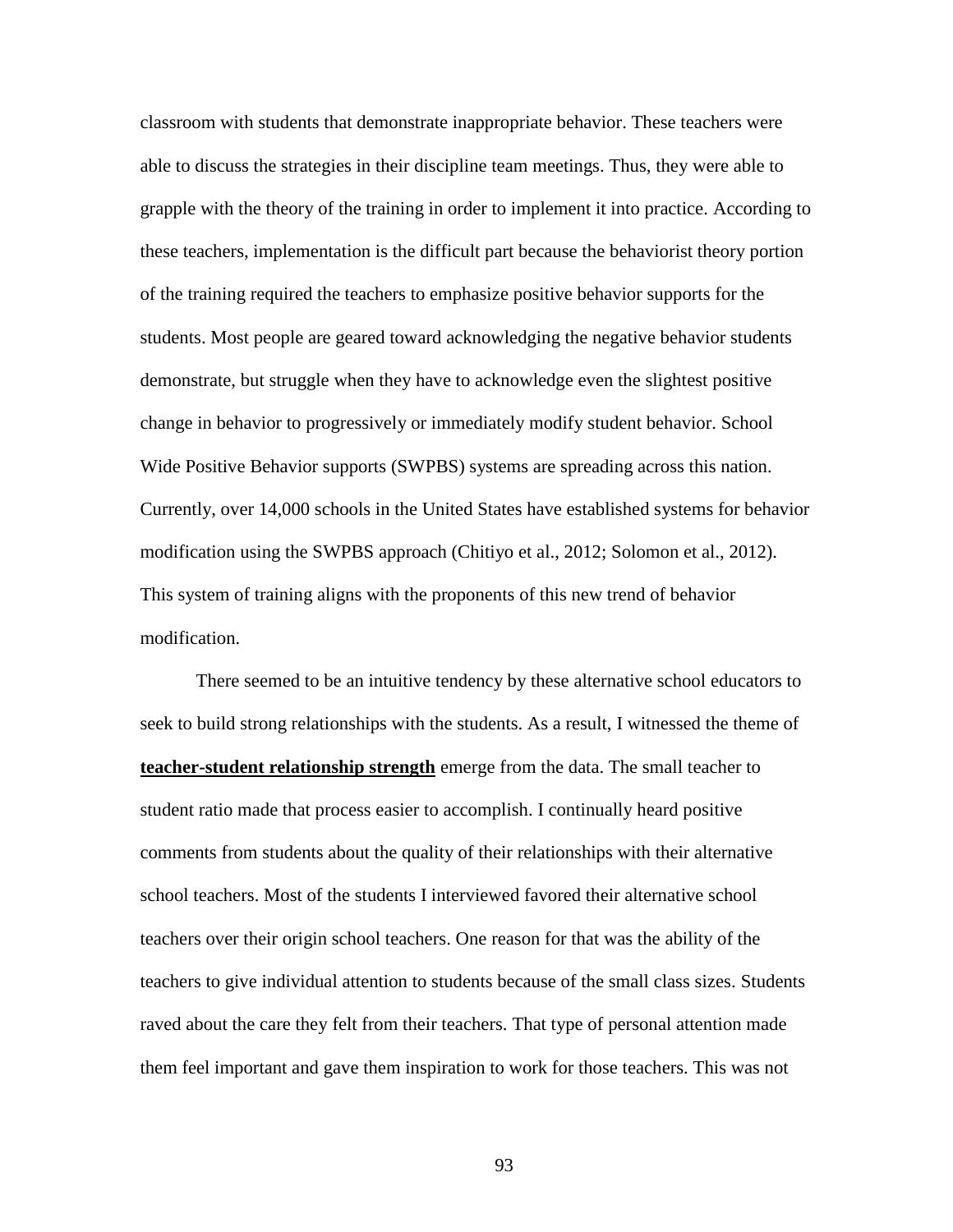the case for all the students I interviewed, but 95% of the students interviewed were very positive about their relationship with their teachers.

The teachers and administrators understood the significance of gaining a foothold in the hearts of these students through relationship strength. This theme became the foundational behavior strategy for one of the new teachers in school two. Her PCM training emphasized the benefit of improving her relationships with her students. The better her relationships were then there would be a direct impact on student response to behavior modification within her classroom. Relationship strength takes time and must be intentional on part of the teacher. The principal of school one liked to tell teachers to use humor if possible to break through the tough veneer of some of these students' hearts.

## **Question 3: How do these Type II alternative school principals and their staffs cultivate the effective behavioral components of their schools?**

The results of the responses demonstrate that the administration and staff at school one felt the orientation program and the character education program are components that should be nurtured and maintained. The administrators believed strongly that parent involvement was a key to student success. The administration in this school also planned to maintain focus on instructional strategies for teaching on the 90 minute block schedule. They additionally planned to maintain meeting with teachers during their planning periods to address concerns or to receive feedback and input. Administrators will continue to encourage teachers to maintain flexibility when dealing with student behaviors and attitudes. These administrators will continue to hire teachers with the same philosophy. The counseling department will continue to have an impact on student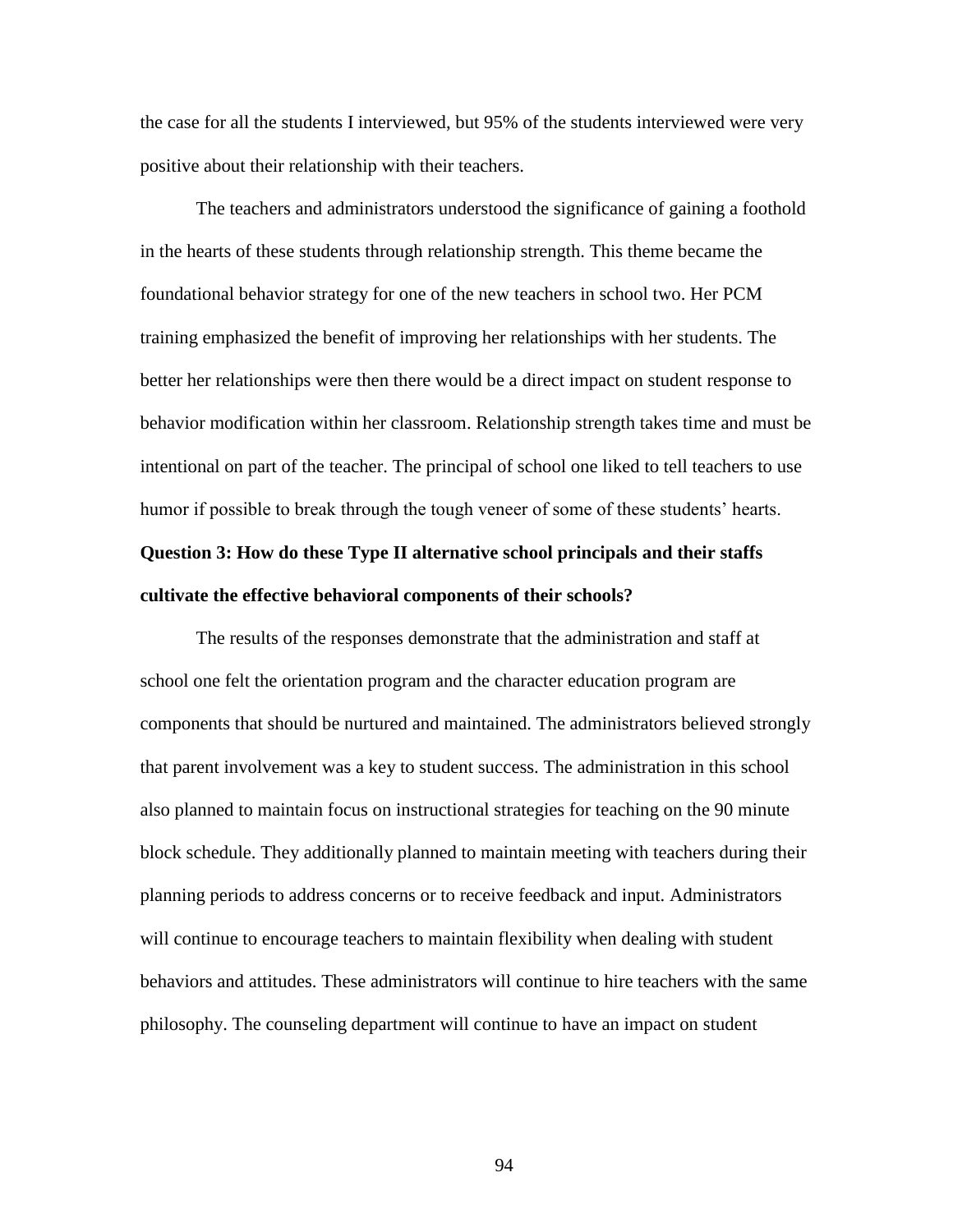planning for graduation and secondary education or career planning. Finally, school one will maintain a rewards based incentive approach to behavior modification.

School two, likewise, has an orientation process for the students that they plan to maintain. They also plan to maintain and nurture their character education program. The administrator will continue to provide a clean environment, a structure conducive for learning and top notch instruction. Moreover, she planned to keep pressing for more fulltime staff to reduce the part-time teachers on staff currently. This administrator will also continue to fight to keep the lowest student-teacher ratio in their district. She will continue to remind district administrators about the expense of running an alternative school program. She will continue to give students and teachers the venue to share concerns and ideas about improving school conditions. Furthermore, their three-level behavior system will be maintained and modified to address other concerns that arise.

Moreover, this administrator will continue to hold her teachers accountable for following procedures and policies. She planned to maintain professional development for teachers in the area of behavior modification and will continue to allow the district behavior trainer to come to her school to help teachers solve issues with students. The high school guidance counselor will continue to support student academic achievement. The administrator will continue to allow her to be an advocate for the students at her school. Finally, this administrator and the administrators in School One will continue to encourage their teachers to build strong relationships with their students.

The nurturing process can be the make you or break you process within any organization. Bolman and Deal ( 2008) speak of the Structural and Human Relation frame. These are the main frames that need to be nurtured in an organization in order to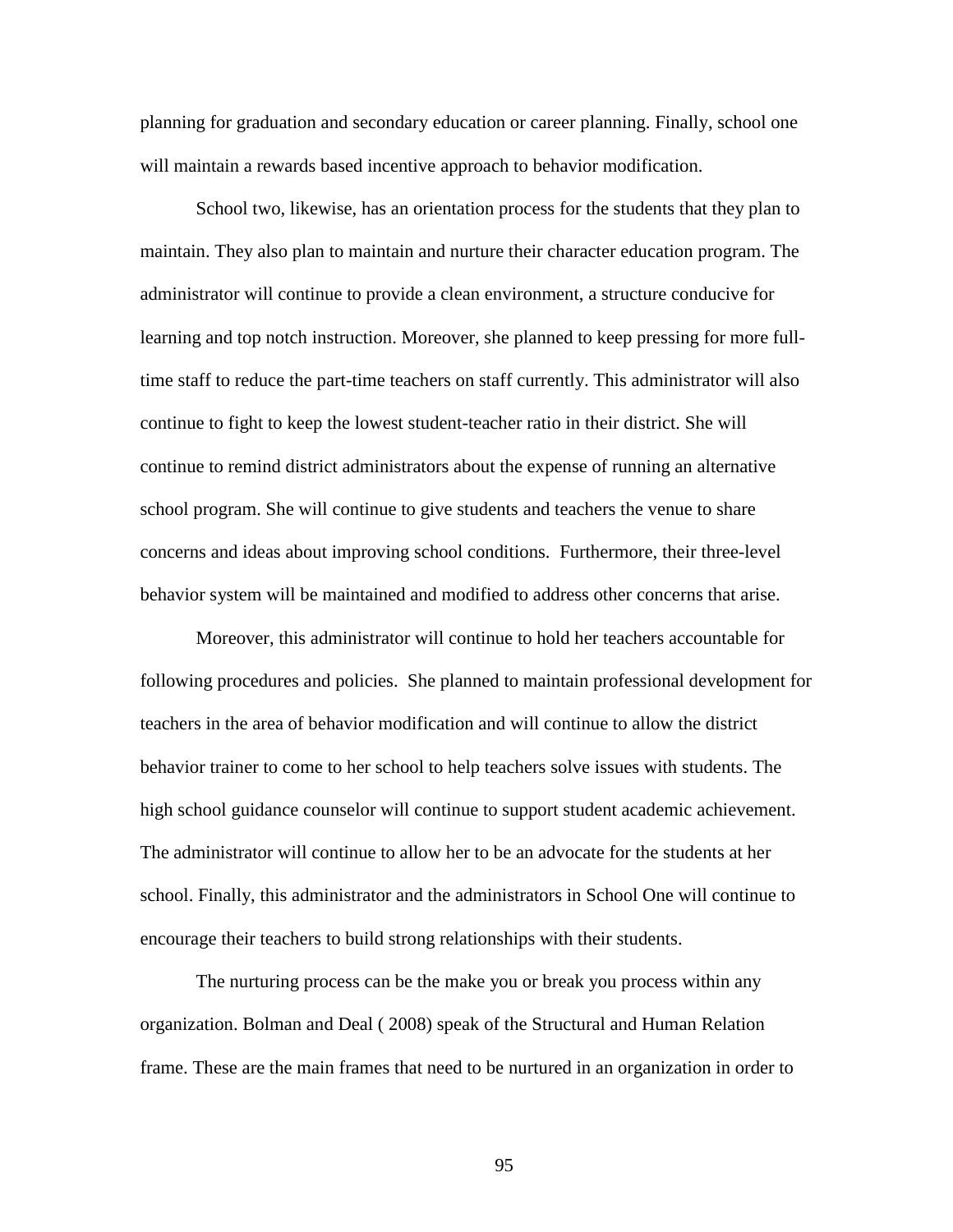make sure procedures are being followed and people are doing the necessary things to help push the organization forward. As I reviewed these data, I began to see three other themes emerge. Those themes were centered on nurturing the structural frame and human resource frame. I called those themes **progress assessment, student empowerment, and** 

## **positive reinforcement**.

Progress assessment was the process of assessing and reassessing the use of behavior strategies, instructional strategies, and internal transition procedures in the classroom and hallways. Teachers at both schools continually evaluated their practice to improve or fine tune their pedagogy. This was a normal part of the culture of these schools. It was a more intense assessment process in school two's culture. Their commitment to realign their own core values with that of the principal meant a constant evaluation of how teachers were implementing the established procedures to handle certain student transitions from place to place within the building. When disruptive behavior occurred such as a fight or a verbal altercation, the discipline team would assess their own behavior prior to the incident to make sure they were following procedures that were designed to prevent crisis behavior.

Thus, this constant progress assessment of procedures and practices reveals this principal's tenacity in making sure her staff is consistent and faithful to do things that help students trust their system of behavior modification. Teacher inconsistency or principal inconsistency destroys the credibility of your discipline program. Therefore, it is worth incorporating into your structural frame a progress assessment component to help with implementation of your behavior modification system. This only works when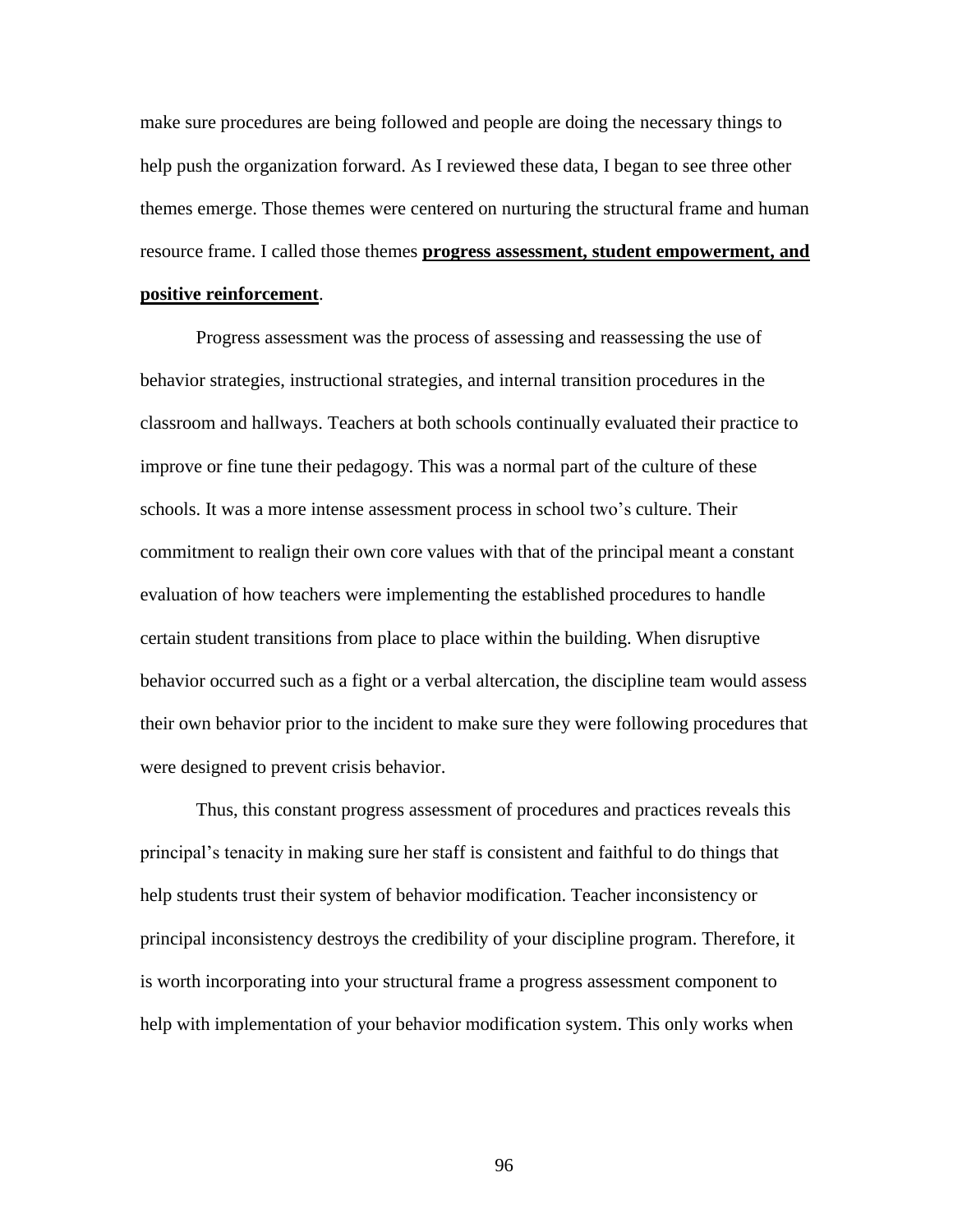the administration has a clear vision of what needs to happen in the classroom and other various parts of the building.

Most people do not see the alternative school as a place where students need to be empowered. The data revealed that student choice within a school where they did not have a "choice" to decide if they were going to attend or not was a huge component to students gaining a sense of self-efficacy and citizenship. School two's administrator made it very clear to her students from the beginning that they still have choice within her building. She said to her students, "You still have empowerment. You still have power over what you do… I do not have that control. If you do let me help you. And what I mean by help is, I provide the support, I provide the structure. I provide that you're in a clean environment. I make sure that you have what you need and your teachers are giving you top notch stuff. If you don't believe that any of those things are happening, you can come to me. You can go to the teacher. You can say, I don't believe you are doing what you need to do by me. You have that choice." This embedded choice concept is woven deep into the system at both schools. The essential component was that the students had to be made aware that they still had choices. Students must feel like they are empowered with the ability to address issues when they occur. When students feel disenfranchised, there is a tendency to cast off restraint and do whatever they want to do because they do not feel the leaders of the school care for them. The orientation teacher in school one made it very clear to his students that they still had choices. His attempt was to give them behavior tools that could be used in the face of adversity or conflict that would empower them to make better decisions.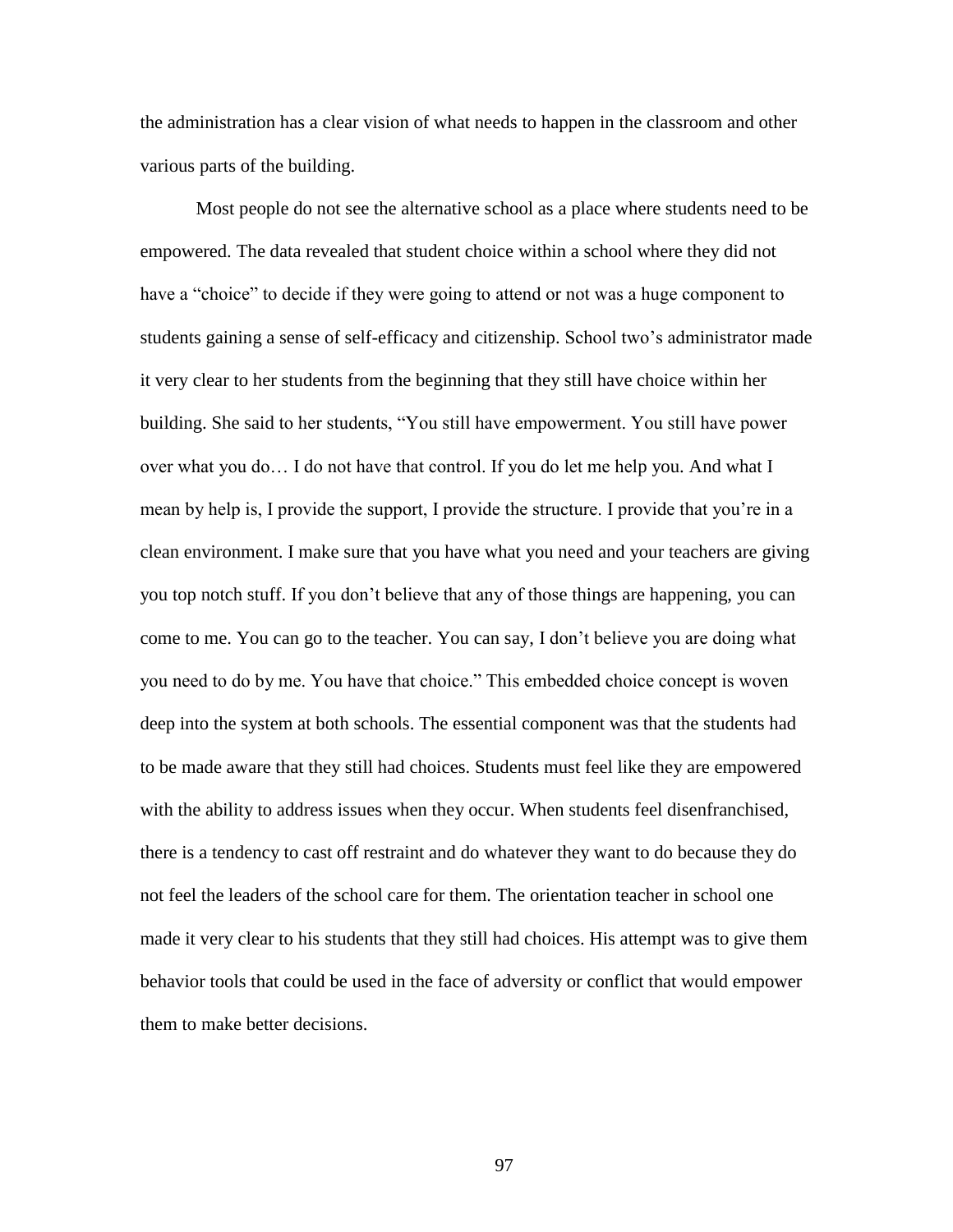This sense of empowerment also prepared these students for re-entry back into their origin schools. The goal of these alternative schools was to help their students learn how to become more productive within the traditional setting. They do not want students to become "lifers" in their behavior modification program. Regretfully, that is not an uncommon thing for some students.

The data was clear that positive reinforcement modifies behavior in the right direction more so than punitive measures of reinforcement. This was evident from the interviews with the administrators and the teachers. For example the director of school one said, "They been punished enough. When they walk in that door, we don't bull whip them. We're structured and organized and they got to step in line. But we're not beating them with the bull whip. They've had enough of that. They've had enough of defeats. Let's see how they act when they win some. So the idea of just beating them to the ground, That ain't gonna work. That ain't gonna work. One thing too, and I know she's a big component to this is. Let's lean more on the reward system versus the punitive system. Let's reward the good stuff. We are starting to put in place a reward day."

This leaning toward positive behavior supports was discovered primarily from trial and error within the schools. Principals learned the hard way that punitive measures are less effective in addressing student behavior overtime. The principal of school two had 15 years of experience in teaching the at-risk population. She learned the hard way in her early days that punitive measures are less effective in modifying student behavior. Thus, her personal philosophy was to implement strategies that are not grounded in zero tolerance, or suspension only measures of behavior modification. The principal in school one also learned the hard way. In his program's earlier days, it was primarily a punitive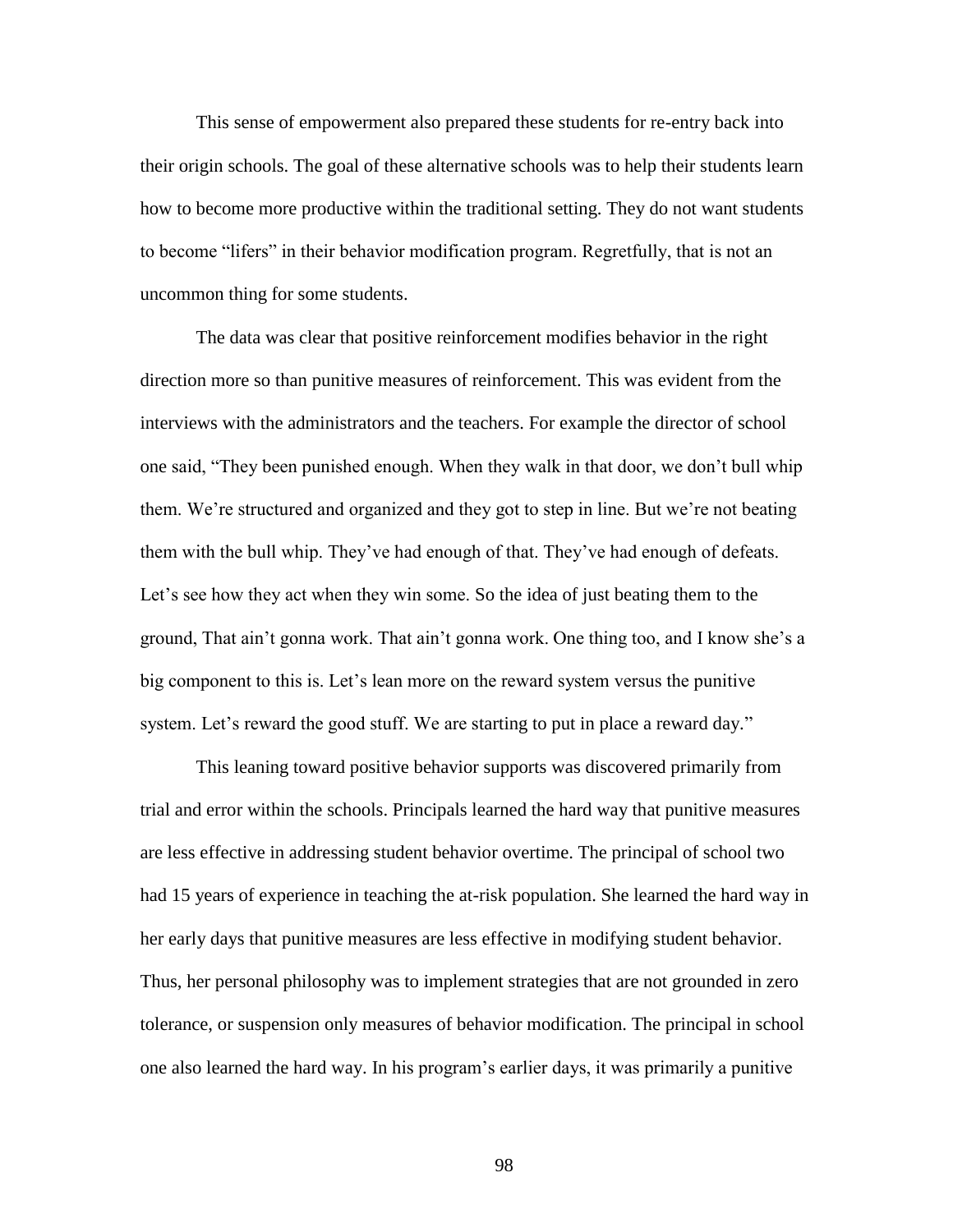environment. They learned very quickly that punitive measures used as the chief means of implementing behavior change did not work.

So out of their lived experiences came a theme of **positive reinforcement.** These administrators were so impacted by their earlier experiences that they began to seek to establish positive behavior supports within their behavior systems. The administrators at school one got creative and began doing simple, but unexpected actions. If they saw students walking down the hall and their uniforms were worn correctly; pants pulled up, shirts tucked in, belts worn correctly, and proper shoes, then they stopped the students lined them along the wall and gave them candy. This was a simple gesture, but the students responded like they were given one million dollars. Moreover, these administrators had plans to establish an intramural sporting event for the students to give them a positive outlet while at school. These students usually do not have assemblies, so an event like this would be a major shift in the normal procedures of the day. The administrators hoped it will create a sense of excitement in the school culture.

The administrator in school two was approached by the students about some form of positive behavior support for the students who do what they are told. So her discipline team developed a three- level behavior point system that ultimately rewarded the students progressively with being able to wear a different uniform when on level 2 and they could wear regular street clothes on level three. This system of positive behavior supports helped to motivate many of the students to work toward a certain goal. The behavior point system, like all behavior strategies, was not a solution to all the challenging behaviors in this school. However, it increased positive support for students and helped to modify behavior by emphasizing positive reinforcement more than negative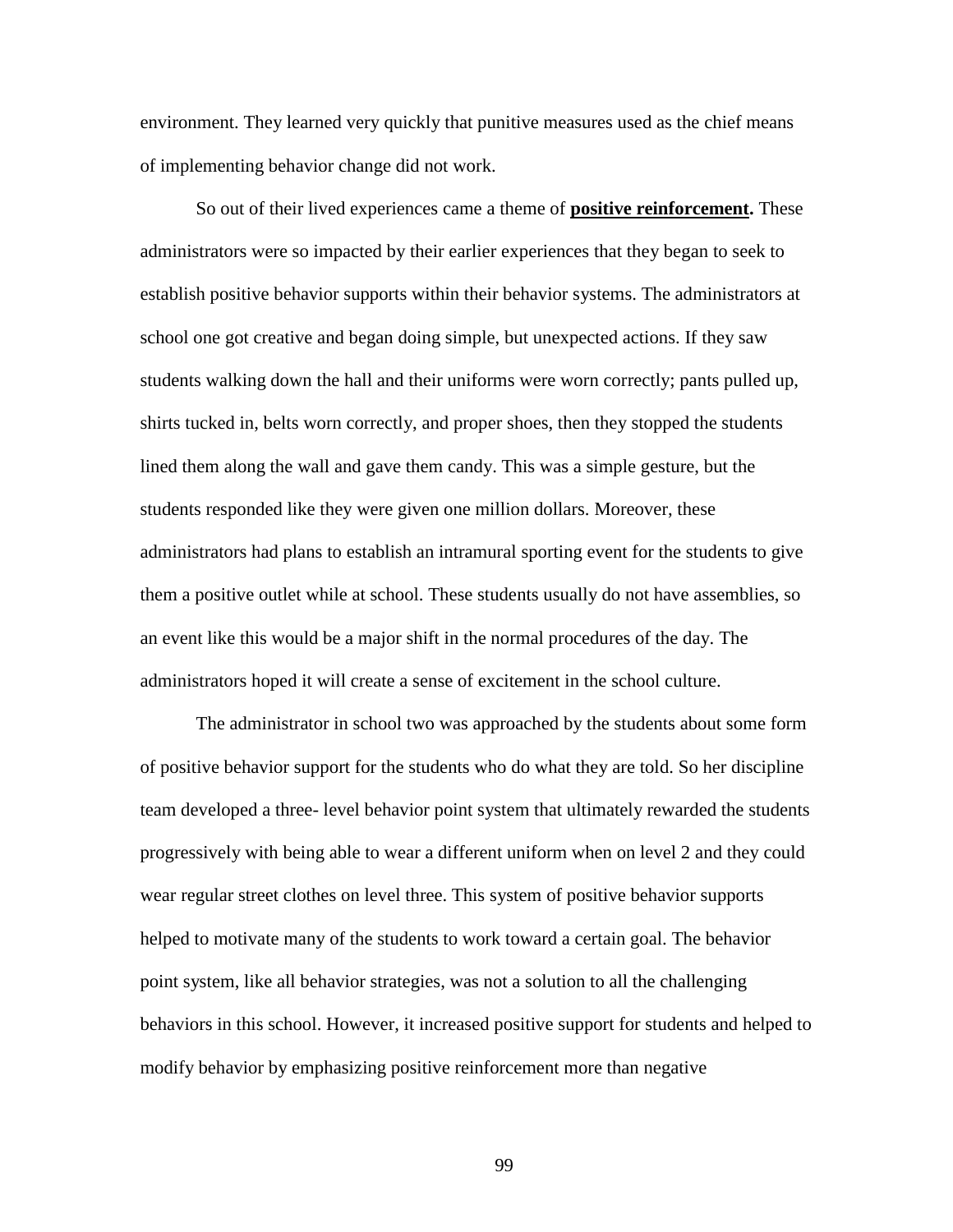reinforcement. The point system does have embedded within its implementation a punitive portion which was designed to remove student points or drop their level back down if they demonstrated inappropriate behavior.

# **Question 4: In what ways are those components identified in the literature as essential for a "successful" alternative school program reflected in the participants' articulations about their programs?**

This study explored the various ways the behavior modification strategies used by these alternative school educators were based on, or reflected, the current indicators of success identified by alternative school researchers. Reimer & Cash (2003) purported, that 10 essential elements comprise the current indicators of success. Those ten elements were: 1) student accountability measures, 2) administrative structure  $\&$  policies, 3) curriculum & instruction, 4) faculty & staff, 5) facilities & grounds, 6) school leadership, 7) student support services, 8) learning community(staff, students, parents, & community), 9) program funding, and 10) school climate.

The results of the comparison revealed that each school discussed in some way or had as an essential component some form of the ten elements. I discovered from the interviews and observations that these schools had components in place that reflected the ten essential elements. I used the word reflection because I did not learn from any of these administrators that they performed research on Type II alternative schools and found the ten essential elements and decided to base their programs on these elements. Their efforts to discover the best practices for implementing a Type II alternative school behavior modification program led them to establish components within their schools that seemed to reflect the ten essential elements.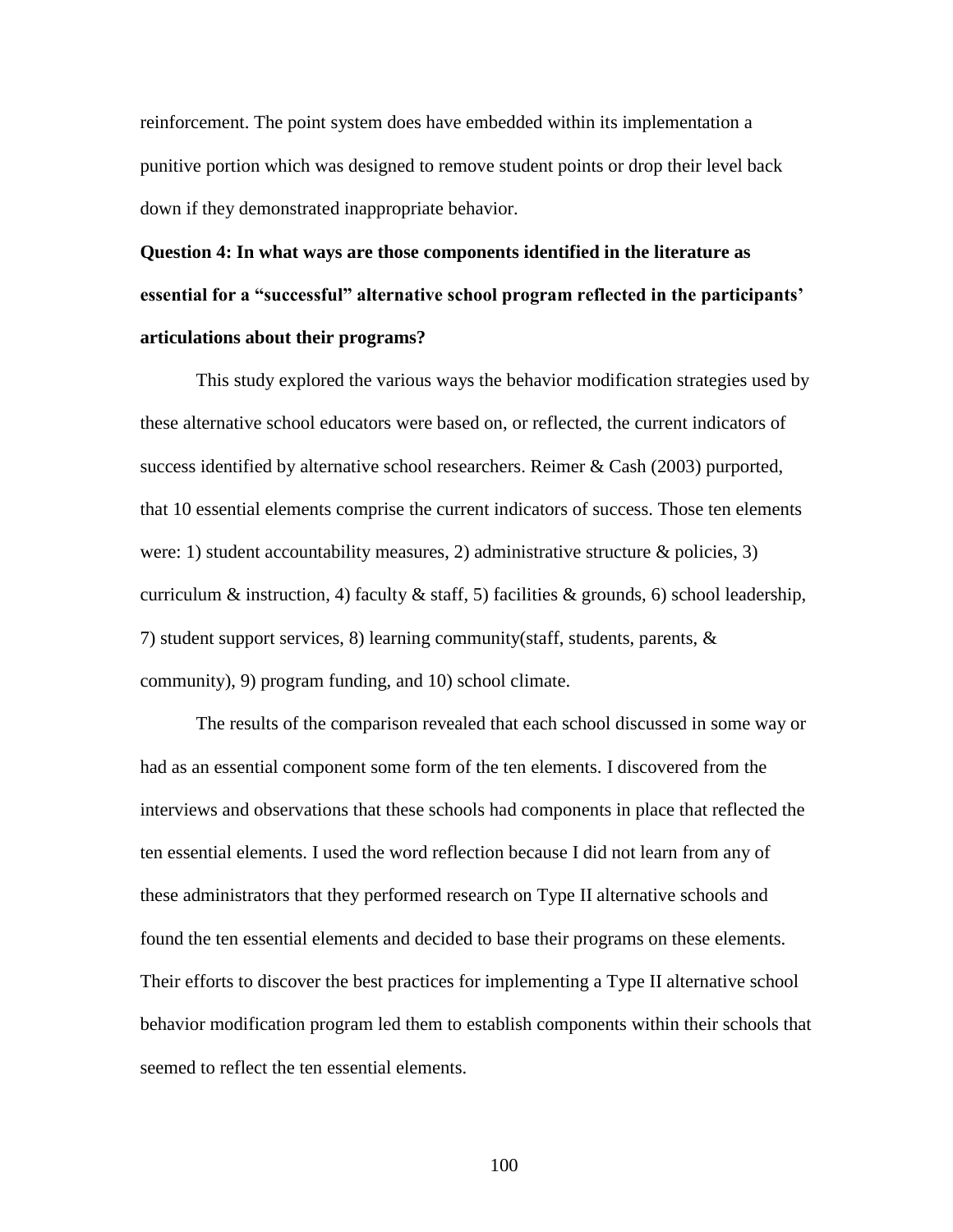Several examples of reflection are seen in the data that confirm the reflective alignment with the ten essential components. For example Student Accountability Measures look primarily at "specific benchmarks, from traditional data sets such as academic achievement on standardized tests, student and teacher attendance rates, suspensions, and expulsions, as well as program completion rates and student recidivism rates" (Reimer & Cash 2003, p.25). Both schools prepared students to take the South Carolina High School exit exam known as the HSAP exam. Also, both schools prepared students for End of Course tests in Algebra I, English I, and United States History. Each school was responsible for maintaining data about student attendance and they tracked their completion rates yearly.

The Administrative Structure and Policies element identifies indicators that focus on the "mission statement, objectives, and purpose of the school, along with the development and enforcement of written policies. This element is aimed at determining the effectiveness of the administrative support structure and how stakeholders are involved in the decision-making process" (Reimer  $& Cash, p.25$ ). This element was reflected in the written discipline policy that was developed by both schools. Both schools were diligent to enforce their rules consistently. School two even developed a discipline team of teachers that were integral in developing the three-level positive behavior supports component of their behavior modification system. Moreover, both schools had a written handbook that included their vision and mission of their school.

According to Reimer and Cash (2003), the Curriculum and Instruction element is based on alternative schools having a "strong academic program that is creative and flexible. Teachers are perceived as caring while providing rigor and high expectations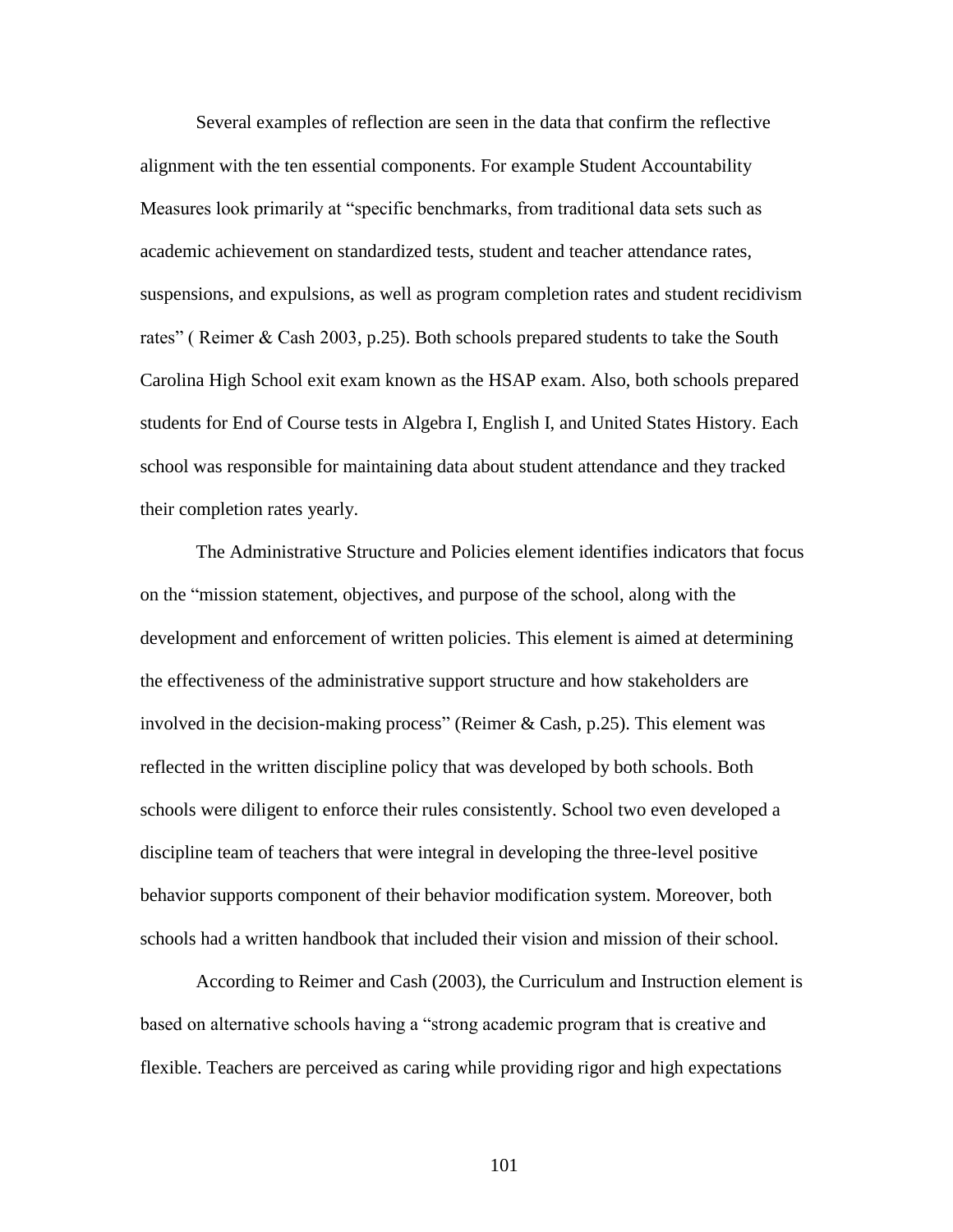regarding academic performance. Each student has an individualized Education Plan that includes behavior objectives as well as academic objectives" (p.26). My interviews with students uncovered a strong teacher-student relationship dynamic within each school. Students continually expressed appreciation for the care their teachers displayed toward them. Furthermore, teachers set high expectations for students in relation to academic achievement and discipline. Both schools used flexible instructional methods in order to address the academic progress of students who were short credits or who desired to get initial credit for approved courses. Students in need of credit recovery or who desired to earn initial credit were allowed to participate in computer-assisted instruction in order to regain or gain the credit.

The same reflective pattern was discovered in relation to the remaining elements. Therefore, it was evident from the data that the essential components expressed by these two administrators did parallel the indicators of success discovered by researchers. So, I could conclude from this observation that the presence of these reflective elements within these schools positions them to be fairly successful if they continue to implement their programs efficiently and effectively. The following chapter will render a thorough discussion of the major findings and offer recommendations for action and future research.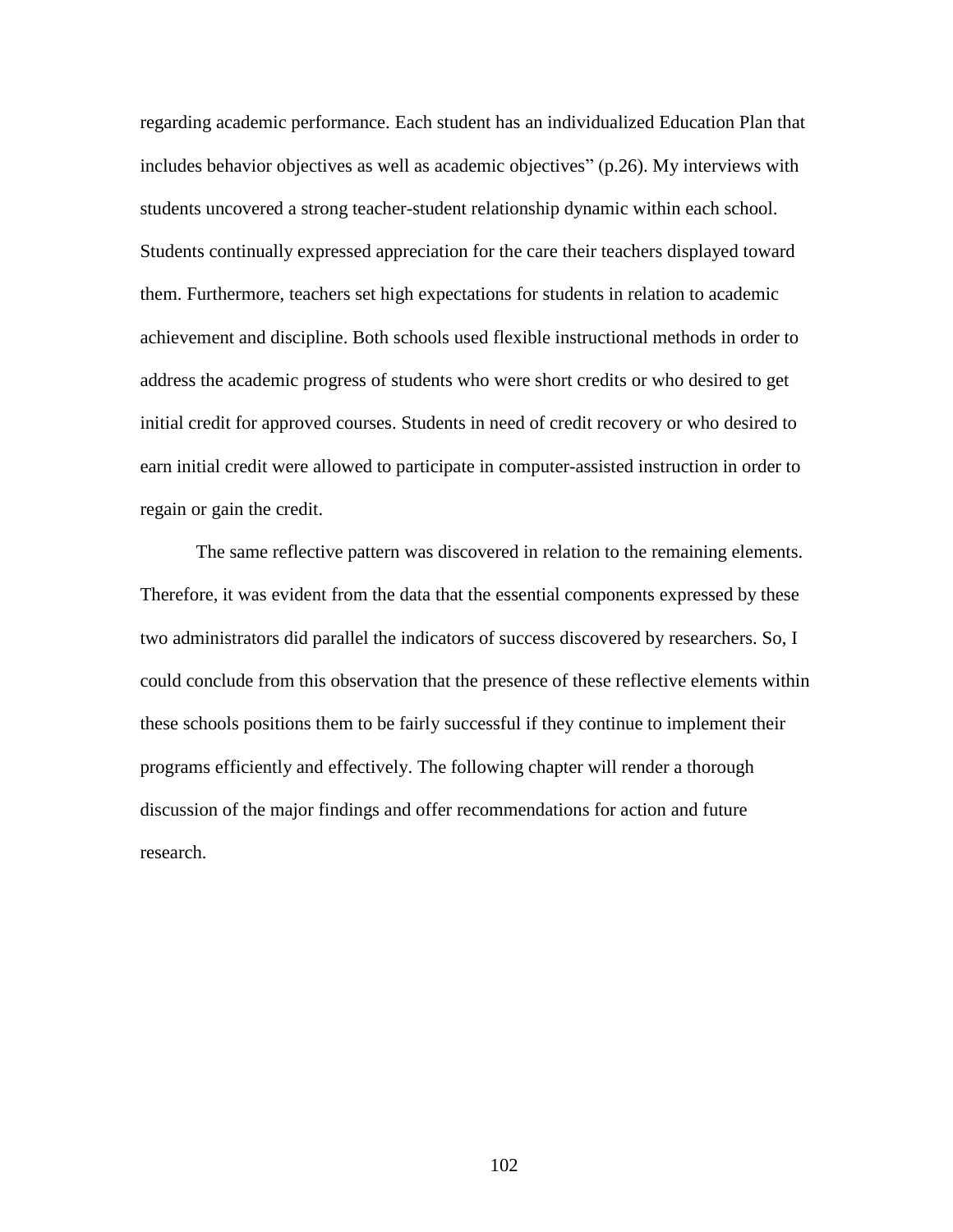## **Chapter V**

## **Discussion and Major Findings**

# **Part I: Introduction**

This chapter presents a comprehensive summary of the study with important conclusions drawn from the data presented in Chapter IV. The sections are divided into four parts and each section covers pertinent information that builds a picture of the overall results of this study. The sections are divided as follows: Section two includes the Purpose of the study, review of literature, research questions and methodology, Section three includes major findings beginning with the emerging themes and the answers to the research questions, and section four includes implication of findings and recommendations for action and future research. This section also included final comments about the study.

# **Part II: Purpose of the Study**

This study provided informative data about the phenomenon of type II alternative school education and contributed to the research base about the practical implementation of the essential components for an effective behavior modification program within these schools. The purpose of this study was to discover what two principals and their staffs considered to be the most effective components used in their behavior modification programs in two Type II alternative schools. Furthermore, this study explored the various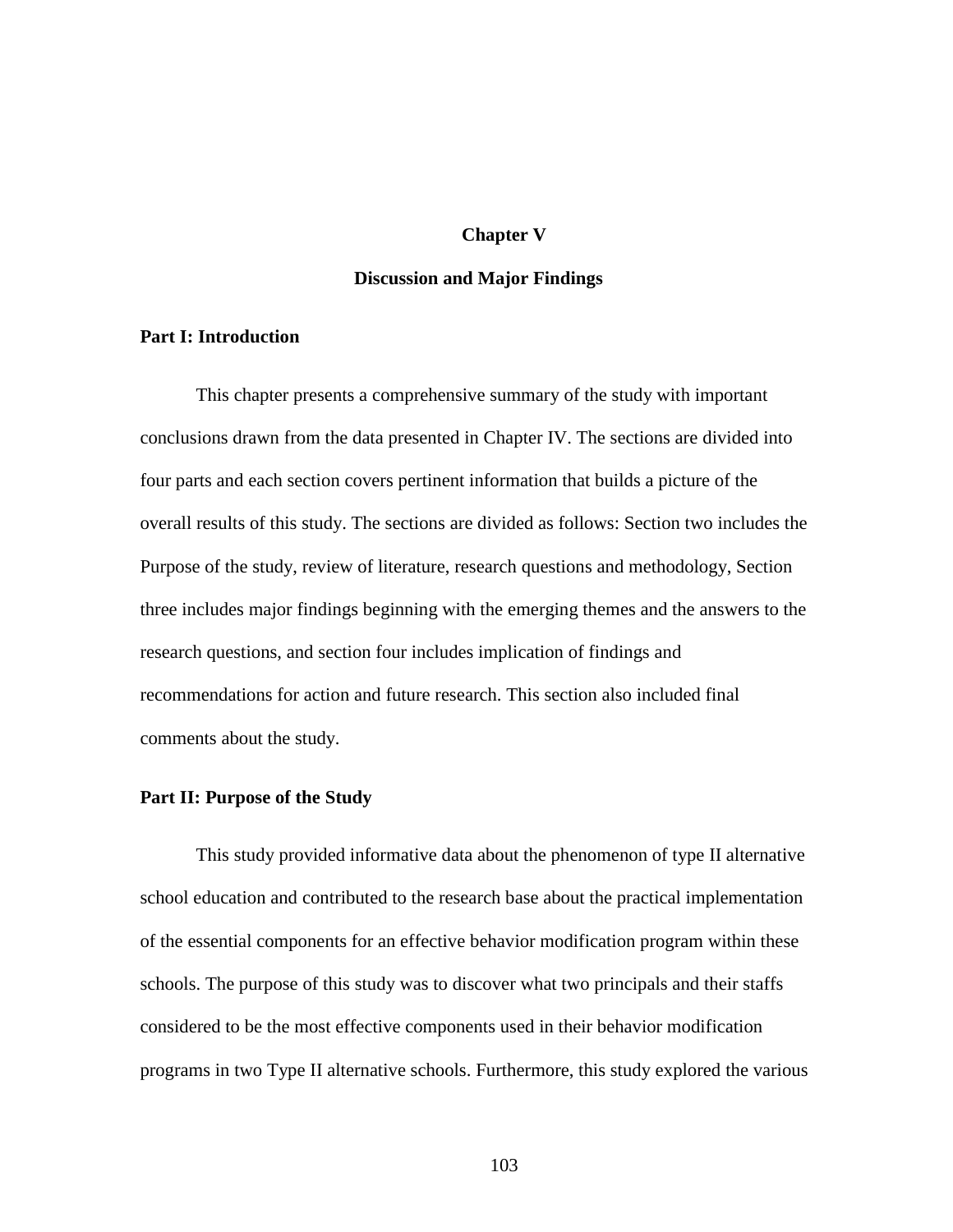ways the behavior modification strategies used by these alternative school educators were based on, or reflected, the current indicators of success identified by alternative school researchers. Reimer & Cash (2003) purported, that 10 essential elements comprised the current indicators of success. Those ten elements were: 1) student accountability measures, 2) administrative structure & policies, 3) curriculum & instruction, 4) faculty & staff, 5) facilities & grounds, 6) school leadership, 7) student support services, 8) learning community(staff, students, parents, & community), 9) program funding, and 10) school climate.

It was important to confirm that the components identified by administrators as essential elements to their behavior modification program were based on, or reflective of the ten elements identified by researchers. Thus, to help with this process, I have defined those ten elements in this section to aid in the confirmation process. The following definitions were based on the research conducted by Reimer and Cash (2003).

## **Accountability Measures**

This category reports school success compared to specific benchmarks, from traditional data sets such as academic achievement on standardized tests, student and teacher attendance rates, suspensions, and expulsions, as well as program completion rates and student recidivism rates.

# **Administrative Structure and Policies**

Indicators that look closely at the mission statement, objectives, and purpose of the school, along with the development and enforcement of written policies, are aimed at determining the effectiveness of the administrative support structure and how stakeholders are involved in the decision-making process. Written policies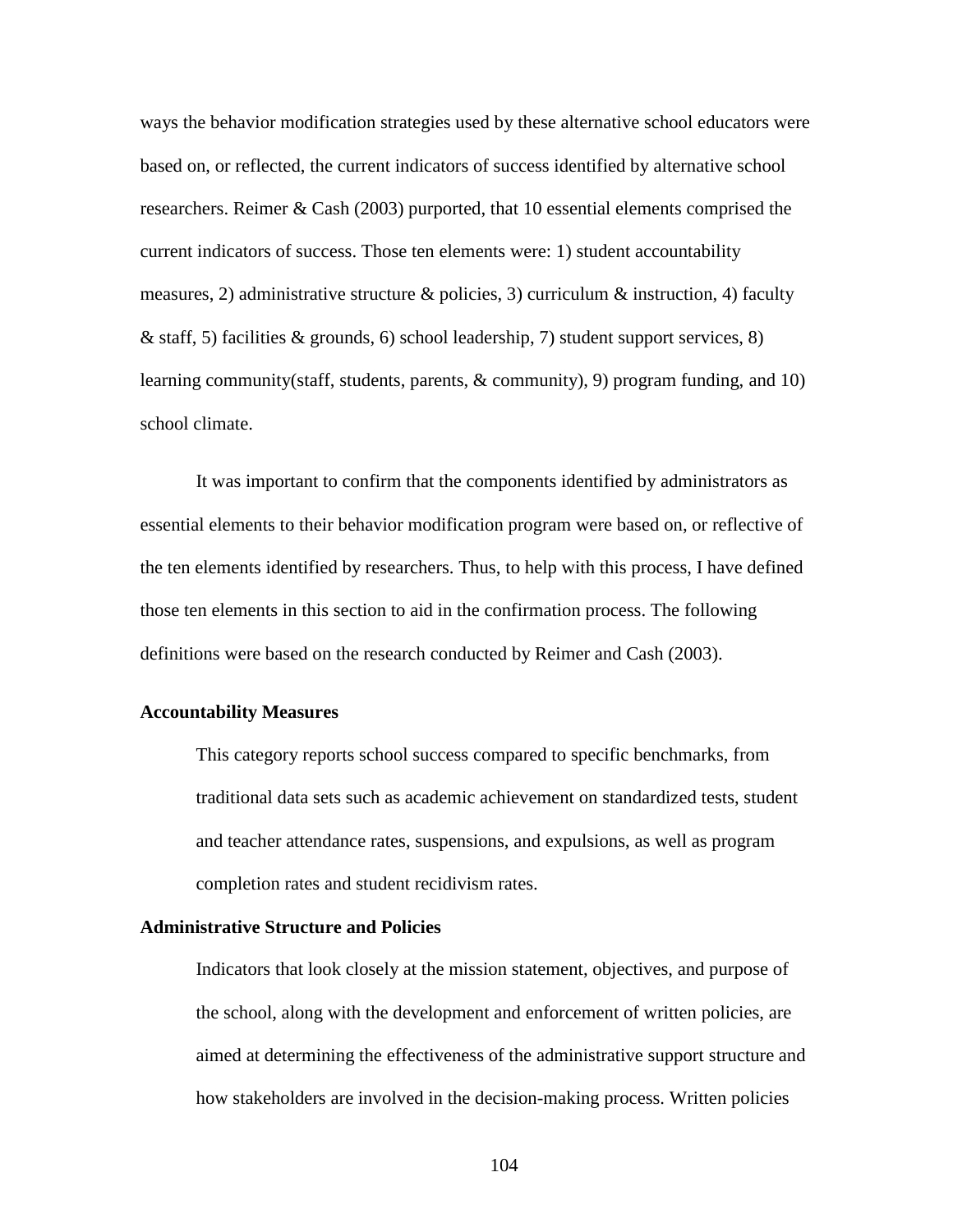pertaining to discipline, attendance, and admission and exit procedures need to be examined for fairness and equity as well as alignment with the program philosophy and goals.

## **Curriculum and Instruction**

An effective alternative school is built upon a strong academic program that is creative and flexible. Teachers are perceived as caring while providing rigor and high expectations regarding academic performance. Each student has an individualized Education Plan that includes behavior objectives as well as academic objectives. This plan should not be confused with an I.E.P. for special education students mandated by the Individuals with Disabilities Education Act (IDEA).

Academic and career education components are integrated and contextualized to provide students with a range of problem-solving and employability skills. The coursework is primarily hands-on, meaningful, and engaging to students. Class size is limited to approximately ten students per teacher, and the teacher has an assigned teaching assistant 50% of the day who works directly with students. Computers and appropriate software are readily available in each classroom, and teachers consistently integrate technology into the curriculum. The teaching and learning atmosphere is positive, where teachers are perceived as caring, and the classrooms are places where students feel confident and safe enough to learn. An organized structured mentoring program is in place that engages students oneon-one with a mentor at least one hour per week. Alternative methods of assessment are used to accommodate the differing learning styles of students and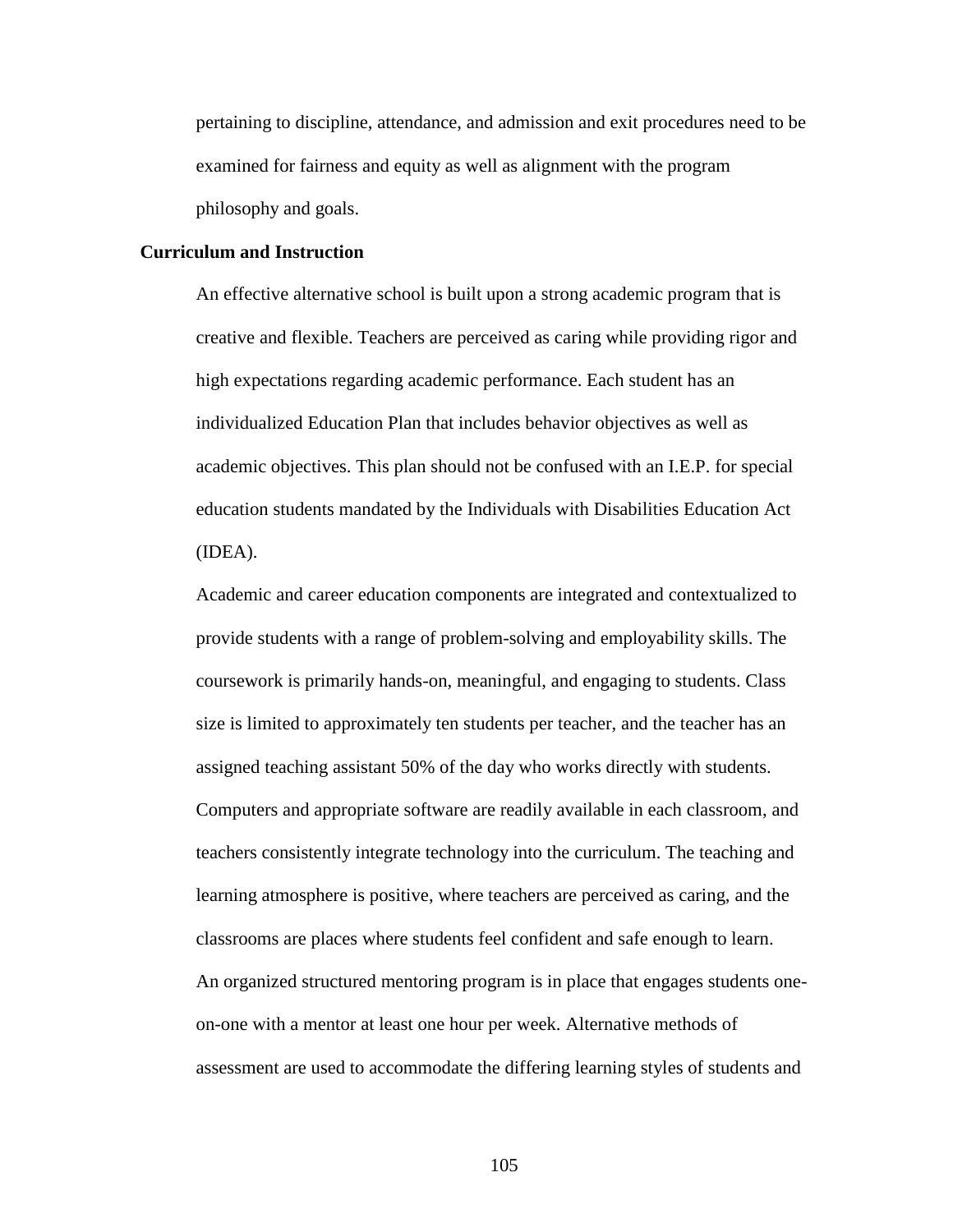to provide rewards and incentives for academic excellence. There are educational options for students that include extracurricular activities, enrichment activities through service-learning, opportunities for accelerated learning, and work experience/career training opportunities. Distance learning is employed to provide relevant coursework for students needing courses outside the capacity of the school to provide on-site.

## **Faculty and Staff**

In an alternative school setting, recruiting and selecting the right staff cannot be emphasized too strongly. Staff members with relevant experience and competencies, as well as deep commitment to work with students at risk, are vital to the success of the program. Teachers should be properly certified for the area(s) they teach, but it should be kept in mind that teachers can often overcome any academic handicaps by exhibiting a deep level of caring and concern for their students. Ongoing professional development is critical, and each teacher should have an individualized professional development plan. Sufficient funds for staff members to regularly attend and make presentations at conferences and workshops should be included in the budget.

## **Facilities and Grounds**

Alternative schools should have inviting, clean, and well-maintained facilities. They are often hampered in their quest to develop and maintain effectiveness by their location, their physical attributes, and their capacity to provide programs that meet the needs of their students. Every effort should be made to centrally locate the school within the school district in a safe environment, to build or secure a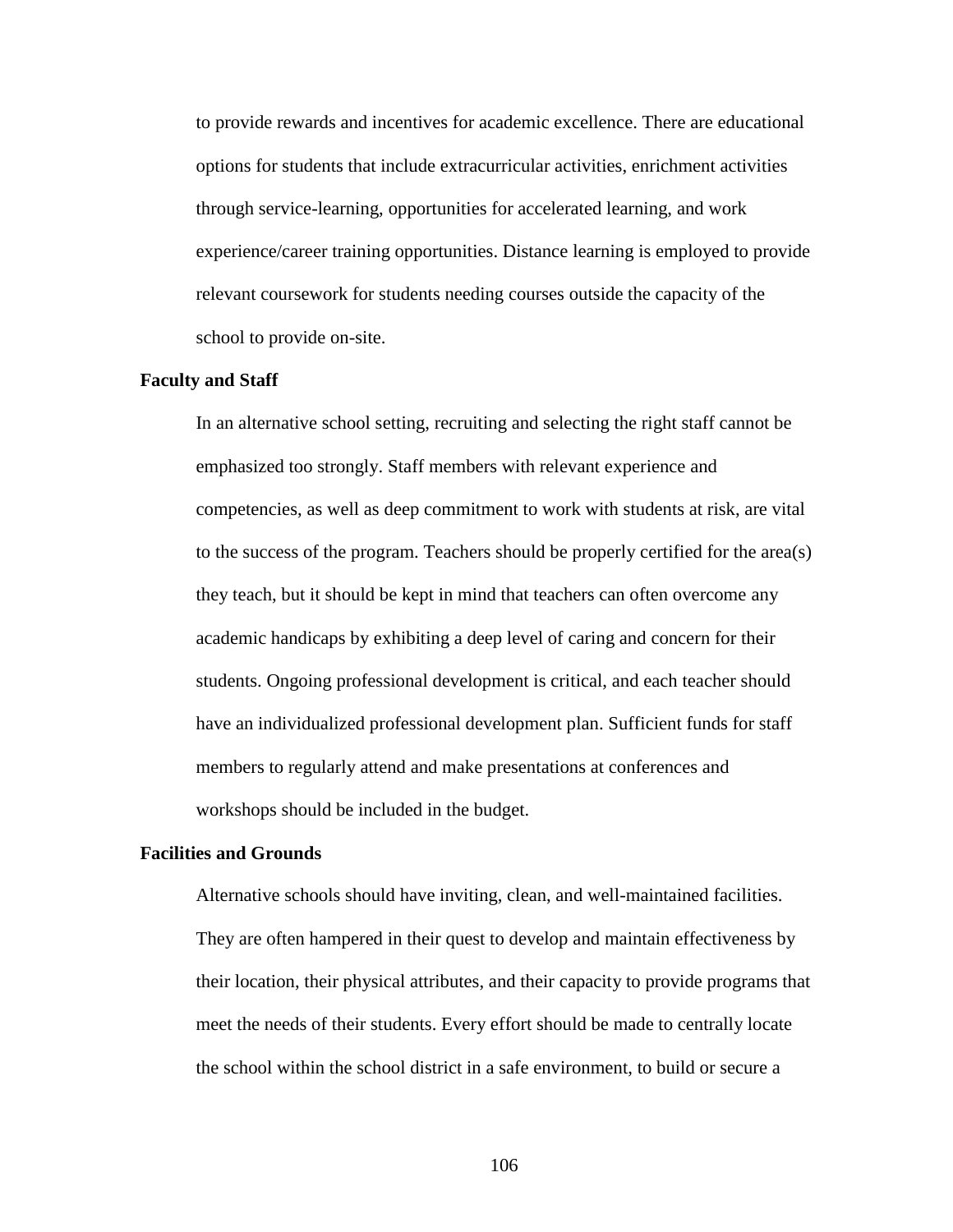building that is attractive and inviting, to equip it with appropriate technology and equipment so that it is adequate for the services to be provided. Administrators should ensure that it meets local/state fire hazard codes. Finally, research has provided strong evidence to support the fact that school size should be limited to no more than 250 students (Morley, 2002; Public Schools of North Carolina, 2000; Schargel & Smink, 2001 as cited in Reimer and Cash, 2003).

## **School Leadership**

Characteristics of successful school leaders include being a good manager of personnel and resources, reacting well in times of crises, being an effective and knowledgeable instructional leader, and possessing strong "political leadership" skills. In other words, he/she must be able to articulate a vision for the school and have the capacity to move the agenda forward through a myriad of obstacles that may include interference from within. This may be an area that sets alternative school leaders apart from their counterparts in "regular" schools. An effective alternative school leader has to be able to fight the "second-class citizen" syndrome to ensure the school is viewed as an important component of the district's mission to serve all children, and more importantly, to secure the resources needed to fulfill the mission of his/her school.

#### **Student Support Services**

Alternative schools typically suffer from innumerable social, emotional, familyrelated, and economic factors that are closely associated with their poor academic performance and antisocial behavior. These issues are the primary causes of poor academic performance and students dropping out of school. Effective alternative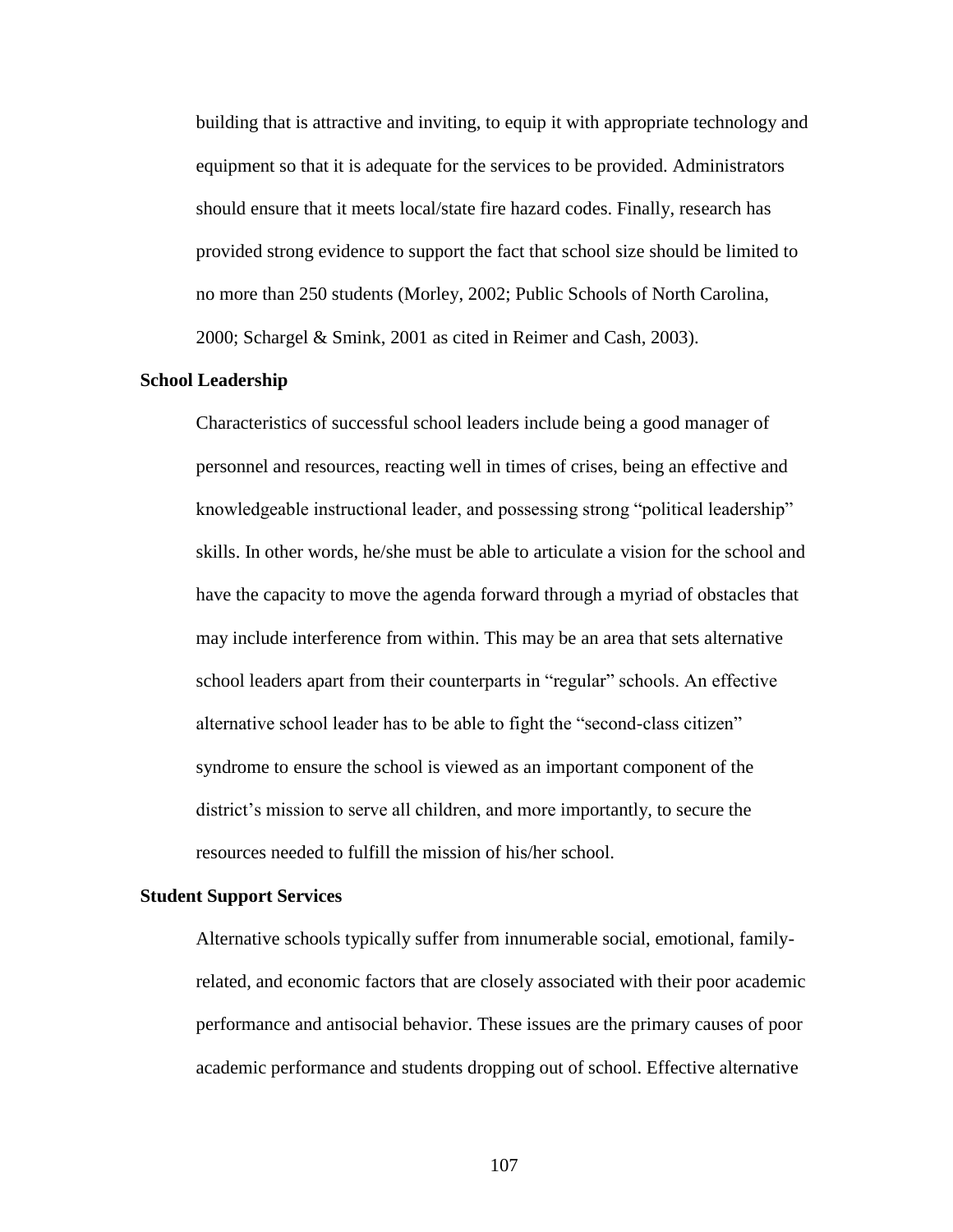schools have a broad range of student support services that address citizenship, behavior, and social/health issues. Guidance and counseling are integral components of the curriculum and include effective parenting and child-care components as well as serving as a clearinghouse for family support services.

# **Learning Community**

Performance indicators under this category are designed to assess the overall learning community support that includes family involvement, community involvement, student government, and communication issues between school and parents, school and community, administration and staff, and school students. Family and community involvement are fundamental to the success of any school, but even more so for alternative schools… Assessing strengths and weaknesses in this area will help to inform and guide the goals and objectives of the school. This assessment can foster closer ties with families and indicate the need to develop strategies to garner community support and resources.

## **Program Funding**

Without an adequate budget to support program goals and objectives, the alternative school program is doomed to wither into obscurity and provide little or no impact on addressing the needs of those most at risk of school failure… Alternative schools cost more to operate, but …there is considerable evidence that alternative schools and programs, when funded sufficiently and organized effectively, can significantly improve students' academic achievement and behavior in school (Cash, 2001; Vandergrift,1992 as cited in Reimer and Cash, 2003). In 1997, the National Dropout Prevention Center surveyed alternative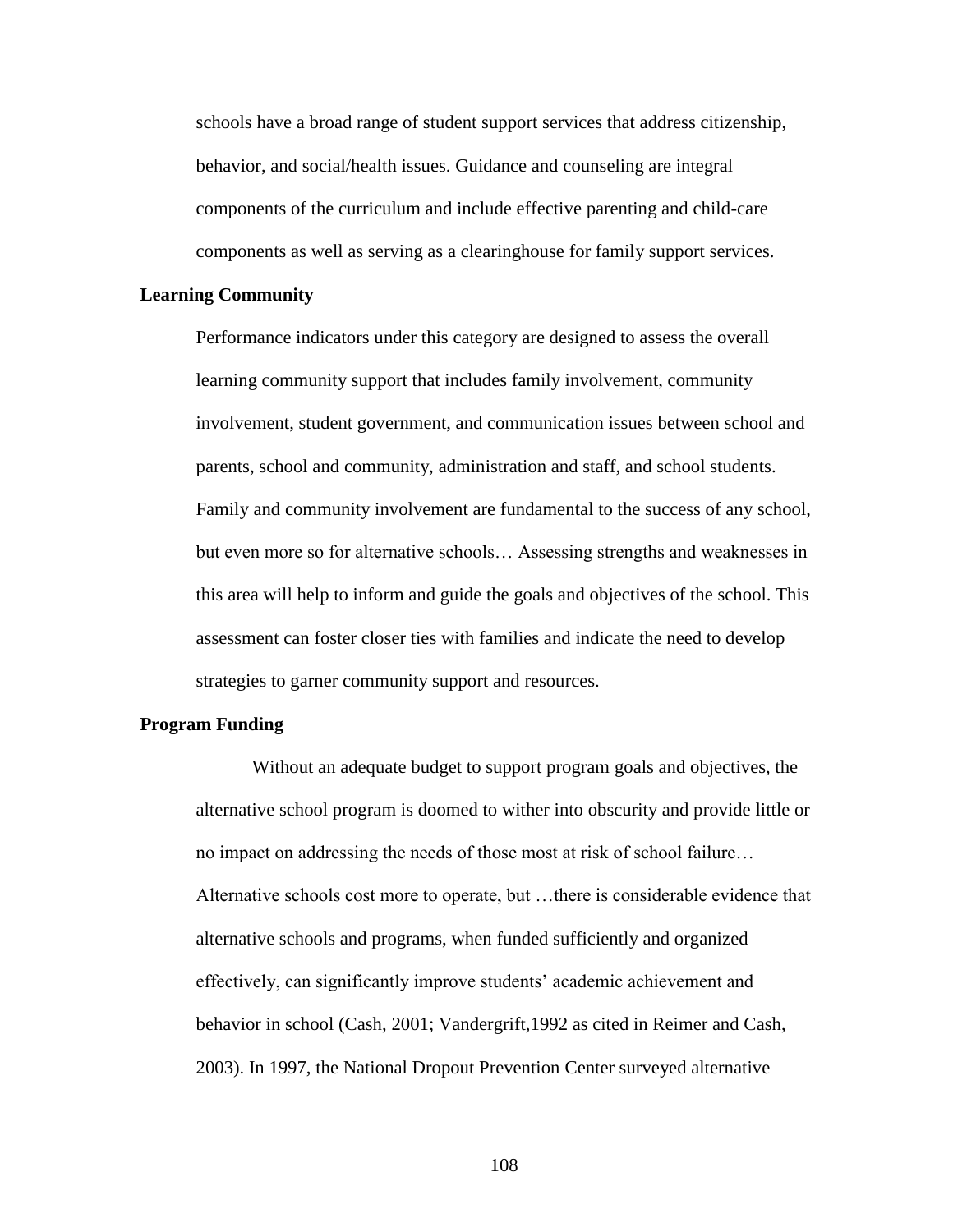school leaders from across the nation (Duttweiler & Smink, 1997 as cited in Reimer & Cash, 2003). These leaders reported that a secure and stable source of funding was the greatest need in initiating/maintaining effective alternative schools. Indicators of effectiveness include the adequacy of the budget to fully administer the following: the instructional program; an effective discipline program; a comprehensive staff development program; the development and maintenance of technology; a comprehensive student support services program; student incentives; comprehensive student assessment in several domains; and a comprehensive annual evaluation, preferably by a third party.

# **School Climate**

The intangible feeling of the school should be assessed for its performance regarding positive relationships between students and teachers; the safety of the environment; the degree of caring and concern on the degree of equity in terms of learning, and the degree to which staff, students, and parents are treated with respect and dignity.

# **Research Questions**

The following primary research question helped to guide the study to discover what two leaders and their staffs considered to be the most effective components within the behavior modification programs in their Type II alternative schools:

**What are the perspectives of two Upstate of South Carolina Type II alternative school principals and their staffs regarding the behavior modification program implemented in their schools and its effectiveness?**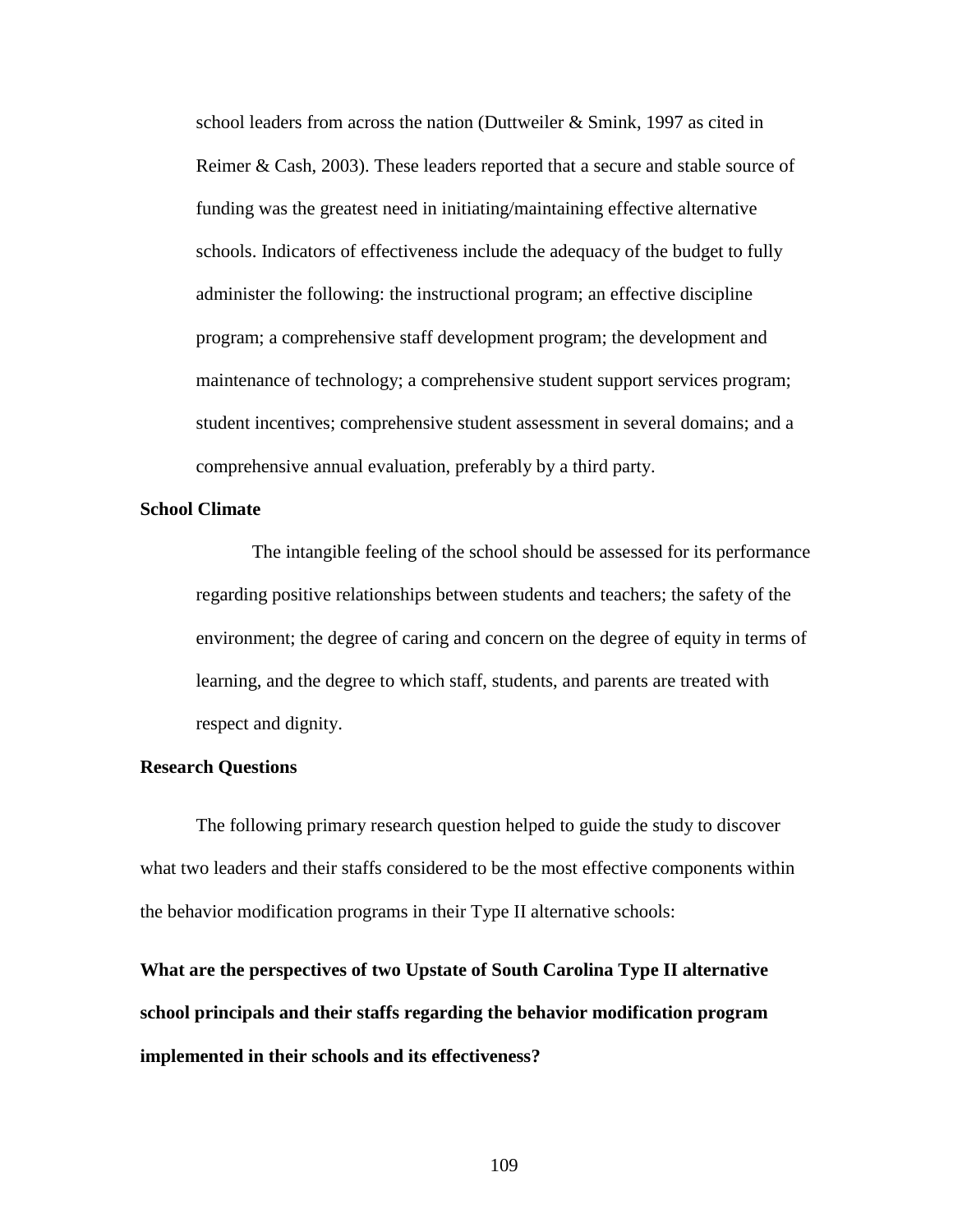The sub-questions were:

- 1. How do these Type II alternative school principals and their staffs define effectiveness when assessing their school's behavior modification strategies?
- 2. What do these Type II alternative school principals and their staffs consider to be the effective components of their school's behavior modification strategies?
- 3. How do these Type II alternative school principals and their staffs cultivate the effective behavioral components of their schools?
- 4. In what ways are those components identified in the literature as essential for a ―successful‖ alternative school program reflected in the participants' articulations about their programs?

A comparative case study of two alternative schools in the Upstate of South Carolina comprised this study. One school was located in an urban location in the Upstate, and served students from urban, suburban and rural areas. This school served multiple districts in the Upstate. Thus, its student population ranged from 70 to 300 students a semester. This alternative school program had a director in charge of the entire alternative school program, one principal for the high school, and one principal for the middle school.

In contrast, the other alternative school was located in a rural town in the Upstate. Its location was not as visible to the community and there were not many street signs to help direct a person to the school as there was for the other school in this study. The other school was located next to an elementary school. This school was hidden off in a small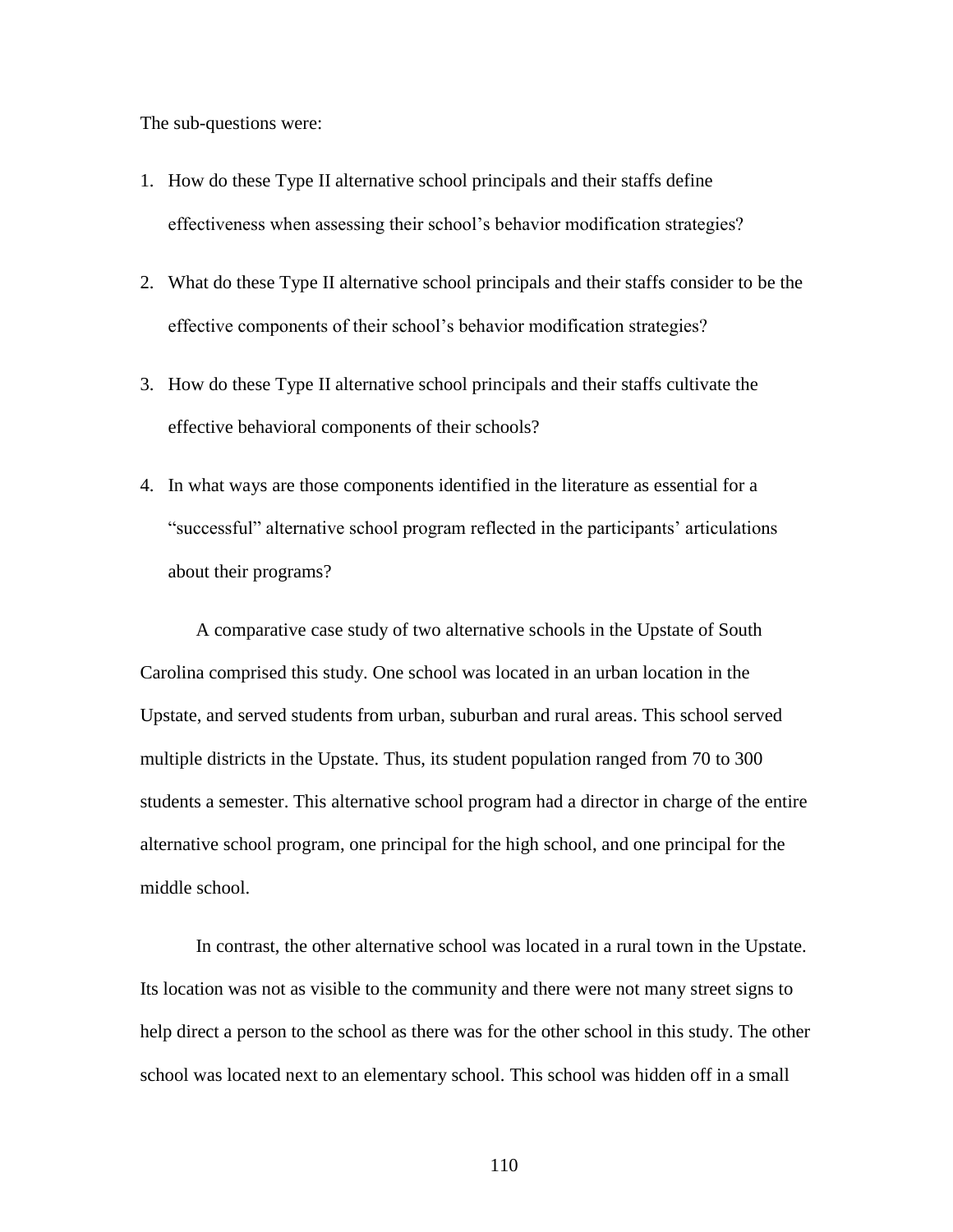low income neighborhood away from other schools in the district. The alternative school program shared a building with Head Start and a few other community agencies. The program was contained to one hallway in the building. There was a director over the school that also functioned as the principal of the high school and the middle school. Furthermore, the director, by choice, taught a class of English. The student population was smaller than at the other alternative school. The student population ranged from 20 to 70 students a semester.

#### **Part III: Major Findings**

**Research Question 1: How do these Type II alternative school principals and their staffs define effectiveness when assessing their school's behavior modification strategies?**

I answered this question by using the interviews of the principal and directors of each school. Their foundational philosophy was to implement behavioral strategies that would keep students in school. They both had three main goals in mind when measuring student achievement. Their primary goals were to 1. To improve student academic performance; 2. To improve student behavior, and; 3. Improve student attendance. I found that the alternative school principals were very interested in improving student academic achievement. They both emphasized academics over behavior. Behavior was secondary in the overall picture of assessment, but behavior modification was primary if they were going to accomplish the goal of improving student academic achievement. Both principals wanted to see their students fulfill graduation requirements and return to their origin schools to participate in graduation. That goal or the accomplishments of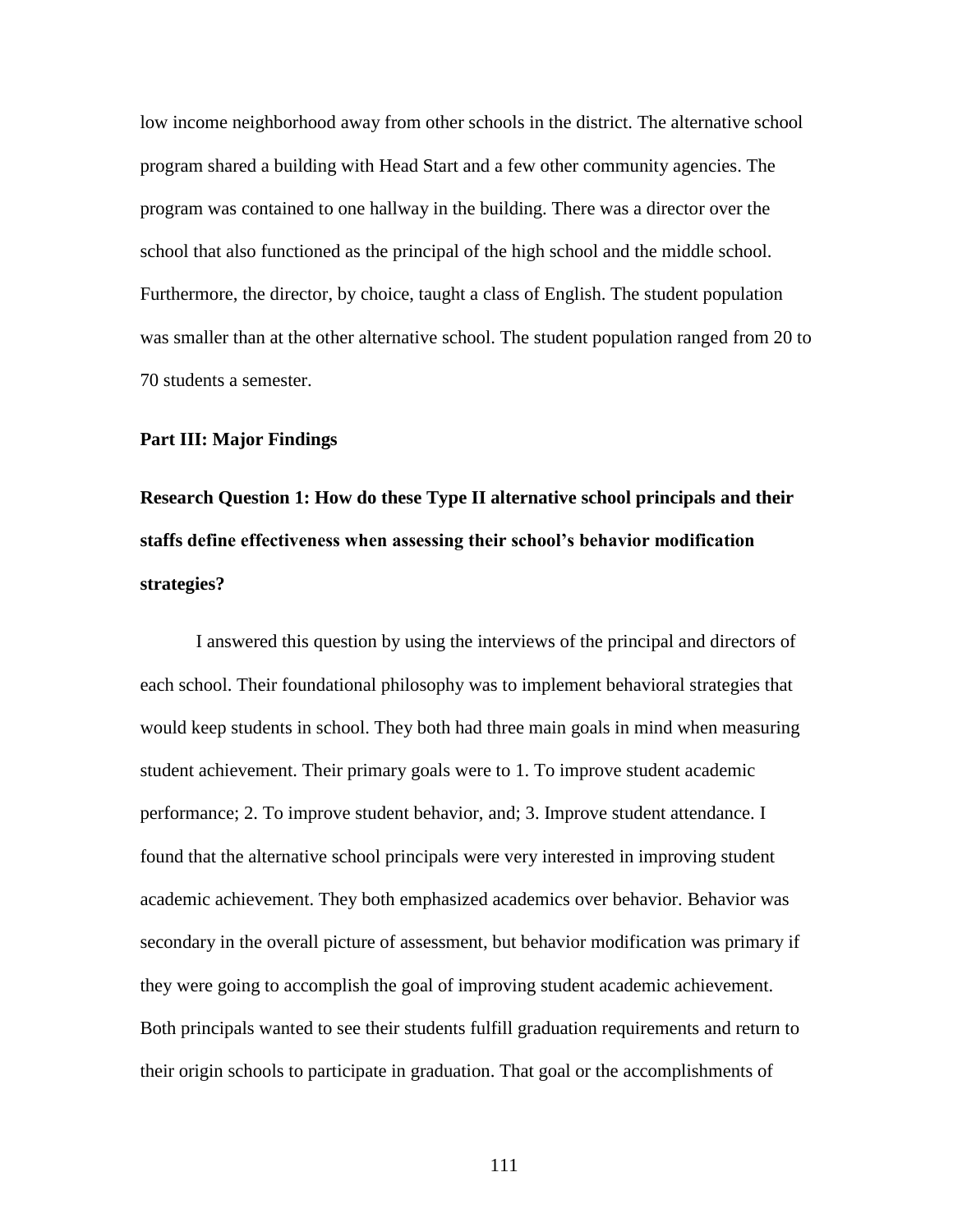earning a GED or identifying a career path were the major ways they assessed overall accomplishment. As a matter of fact, the director of school two said they had 20 students to graduate since she became director. They only had one before she came. I found that statement to be her personal assessment of the effectiveness of their behavior modification program.

It has been said that a well planned lesson can alleviate many of the behavior challenges that could potentially happen during instructional times. Thus, these administrators have decided to make the process of developing instructional strategies a major part of their behavior modification programs. They both worked intently with their teachers to guide them in making effective instructional plans for their lessons. I found this to be a way of preventing crisis behavior within the classroom setting. I am convinced that these administrators used this process to assess how effective teachers were being at managing their classrooms and helping their students understand what they expected from them in each class period. School two's administrator stressed the importance of the students knowing where the teacher was trying to take them academically. She stated, "I make sure that they see the big picture. Then we go back and say, this is how we are going to get to this point, but make no mistake. This is where you're going. For the global learner, they need to know that. Where are you taking me? The more you can tell them where we're going then show them how we're going to get there in small manageable steps, they'll go with you. But as long as they don't have a clue, to what it is you want, you're gonna struggle with them."

This statement embodied an internal instructional assessment that had the ability to prevent behavior challenges within classroom settings. It really was not much different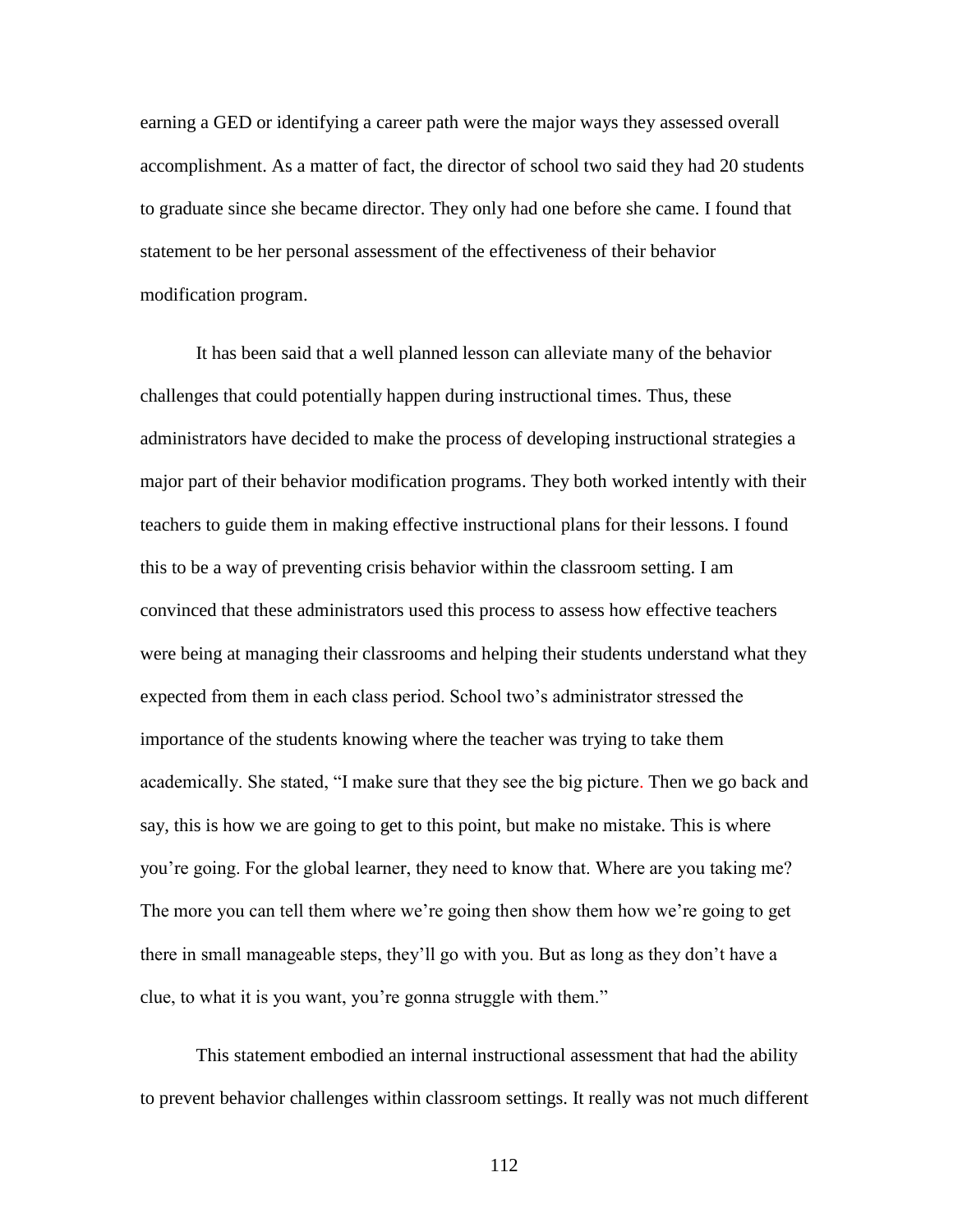from the basic premise of educators in traditional settings. However, I feel it must be practiced more intentionally in alternative school settings because the potential for behavior interruptions are more likely when students cannot follow the teacher.

**Research Question 2: What do these Type II alternative school principals and their staffs consider to be effective components of their school's behavior modification strategies?**

The extant research is clear that a systems approach to addressing behavior tends to be more effective than each educator developing their own way of doing things. There seems to be a thread of consistency which helps to reinforce the general discipline policy in a corporate manner instead of primarily on an individual basis. The results of my study supported this statement because both schools developed a behavior system that was centered on a core behavior program that influenced the practice of the entire staff of each school. School one used their orientation program as the major positive behavior tool to shift students toward appropriate behavior. Teachers even referenced items from the orientation week in lessons to help reinforce appropriate behavior and to prevent crisis behavior. School two used Professional Crisis Management (PCM) as a foundational strategy to empower teachers with behavior tools to first prevent crisis behavior and to address behavior in a positive manner that could potentially intercept crisis behavior.

According to Chitiyo et al. (2012), implementers of School Wide Positive Behavior Support systems (SWPBS) are encouraged to use positive reinforcement and functional behavioral assessments to modify disruptive behavior and nurture socially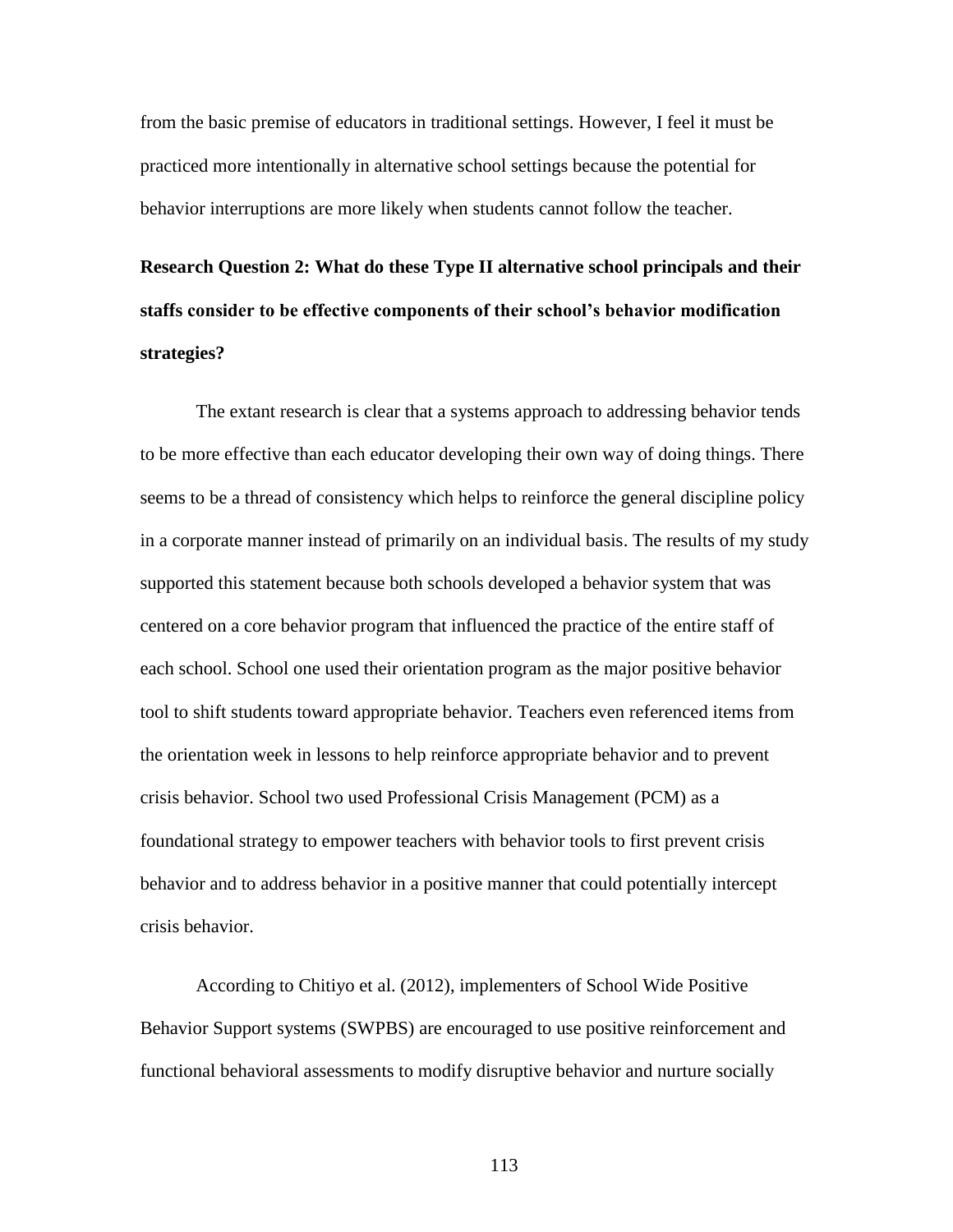approved behavior. Secondly, this is a system that focuses on prevention. Third, practitioners are encouraged to connect their approach to instruction. All three of these conditions were evident within these schools. Both systems were connected to the curriculum and to instruction. I do feel like the PCM component in school two had a greater influence on teacher instruction because the training gives teachers various behavior modifying strategies to use within the classroom when they recognize behavior that needs to be altered. PCM strategies are grounded in behaviorist theory and emphasize positive reinforcement instead of negative reinforcement to modify behavior.

Choosing a behavior system that is positive and has a crisis prevention component instead of just a crisis response component is essential to building an alternative school culture that is safe and conducive for learning and top notch teaching. If an alternative school is primarily reactive and does not use behavior strategies and procedures to thwart crisis behavior then the culture of the school will be more intense and less conducive for learning. An alternative school can build such a culture that the students would rather choose to stay there than return to their schools of origin. This was the case in school two's culture. Students had begun to choose to stay at the alternative school because they felt they were being more successful in that environment. Furthermore, the attention and care of the staff surpassed the attention and care they received at their previous schools of origin. This aspect was true for both schools. Students from my interviews all agreed that their alternative school teachers were more caring and went the extra mile to make sure they understood their lessons.

Bolman and Deal (2008), described four organizational frames that managers needed to understand in order to be successful leaders. I feel the leaders of these schools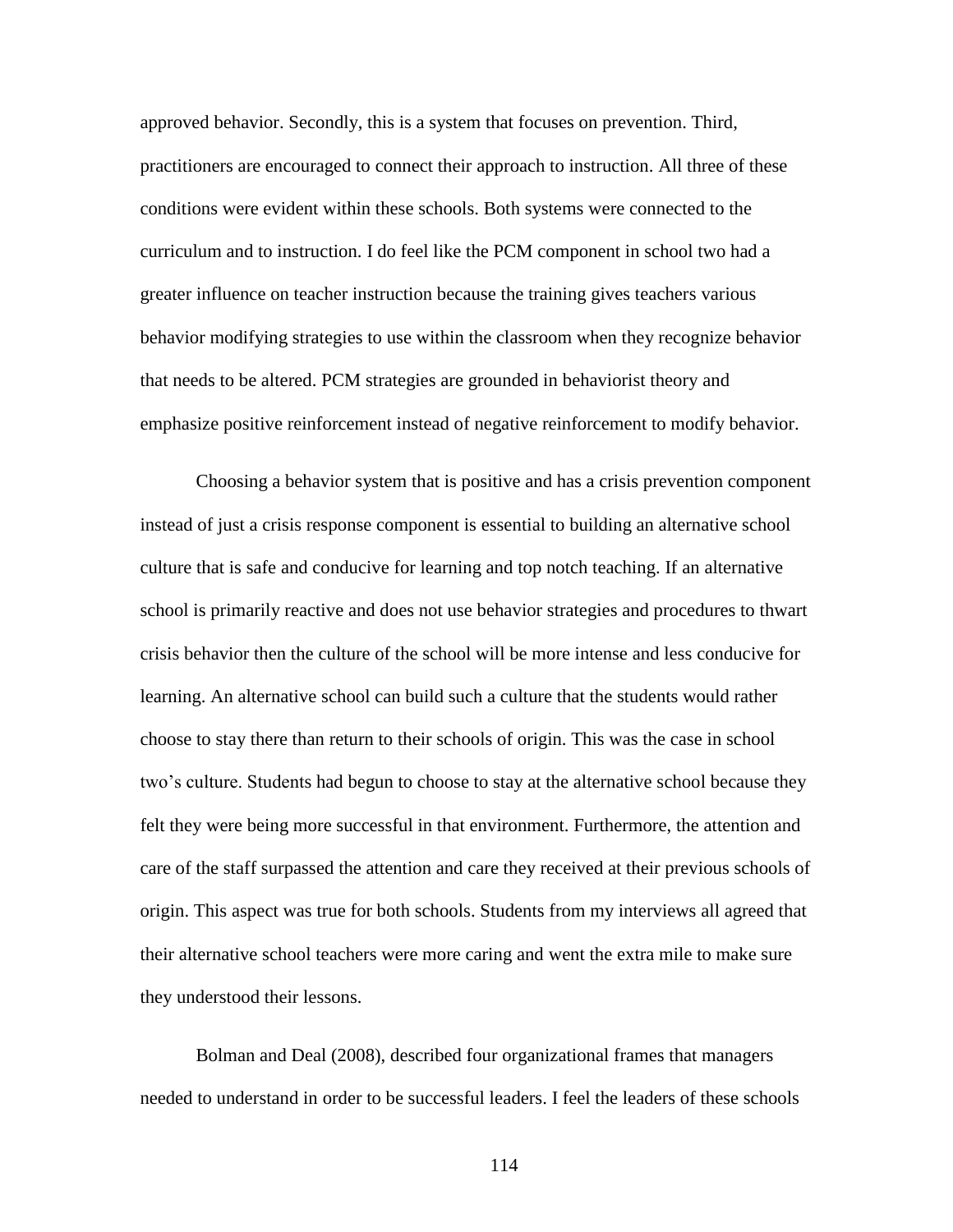grappled with the Structural Frame and the Human Resource Frame when establishing their behavior modification programs. The structures of their systems were set up primarily to influence the entire school and the nature of the programs was to be positive in essence instead of only punitive. Their programs did utilize punitive measures when appropriate; however, they made huge efforts to build into their systems a rewards-based program for students who did what they were asked to do.

Another component to the behavior modification program was the Human Resource frame. Teachers, counselors, administrators and various other support staff had a warming effect on the students of the schools. The students came into each program on guard, afraid, and not sure of what to expect. The ability of each staff to transition the students into their program effectively spoke of their system of relationship building. I continually heard the statement "you must strengthen the relationships". These educators understood that you cannot impact the lives of these students at-risk of dropping out of school if they do not feel staff members care for them. Moreover, the staff knew that behavior was dealt with more effectively if they had some sort of rapport with the students before a conflict emerged.

# **Research Question 3: How do these Type II alternative school principals and their staffs cultivate the effective behavioral components of their schools?**

Kelehear (2006) embraces the idea of leadership as a concept. As a concept, leadership can be developed and understood by criterial attributes or non-criterial attributes. Criterial attributes are the essential properties that define a concept (Kelehear, 2006).Non-criterial attributes may be present at times to define a concept, but not always.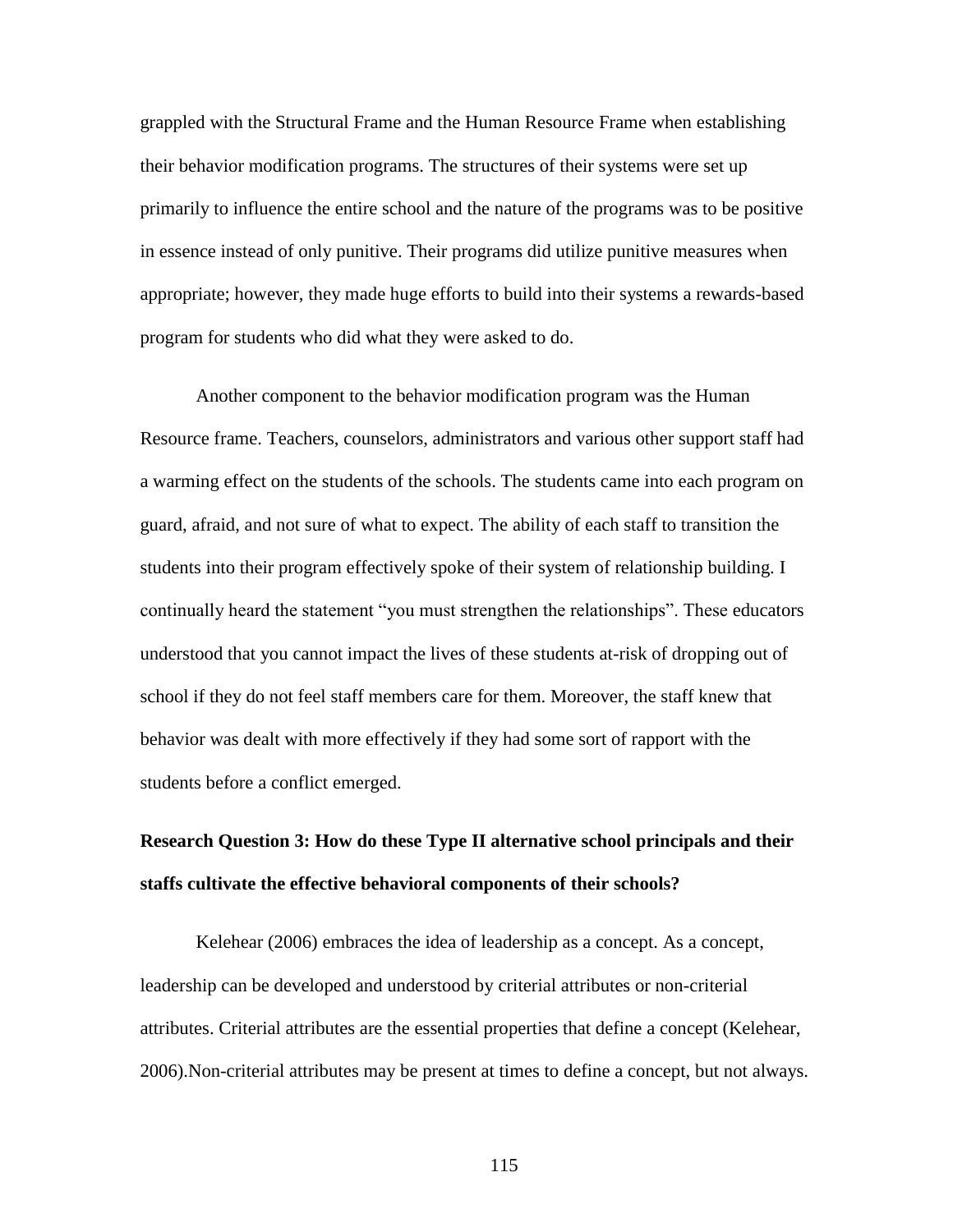He uses the example of the concept of a school. Within a school, you expect teaching and learning to occur. This attribute is essential to defining a school. However, the attribute that a school is in a certain type of building is non-criterial because schools can be virtual in nature (Kelehear, 2006). Thus, this view of leadership as a concept opens the door to viewing leadership attributes as criterial or non-criterial.

I wanted to capture the essence of this definition of criterial and non-criterial attributes and use it in reference to the essential components of an alternative school. The fact that every school is different and holds certain dynamics that are unique is true for traditional schools and alternative schools. However, it is evident to me that certain components are required in an alternative school setting and must be nurtured by the administration of these schools. The first and fore most criterial attribute of a Type II alternative school is the mission of the school. They are a second chance learning environment for students who have violated some type of policy within the traditional setting that would normally result in expulsion. Moreover, they serve students that demonstrate a lack of academic effort and have shown little initiative to attempt to progress through the traditional curriculum. Furthermore, these schools attempt to modify the truancy behaviors of students who just do not like to attend school.

Thus, the mission statement of a second chance alternative school will usually have within it several components that will address academic issues, behavior interventions, and citizenship. Thus, administrators are then charged to nurture a culture that will emulate their mission. The mission statement then sets the stage for the criteria and non-criterial attributes of an alternative school environment. As I listened to the interviews of my participants, a theme of flexibility began to emerge from both schools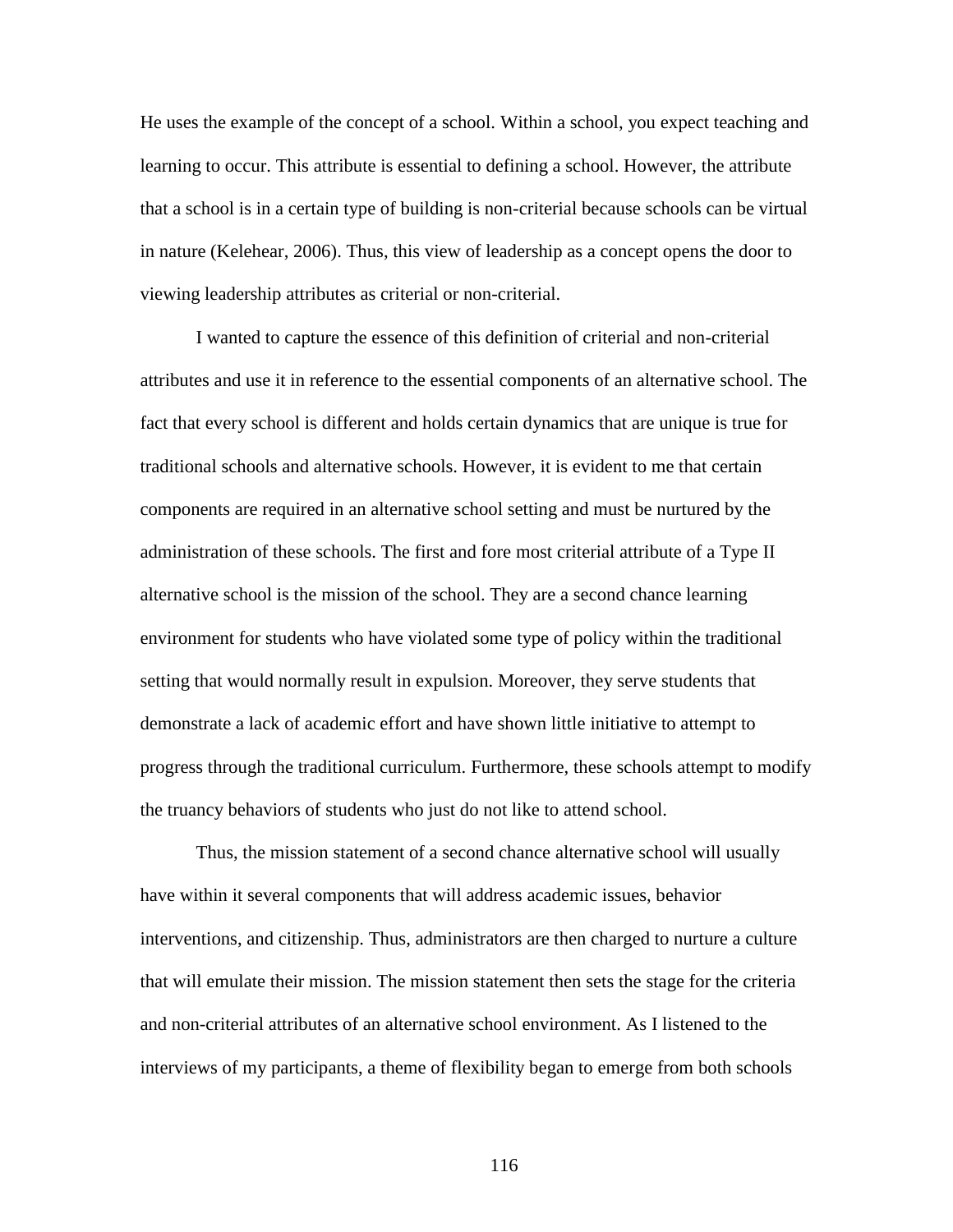within the study. I soon began to make the connections and realized that the foundations of these schools are built on flexibility. Alternative schools have to be flexible in many aspects of their program. For example, both directors of the schools I studied held the philosophy of implementing behavior strategies that had an emphasis in keeping students in school as much as possible. To accomplish this goal, you cannot have a rigid discipline policy that does not allow you to work with students' behavior over time in order to modify it. The very nature of the student population demands a flexible, but very consistent discipline policy.

Not only should the discipline policy or program be flexible, but the teachers themselves have to embody a certain mindset of flexibility that helps them navigate the waters of the sometimes disruptive ways of an at-risk student population. Thus, principals and directors must provide the kind of training necessary to help teachers manage their learning environments and student relationships. School two's district seemed to be very keen on training their teaching staff in such a way that they were equipped with ―behavior tools‖ to use in the classroom when student behavior did not meet behavior guidelines. I found it to be necessary to have teachers who feel confident with dealing with disruptive behavior in an alternative school setting.

I spoke to veteran teachers at the alternative schools who were veterans in the traditional setting for over ten years. They expressed a clear and bold line of demarcation between behaviors in traditional settings versus behaviors in alternative school settings. They were clear in expressing the importance of behavior intervention training. Moreover, administrators need to institute a support group or teams of teachers that have common students for the purpose of assessing academic and behavior strategies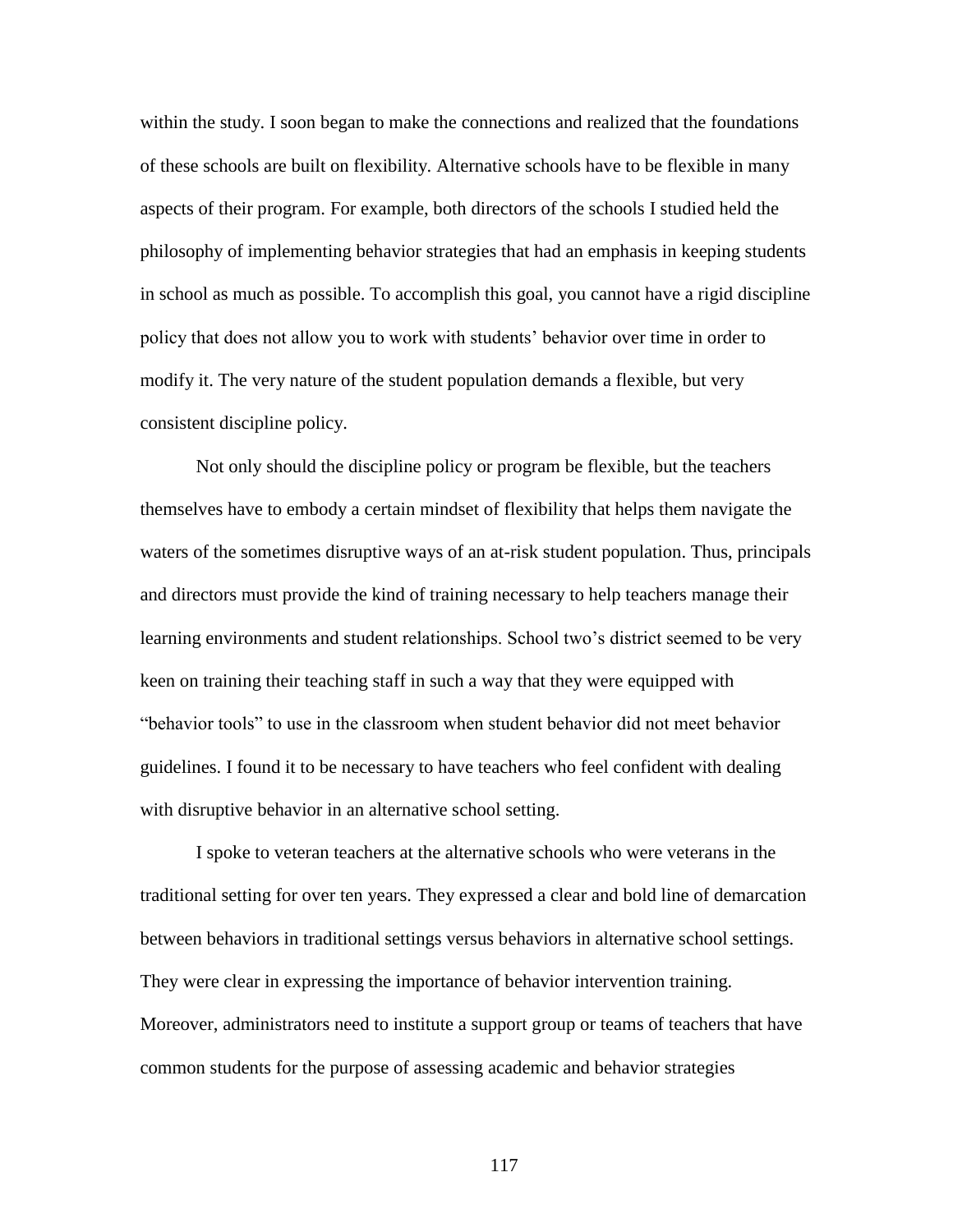implemented with their students. This will develop a professional learning community that if nurtured well can also encourage teachers when they feel like their efforts are not paying off with certain students.

Another criterial attribute to alternative settings is student choice which is ironic because most of these students get sent to the alternative school against their wills. They are usually sent there because of inappropriate behavior and do not have a choice in the matter. However, administrators of alternative schools will serve these students well if they nurture an environment where the students have a sense of empowerment. One principal called it embedded choice within the curriculum. They need to feel like they have a voice within the school. Students must be able to approach teachers, administrators with concerns about school issues and effectively communicate their desire to see change in a certain arena. If the arguments are valid, administrators and teachers should seriously consider the points and work with students to make the necessary changes.

Finally, alternative schools should always maintain their "smallness". Researchers like Aron (2006) and Lange & Sletten (2002) report that the most successful alternative schools maintain student populations that do not exceed very far over the 250 mark. These programs tend to be expensive because of the low teacher-student ratio, but this ratio is a criterial attribute that makes it possible for the alternative schools to maintain their flexibility and gives teachers the ability to use behavior tools on at-risk students in a small classroom setting. The benefits begin to mount up as you realize the significance of the kind of care teachers are able to demonstrate to these students in that type of environment. One of the repeated statements from the students I interviewed was that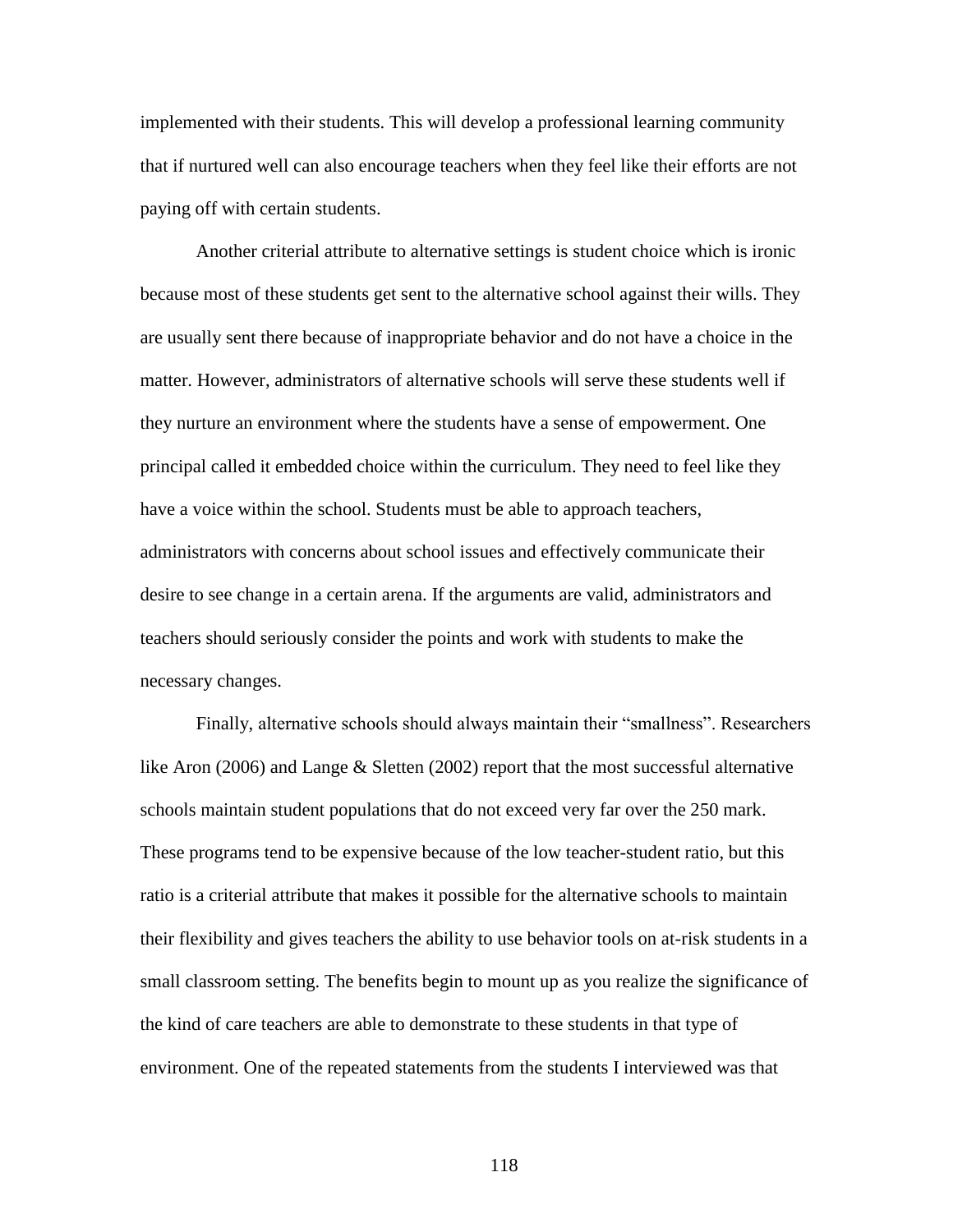their teachers in their origin schools probably did care for them, but could not give them the much needed time they desired because of large class sizes. So administrators of alternative schools need to fight to maintain their low teacher-student ratios.

**Research Question 4: In what ways are those components identified in the literature as essential for a "successful" alternative school program reflected in the participants' articulations about their programs?**

As I entered this research project, I was aware of the gap in alternative school research about best practices for implementing a behavior modification program within a type II alternative school for youth who exhibit behavior that is disruptive. Research did not disclose the best ways to nurture teacher capacity building for such an environment and it did not reveal the best strategies used by principals to implement their behavior modification programs.

So, I started this journey with this goal in mind. I would seek to discover how type II alternative schools implement their behavior modification programs in order to help their students modify behavior and improve academics. In my research of the topic, I discovered that researchers had identified ten essential elements that should be in alternative schools. Those elements were used by the National Dropout Prevention Center at Clemson University to develop an evaluation tool that helped administrators of Type I alternative schools evaluate their programs. Reimer and Cash (2003) claimed that those essential elements were criterial to all types of alternative schools being successful. Their claim made me think that it was possible to also assess type II alternative programs using the same assessment tool used by type I alternative school principals.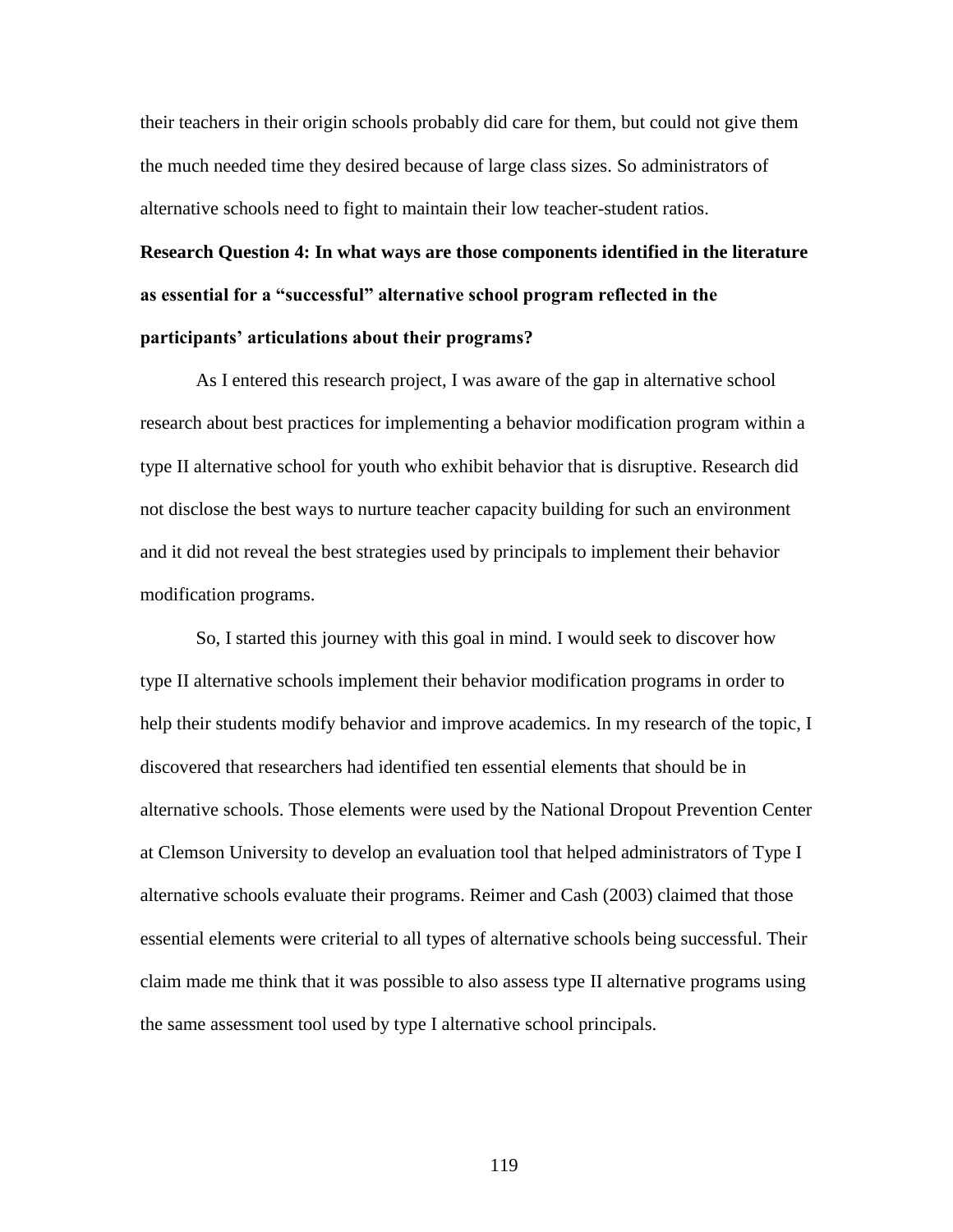However, I was not certain that those same essential elements discovered by researchers would be considered essential by type II alternative school principals. However, to my surprise, those same elements emerged from the interviews and conversations with administrators, teachers, counselors, and students. Those elements emerged as essential components of the implementation process of modifying student behaviors. The emergence of these elements within this study concerning the implementation of a behavior modification program gave empirical data that seemed to provide evidence that those predictors have a strong relationship to student success within Type II alternative schools. This discovery added to the extant research in that it gave researchers another tool to use in order to assess the effectiveness of Type II alternative school programs. Principals of these programs will also be able to do their own selfassessments of their programs and make comprehensive adjustments based on the results of the assessment.

# **Part IV Recommendations for Action**

1. Implement Behavior Tools training

Teachers in alternative schools need to develop the capacity to effectively manage behavior within these schools. This fact is true for veteran teachers who transition to the alternative school from traditional settings as well as neophyte teachers to education. One way to build teacher capacity is to provide crisis **prevention** training. Many times the first thought that comes to mind when people think of behavior training is crisis **intervention**. Intervention is needed only after extreme behavior has been demonstrated. I want teachers to prevent extreme behavior by recognizing the signs and diffusing behavior before it moves from moderate to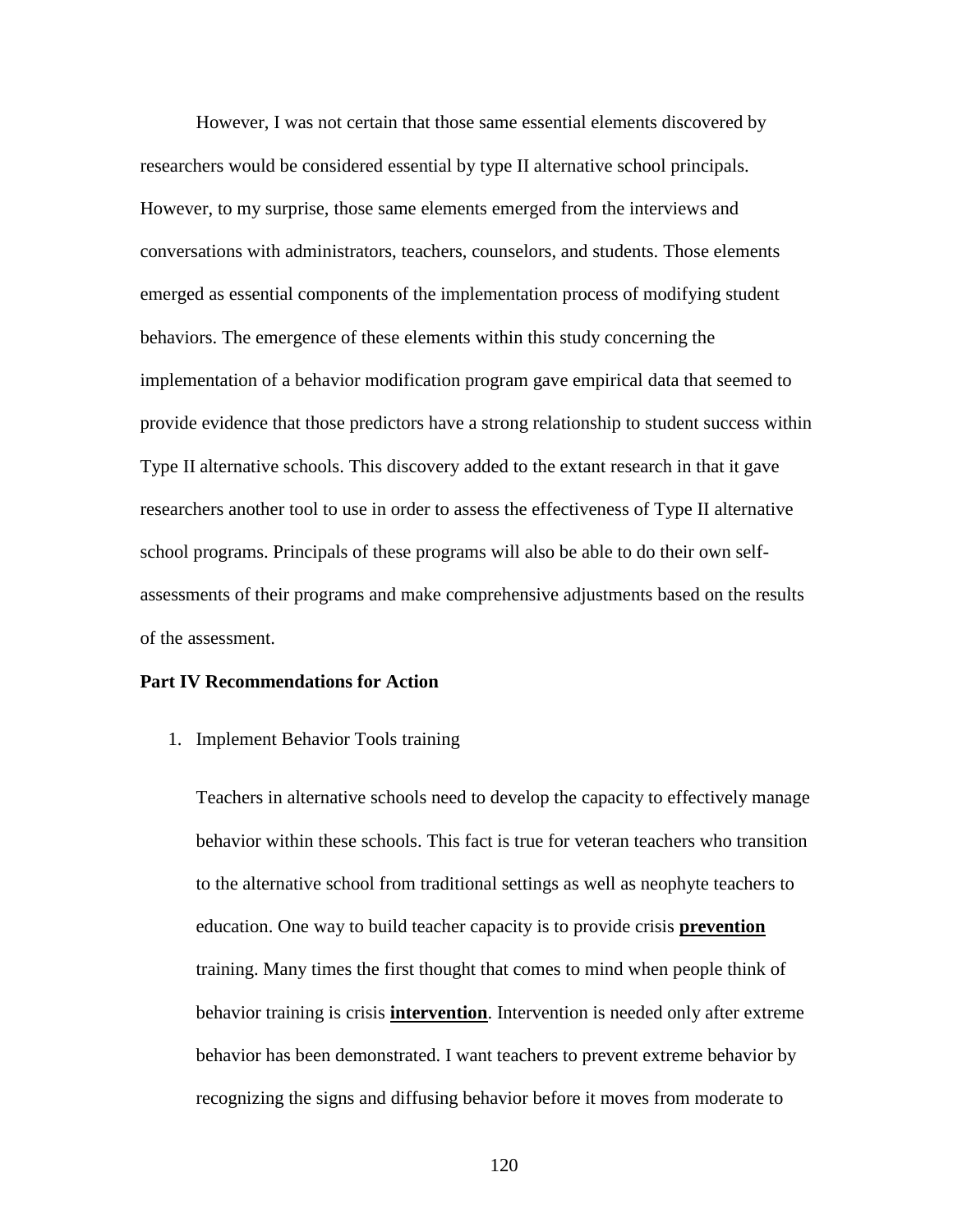extreme. This requires a paradigm of prevention not just a paradigm of intervention. Thus, I recommend alternative school principals consider providing professional training in the Professional Crisis Management system (PCM). According to Adams (2013), PCM is "a comprehensive and fully integrated system of procedures designed to 1) prevent crisis situations and de-escalate precrisis behaviors, 2) contain and decrease aggressive, disruptive, and self-injurious behaviors, 3) provide staff with a range of personal safety techniques, 4) transport individuals and reintegrate them into existing treatment and academic settings, and 5) conduct post-crisis intervention and analysis"  $(p.16)$ . Furthermore, it is a program that lines up with the School Wide Positive Behavior Supports movement (SWPBS). SWPBS is a behavior system that encourages educators to embed their behavior program into their curriculum across the school. PCM is a system that is attached to the curriculum. Teachers are trained how to communicate with students in such a way that they begin to create a culture of honor within their classrooms and ultimately that behavior saturates the entire school.

Furthermore, I recommend a consistent evaluation process of the behavior modification program that includes teachers in designated groups. These teams need to evaluate how their peers are implementing behavior strategies with students. This type of professional learning community will challenge teachers to become more intentional in their strategies and make them develop a paradigm of prevention. Ultimately, these teachers will experience an increased sense of self-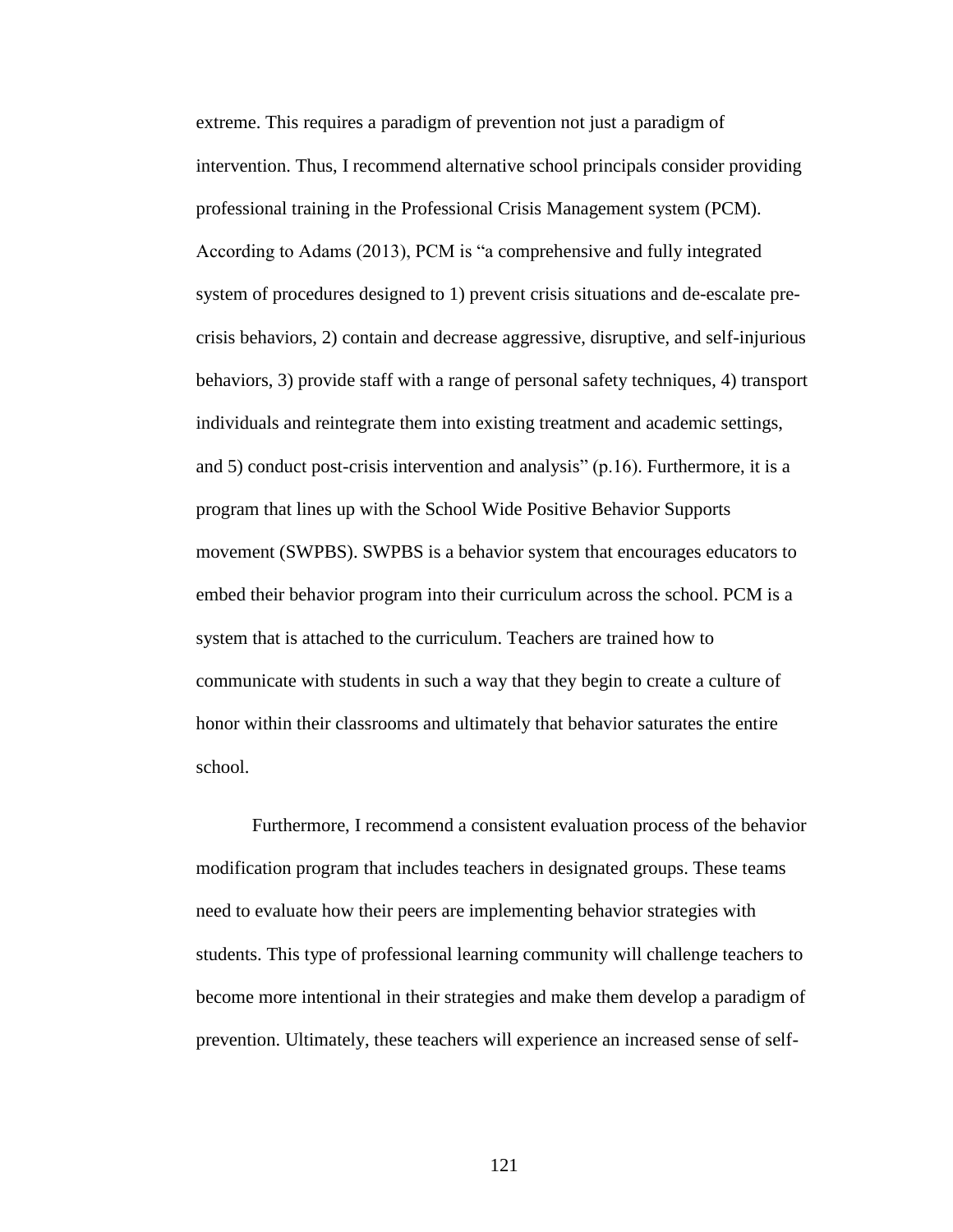efficacy because they will witness a maturity in their ability to handle crisis behavior and prevent crisis behavior.

2. Establish a new student orientation week

Both schools in this study had a set number of days in which they took the time to orient new students to their school before releasing them to the general population. This process of orientation tended to decrease anxiety for students because it gave them time to become familiar with the school's rules and expectations. School one also established a behavior modification program within that week orientation that required students to examine their behavior and discover the trigger points that caused the behavior. Students were assigned to complete a module on software called "Ripple Effect". This software helped to equip students with strategies they possibly could use when faced again with the triggers of their bad behavior.

3. Create student Incentives

The alternative school setting is usually seen as a punitive environment for students who have committed offenses in the traditional setting. The decision to send a person to the alternative school is a punitive measure by the administrators of the origin schools. However, the alternative school does not have to develop a culture that is primarily punitive towards students. Students need to experience a system that is rewards-based and responsive to students who do what they are told. There should be a positive behavior system established that helps students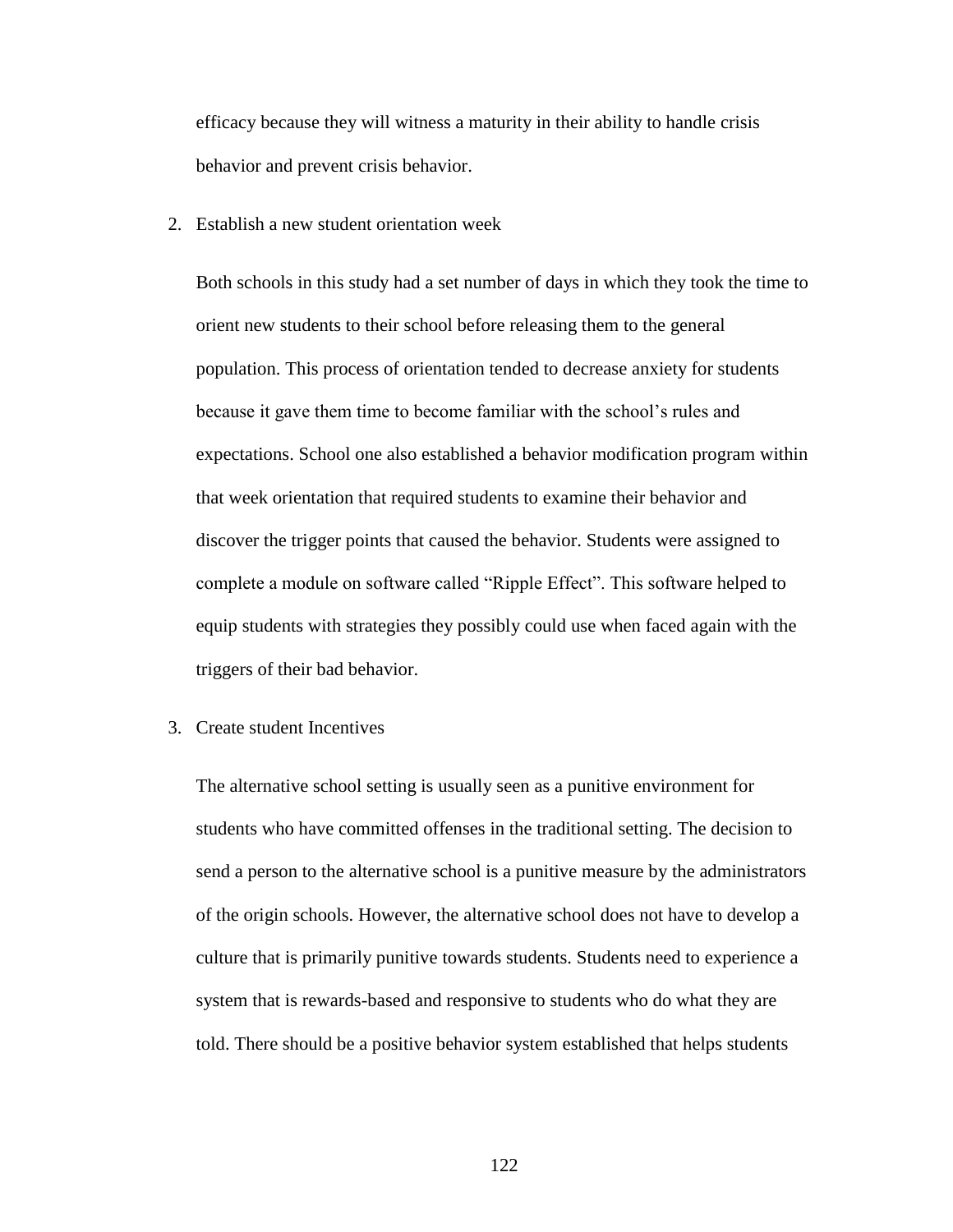experience a sense of accomplishment as they achieve certain goals needed to return to their origin schools or goals they need in order to graduate.

4. Nurture teacher appreciation and morale building

It is essential that administrators intentionally recognize the efforts of their teachers and support staff within alternative schools. Their jobs can be extremely hard at times and burnout is a possibility if there are not embedded morale boosters that come directly from the leaders of the school. Bolman and Deal (2008) would call that the Symbolic Frame. This is that part of the organizational culture that adds significant meaning to what the staff does on a daily basis. It is the "color in the rainbow" that helps to reinforce their resolve to keep pressing toward excellence.

5. Create a transition process to get back to the origin school

The process to get back to the origin school is usually based on three primary goals: Attendance, Grades, and Behavior. Students should be given an opportunity to prove their "conversion" to the origin school administrators or their designee. The process should include a self-evaluation of their attendance, grades, and behavior. It will be good for them to develop a power point presentation and deliver their speech before the origin school administrators. This will give the administrators another way to determine if these students have earned their way back to the origin school.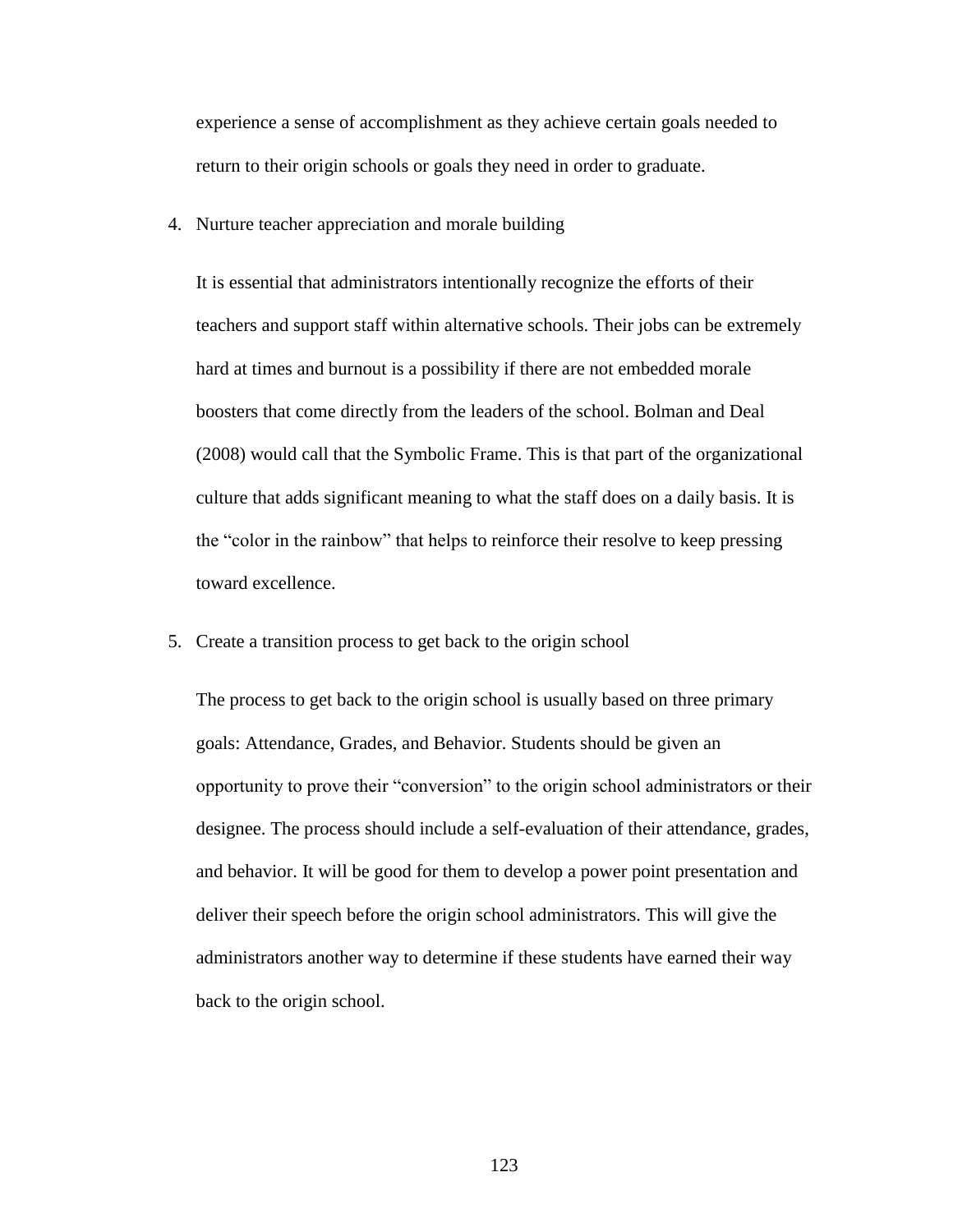## **Recommendation for Future Research**

The impetus of this entire study was based on my role as an administrator at an Upstate high school who was partly responsible for sending students to the alternative school. I saw them go and return, but I did not experience the blessing of seeing many of these students graduate from high school. I blamed much of the problem on the students and some on the alternative school. But, I did not fully consider the fact that may be our support system for reintegrating these students was not strong enough to help these students transition back into our school and be successful.

The results of this study focused primarily on the implementation of behavior modification programs at alternative schools. A study on the implementation of a transition/reintegration program at the origin schools would add the other dimension to my study and bring clarity to the essential components needed in transition/reintegration programs at the origin schools. Moreover, a study should be done to examine the perception of origin school administrators about their responsibility to provide supports for students that transition back into their schools.

A study to get the perception of students who returned to their origin school, but were sent back to the alternative school would help researchers understand what things should have been in place to prevent these students from returning to the local alternative school. Another aspect to future research would be to study the perception of parents about the transition supports their child received at the origin school upon reintegration.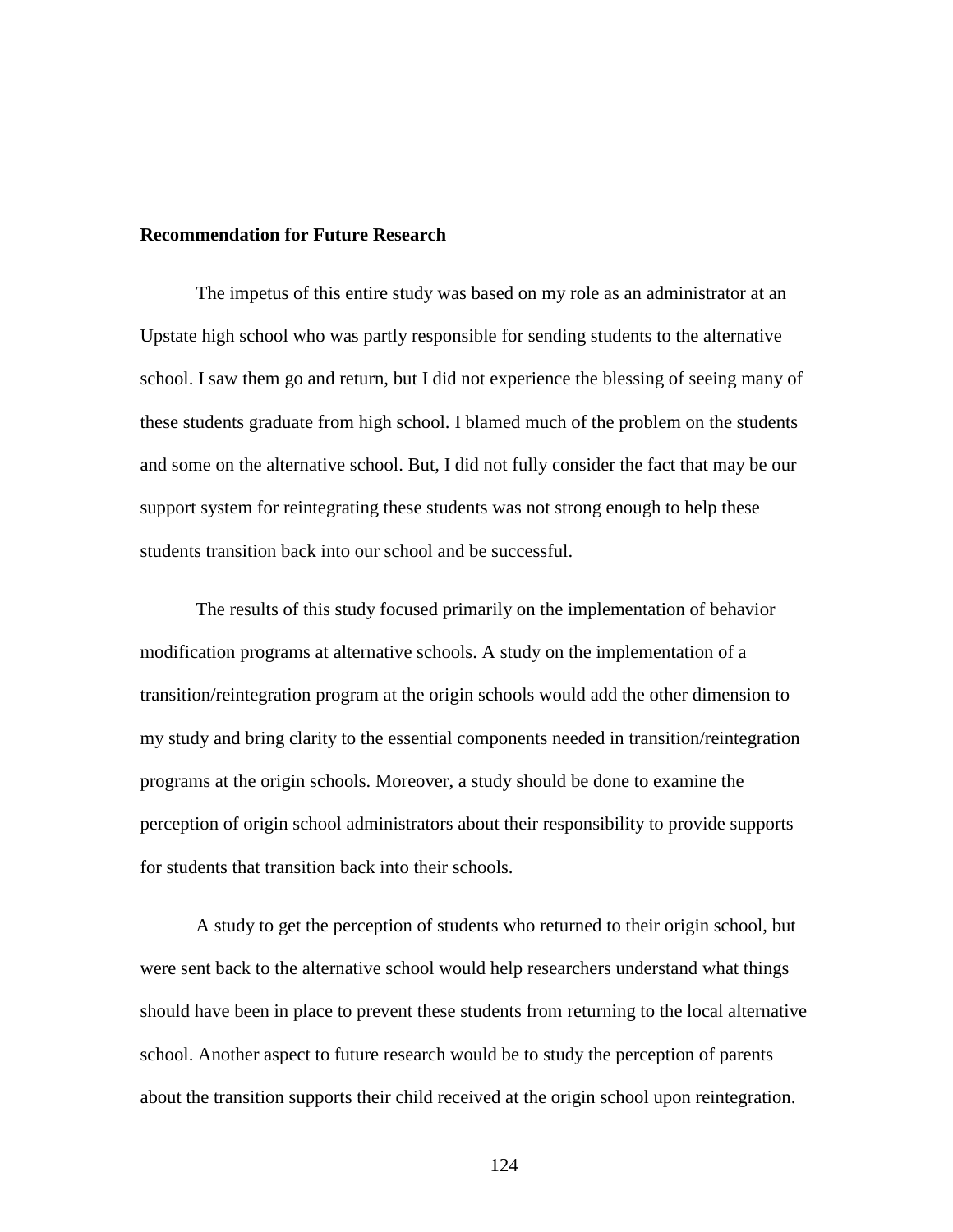Further research should be done with the parents of students who have participated in alternative school programs. Researchers could study their perception of the alternative school's behavior modification program on their child's behavior. Finally, a study that looks at the impact of a mentoring program as a component to a transition/ reintegration program could help researchers understand more clearly the type of relational support needed for students as they fully reintegrate into the traditional setting.

# **Concluding Remarks**

Appreciation is the word that came to my mind as I thought about words to use in order to conclude this study. I have a greater appreciation for the work of our alternative school administrators, teachers, and support staff in South Carolina. Their efforts many times go unnoticed and are oftentimes undermined. I want to take this opportunity to thank every alternative school staff member in the Upstate of South Carolina. They have committed their lives to serving our state's children in excellence and with love. This study was personally rewarding for me because it opened my eyes to the various components within type II alternative schools that make them special and unique. Furthermore, I am more keenly aware of the needs of at-risk students than I was before I began this process.

This new found awareness was also an inspiration to me because it made me realize the huge gaps we had in our transition/reintegration program at my high school. As a result, I began a Personal Leadership Mentoring Academy at our school that was primarily developed to help transition students from alternative placements back into the origin school. Moreover, I was impacted by the sheer determination of the administrators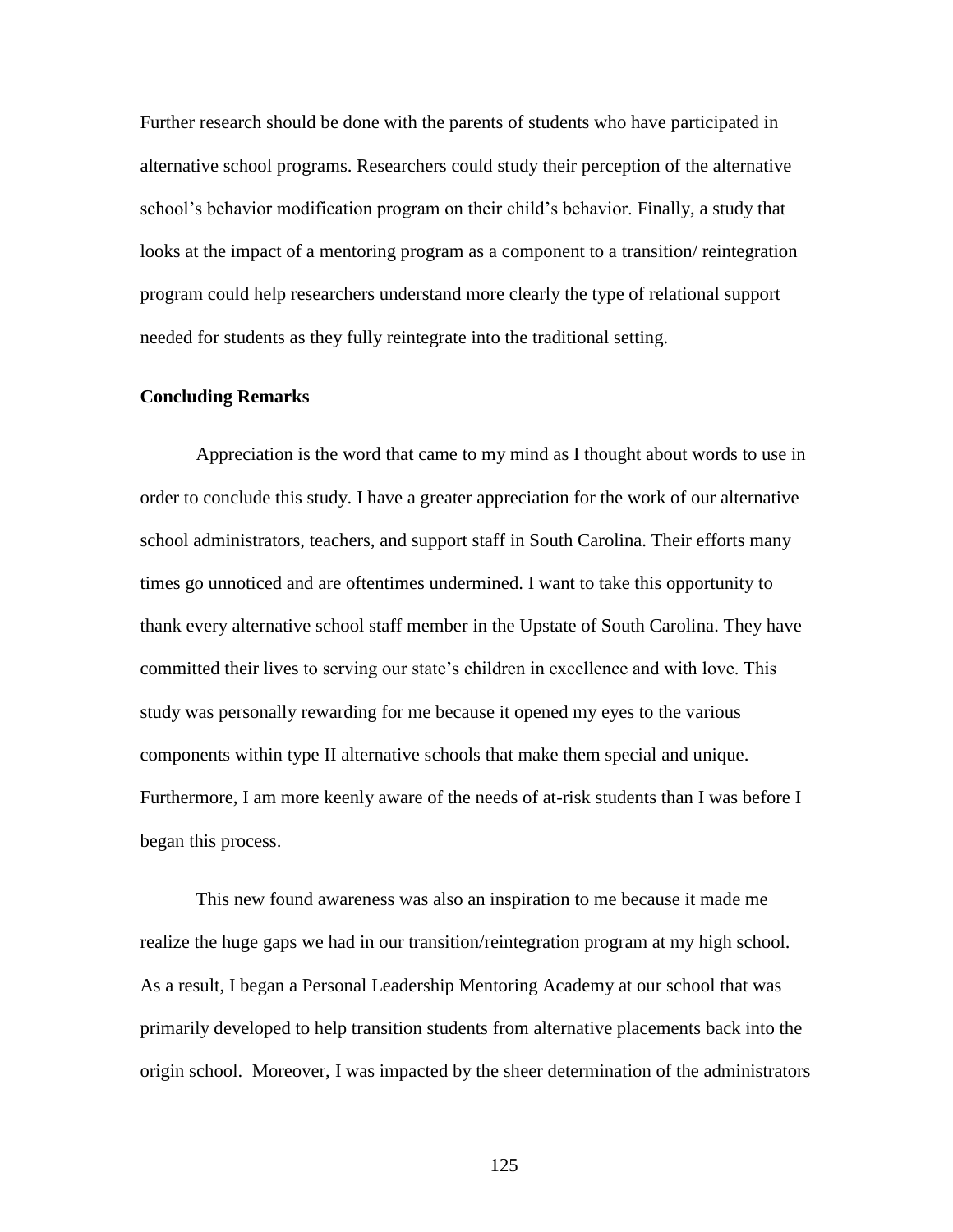of these two type II alternative schools. Their willingness to demonstrate instructional leadership and model appropriate interactions with students and teachers spoke volumes to me of their commitment to nurture success in their schools. I considered them to be ―warrior principals‖ because they daily battled the negative perceptions of their schools in the community and they proactively worked at changing those perceptions by effectively serving students.

Additionally, these principals had many discussion sessions with district administrators about educational programs needed to position students to take advantage of career and vocational training opportunities. They also fought to maintain staff members that were highly qualified and assigned to work full time at their alternative schools. This determination is the crucial component within the make-up of alternative school principals that will ultimately create success in their programs.

In conclusion, the pathway to success for the at-risk student population has many challenges that originate from various environmental sources. An essential element to these special students overcoming their obstacles is the development of an environment of support around them. They need an educational and relational system that can serve their needs and build in them a sense of identity and purpose. The relational aspect of the system needs to develop healthy relationships which initiate and facilitate learning, healing and growth, ultimately developing great leaders who impact family, school, and community for good. Thus, type II alternative schools are an important component to the "web" of support. They are a foundational tool to begin both the educational and relational support that will ultimately transform students and impact families.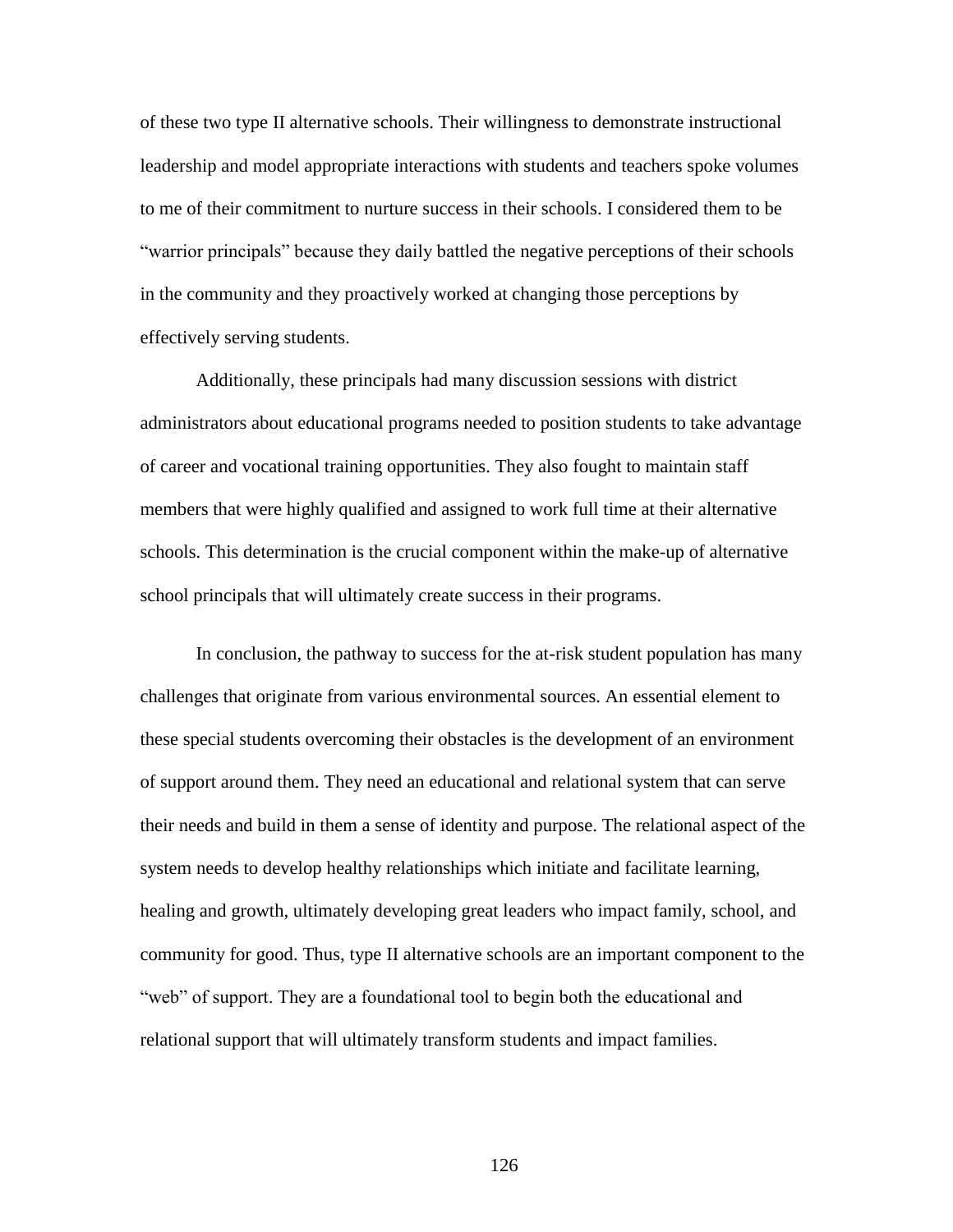# BIBLIOGRAPHY

- Adams, M. (2013). Principal Leadership and School Culture within A School-Wide Implementation of Professional Crisis Management: A Redemptive vs. Punitive Model*.* Unpublished manuscript, Department of Education Leadership, University of South Carolina, Columbia, S.C.
- Adapted from Crotty (1998). *The Foundations of social research: Meaning and perspective in the research process.* Thousand Oaks, CA: Sage (pgs. 2-9) and Glesne, 2011, pg. 7.
- Anderson, J. (1988). *The Education of Blacks in the South 1860-1935*. The University of North Carolina Press.
- Aron, L. ( 2003). *Towards A Typology of Alternative Education Programs: A Compilation of Elements from the Literature*. The Urban Institute.
- Aron, L. ( 2006). *An Overview of Alternative Education*. The Urban Institute: First in a series of papers on alternative education for the U.S. Department of Labor.
- Bandura, A. ( 2005). *Adolescent Development from an Agentic Perspective*. Information Age Publishing.
- Bolman, L.G. and Deal, T.E. (2008).*Reframing Organizations: Artistry, Choice, and Leadership.* San Francisco, California: Jossey-Bass.
- Bryan, M. (2011). PowerPoint presentations from Lectures.
- Bryman, A.E. (n.d.). Triangulation. Retrieved from <http://www.referenceworld.com/sage/socialscience/triangulation.pdf>
- Carey D.J. (n.d.). Understanding Challenging Behaviour Part I. Retrieved from [http://www.davidjcarey.com/challenging\\_behavior.html](http://www.davidjcarey.com/challenging_behavior.html)
- Cash, T. ( 2010). Personal communication.
- Cash, T., Edwards C. ( 2007). *Seattle Public Schools: Middle College, South Lake, John Marshall, and Interagency Programs External Evaluation Report.* Clemson, S.C.: National Dropout Prevention Center.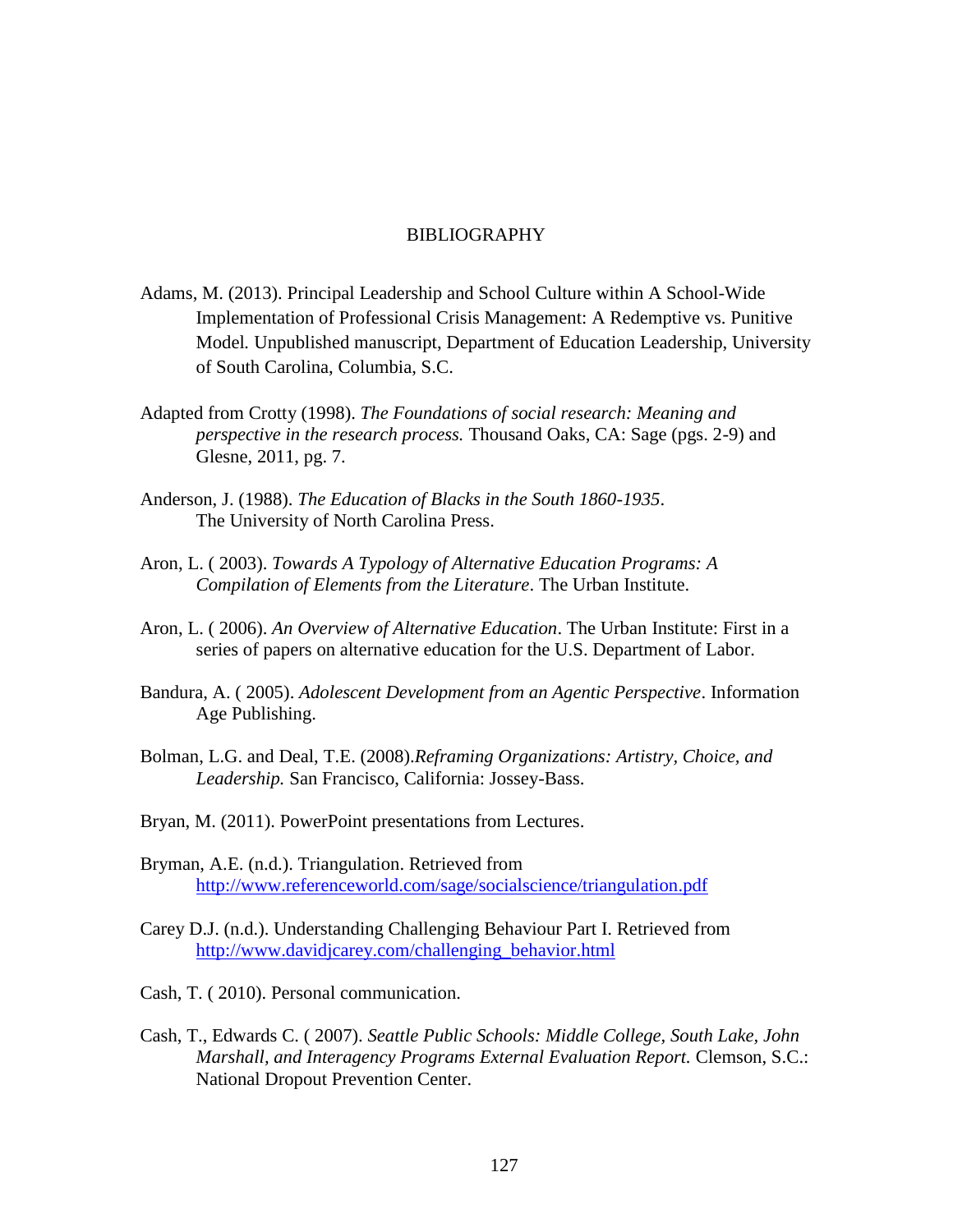- Chitiyo, M., May, M. E., & Chitiyo, G. (2012). An assessment of the evidence-based for school-wide positive behavior support. *Education & Treatment Of Children*, *35*(1), 1-24. doi:10.1353/etc.2012.0000
- Collins, J. (2001). *Good to Great.* New York,NY: HarperCollins Publishers Inc.
- Cotton, K. (2003). Principals and student achievement: What the research says. Alexandria, VA: Association for Supervision and Curriculum Development.
- Covey, M.R. (2006).*The Speed of Trust: The One Thing that Changes Everything.* New York, NY: Free Press.
- Covey, S.R. (1989).*The Seven Habits of Highly Effective People.* New York, NY: Simon &Schuster.
- Creswell, J.W. (2009). Research Design: Qualitative, Quantitative, and mixed methods approaches.  $3^{rd}$  ed. Thousand Oaks, California: Sage Publications.
- Debnam, K. P. (2012). Secondary and Tertiary Support Systems in Schools Implementing School-Wide Positive Behavioral Interventions and Supports: A Preliminary Descriptive Analysis. *Journal Of Positive Behavior Interventions*, *14*(3), 142-152.
- Dimaggio, P, &Powell,W. (1983).*The Iron Cage Revisited: Institutional Isomorphism and Collective Rationality in Organizational Fields*. American Sociological Review, 48,147-160.
- Gilson, T. ( 2003*). Alternative High Schoold: What Types of Programs Lead to the Greatest Level of Effectiveness?*. University of Iowa
- Glesne, C. (2011). Becoming Qualitative Researchers.  $4<sup>th</sup>$  ed. Boston, MA: Pearson Education, Inc., Allyn & Bacon.
- Hammond, C., Linton, D., Smink, J., Drew, S. ( 2007). *Dropout Risk Factors and Exemplary Programs: A Technical Report*.
- Huitt, W. (1994).Principles for using behavior modification. *Educational Psychology Interactive*. Valdosta, GA: Valdosta State University. Retrieved January 2013, from<http://www.edpsycinteractive.org/topics/behavior/behmod.html>
- Huitt, W., & Hummel, J. (2006).An Overview of the Behavioral Perspective. *Educational Psychology Interactive*. Valdosta, GA: Valdosta State University. Retrieved January 2013, from [http://www.edpsycinteractive.org/topics/behavior/behsys.html](http://www.edpsycinteractive.org/topics/behavior/behovr.html)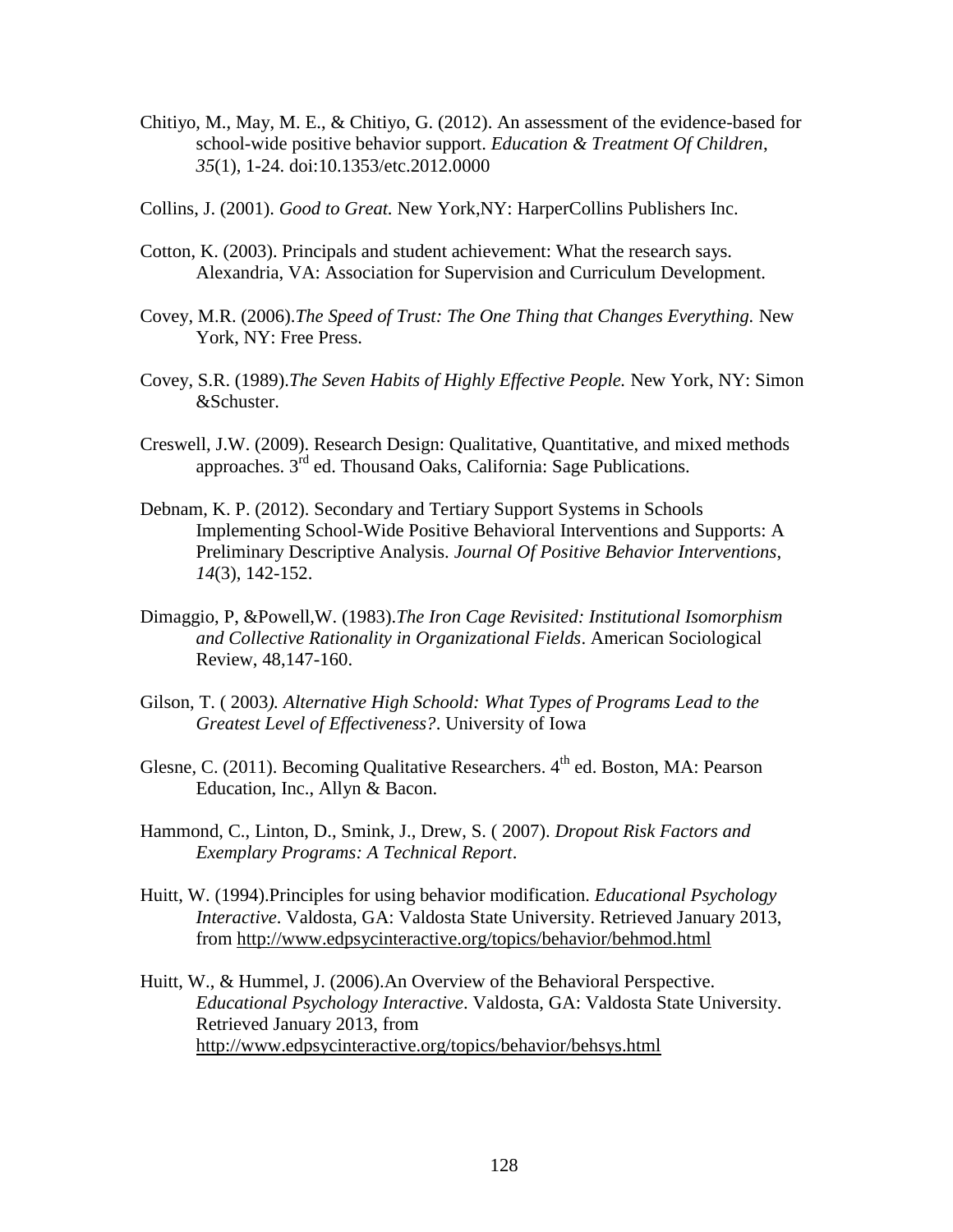- Kelehear, Z. (2006). *The Art of Leadership: A Choreography of Human Understanding*. Lanham, Maryland: Rowman& Littlefield.
- Kelm, J. L., & McIntosh, K. (2012). Effects of school-wide positive behavior support on teacher self‐efficacy.*Psychology In The Schools*, *49*(2), 137-147. doi:10.1002/pits.20624
- Kleiner, B., Porch, R., Farris,E. (2002). *Public Alternative Schools and Programs for Students At Risk of Educational Failure:2000-01*. National Center for Educational Statistics. U.S. Department of Education. Office of Educational Research and improvement.
- Kouzes, J.M. and Posner, B. Z. (1995).*The Leadership Challenge: How to Keep Getting Extraordinary Things done in Organizations.* San Francisco, California: Jossey-Bass.
- Lange, C.M. & Sletten, S.J. (2002). *Alternative Education: A brief history and synthesis.* Alexandria, VA: Project Forum at National Association of State Directors of Special Education.
- Lehr, C.A., Lanners, E.J., Lange, C.M. (2003). *Alternative Schools: Policy and Legislation Across the United States*. Minneapolis, MN: Institute on Community Integration (UCEDD), University of Minnesota.
- Marion, R. (2002). *Leadership in Education: Organizational Theory for the Practitioner*. Long Grove, Illinois: Wave Press.
- Martin, N., Brand, B. ( 2006). *Federal, State, and Local Roles Supporting Alternative Education.* American Youth Policy Forum. Clemson, S.C.: National Dropout Prevention Center/Network.
- Marzano, R., Waters, T., McNulty, B. (2005). *School Leadership that Works*. Aurora, CO: Mid-continent Research for education and Learning.
- McMillen, M.M. (1996). *Dropout Rates in the Unites States: 1994.* National Center for Education Statistics. U.S. Department of Education. Office of Educational Research and Improvement
- Miller, C., Fitch, J., Marshall, L. (2003). *Locus of Control and At- Risk Youth: A comparison of Regular Education High School Students and Students in Alternative Schools*. Education, vol. 123.
- Morley, R.E. ( 1991). *Alternative Education*. Clemson, S.C.: National Dropout Prevention Center.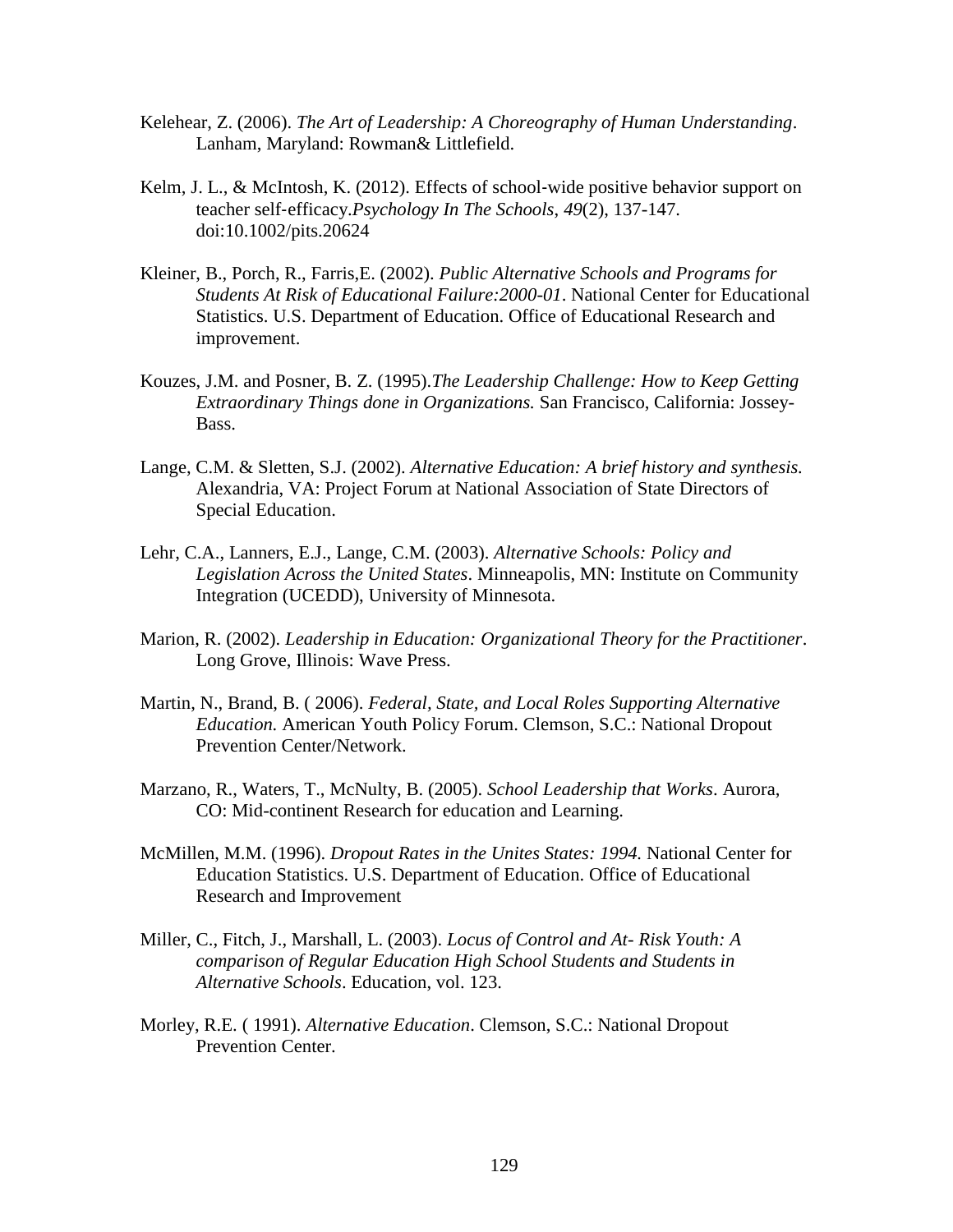- Obleton, E.V. (2010). *A Study of the Relationships Between Indicators of Georgia Alternative School Effectiveness and Measures of Student Success as Perceived by Alternative School Administrators.* A dissertation submitted to the Graduate Faculty of Auburn University in partial fulfillment of the requirements for the Degree of Doctor of Philosophy.
- Patton, M. (2002). *Qualitative Research & Evaluation Methods*. 3<sup>rd</sup> ed. Thousand Oaks, CA:Sage Publications. (pgs. 230-246).
- Qualitative Case Study Research Method. (n.d.). Retrieved from http://www.angelfire.com/pop2/tai/method.htm
- Raywid, M.A. (1994). Alternative schools: the state of the art. *Educational Leadership,*  52(1), 26.
- Reimer, M. & Cash, T. (2003). Alternative Schools: Best Practices for Development and Evaluation.Effective Strategies for School Improvement. Clemson, S.C.: National Dropout Prevention Center.
- Reinke, W. (2013). Classroom-Level Positive Behavior Supports in Schools Implementing SW-PBIS: Identifying Areas for Enhancement. *Journal Of Positive Behavior Interventions*, *15*(1), 39-50.
- Ruzzi, B.B., Kraemer, J. ( 2006). *Academic Programs in Alternative Education: An Overview*. National Center on Education and the Economy. U.S. Department of Labor.
- Scipio, T.L (2011). *Alternative Education: A case Study of the Behavior Modification Program of a South Carolina Alternative School for Disruptive Youth*. Unpublished manuscript, Department of Education Leadership, University of South Carolina, Columbia, S.C.
- Simonsen, B., Eber, L., Black, A. C., Sugai, G., Lewandowski, H., Sims, B., & Myers, D. (2012). Illinois statewide positive behavioral interventions and supports: Evolution and impact on student outcomes across years. *Journal Of Positive Behavior Interventions*, *14*(1), 5-16. doi:10.1177/1098300711412601
- Solomon, B. G., Klein, S. A., Hintze, J. M., Cressey, J. M., &Peller, S. L. (2012). A meta-analysis of school-wide positive behavior support: An exploratory study using single‐case synthesis. *Psychology In The Schools*, *49*(2), 105-121. doi:10.1002/pits.20625
- Tobin ,T., Sprague, J. ( 1999). *Alternative Education Programs for At-Risk Youth: Issues, Best Practice, and Recommendations*. Washington, D.C.: Department of Justice. Office of Juvenile Justice and Delinquency Prevention.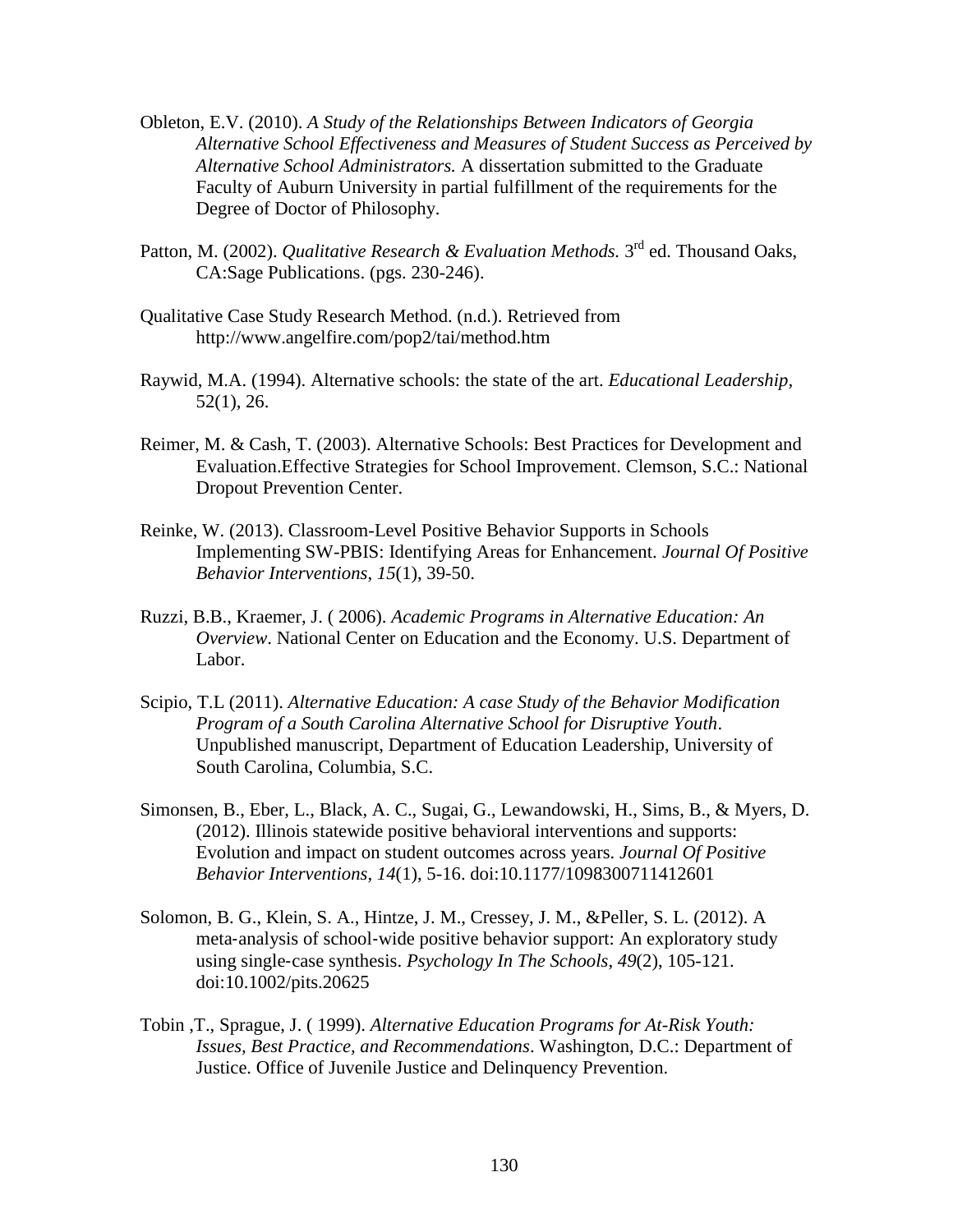Wright, R. L. (2012). Class-Wide Positive Behavior Support and Group Contingencies: Examining a Positive Variation of the Good Behavior Game. *Journal Of Positive Behavior Interventions*, *14*(3), 173-180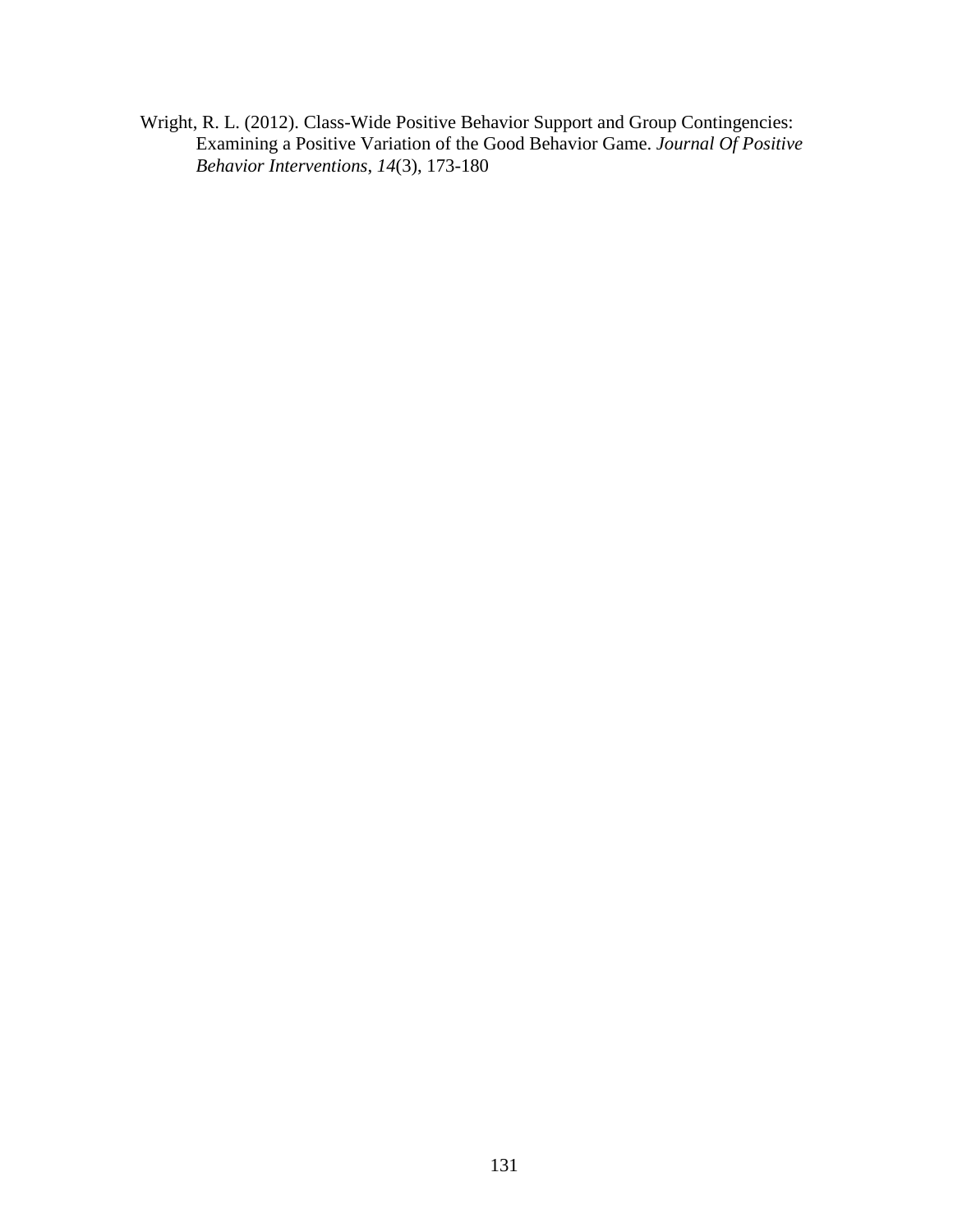# *APPENDIX A*

Consent Form



**Title of Study:** Alternative Education: A Comparative Case Study of the Behavioral Modification Program of two South Carolina Alternative Schools for Disruptive Youth

# **Principal Investigator**: Timothy Scipio

You are invited to participate in a research study conducted by **Timothy Scipio**. I am a doctoral candidate in the Educational Leadership Department at the University of South Carolina. I am conducting a research study as part of the requirements for my PhD*.*  degree in Educational Administration, and I would like to invite you to participate. The purpose of the study is to analyze how the behavior modification program at the alternative school in which you work is implemented and to discover the components within the program that help improve student behavior so that they can be more successful within school. My desire is to have eight people from the two schools within the study for a total of sixteen participants. This form explains what you will be asked to do if you decide to participate in this study. Please read it carefully and feel free to ask any questions you like before you make a decision about participating.

If you decide to participate, I will perform the study by conducting recorded interviews and focus group interviews in a secure location on campus. After the interviews, I will type up the responses to the questions. I will return to speak to you to ask follow-up questions based on the previous interviews. This may happen 2-3 times because I will check my interpretation of your answers with you to make sure I am accurate in my understanding. This study will be performed over one semester and your time commitment will be minimum. You will commit about 2-3 hours of your time over a semester to participate in this study.

Any information that is obtained in connection with this study and that can be identified to you will remain confidential and will be disclosed only with your permission. Your responses will not be linked to your name in any written or verbal report of this research project. A number will be assigned to each participant at the beginning of the project. This number will be used on project records rather than your name, and no one other than the researcher will be able to link your information with your name. Study records/data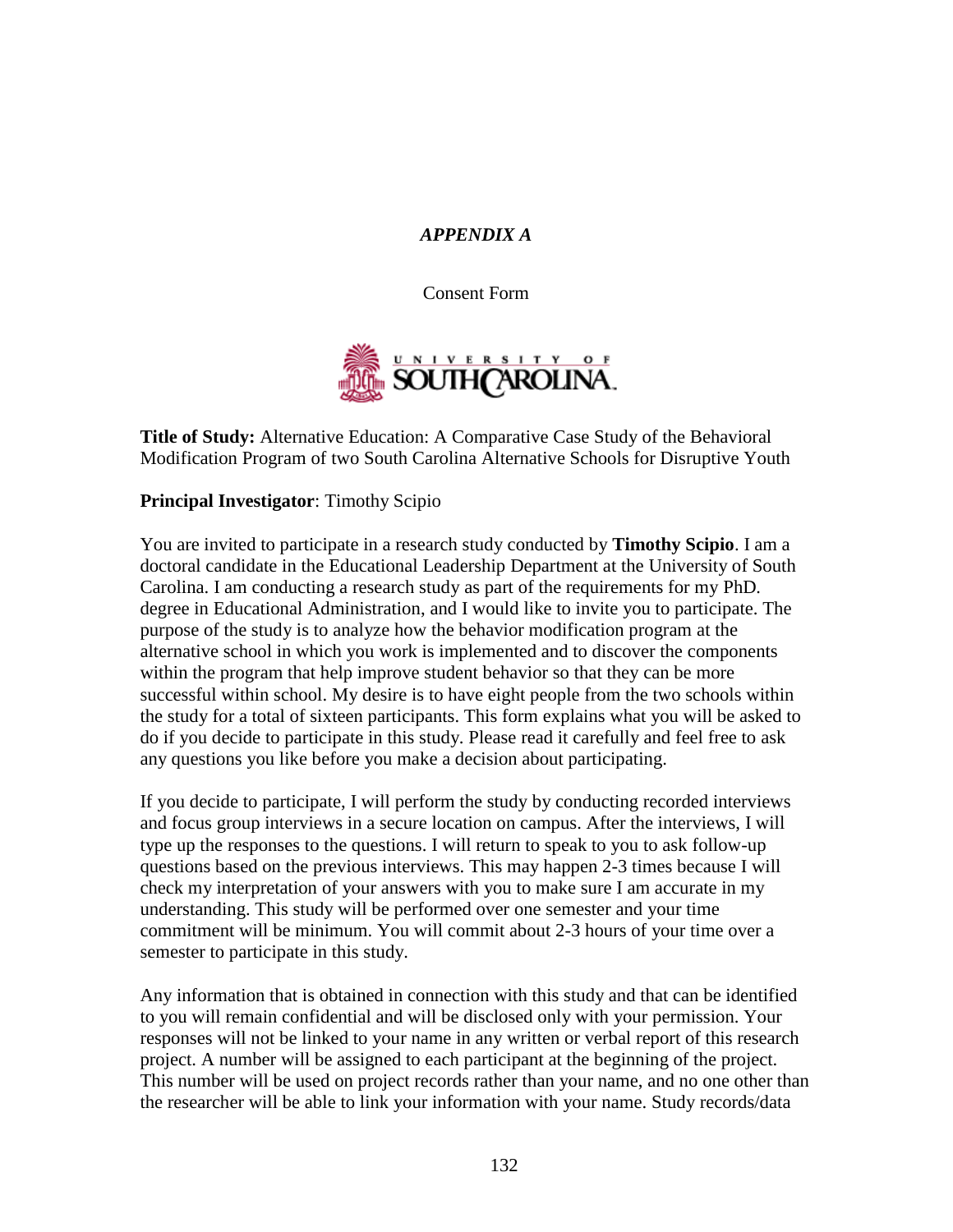will be stored in locked filing cabinets and protected computer files at my home office. The results of the study may be published or presented at professional meetings, but your identity will not be revealed.

There are no known risks associated with participating in this research except a slight risk of breach of confidentiality, which remains despite steps that will be taken to protect your privacy.

Taking part in this study is not likely to benefit you personally. However, this research may help us understand how to more effectively implement behavior modification programs within alternatives schools for disruptive youth. Furthermore, the results may aid educators in identifying best practices for program implementation.

Participation in this study is voluntary. You are free not to participate or to withdraw at any time, for whatever reason, without negative consequences. In the event that you do withdraw from this study, the information you have already provided will be kept in a confidential manner.

If you have any questions about the study, please ask me. You can contact me later about other questions at 864-921-0681. If you have any questions or concerns about your participation in this study, call Thomas Coggins, Director of the Office of Research Compliance, at (803) 777-7095. You may also contact my program advisor, Dr. Lynn Harrill at (803) 777-3091.

I have read (or have had read to me) the contents of this consent form and have been encouraged to ask questions. I have received answers to my questions. I give my consent to participate in this study, although I have been told that I may withdraw at any time without negative consequences. I have received (or will receive) a copy of this form for my records and future reference.

Printed Name of Participant

\_\_\_\_\_\_\_\_\_\_\_\_\_\_\_\_\_\_\_\_\_\_\_\_\_\_\_\_\_\_

Signature of Participant Date

\_\_\_\_\_\_\_\_\_\_\_\_\_\_\_\_\_\_\_\_\_\_\_\_\_\_\_\_\_\_\_\_\_ \_\_\_\_\_\_\_\_\_\_\_\_\_\_\_\_\_\_ Signature of Investigator Date

\_\_\_\_\_\_\_\_\_\_\_\_\_\_\_\_\_\_\_\_\_\_\_\_\_\_\_\_\_\_\_\_\_ \_\_\_\_\_\_\_\_\_\_\_\_\_\_\_\_\_\_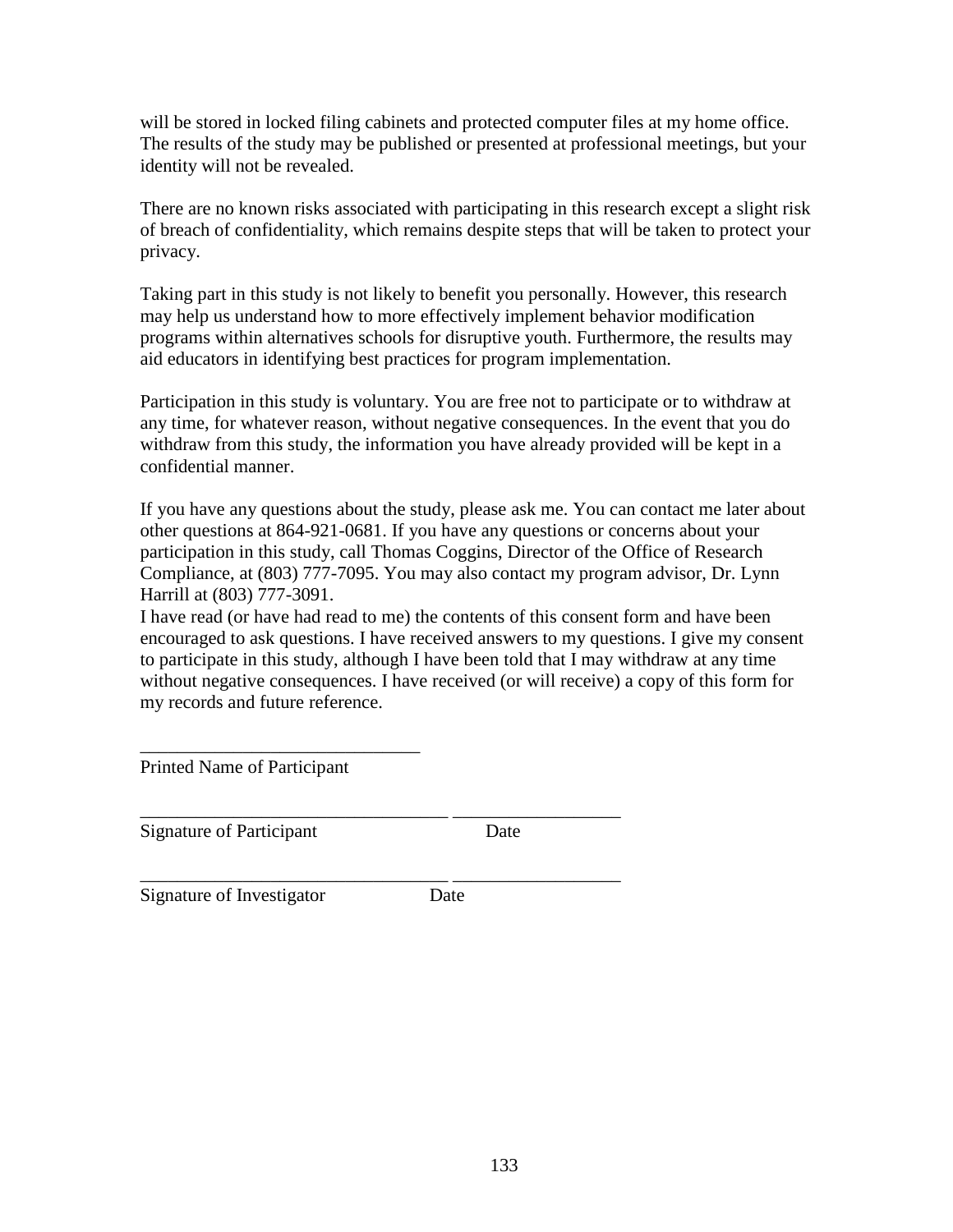Parent Consent Form



College of Education

# **PARENTAL CONSENT FOR THE PARTICIPATION OF MINORS**

**Title of Study:** Alternative Education: A Comparative Case Study of the Behavioral Modification Program of two South Carolina Alternative Schools for Disruptive Youth

Your (**son/daughter**) is invited to participate in a study that will analyze how the behavior change program at the alternative school he/she attends is used to help improve student behavior so that they can be more successful within school. My name is **Timothy Scipio** and I am a doctoral student at The University of South Carolina, Department of Educational Leadership. This study is the final requirement of my PhD. program. I am asking for permission to include your (**son/daughter**) in this study because his/her involvement will give me a better understanding how the behavior change program is impacting student behavior and achievement. I expect to have 16 participants in the study.

If you allow your child to participate, I will perform the study by conducting a recorded interview with the student in a secure location on campus. After the interview, I will type up the responses to the questions. I will return to speak to the student to ask follow-up questions based on the previous interview.

Any information that is obtained in connection with this study and that can be identified with your

(**son/daughter**) will remain confidential and will be disclosed only with your permission. His or her responses will not be linked to his or her name or your name in any written or verbal report of this research project.

Your decision to allow your (**son/daughter**) to participate will not affect your or his or her present or future relationship with The Whitlock Flexible Learning Center. If you have any questions about the study, please ask

me. You can contact me about questions at 864-921-0681. If you have any questions or concerns about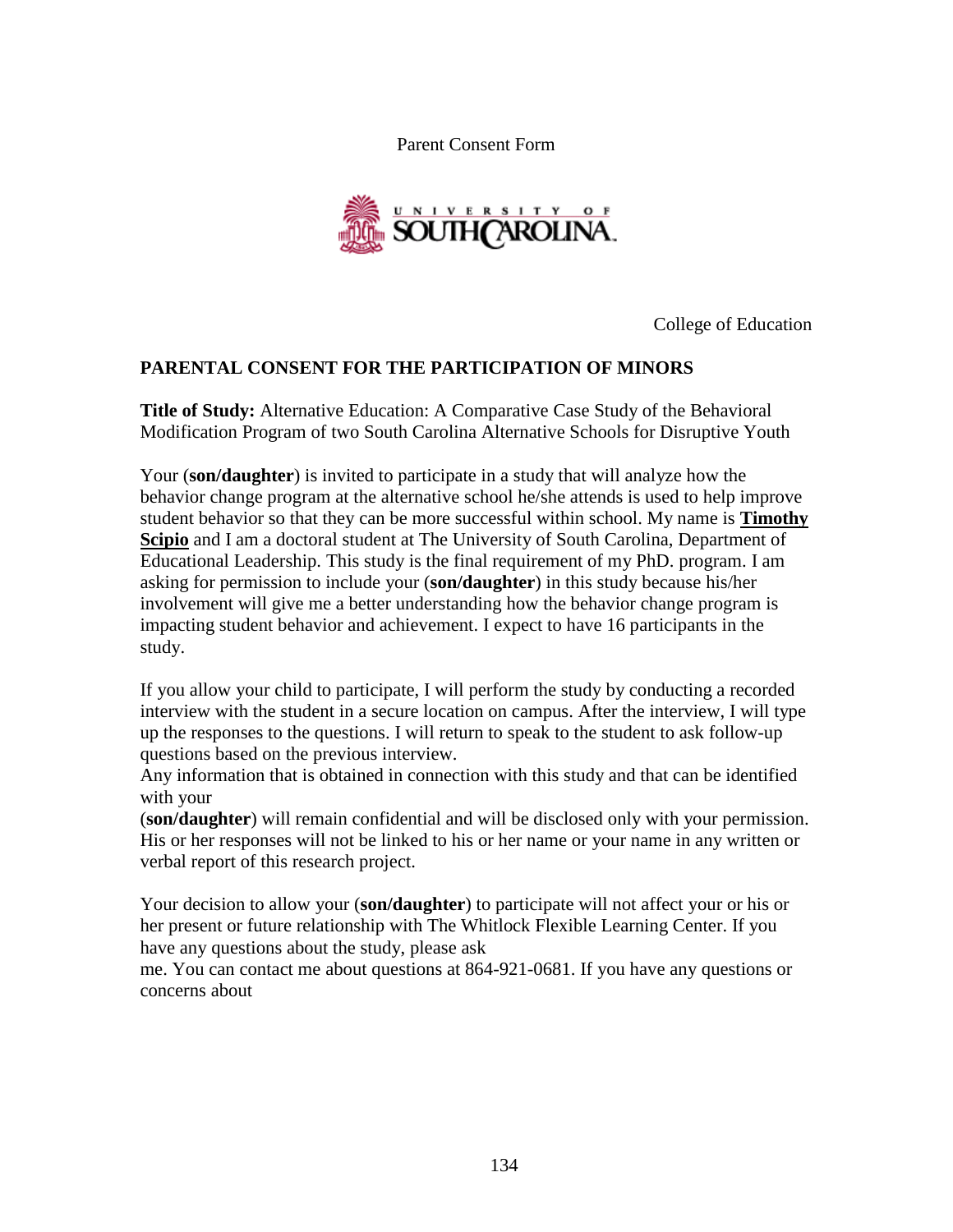your (**son/daughter**)'s participation in this study, call Thomas Coggins, Director of the Office of Research Compliance, at (803) 777-7095.

# **You may keep a copy of this consent form**.

You are making a decision about allowing your (**son/daughter**) to participate in this study. Your signature below indicates that you have read the information provided above and have decided to allow him or her to participate in the study. If you later decide that you wish to withdraw your permission for your (**son/daughter**) to participate in the study, simply tell me or communicate with the student's principal and he/she will inform me.

You may discontinue his or her participation at any time.

\_\_\_\_\_\_\_\_\_\_\_\_\_\_\_\_\_\_\_\_\_\_\_\_\_\_\_\_\_\_\_\_\_ \_\_\_\_\_\_\_\_\_\_\_\_\_\_\_\_\_\_

\_\_\_\_\_\_\_\_\_\_\_\_\_\_\_\_\_\_\_\_\_\_\_\_\_\_\_\_\_\_\_\_\_ \_\_\_\_\_\_\_\_\_\_\_\_\_\_\_\_\_\_

Printed Name of (son/daughter)

\_\_\_\_\_\_\_\_\_\_\_\_\_\_\_\_\_\_\_\_\_\_\_\_\_\_\_\_\_\_

Signature of Parent(s) or Legal Guardian Date

Signature of Investigator Date

I have read the description of the study titled Alternative Education: A Comparative Case Study of the Behavioral Modification Program of two South Carolina Alternative Schools for Disruptive Youth, and I understand what the procedures are and what will happen to me in the study. I have received permission from my parent(s) to participate in the study, and I agree to participate in it. I know that I can quit the study at any time.

Signature of Minor Date

\_\_\_\_\_\_\_\_\_\_\_\_\_\_\_\_\_\_\_\_\_\_\_\_\_\_\_\_\_\_\_\_\_ \_\_\_\_\_\_\_\_\_\_\_\_\_\_\_\_\_\_\_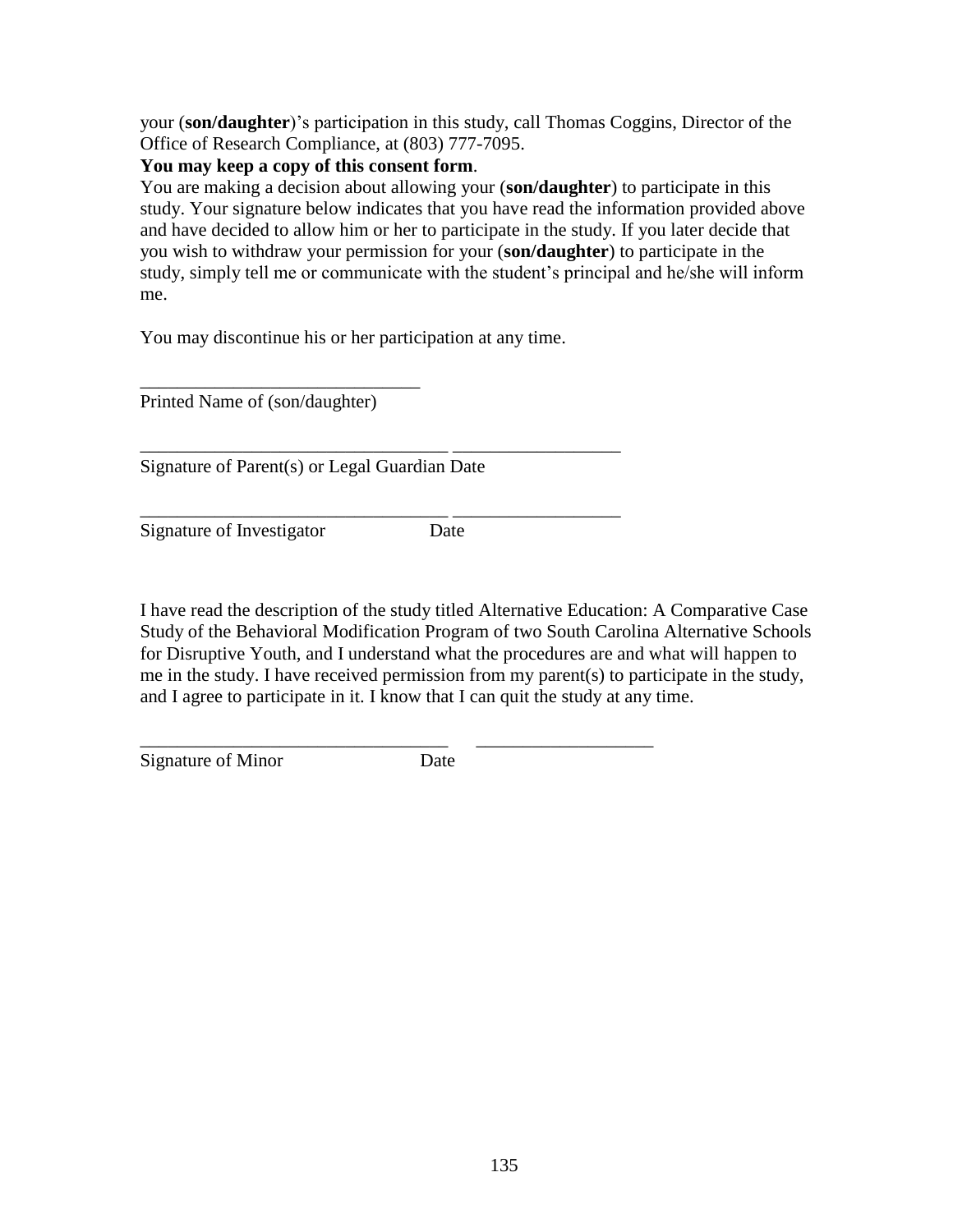# *APPENDIX B*

# **Interview Guides**

# **ALTERNATIVE SCHOOL STAFF INTERVIEW QUESTIONS**

# **Interview Protocol**

**Project:** Alternative Education: A Comparative Case Study of Two Upstate of South Carolina Alternative Schools for Disruptive Youth

Position of Interviewee: Teacher /Counselor

Questions:

1. How has the behavior modification program impacted student behavior?

2. What type of training/professional development have you received in order to effectively carry out your behavior modification program?

3. How do you assess a student's behavior and determine if he/she should receive a recommendation to return to their home school?

4. What is the role of guidance in your behavior modification system?

5. What is the role of your intervention specialist? Role of Character education/RBHS teachers?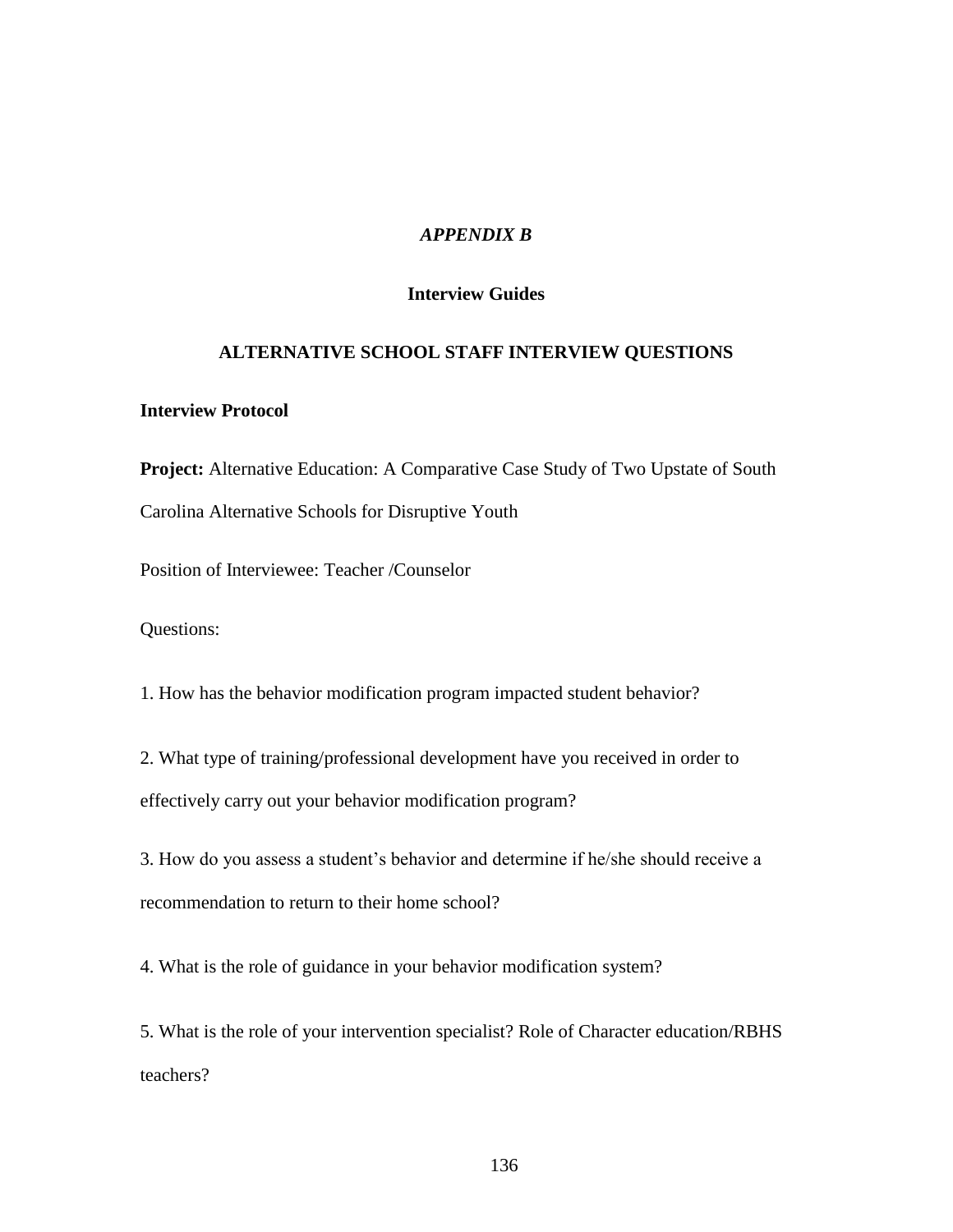- Is the Medicaid program paperwork intensive? How does that impact your ability to counsel students effectively?

6. How has the neatness/cleanliness of this school impacted how students think about the Alternative school?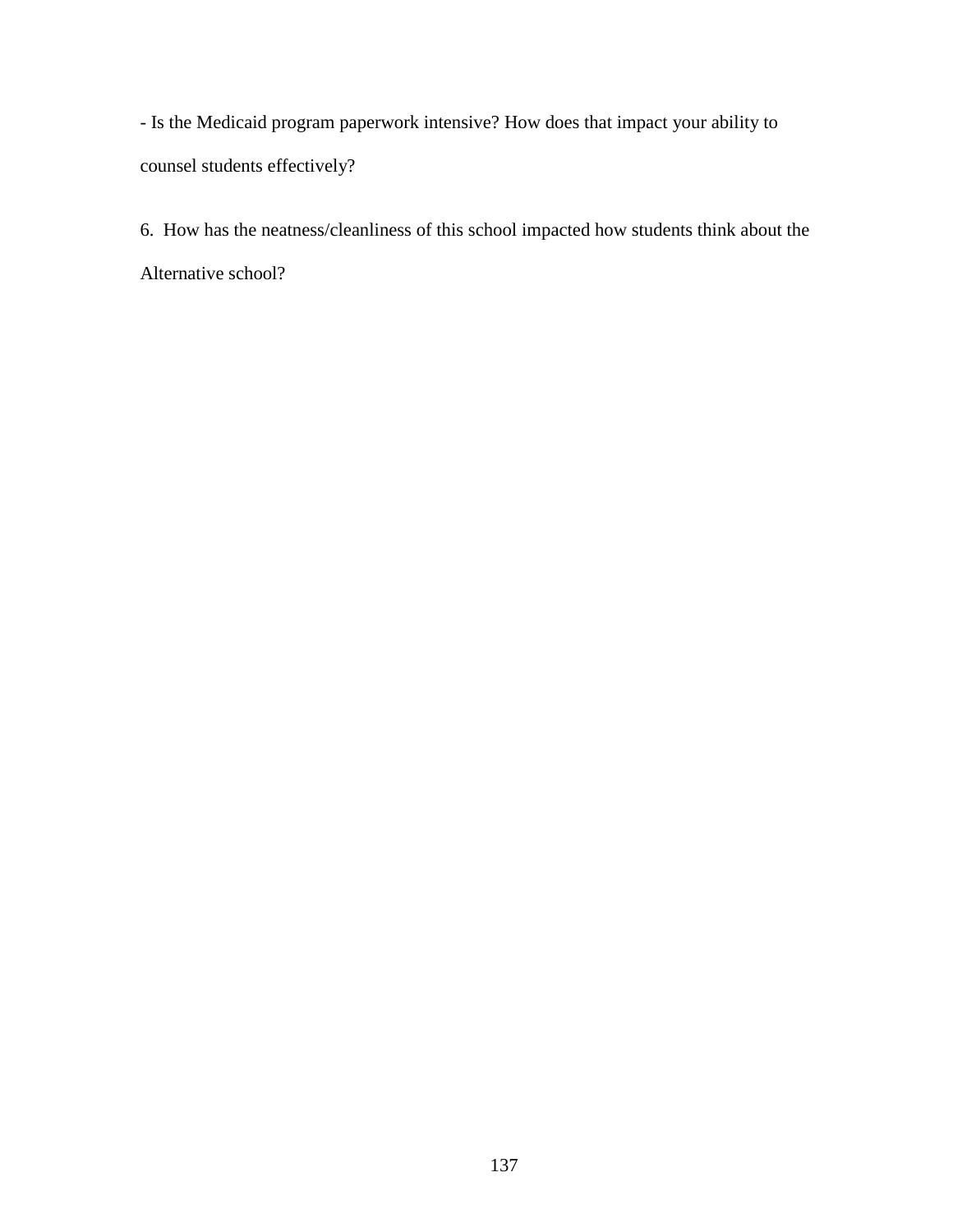#### **ALTERNATIVE SCHOOL STAFF INTERVIEW QUESTIONS**

## **Interview Protocol**

**Project:** Alternative Education: A Comparative Case Study of Two Upstate of South Carolina Alternative Schools for Disruptive Youth

Position of Interviewee: Principal/Administrator

Questions:

1. How long have you been the principal of the SCAS and what events led you to this position?

2. What type of disciplinary system do you have in place?

3. What type of training do you provide your staff in order to effectively carry out your discipline program?

4. How do you assess a student's behavior and determine if he/she should receive a recommendation to return to their home school?

5. What is the role of your intervention specialist? Role of Character education/RBHS teachers?

6. What is the role of guidance in your behavior modification system?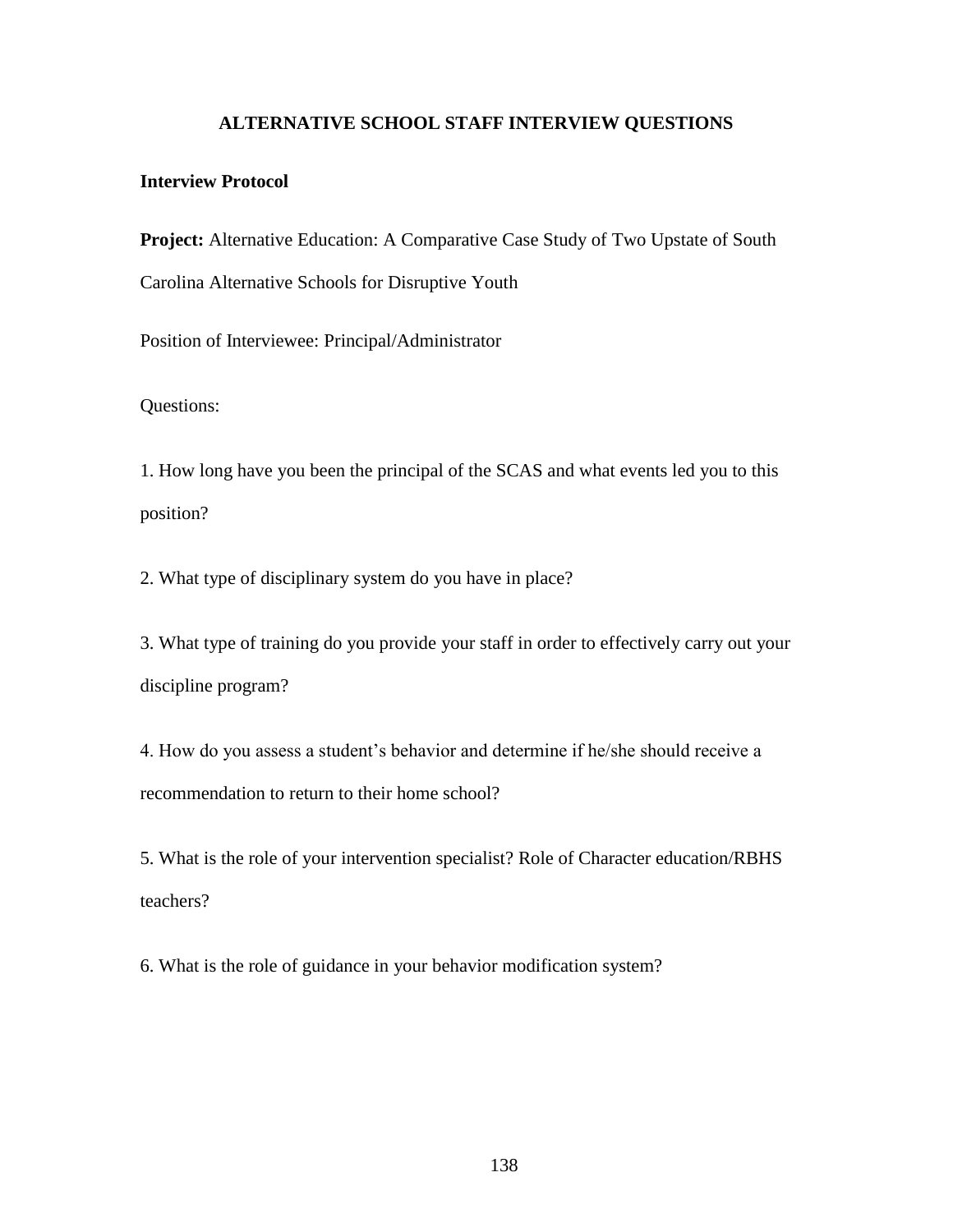## **ALTERNATIVE SCHOOL STAFF INTERVIEW QUESTIONS**

## **Interview Protocol**

**Project:** Alternative Education: A Comparative Case Study of Two Upstate of South Carolina Alternative Schools for Disruptive Youth

Position of Interviewee: Student

## Questions:

1. What high school did you attend? -What was it like for you there at that school?

2. Why are you here at the alternative school?

3. How has the behavior change program impacted your behavior?

4. What kind of relationship do you have with your teachers here at the alternative school?

5. Have you participated in any kind of character education program? How has that helped?

6. How has the neatness/cleanliness of this school impacted how you think about the Alternative school?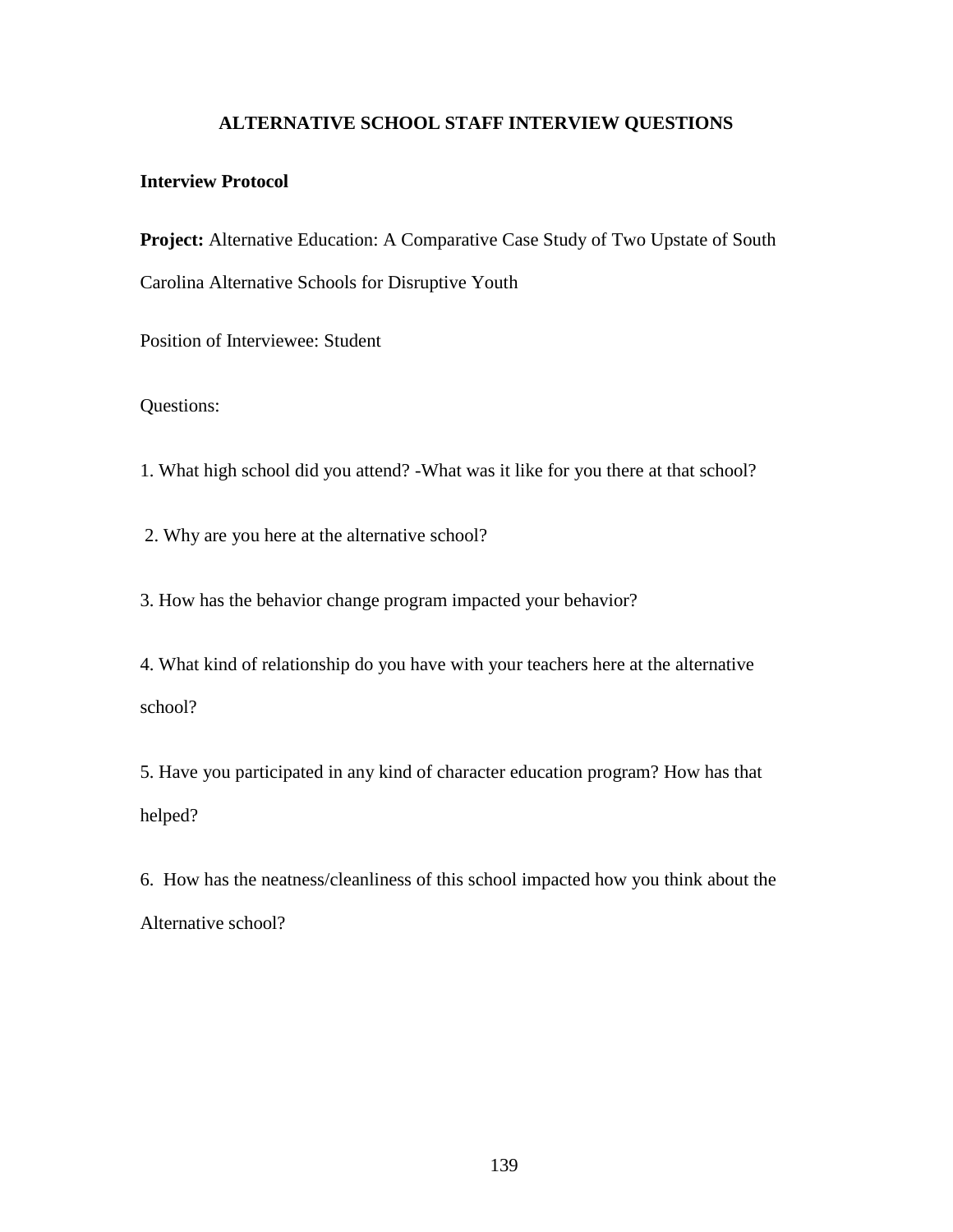# *APPENDIX C*

# **Participants by School**

Table C.1 *Participants by School*

| <b>School One</b>                      | <b>School Two</b>                           |
|----------------------------------------|---------------------------------------------|
| One Character Ed Teacher               | One high school Social Studies teacher      |
|                                        | who teaches both high school and middle     |
|                                        | school                                      |
| One 8 <sup>th</sup> Grade Math Teacher | Three teachers that taught Character ed and |
|                                        | taught math or English                      |
| One high school English teacher        | One of the three teachers was the principal |
|                                        | of this alternative school at one time. She |
|                                        | has 30 years' experience as an English      |
|                                        | teacher.                                    |
| Two high school Guidance Counselors    | One director who is also the principal of   |
|                                        | the high school and middle school. The      |
|                                        | director also teaches an English class.     |
| One Medicaid Based Counselor           | Six students                                |
| <b>Four Students</b>                   |                                             |
| One special education administrator    |                                             |
| One high school principal              |                                             |
| One director                           |                                             |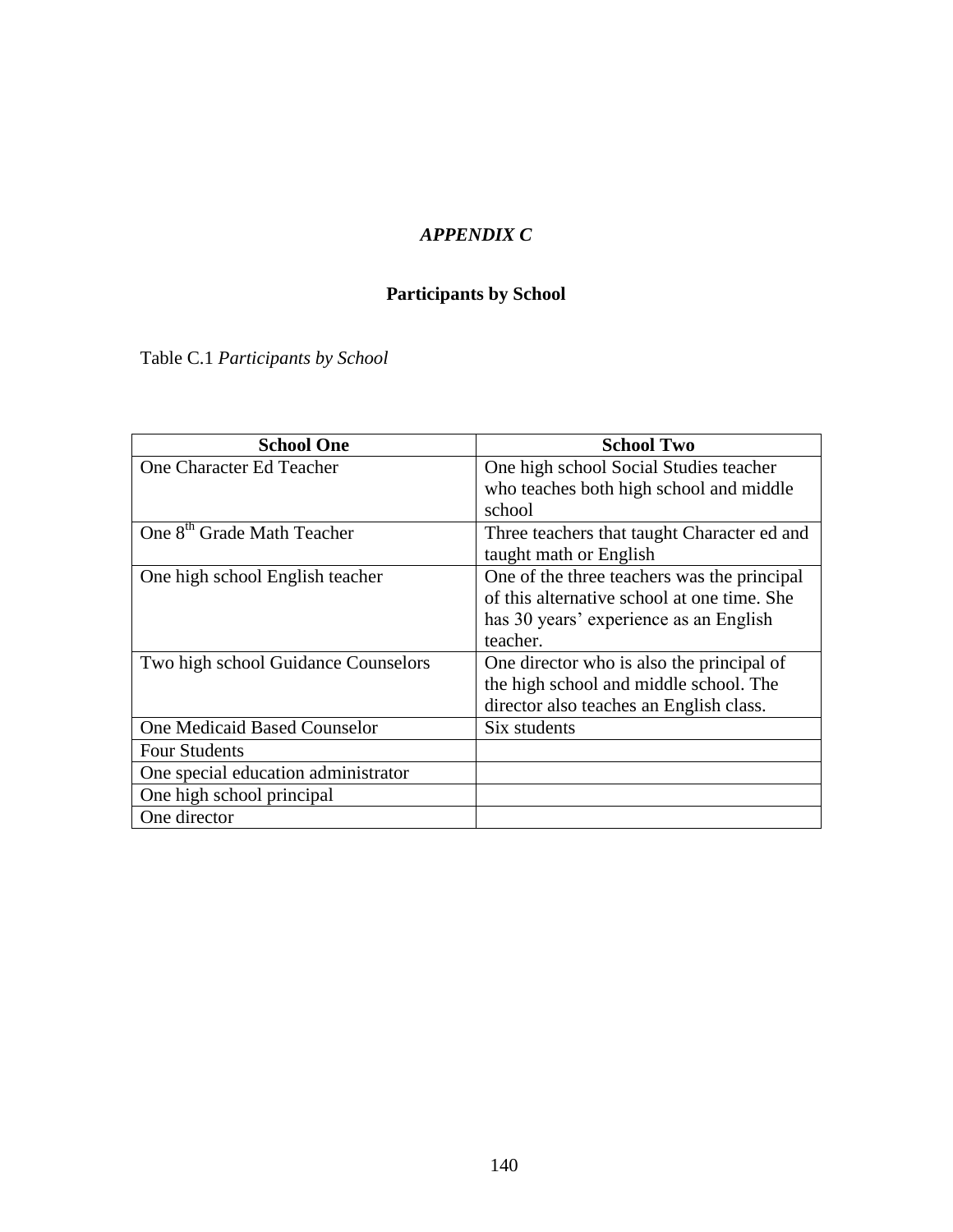# *APPENDIX D*

# **Research Question Data Source Matrix**

Table D.1 *Research Question Data Source Matrix*

|                           | <b>Data Source</b>        | <b>Data Source</b>        |
|---------------------------|---------------------------|---------------------------|
| <b>Primary Question:</b>  | <b>Interview with</b>     | <b>Teacher Interviews</b> |
| What are the              | <b>Principals</b>         |                           |
| perspectives of two       |                           | <b>Focus</b> groups       |
| <b>Upstate of South</b>   |                           |                           |
| Carolina Type II          | <b>Document Analysis</b>  |                           |
| alternative school        |                           |                           |
| principals and their      |                           |                           |
| staffs regarding the      |                           |                           |
| behavior modification     |                           |                           |
| program implemented in    |                           |                           |
| their schools and its     |                           |                           |
| effectiveness             |                           |                           |
| Sub-question 1: How       | <b>Interview with</b>     | <b>Teacher Interviews</b> |
| do these Type II          | <b>Principals</b>         |                           |
| alternative school        |                           | <b>Focus</b> groups       |
| principals and their      |                           |                           |
| staffs define             |                           |                           |
| effectiveness when        |                           |                           |
| assessing their school's  |                           |                           |
| behavior modification     |                           |                           |
| strategies?               |                           |                           |
| Sub-question 2: What      | <b>Interview with</b>     | <b>Teacher Interviews</b> |
| do these Type II          | <b>Principals</b>         |                           |
| alternative school        |                           | <b>Focus</b> groups       |
| principals and their      | <b>Document analysis</b>  |                           |
| staffs consider to be the |                           |                           |
| effective components of   |                           |                           |
| their school's behavior   |                           |                           |
| modification strategies?  |                           |                           |
| Sub-question 3: How       | <b>Interview with</b>     | <b>Teacher Interviews</b> |
| do these Type II          | <b>Principals</b>         |                           |
| alternative school        |                           | <b>Focus groups</b>       |
| principals and their      | <b>Student interviews</b> |                           |
| staffs cultivate the      |                           |                           |
| effective behavioral      |                           |                           |
| components of their       |                           |                           |
| schools?                  |                           |                           |